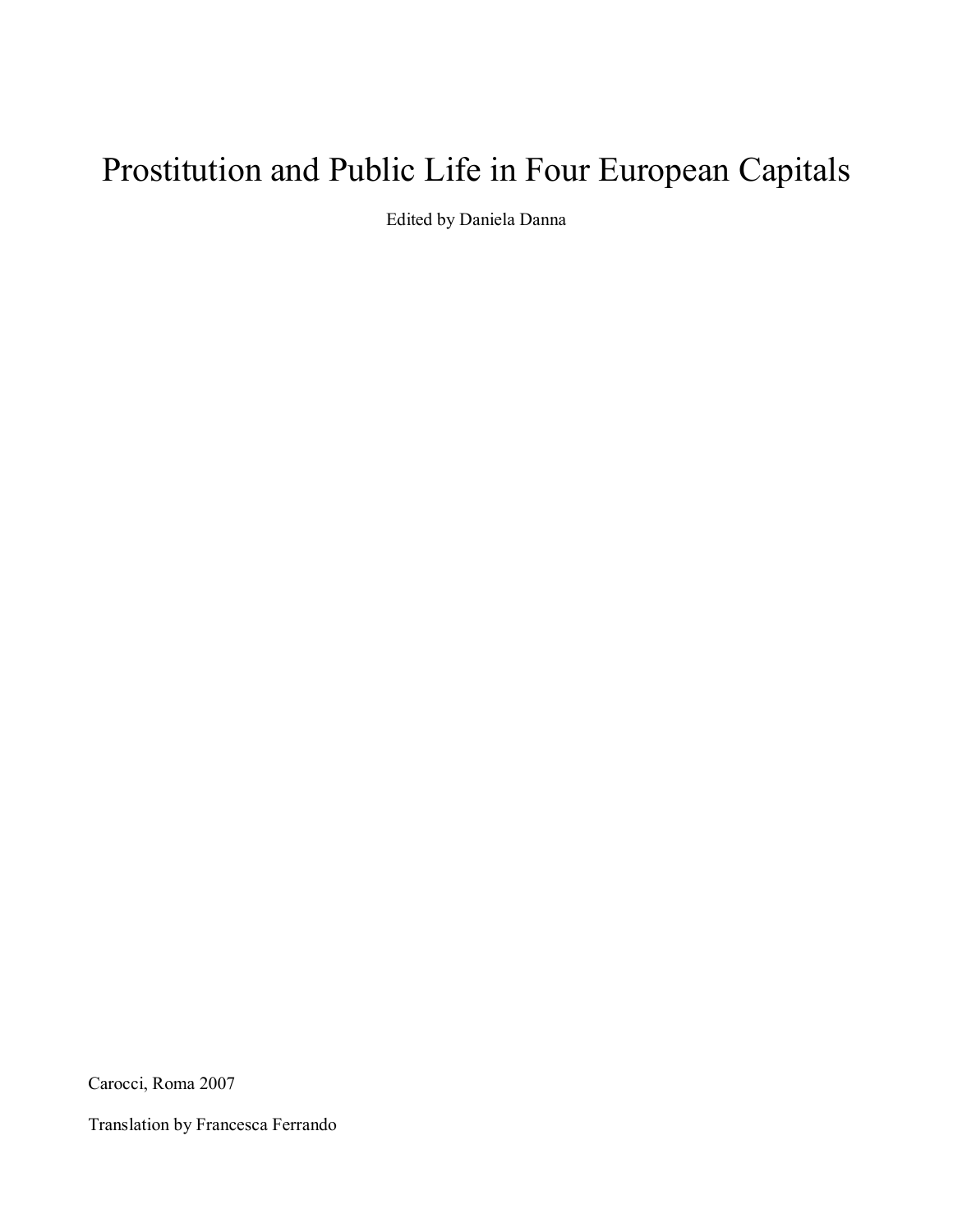# **Contents**

### **Foreword**

*Arianna Censi*

#### **Introduction. The world of prostitution and its regulation**  *Daniela Danna*

# **1. Prostitution in Paris**

*Janine Mossuz-Lavau*

- 1.1. Story of a survey
- 1.2. The law's effects
- 1.3. The life of prostitutes
- 1.4. Feminist reactions Bibliographical references

### **2. Report on the city of Stockholm**  *Daniela Danna*

- 2.1. The law against the purchase of sexual services
- 2.2. The law's aims
- 2.3. Enforcement of the law against clients
- 2.4. Actual effects on street prostitution
- 2.5. Prostitution via the Internet
- 2.6. Other sites for prostitution
- 2.7. Social services
- 2.8. The debate on the law against the purchase of sexual services
- 2.9. The law against human trafficking
- 2.10. Enforcement of the law against human trafficking
- 2.11. How prostitution of foreign sex workers is organised
- 2.12. Actual effects on human trafficking and prostitution of foreign women
- 2.13. The debate on the law against human trafficking
- 2.14. The law

2.14.1. Penal Code. Chapter 6 on sexual crimes / 2.14.2. Penal Code. Chapter 4 on crimes against freedom and integrity

References

### **3. Notes on Amsterdam**

*Jan Visser*

- $3.1.$  The "neo-regulationist" law and its objectives
- 3.2. The prostitutes' situation
- 3.3. The fight against violence
- 3.4. Final remarks
- 3.5. The law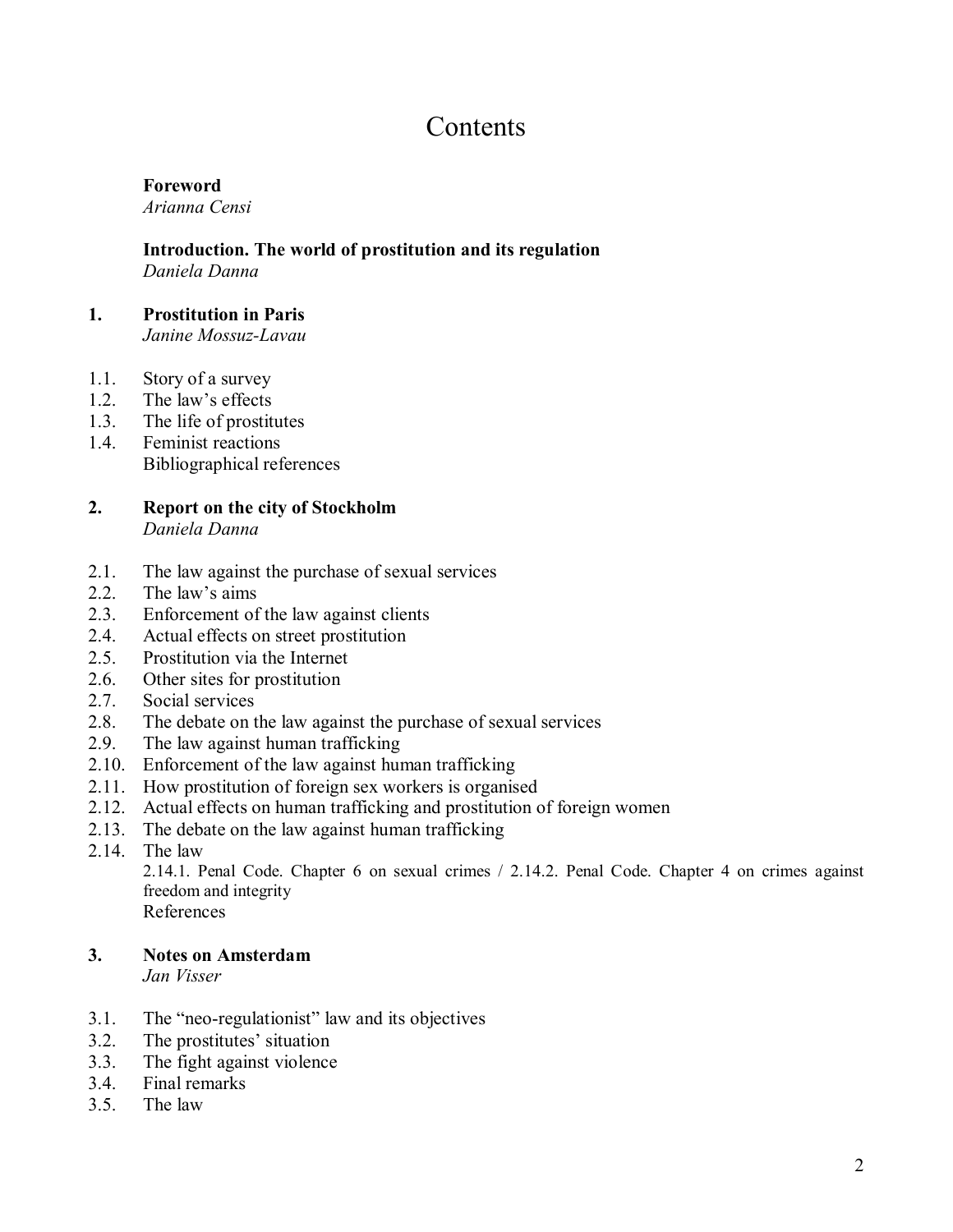3.5.1. Law modifying the Penal Code and some other codes and laws (abrogation of the general prohibition to set up brothels), 1999 / 3.5.2. Penal Code in force from 1 October 2000 to 31 December 2004 / 3.5.3. Penal Code currently in force

#### **4. The situation in Madrid**  *Daniela Danna*, *Silvia GarcÌa*

- 4.1. The Spanish Penal Code and the law on foreigners
- 4.2. Prostitution in Madrid
- 4.3. Street prostitution
- 4.4. Indoor prostitution
- 4.5. The association of establishment owners
- 4.6. The Municipality of Madrid's Plan against sexual exploitation
- 4.7. The effects of the Plan against sexual exploitation
- 4.8. Opinions of NGOs
- 4.9. Opinions of politicians
- 4.10. Experiences in social mediation
- 4.11. The Penal Code Bibliographical references
- **5. Conclusions. Dealing with complexity**  *Daniela Danna*
- 5.1. The alliance against clients
- 5.2. From models to practice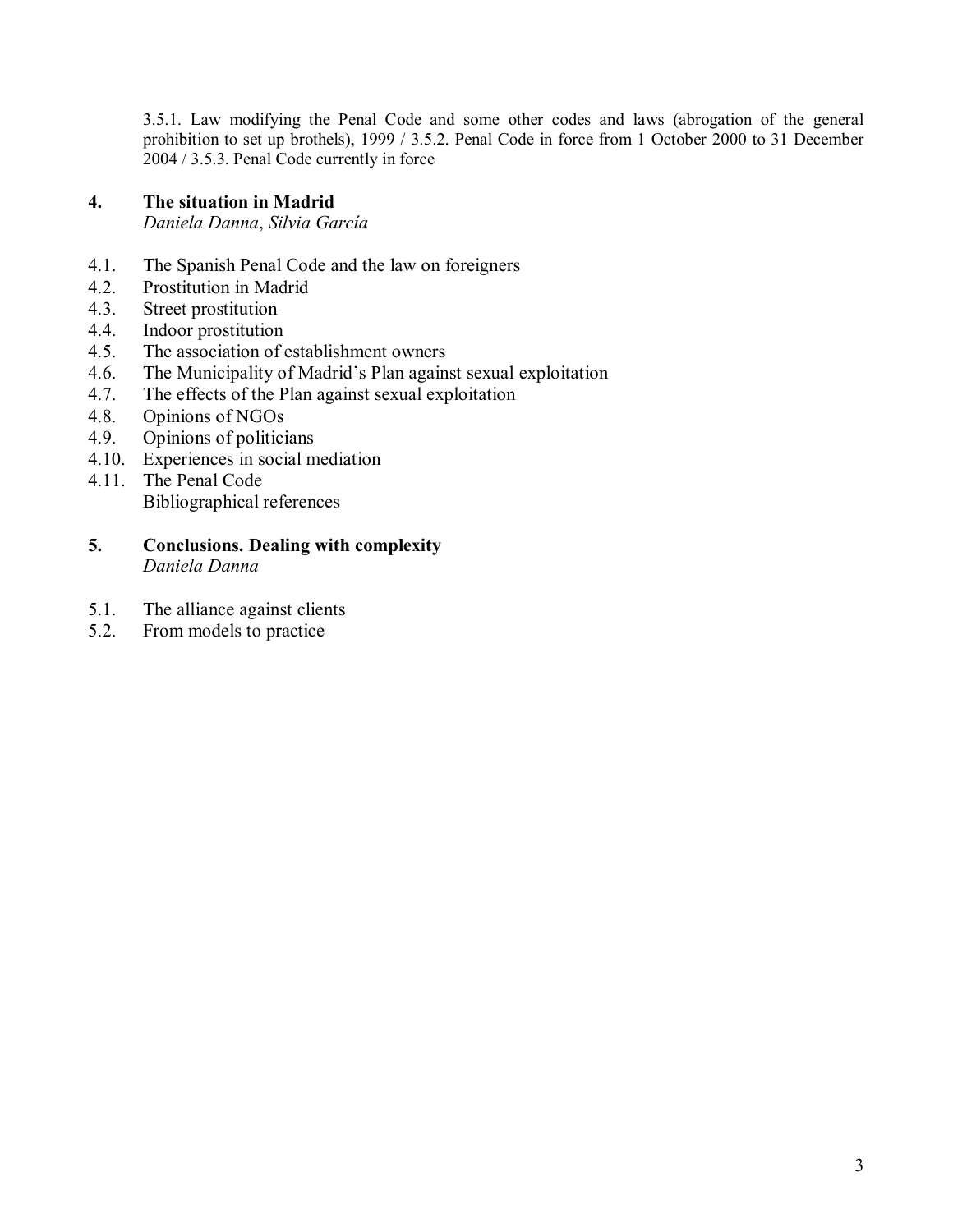### Foreword

### *Arianna Censi\**

Prostitution is a complex phenomenon that can only be understood by breaking out of the habit of interpreting it as something that only concerns women or as a problem exclusively linked to the sexual sphere. It is possible to truly understand prostitution only by taking a wider view that includes exploiters, who "import" women and children as if they were human goods, and clients: by requesting paid services from non-consenting people, clients increase the demand for a market of sex and play an important role in what must be considered gender violence and sexual exploitation.

The sex trade involves trafficking of human beings, almost always women and children, who are brought from one continent to another to satisfy the demand coming from developed countries. Human trafficking with the aim of sexual exploitation, but also work exploitation, has taken on such proportions as to be now considered the largest slave trade in history. The turnover is so sizeable, profitable, and extensive that trafficking of women and children is currently one of the fastest growing illegal enterprises in the world, growing faster even than drug trafficking. The 2005 *Trafficking in Persons Report*, drafted by the US Department of State, estimates that between 600,000 and 800,000 individuals fall prey every year to trafficking networks, and most of them are destined to sexual exploitation. About 80% of trafficked people are women and girls, and half are under 18 years of age. About 2 million children, especially girls, are slaves of the sex trade, a business worth several billion dollars.

While the general estimates are alarming, the studies made within individual countries show an even more tragic situation. High-impact international events, for instance, are often tied to tales of exploitation, violence, and trafficking. Organisations fighting human trafficking issued a warning on the extraordinary import to Germany of women from Eastern Europe in the summer of 2006, in order to meet the demands of potential clients arriving for the Football World Championship. It is estimated that between 40,000 and 60,000 women were imported to perform sexual services.

The aim of this book is to shed greater light on the proportions of this phenomenon and to evaluate the international impact of prostitution by analysing the trade's data and ruthless laws. Violence against women is a complex and tragic social phenomenon that occurs on several levels and victims of abuse

<sup>\*</sup> Provincial councillor in charge of gender policies, Provincial Council of Milan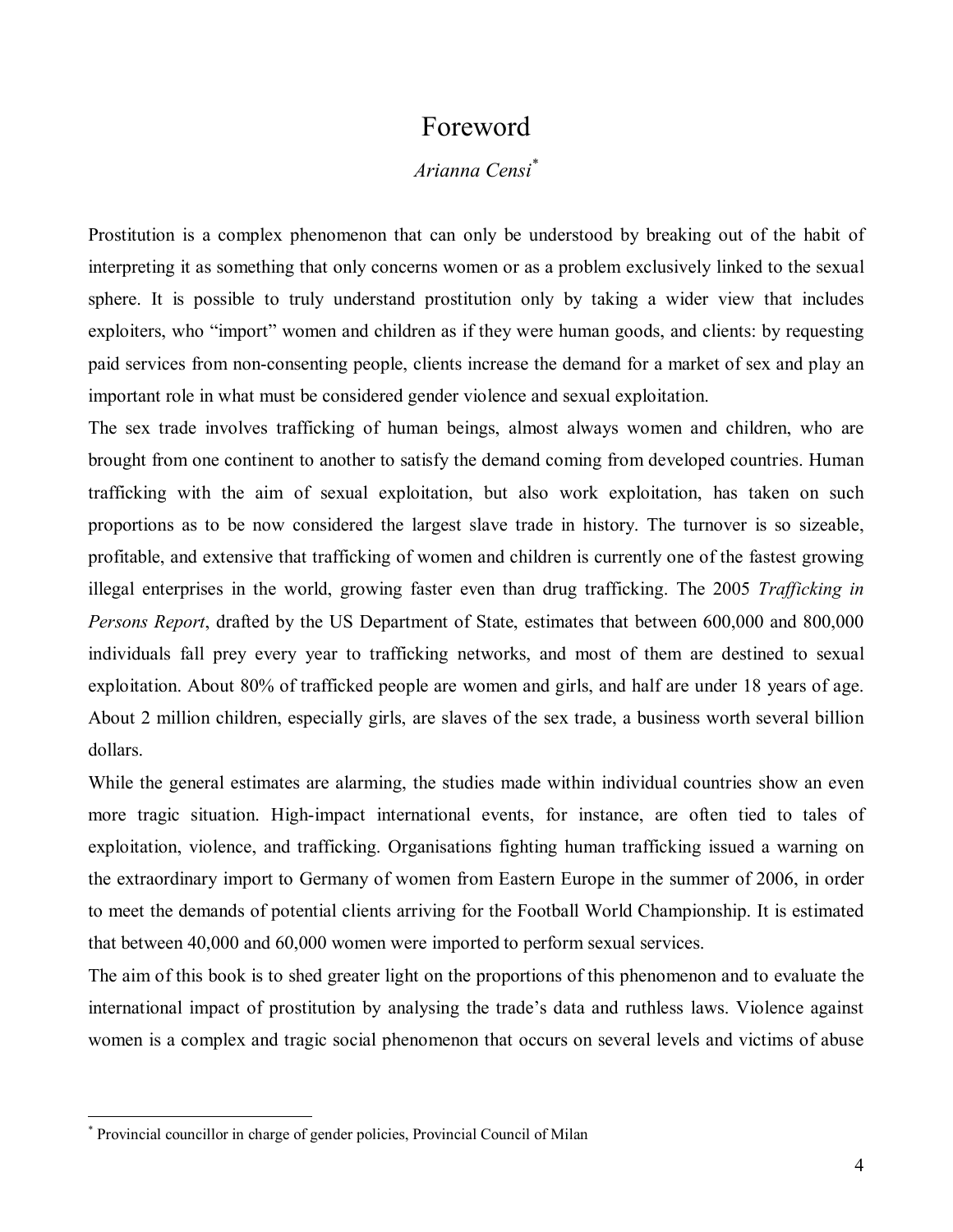and violence can be found in any social context; however, abuse and violence are undoubtedly one of the aspects of the exploitation of prostitution and women trafficking.

The Province of Milan is working on several fronts to fight gender violence: it supports women's associations and anti-violence centres for victims; it fosters exchanges among social workers; it deals with prevention; it fosters research and dissemination of material (videos and publications) in schools and youth centres. One of the activities we strongly support, in part through the publication of this book, is the *Forum on Prostitution*. This is a steering group promoted by various organisations involved in the defence of women's rights and dignity (the trade unions CGIL, CISL, and UIL, Caritas Ambrosiana, the Coordinamento nazionale delle comunità di accoglienza and Milan's Provincial Council) to debunk clichés and draw attention to all phenomena linked to prostitution and human trafficking. The Forum was founded in response to the proposal for reform of the Italian prostitution law (Legge Merlin), as a means to promote a cultural debate that would spread awareness on gender relations and on the relationship between money and power, and support the spreading of a concept of sexuality that preserves women's dignity.

The *Forum* is a workshop that takes an interdisciplinary and multicultural approach, enabling participants to share different types of knowledge and experience and provide a significant contribution to the debate on prostitution, with the aim of leaving a mark on political and social policies.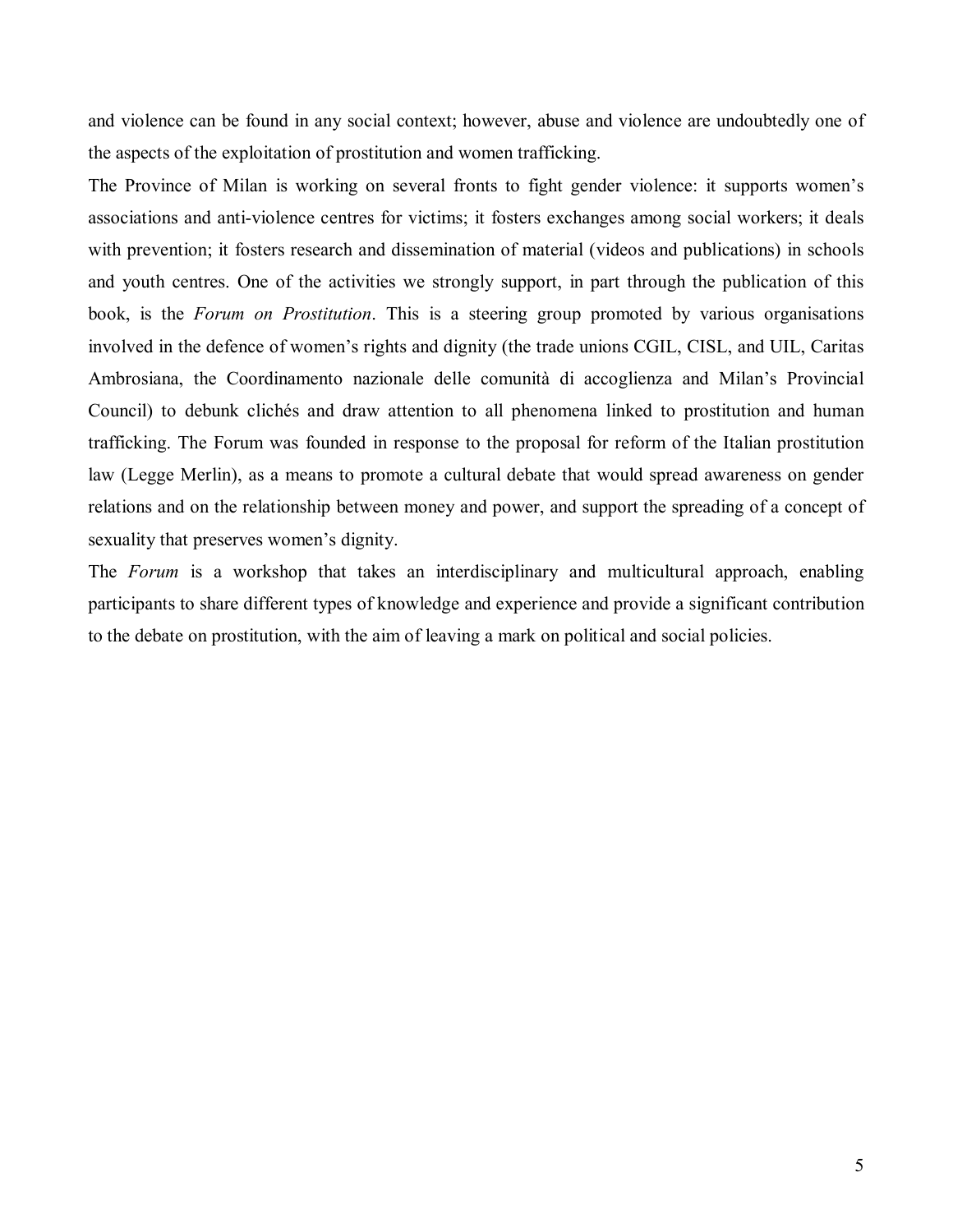# Introduction

# The world of prostitution and its regulation

*Daniela Danna\**

This study set out with the aim of discovering how different models of prostitution policies work locally, giving particular attention to new models: "neo-regulationism", "neo-prohibitionism" (criminalizing only the client), "decriminalisation." The cases chosen were Amsterdam, Stockholm, and Madrid, each an example of the policies mentioned above, and then Paris, where prostitution has recently been banned from the streets on the basis of a law that is similar to Italy's abolitionist law.

We refer to the new laws as "new models" of prostitution policy because they are very different both from traditional regulation of prostitution, based on the discrimination of prostitutes as second-class citizens, and abolitionism, which was the dominant policy in almost all of Western Europe (the only exceptions being Germany, Austria, and Greece) in the Twentieth Century. It was abolitionism that shaped the 1949 UN Convention for the Suppression of the Exploitation of the Prostitution of Others, which in turn inspired the Italian prostitution law (Legge Merlin), currently still in force in Italy  $-$  albeit many new measures have been taken and new interpretations of the law attempted even in Italy.

We will verify whether the new models are really applied, whether the various principles the legislators chose to follow  $-$  supporting them with heated debate, with France and Sweden siding against the Netherlands in the EU institutions - reflect equally strong differences in the concrete management of the phenomenon. Let us first clarify the terminology used.

The abolitionist model, currently in force in Italy, used to form the basis of the laws in all four countries examined, although the same was not true in practice. The abolitionist movement, founded in the UK during the Nineteenth Century and led by Josephine Butler, is called abolitionist because its aim was that of abolishing the laws that imposed a stigmatised legal and social status on prostitutes. These laws created serious limitations of civil freedom: a status truly comparable to slavery. The laws were indeed cancelled. Perhaps the more naive abolitionists thought that prostitution would disappear, as slavery disappeared with its abolition<sup>1</sup>, however, prostitution does not need any laws to exist. Those who seriously think of abolishing prostitution the way slavery was abolished, i.e., foremost by means

<sup>\*</sup> Sociology Researcher, University of Milan

<sup>&</sup>lt;sup>1</sup> Naturally this happens where laws are enforced, not in situations where the strongest rules or where wars are raging.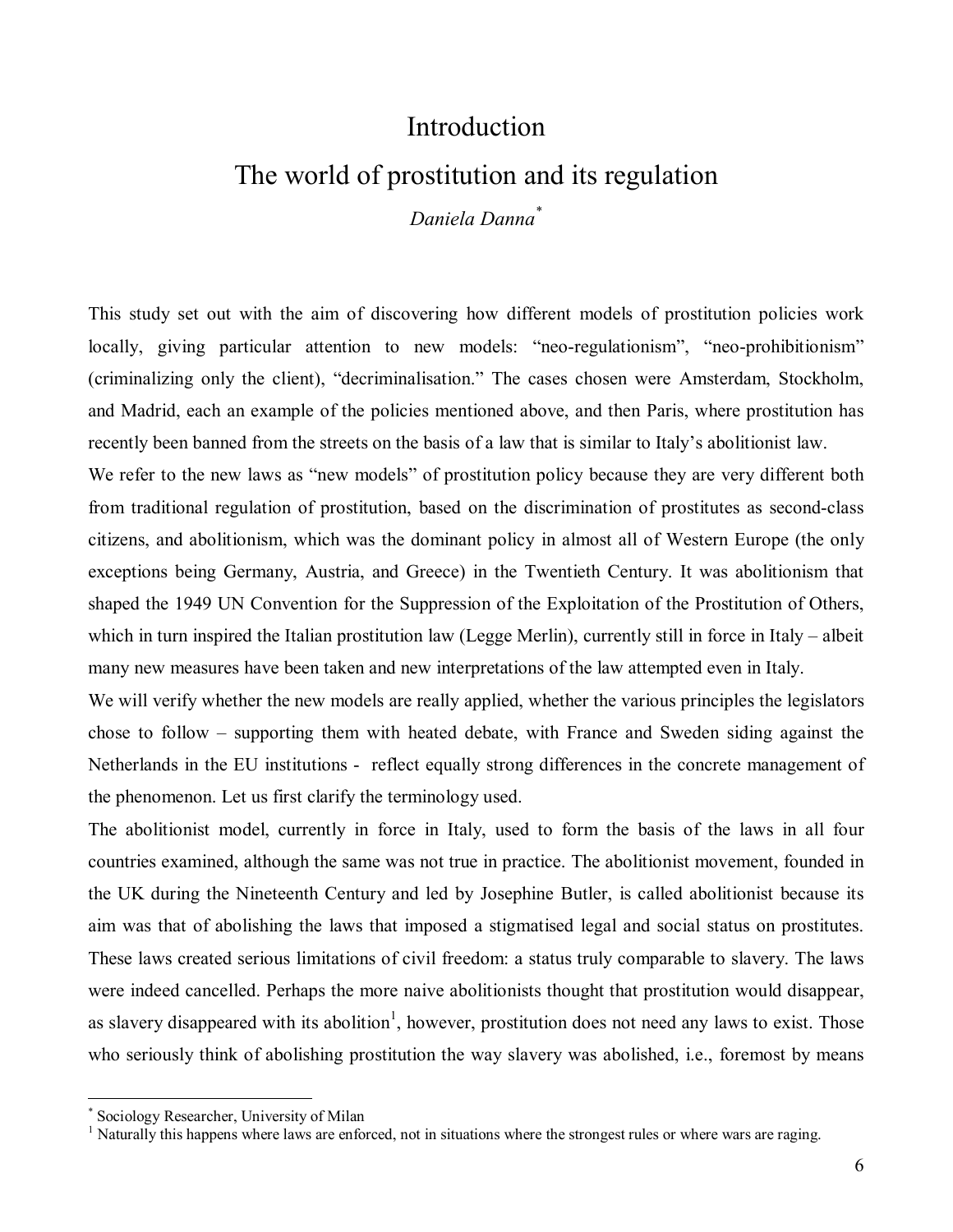of a law prohibiting it, do not bear in mind that slavery, the possession of one human being on the part of another, is a condition created by law, therefore it can disappear with a stroke of a pen cancelling the law that had created it. Prostitution, instead, is an exchange that takes place in private, whose actors do not want to be identified, and which in past centuries survived even the fiercest repression.

Abolitionism legally abolished prostitution insofar as it could, creating laws that aimed both at repressing any economic exploitation of the prostitution of others, and encouraging women who engaged in it to leave their profession. In practice, all sorts of activities have been considered economic exploitation of prostitution: the renting of rooms or flats where prostitution is performed, even when market prices are applied; providing help in organising encounters; accompanying the prostitute to the work place; selling or offering goods to prostitutes; even partners and adult children of prostitutes who live with them and cannot justify their living standards with their own income have been criminalized<sup>2</sup>. Abolitionism, born to defend prostitutes as women and give them back their civil rights, is based on the freedom to exchange sexual services with money; however, it refuses to give legal guarantees to this contract. In Italy and in the other countries examined (except, of course, the Netherlands) this contract is void because it is contrary to morality.

Abolitionism was successful: in the abolitionist period there certainly was a reduction in visible prostitution, because the increase in the living standards and aspirations of an increasingly welleducated female population made prostitution due to poverty a residual phenomenon. At the same time, ìluxuryî prostitution never did cause social alarm, and therefore could continue undisturbed (save for periodic and sporadic scandals)  $-$  despite the fact that it consists of the same exchange of sex for money. As the situation of women in general improved in Western Europe, the situation of prostitutes improved as well. There was a decline in the presence of exploiters, i.e., pimps of "traditional" prostitution, and an increase in self-management. Motivated by earnings, young women  $-$  fewer in number than before - chose to enter the profession, without being forced nor exploited. These are the women who in the Seventies and the Eighties founded the movements and associations of prostitutes, many of which still exist today, such as the Comitato per i diritti civili delle prostitute (Committee for the civil rights of prostitutes) in Italy.

Then, as globalisation advanced, especially after 1989, and new prostitution laws were introduced in many European countries, abolitionism ceased to be the dominant social and political way of thinking. The abolitionist vision, which confines prostitution in a limbo that ends at the threshold of public life,

<sup>&</sup>lt;sup>2</sup> The latter situation occurs in France according to the literal interpretation of the Penal Code and in Sweden by jurisprudential interpretation, but not in Italy nor in Spain.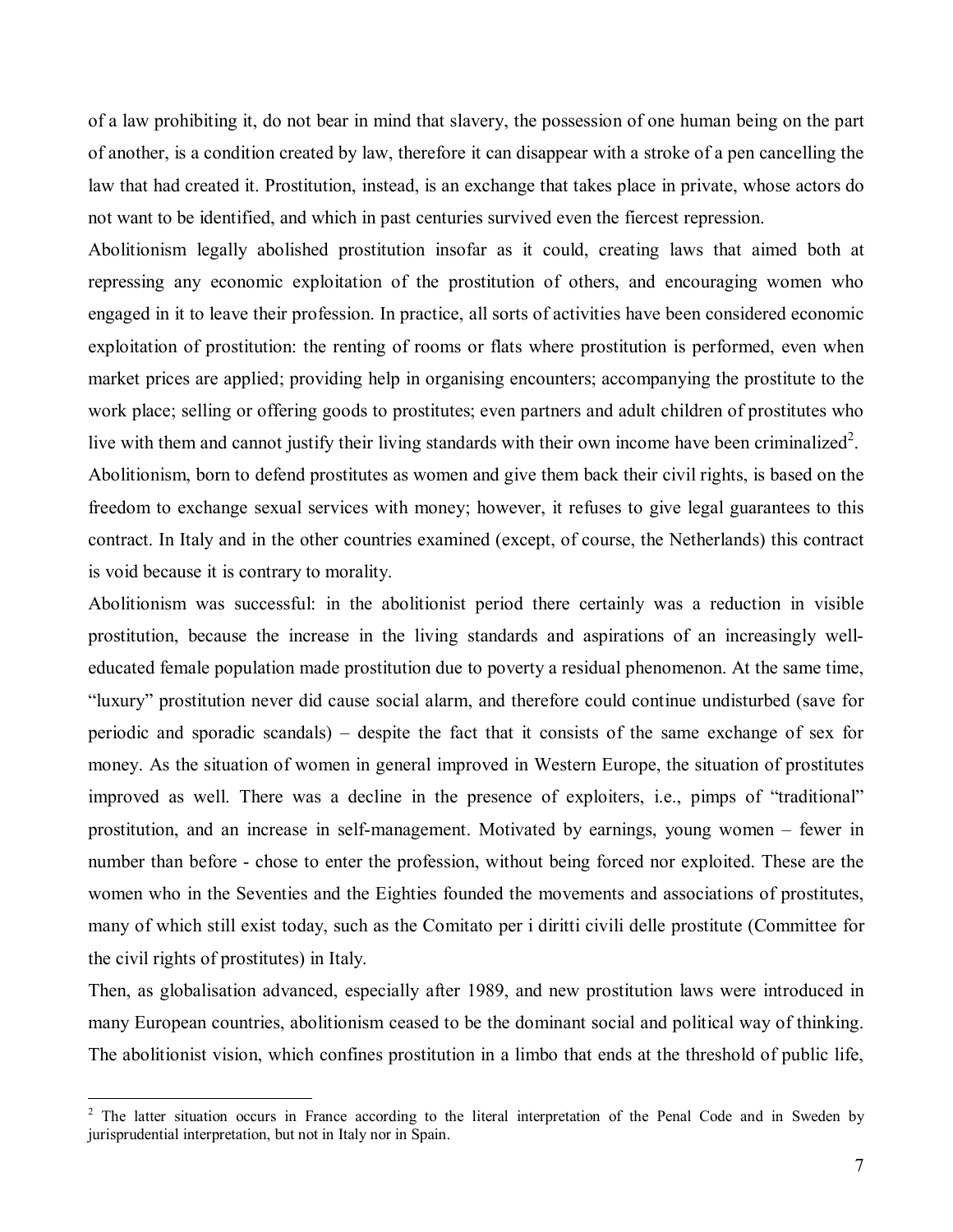does not seem to be viable any longer. In recent years, political thought and public debate have been leading either in the direction of a transformation of policies into open repression (including the "neoprohibitionist" criminalisation of the client, sparing the prostitute), or towards the acceptance in the public sphere of the exchange of sex for money, through approval of regulations that, unlike those of the Nineteenth Century, try not to be punitive towards prostitutes but to protect them by giving their profession the status of a real job (we call these "neo-regulationist models").

The prostitution laws in Europe have been modified in an attempt to control one of the most controversial outcomes of globalisation: the increase in street prostitution due to the arrival of women from poor countries and the former Eastern block. It would be better to speak of repression, instead of control, because this is what has happened in most cases, including that of "neo-regulationism." We will examine this in greater detail later on.

The situation in four European cities will be our proving grounds to observe these new proposals in practice. We will examine the evolution of the world, or worlds, of prostitution under the effect of laws that have recently changed, introducing new policy models from 1995 to 2000.

In the four case studies we present information on the following topics, with *ad hoc* updates from very recent studies carried out by experts in the field:

– the number of people who engage in prostitution and the number of their clients, depending on the various types and settings of prostitution;

 $-$  the legal aspect;

 $h$  – the debate that led to the approval of the laws currently in force;

– how the laws are enforced and their results;

 $h$  - the type and organisation of social services dealing with prostitution;

 $-$  judicial statistics.

The questions we sought to answer were, in particular:

how is the law currently enforced, i.e., what is the role of the police and (in the case of the Dutch legalisation) of the appointed authorities?

– what are the most recent events, evolutions, and changes in the practice of prostitution in the cities?

– what are the effects on the way prostitution is practised, what connections exist between different locations – indoors or outdoors – where the exchange of sex for money takes place?

We also studied the important issue of human trafficking, the outcomes of police raids, and try to assess the prostitutes' living conditions and the incidence of coercion and violence in their lives.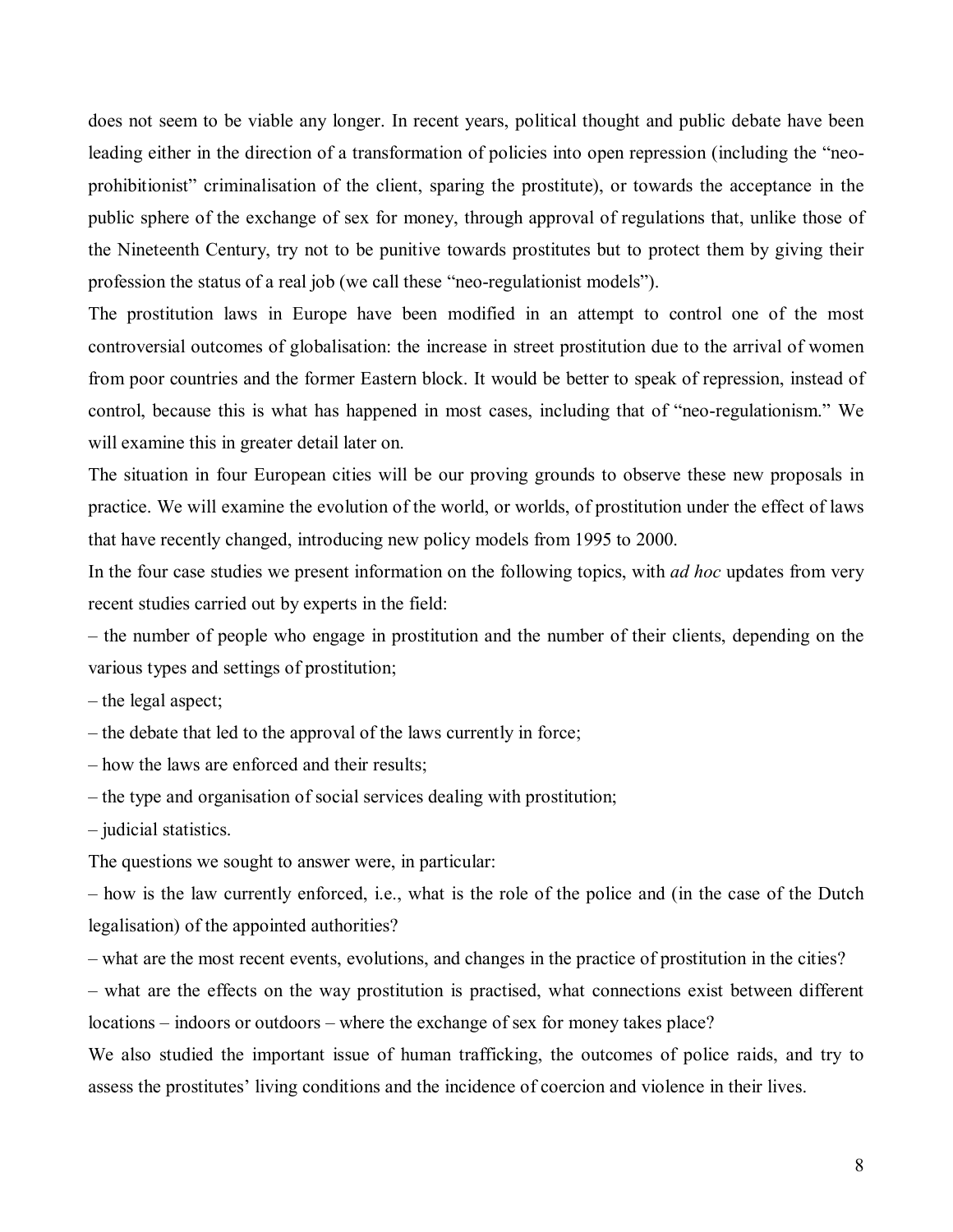We evaluated the policies in relation to the aims declared by the legislators, and made more general evaluations on their impact on the people involved.

In order to concentrate the evaluation of national policies on concrete local cases we chose four capitals: Paris, Stockholm, Amsterdam, and Madrid.

Paris. In 2003, the new French law on internal security introduced measures of repression of street prostitutes and clients of underage prostitutes, establishing *street prohibition* in response to the increase in the presence of foreign women on the streets, the same problem encountered in Italy.

Stockholm. In 1999, a form of "neo-prohibitionism" was introduced, which consists of the criminalisation of the "purchase of sexual services," but not the selling of sexual services. Stockholm is important because of the considerable ideological impact of the choice of criminalizing the client alone (taken as a model for law proposals by the Italian parliament and, in 2005, by an organ of the Vatican). However, street prostitution in Sweden is not really comparable to Italy, since it is limited and foreigners were few even before the introduction of the new law.

Amsterdam. In 2000, the Netherlands introduced "neo-regulationism" after a period of tolerance and experimentation with town-based rules. The new law recognises prostitution as a profession; however, to practise it is necessary to have Dutch or EU nationality, despite the sizeable presence of foreign women in the sector.

Madrid. A new criminal code was in force in Spain from 1995 to 2003; it was still of the abolitionist type, but it had ceased to criminalize prostitution that takes place indoors. This form of "decriminalisation" was in force for a few years. In 2003, a step back was taken, returning to the previous abolitionist law. In Spain, as in Italy, the percentage of foreign streetwalkers is very high.

Many of the proposals to revise the Italian prostitution law take inspiration from these models.

Let us therefore take a closer look at these case studies to see how they work in actual practice in the cities chosen to represent the selected models.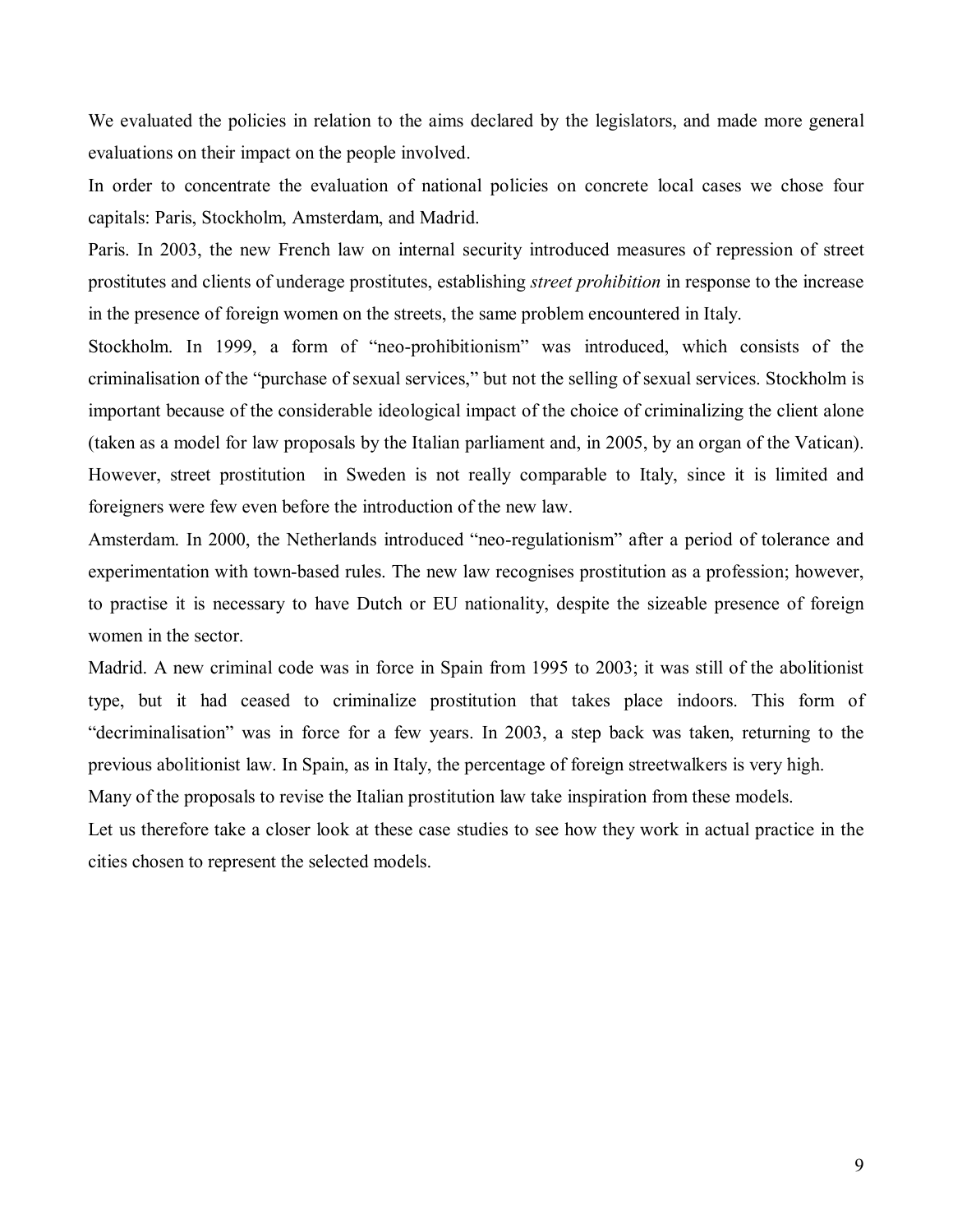# Prostitution in Paris

### *Janine Mossuz-Lavau\**

Let's be clear about it: this title is reductive on two counts with respect to the topic. First of all, in the use of the singular: there is no *single* prostitution in France, there are *several* types of prostitution, very different one from the other. There is female prostitution, male prostitution, transgender prostitution, street prostitution, prostitution advertised on the Internet or on specialised magazines, prostitution solicited in bars or in massage parlours, and there are call girls that advertise by word of mouth and can only be reached by phone. There are "traditional" prostitutes, generally French, who claim they engage freely in their profession, without being forced by exploiters (although some of them have what is called a "support pimp"), there are prostitutes from Eastern Europe or Africa who came to France with the intermediation (or under the protection) of gangs, there are prostitutes from North Africa who practise prostitution in the homes of immigrant workers, there are drug-addicted prostitutes, men or women, who accept bargain rates so they can immediately get the dose they need at any cost, there are transsexual prostitutes who want to pay their future surgery and, as all the others, survive.

The title is just as reductive in its referring to Paris alone. Prostitution in Paris can only be understood by taking into consideration the nearby towns as well (to include the Bois de Boulogne and the Bois de Vincennes) and, nowadays, the large *banlieue*, because of the recent changes in the geography of prostitution.

#### **1.1.**

#### **Story of a survey**

Over the past three years, important changes have occurred concerning prostitution in France, with the Sarkozy law becoming effective on 18 March 2003. Up to that date, France could be considered an abolitionist country. Since then, the country appears to be prohibitionist, judging from article 225, 10, 1 of the Penal Code rewritten by the Sarkozy law:

<sup>\*</sup> Director of research at the CNRS (CEVIPOF / Sciences Politiques), Paris.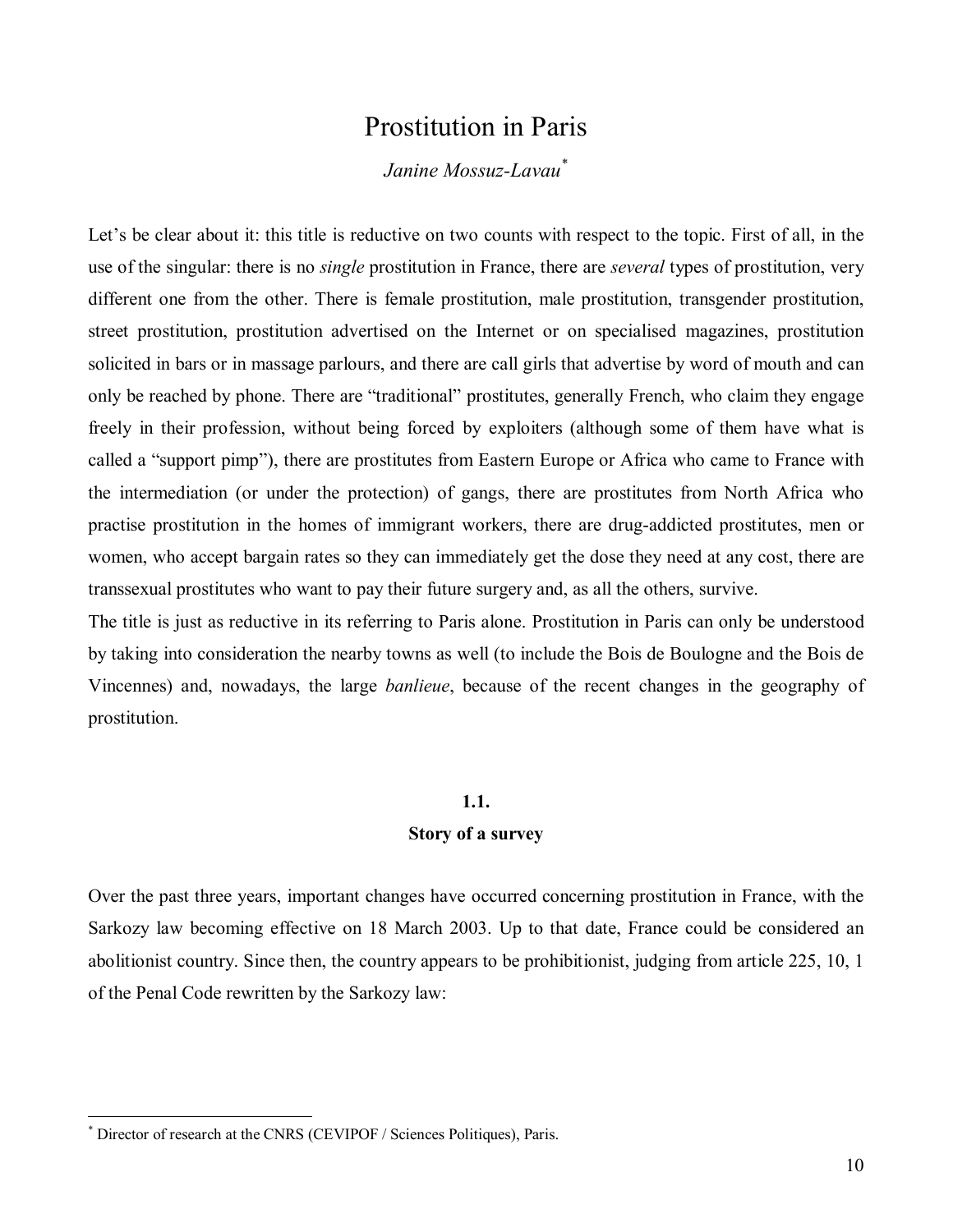Public soliciting, by any means, including a passive attitude, with the aim of inciting to sexual exchange in return for remuneration or the promise of remuneration shall be punished with two months of imprisonment and a  $\epsilon$ 3,750 fine.

How did we reach this point? At the beginning of the Twenty-first Century, very young girls from Eastern Europe and the Balkans appeared on the streets of Paris (but also in other large French cities). Girls who were sent to prostitution by networks/gangs and established themselves in well visible groups in various areas of Paris, mainly on the avenues of the Maréchaux, but also in neighbourhoods in the north-eastern part of the city. Citizen complaints soon reached the authorities. The people living in those neighbourhoods were exasperated by the noise, the condoms left on the pavements, the loud rows, the coming and going of cars, and what their children were exposed to when they walked to school. Associations of citizens were founded to try to fight these new disturbing factors. In the northeast of Paris one of these associations denounced the "presence of illegals" - of drug dealers, drug addicts, and prostitutes. They wrote to the Municipality of Paris, but had trouble solving their problem.

Caught between sinister street types and red tape, the citizens who live in the areas of prostitution must come up with new knowledge and skills they canít find anywhere. Their dismay springs foremost from the lack of an institution that can mediate between the citizens, the police, the politicians, and the prostitutes. The isolation of the citizens steps up citizen mobilisation, which ends up getting lost amid the fogs of bureaucracy and the police, whose responsibilities are fragmented and divided by sectors: the Municipality exerts pressure on the home owners, the latter organise surveillance for each building, and the police only intervenes for certain types of offence (Redoutey, 2005, p. 71).

In some French towns the mayors, facing the same type of protests, banned prostitutes from certain neighbourhoods. France's Interior Minister Nicolas Sarkozy reacted very promptly, promoting a bill on internal security which, among other measures, criminalizes passive soliciting. When the content of the bill was made public in 2002, a few months after the re-election of Jacques Chirac to the Presidency and the arrival of a right-wing majority in the National Assembly, some prostitutes began to protest against what they considered an unfair obstacle to the practice of their profession. They protested the first time on 9 October 2002 in place de l'Odéon, on the occasion of a gathering of feminists, gays and lesbians against the return to moral order (Deschamps, 2005). Then they organised another, larger gathering in front of the Senate on 5 November 2002. The many prostitutes present wore white masks so as not to be recognised by their families. The demonstration was given a lot of attention by the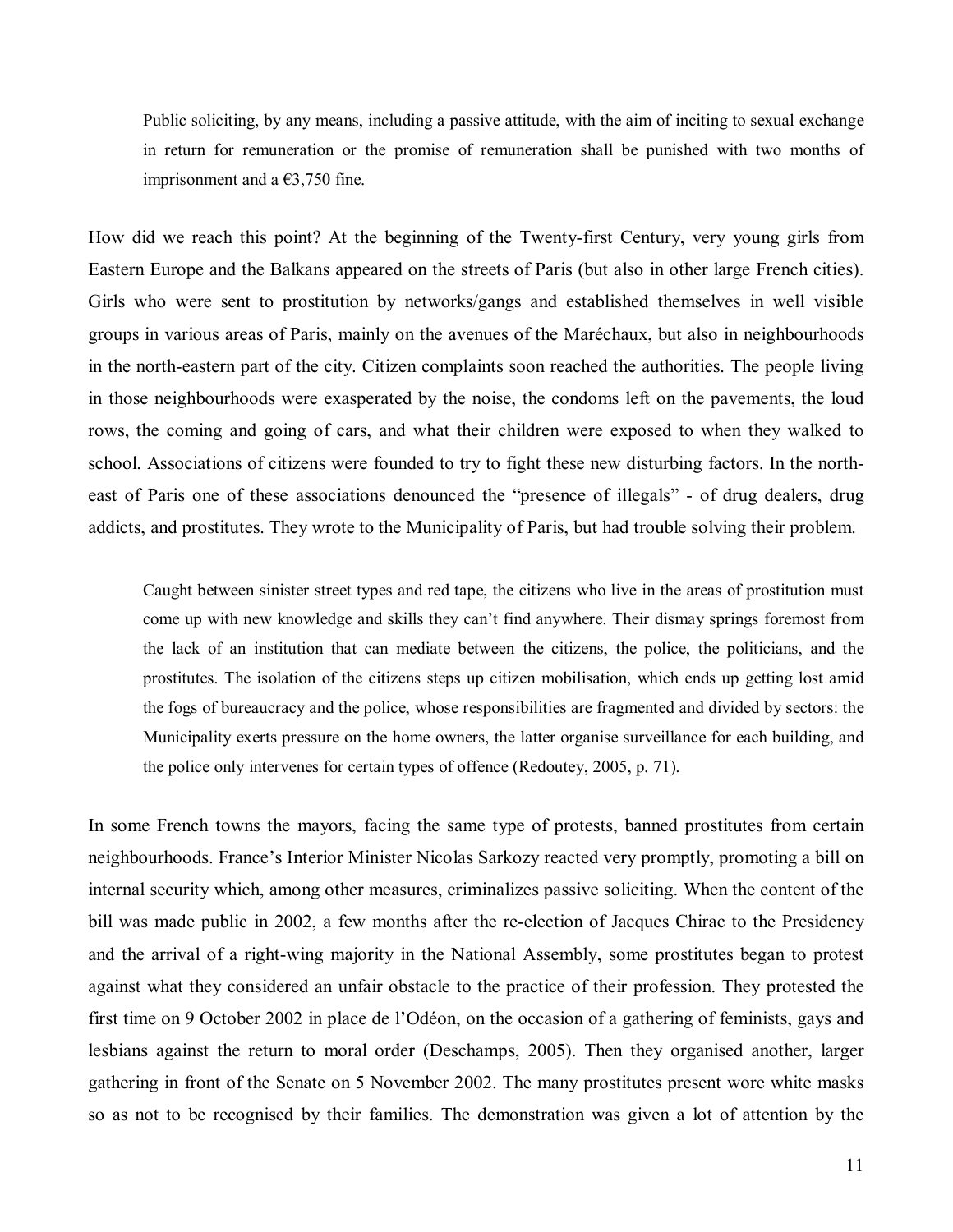media. Other demonstrations followed, various associations were created, but nothing stopped the National Assembly from voting in favour of this law which makes it much more difficult to engage in the practice of prostitution.

As mentioned above, several municipalities in France had anticipated the call to arms, banning prostitutes from certain neighbourhoods. The Municipality of Paris took a more intelligent approach. Before taking any measure, it asked a team of researchers, coordinated by myself together with anthropologist Marie-Élisabeth Handman, to provide a survey of the situation. In 2002-2003, therefore, we conducted a survey on prostitution, on clients, and on the public agencies dealing with this phenomenon. We delivered a report in October 2003, continuing our work in the field until September 2004, and in January 2005 we published a book entitled *La prostitution à Paris<sup>3</sup>*. At the beginning of 2006, I carried out further additional study for this article. The report delivered to the Municipality of Paris and ensuing book insisted on the stigma prostitutes are victims of and presented some suggestions to improve the fate of those who mean to continue in their profession and to help those who wish to leave it. Some of these suggestions were actually acted on, as authorities made greater effort with regards to lodgings and the spreading of literacy. But, in general, the Sarkozy law did not  $-$  to say the least - make it possible to improve the situation of people often in dire trouble.

So what have the effects of the law been, and what can be said about life in the world of prostitution today?

#### **1.2.**

#### The law's effects

In 2004, according to the OCRTEH (Central office against human trafficking), there were 15,000 to 18,000 prostitutes in France. This number included all people prostituting themselves, women, men, transgenders (transvestites and transsexuals, having or not undergone surgery). It also includes all types of practice, i.e., streets, bars, and other forms of prostitution. As regards to Paris, the Bois de Boulogne, and the Bois de Vincennes, there were 7,000-7,500 prostitutes. These data are questionable, for how is it possible to count people who are in some cases totally invisible? For instance, how is it possible to take a census of call-girls who never go into the streets, have never encountered the police, and receive,

<sup>&</sup>lt;sup>3</sup> The following people were also part of the research group: Catherine Deschamps, Françoise Gil, Nasima Moujoud, DolorËs Pourette, Emmanuel Redoutey, Maria Teixeira, Johanne Vernier, and Fiammetta Venner; their work appears in the cited book.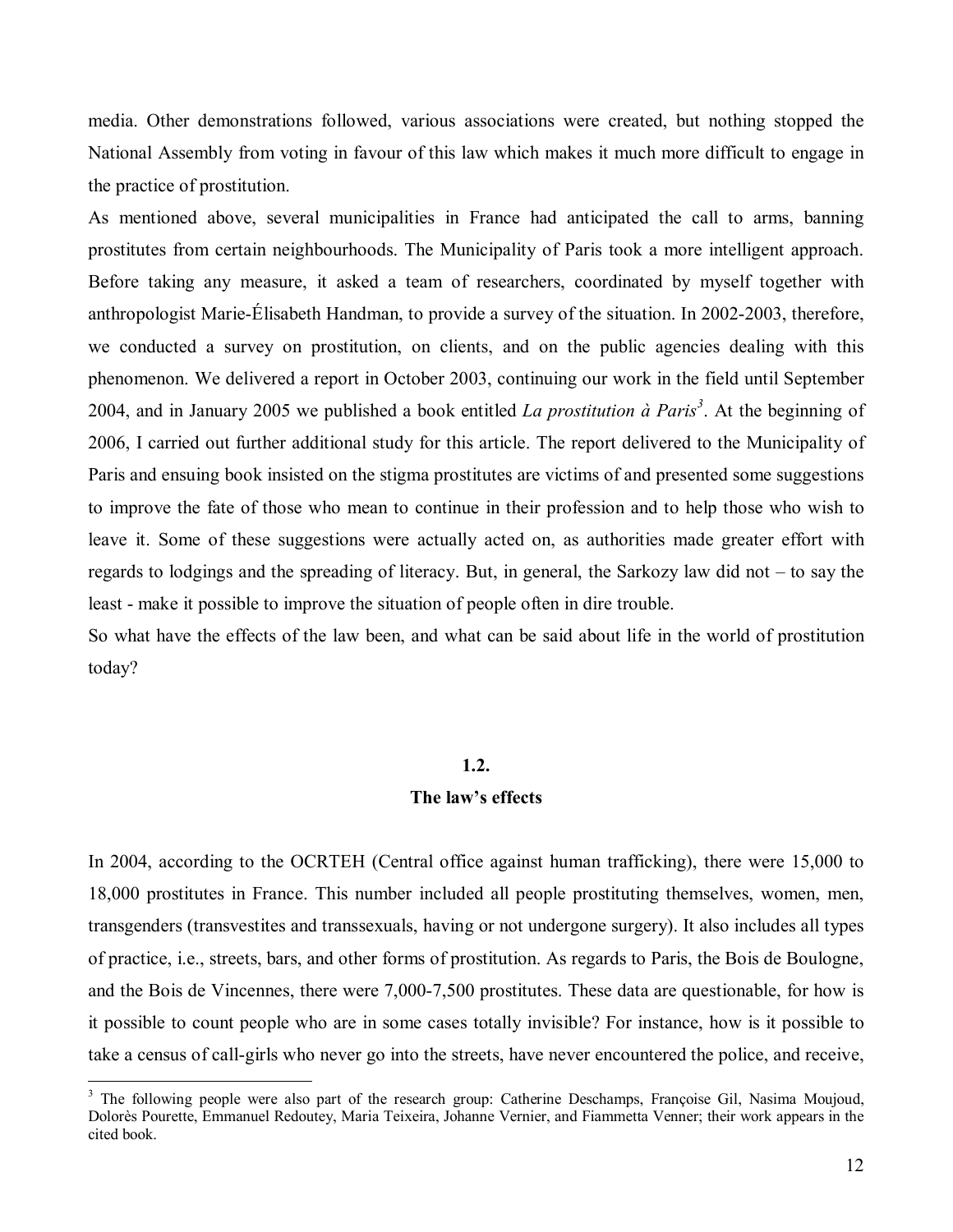in their own homes, clients who have obtained their number from other clients, a magazine, or the Internet? And how many women supplement their regular salary by turning a few tricks a week? It is evident that the data about the world of prostitution must be considered approximate. However, this is true of any country.

In January 2006, the direction of the OCRTEH said the data had not changed, although insisting on their being approximate. This would lead to believe that the Sarkozy law did not cause a reduction in the number of prostitutes, but instead changed its characteristics.

On the other hand, a decline in street prostitution was observed within the city of Paris. Up until October 2003, according to the Prefecture of Paris, between 1,800 and 2,000 prostitutes could be seen in a 24 hour period. In September 2004, there were no more than 650-700. At the end of 2005, there were 450-500. A sign that prostitution had moved elsewhere, away from the public streets, away from the inner city. We shall enlarge upon this aspect later on.

A further change was observed as a trend, although no data are yet available: a change in the composition of the prostitute population. According to the OCRTEH, 2,425 people had been tried for soliciting on the public street in 2003: 36% came from Eastern Europe or the Balkans, 31% from Sub-Saharan Africa, 8% from South America and the Caribbean, 5% from Northern Africa, 3% from Asia, 1% from Western Europe, only 16% were French. In 2004, 3,290 prostitutes were tried for solicitation, most of them (2,686) were foreigners. Women from Eastern Europe were less numerous (29%) because, considering the difficulties encountered in practising in France, their networks now prefer to send them to Belgium, Germany, or Spain. African women (27%) continue to be present. Of the prostitutes tried, 18% were French. The OCRTEH does not yet have any data for 2005. In 2004, between 7% and 10% of the accused were given a sentence, usually fines or prison terms (with or without probation), when  $-$  according to the OCRTEH  $-$  they had been found guilty of other crimes (such as the possession of false papers or false residence permits). The others were issued a "warning." Recently, further changes have occurred in the geography of Paris prostitution, since the Sarkozy law drives prostitutes to be less and less "visible", and therefore to leave certain locations and to appropriate others. Emmanuel Redoutey precisely mapped street prostitution in Paris for the year 2003 (Redoutey, 2005, p. 55). With regards to the city within the walls, he showed how prostitution was a sizeable phenomenon in the following areas: rue Saint-Denis and surroundings, the neighbourhood of Saint-Lazare (with rue Joubert) and Madeleine, the gare du Nord and the gare de l'Est, the boulevards known as des Maréchaux (north and east, more or less from the porte de Champerret to the porte Dorée), with the porte Dauphine above, opening on the Bois de Boulogne, and the Bois de Vincennes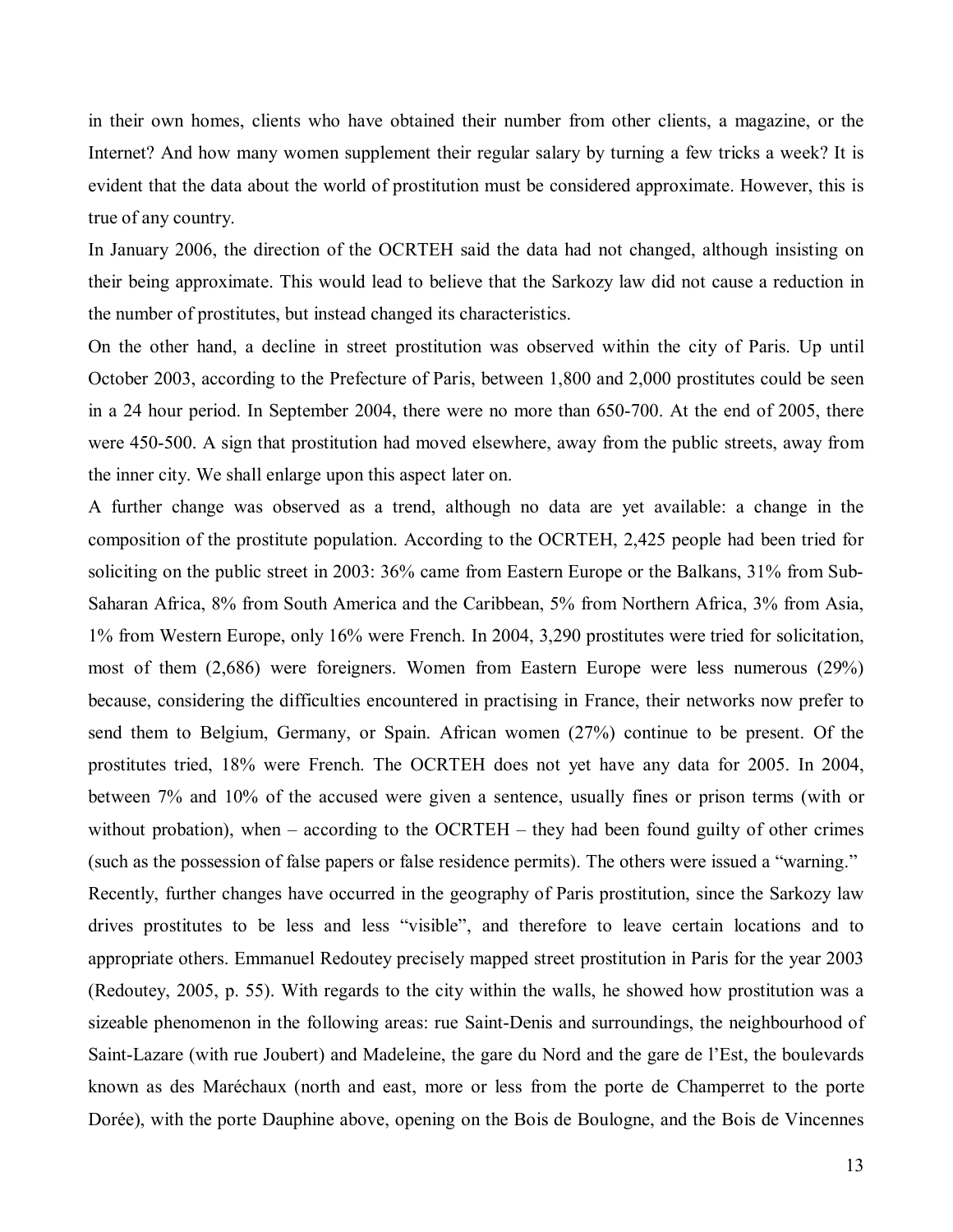(with place de la Nation as outpost within the city). These places were not frequented without distinction by the entire prostitution milieu. Groups tended to be divided especially by language. According to Emmanuel Redoutey, groupings

are found on the *boulevards* in the east between Africans and Eastern Europeans, but also at the northern gates, where Russians and Slavic-language Kosovars gather, without, however, mixing with the Romanians who speak their Latin language. The same occurs for English-speaking and French-speaking Africans. In the Bois de Boulogne, South American transvestites and transsexuals ally themselves or challenge each other based on their origins. In every prostitution site, competition or solidarity determine spatial segmentations between old and new prostitutes, French and foreign prostitutes, drug addicted and non-drug addicted prostitutes. (Redoutey, 2005, p. 53)

The first effect of the Sarkozy law was not that of making prostitution disappear, but of causing it to move and reorganise so as to elude police intervention as much as possible. Prostitutes therefore deserted some locations, such as the larger avenues, withdrawing to alleys, deserted spots like car parks, moving away from traditional centres of activity. More and more, they moved to the banlieues, in particular to the woods around Paris: Fontainebleau, Saint-Germain-en-Laye. In general, a shift could be observed towards Seine-et-Marne and the Oise, towards the main roads and the motorway car parks, i.e., from Paris proper to the region around it. Further changes also occurred. An ever growing number of prostitutes finds clients via the Internet or classified ads in the "Vie Parisienne." In August 2002, there were only 108 Paris prostitution websites on the Internet. In 2003 there were 482, in June 2004 there were 816, and on 3 February 2006 there were 14,362. The scope of the phenomenon was such that on 5 February 2006 "Le Journal du Dimanche" entitled one of its articles *Prostitutes walk the cyberstreets* (Venner, 2005)<sup>4</sup>.

This does not mean, at least for women, that they work autonomously. According to those in charge of various associations, clients are solicited via the Internet and the encounter takes place in certain cases in flats bought by the gangs that continue to collect their share of the earnings undisturbed.

Another change: the number of young women from Eastern Europe is diminishing, because their networks prefer to send them to countries where police repression is less strong, such as Spain, Germany, and Belgium. On the contrary, Africans are very numerous; they live in Paris, but form the majority of the groups that go to the banlieue or the provincial towns where they practise at night and

<sup>&</sup>lt;sup>4</sup> A special thanks goes to Fiammetta Venner for having updated the data collected on the Internet for this work.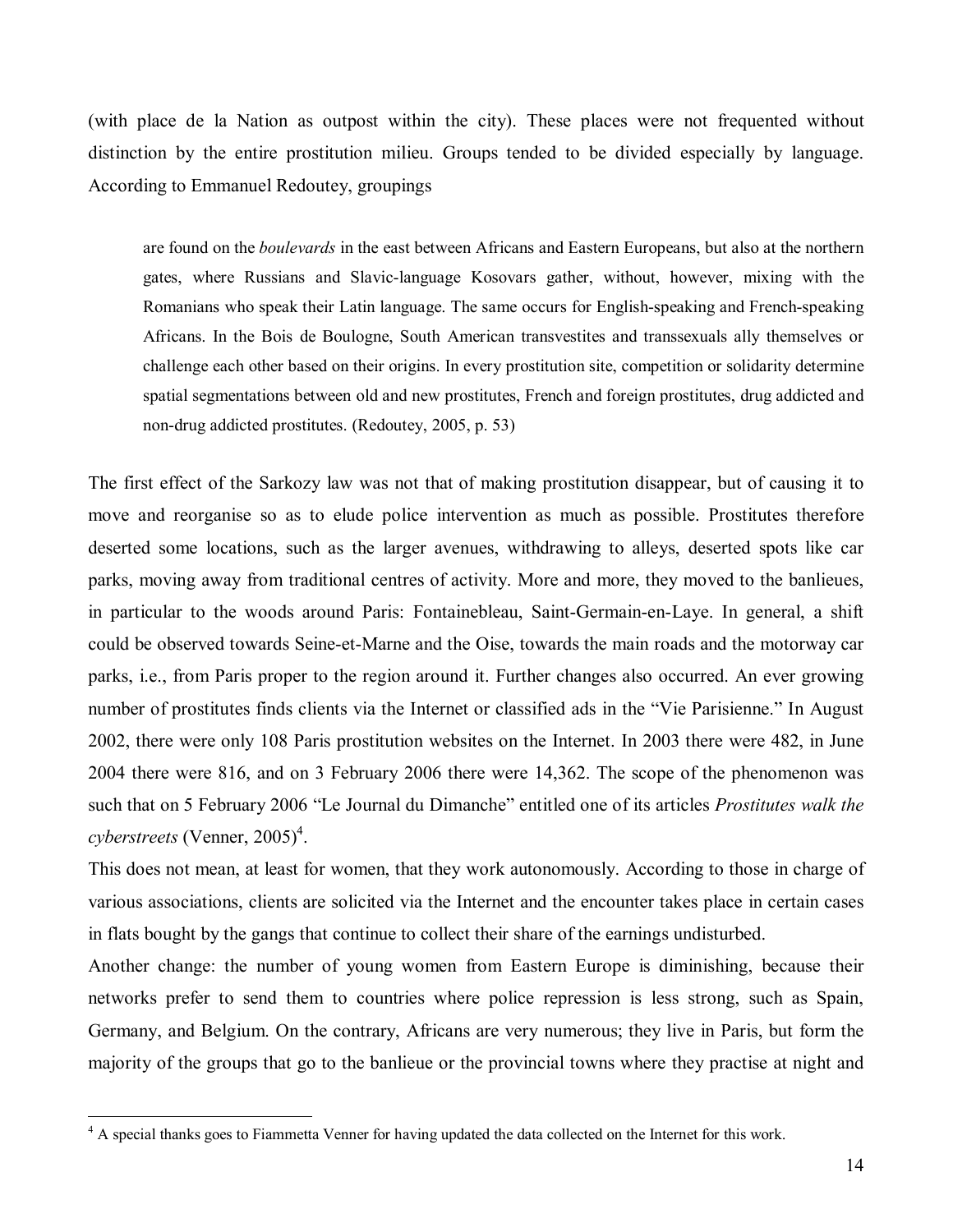catch the train back to the capital in the morning. In the city, prostitution is concentrated in the area of rue Saint-Denis, in the Madeleine neighbourhood, usually in one-room flats (studios); in the area of avenue Foch and, still, near the stations, but it has become rare or even non-existent on the boulevards des MarÈchaux. Prostitution persists, but much more discretely, in the Bois de Vincennes, and it continues to prosper in the Bois de Boulogne.

As to the aid that prostitutes had received prior to the Sarkozy law by associations that moved around the city at night with special buses, the consequence of this geographical redistribution has been disastrous. The associations offer condoms, lubricants, syringes, warm drinks and biscuits, as well as useful information to help prostitutes in case of trouble. Now it is much harder to reach prostitutes. For instance, the prevention of sexually transmitted diseases, particularly AIDS, which is one of the tasks of these associations, is seriously compromised. We therefore find ourselves faced with one of the contradictions generated by the law: the Municipality of Paris funds associations to carry out prevention, but the Sarkozy law prevents the associations from carrying out their task.

We worked with the following associations that circulate among the prostitutes of Paris: Aux captifs la libération, a Catholic association dedicated to rescuing women from prostitution; Charonne, which initially targeted drug-addicted prostitutes and subsequently provided concrete help to all prostitutes in the north-east of Paris; Intermède, whose bus circulates in the city between 10 pm and 2 am several times per week; PASTT (Prévention, action, santé et travail pour les transgenres), that works in the Bois de Boulogne and on some boulevards in the north of Paris; Aides, that is dedicated to homosexual prostitution and is active at porte Dauphine and in the Bois de Boulogne. The Bus des femmes, a community health association that includes some prostitutes among its members, did not welcome us. Other associations, such as MÈdecins du Monde, Sidaction, provide aid to prostitutes, even though it is not their primary aim. We must also mention some associations whose views are closer to those of prohibitionism than to those of abolitionism, such as Amicale du Nid or the Fondation Scelles. Most of the associations that go meet prostitutes at night complain about the difficulty they have in finding them and in carrying out the missions they had planned, whether or not they mean to invite the prostitutes to leave the prostitution scene. On 8 March 2005 several associations wrote an open letter to Jacques Chirac, the president of France, to "sound the same warning signal" with regards to the Sarkozy law. They wrote: «Since this law harasses prostitutes, making them even weaker, we request immediate abrogation of the articles of the Law on internal security concerning prostitution». The associations stressed the increased insecurity and the growth of violence, claiming that the law had not succeeded in repressing exploiters, instead, it falls on the prostitutes themselves.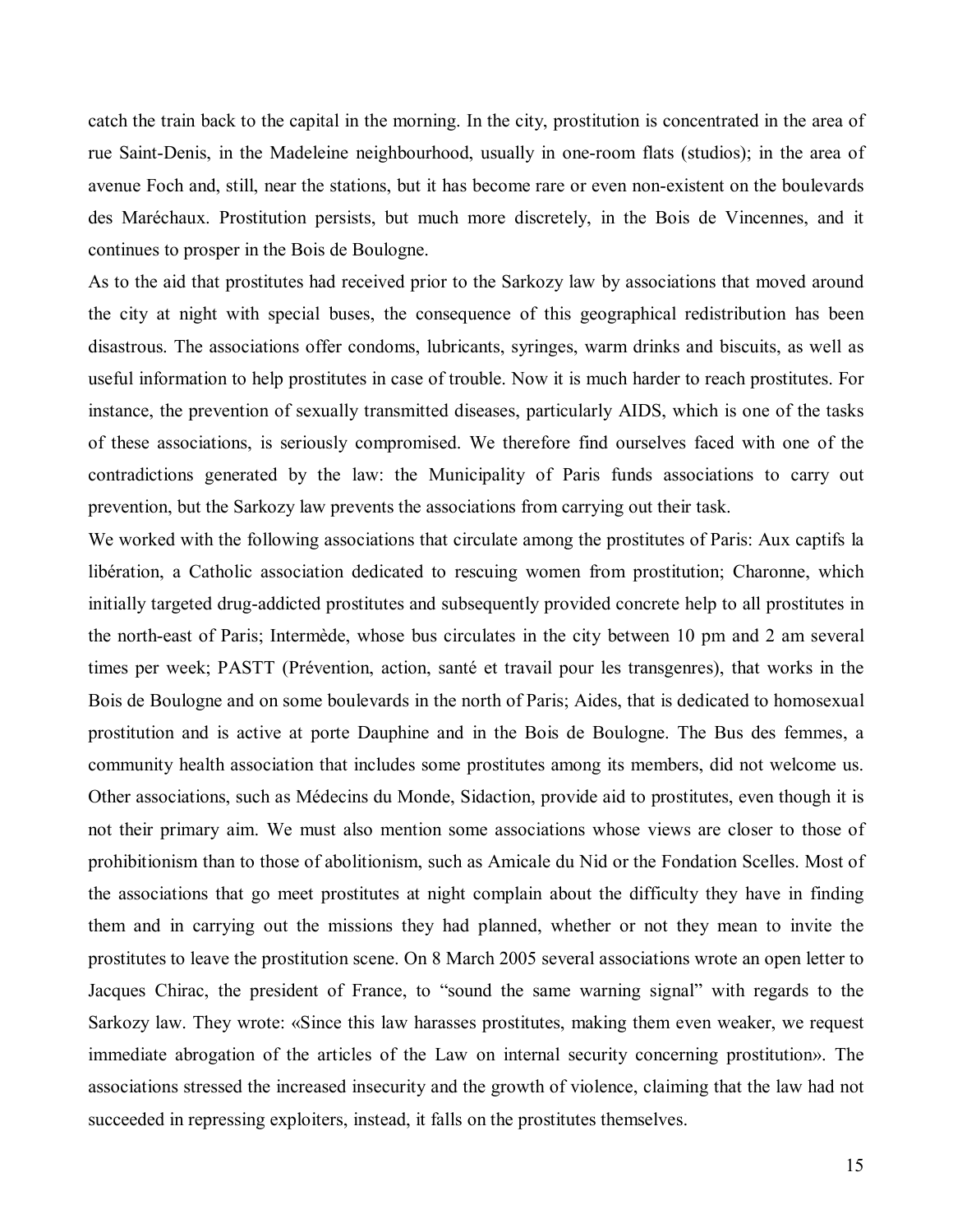Undoubtedly, the women who engage in prostitution in ever more secluded spots (alleys, car parks, woods, as mentioned above) are more exposed to possible violence than before. Prostitutes are known to be an attractive target for thieves, who know that prostitutes often carry large sums of cash. They are also the favourite victims of all sorts of perverts and people who deliberately single out prostitutes for violence in a similar manner to those who target Arabs and homosexuals. By contrast, prostitutes were less exposed to violence when in groups on the boulevards than in the woods or on the main roads of the outskirts of Paris.

The law was also supposed to favour the dismantlement of the slave networks. It does indeed establish that prostitutes who report their exploiters can obtain a temporary residence permit, but few dare to do it. They fear retaliation, against themselves or against their families who are still in their countries of origin. It is certainly not an easy road to take. In her study of the law on internal security, Johanne Vernier writes:

There is no organised physical protection currently available except for that provided by associations that take care of victims. Victims are taken in directly by the associations, or brought there by the police. Physical protection of the family members of prostitutes on which pressure or retaliation can be made, in France or abroad, is no better organised. Very many victims [...] refuse, for instance, to give names or other elements that could identify traffickers and/or exploiters (Vernier, 2005, p. 143).

But the law has made it possible to send foreign women home much more often than it has made it possible to lock up those responsible within the gangs. The OCRTEH reports that 47 networks were dismantled in 2004.

Another negative consequence of the law – perhaps the worst  $-$  is that women, who are often victims, are collectively transformed into potential criminals and individually transformed into actual criminals when they are arrested and sentenced to pay fines. All this strengthens the stigmatisation prostitutes have long suffered from and forces them to dissimulate even more the reality of their profession to the people around them. The prostitutes who took part in one of the demonstrations celebrating International Women's Day in Paris on 6 March 2006, wore white masks and raised a large banner with a single word on it: "Respect."

To escape repression, some traditional prostitutes even made a deal with the police in 2005. The deal was made by thirty prostitutes who engage in their trade in a part of the Bois de Boulogne. They undertook not to exceed the number of thirty, therefore they themselves send away other prostitutes who want to settle there. In exchange, the police lets them practise their trade undisturbed. Most of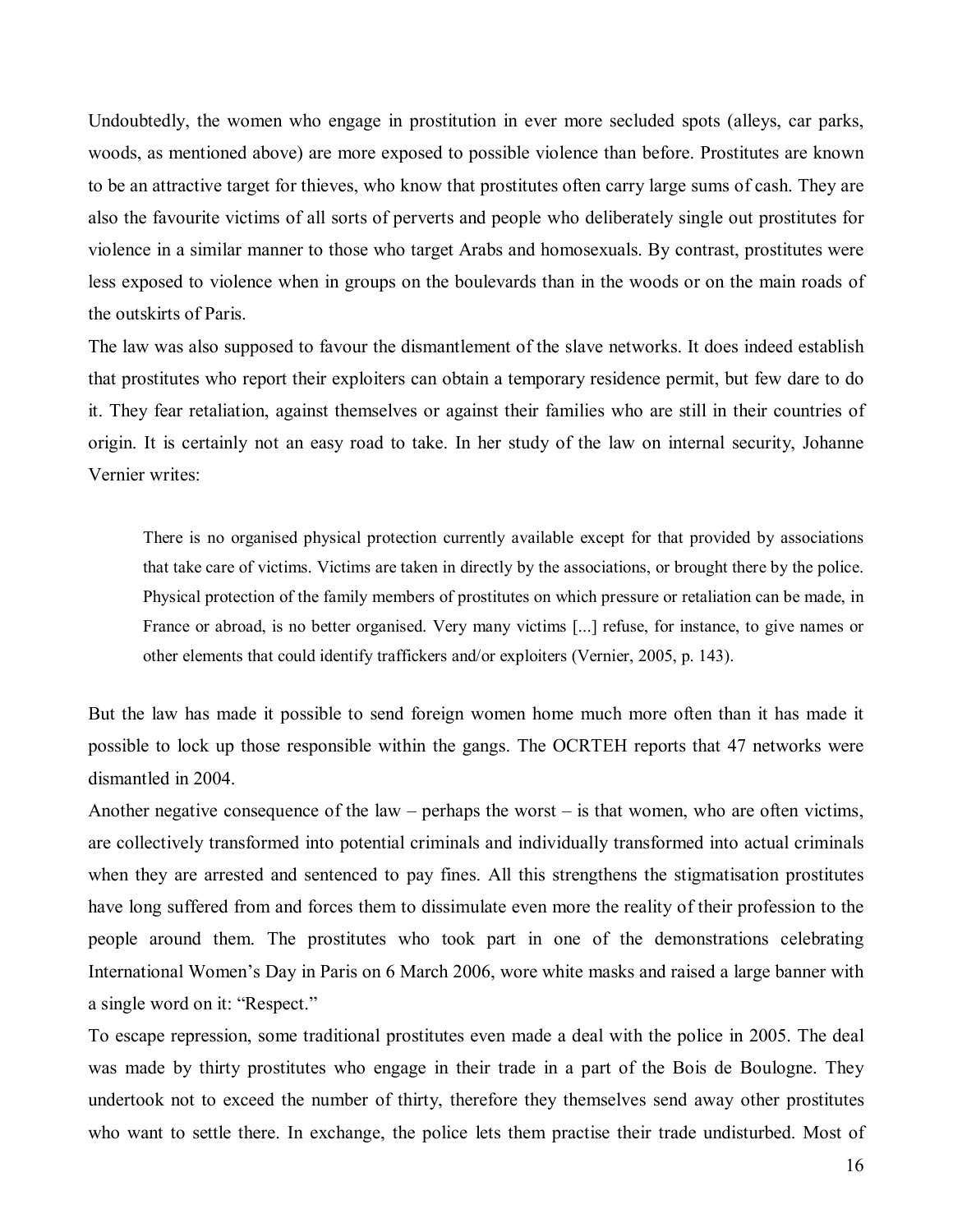them came from the Bois de Vincennes, where they had become undesirable because families go there on outings, and therefore were repeatedly harassed by the police (e.g., van confiscations, parking tickets, nights spent at the police station). Their new modus vivendi is convenient. And in a sense it proves that the aim of the Sarkozy law was not to eradicate prostitution, but to spare (voting) citizens of large cities an unpleasant cohabitation.

Against this backdrop, what is the experience of prostitutes?

#### **1.3.**

#### **The life of prostitutes**

The survey commissioned by the Municipality of Paris allowed a team of ten people to be in the field from September 2002 to September 2004, from the moment therefore when the Sarkozy bill was made public until its actual effects started to be visible once the law on internal security was promulgated (18 March 2003).

All the people we met with (prostitutes, clients, public authorities) gave their opinion within the particular new context defined by this law. The team therefore had the possibility to make about sixty formal interviews to prostitutes (recorded either with an audio recording device or detailed note-taking) and about fifteen to clients (all audio recorded). The informal interviews to prostitutes taken over weeks, mostly on the buses that drove through Paris at night, were very important, because they allowed us to put the interviewees at ease and observe them openly. This required nights of presence in the field, and having to write down the observations made in an ethnographic notebook as soon as we got home. Some informal interviews turned into scheduled interviews that allowed us to record life stories. A few of these recordings lasted several hours - the longest was no less than nine hours long. The interviews were held in French, English, Portuguese, Arabic, Berber and  $-$  with the help of an interpreter – Chinese. Prostitution in Paris is therefore represented in its diverse nationalities and genders (men, women, transgenders). I shall concentrate here only on what we learned about the life of women prostitutes.

The questions we asked women prostitutes were the following: how did they get into prostitution? Were they independent or not? What are the risks and the advantages of their profession? Do they intend to continue with their profession or do they mean to leave it? And at what conditions might they choose to leave it? (see Mossuz-Lavau, Teixeira, 2005).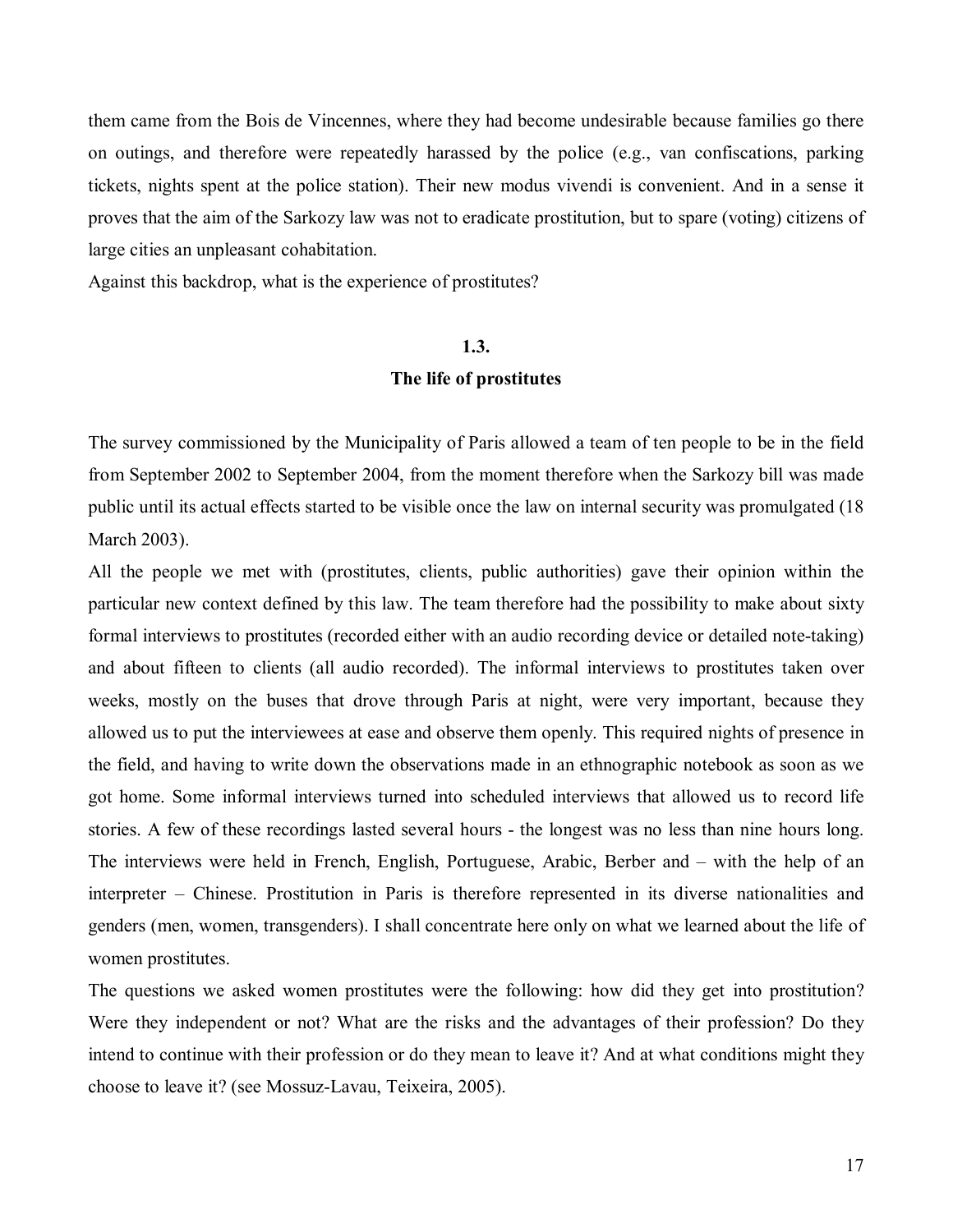Various types of motivation or coercion lead women into the world of prostitution. The major factors that drive women to choose this profession are poverty and the hope for a better life. Many of the women interviewed started prostituting themselves after having separated from or lost their husband. It was poverty that drove several of the foreign women interviewed to leave their country of origin. Stella, 30, left Albania when she was 24. She says:  $\langle$ We have nothing there, no work, nothing to do. It's absolute poverty. Everyone is poor». Many women coming from the countries of Eastern Europe and the Balkans make similar comments. Young African women flee from poverty and war in countries were they have no future, where solidarity and family networks dissolve. As for the Chinese, 40 and over, who appeared on the Paris streets during the winter of 2000-2001, they were unemployed in their country, and usually divorced or separated, and they hoped, coming to France, to manage to give their children an education.

Drug addiction also leads to prostitution, which is a means to earn money to buy drugs. In France drug addicts can get methadone and buprenorphine under medical control, mainly at drug rehabilitation centres. But some prostitutes stress how difficult it is to go there. For instance, they say that some centres are open only in the morning, so since they work at night they can't always go.

Economic problems are therefore one of the factors that drive women to resort to prostitution in order to survive. Other women undoubtedly do not engage in prostitution by choice and they sell sexual services only because, finding themselves in a difficult situation, they accepted the proposal of pimps, networks, or gangs that painted a rosy future for them, and they didn't know what they were getting into. Others, this is the case of many foreigners, were beaten, starved, and raped when they tried to rebel once they had found out the truth. In other cases, the man the women were in love with promised them a better life together abroad, then put them on the streets as soon as they reached France.

Not all the women we met were forced and not all, according to what they say, were under the protection of a pimp. These women say they made a choice to earn much more money than before and sometimes they value their freedom most, for instance when comparing their situation to that of a factory worker.

Often, studies on prostitution stress the traumas and sexual violence suffered in childhood and adolescence by streetwalkers<sup>5</sup>. In our Paris survey, we found that a considerable number of prostitutes had suffered violence (abuse by their mothers, unwanted pregnancies, parents killed in war in the case of some African young women, marital violence in other cases). But it is not possible to establish a direct cause-effect link. Not all women who suffer violence become prostitutes, and we saw that

 $<sup>5</sup>$  This is the highly criticised thesis of Judith Trinquart (2002).</sup>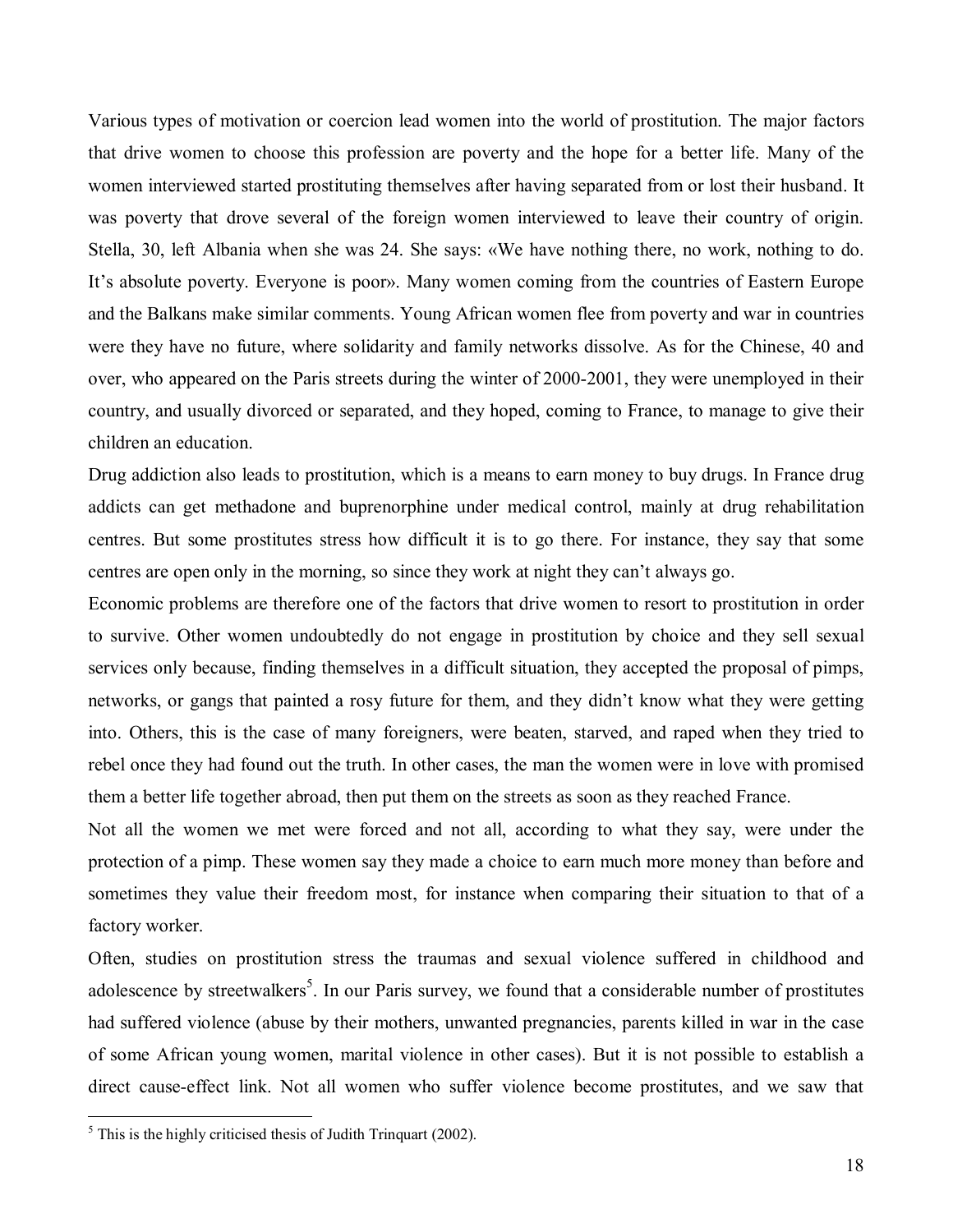economic trouble and the initiatives of pimps are what caused a great number of prostitutes to enter this profession.

Another sensitive issue is that of coercion and freedom. In fact, I believe today, even more than when we wrote the book on prostitution in Paris, that we should distinguish between populations. On one hand there are the slaves, those who are forced to prostitute themselves, forced to give most of their earnings to networks/gangs/pimps and who have never had the chance to leave the profession. On the other hand there are the "traditional" prostitutes, usually French, who say they engage in their profession keeping all their profits, although some of them started under the protection of a panderer. Some of them have a husband, a lover, a partner, who they may or may not support, others live alone. But many of them present themselves as totally independent women who chose this path because they earn much more than what they would earn doing another job, since they hold no diploma. One of them, who worked out of a van at the Bois de Vincennes, earned 8,000 euro per week. It could be said that some of them have a "support pimp", if we consider that, according to French law, the men who live at their side cannot escape the definition of pimp. Article 225, 5 of the Penal Code, states that:

procuring, for anyone and in any way, consists of: 1. Aiding, assisting, or protecting someone else's prostitution; 2. Profiting from someone else's prostitution, sharing the earnings or receiving subsidies from a person who habitually prostitutes her/himself; 3. Recruiting, encouraging, or deceiving a person with the aim of prostitution or exerting pressure on a person to make that person engage in prostitution or continue to engage in it.

According to this article of law, we must consider the parents, adult child, husband, partner, lover, any person who lives with the prostitute out of affection and not only convenience, to be a pimp.

Between the two extremes of forced or voluntary prostitution, we observe a third ample category, perhaps a *continuum*, of women who are driven to prostitution by poverty. Many foreign women, for instance, knew what they would be doing before coming to France. They reimburse those who helped them immigrate, pay their debt somehow, keep enough money for themselves and their family (for those who send it to their country of origin). In the near future they mean to stay in France, they know it would not be easy to find another job and it takes time to set enough savings aside to be able to invest in their country, building a house, sometimes in partnership with their pimp-lover.

In a book published recently, ethnologist Catherine Deschamps, who for many years has done research in the world of prostitution, writes: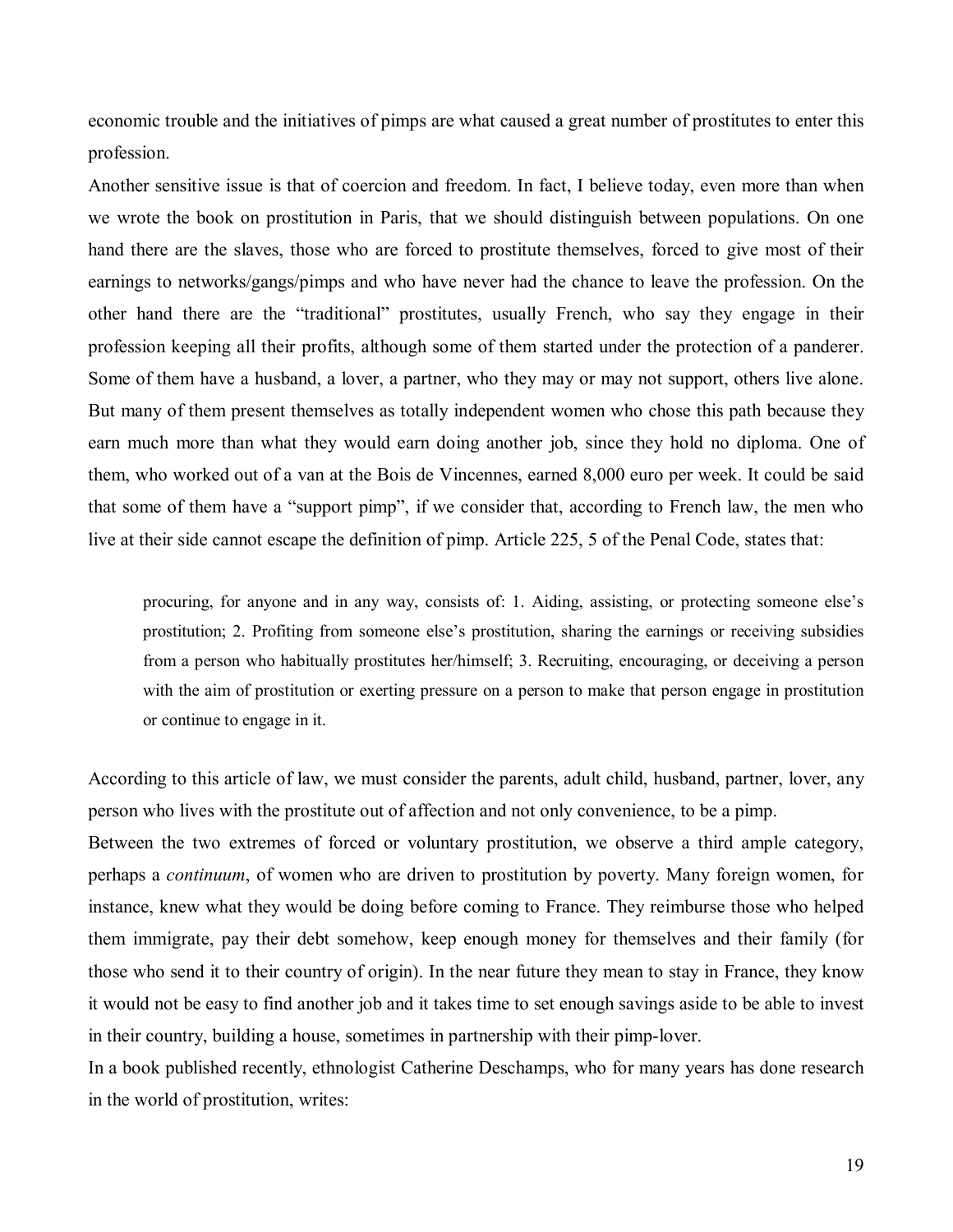Some French women, referring to the current legislation, prefer not to call their dear ones pimps; on the contrary some of the Parisian streetwalkers reappropriate this term giving it a positive nuance. The former do not understand how men or women who guarantee them a place where they can practise their profession, ensure their physical security, or share their home must risk imprisonment; the latter see in those who enable them to cross borders or provide logistic support and are not violent, and who the law defines as exploiters, as simple mediators who remedy the closure of frontiers and the xenophobia these women encounter on the streets of the West (Deschamps, 2006, pp. 175-6).

We can examine the question of the freedom these prostitutes have. No freedom at all for the group of so-called slaves, a lot for "traditional" prostitutes. But the reasons that drove or forced the latter not to seek another job must also be investigated. Certainly it is not always possible to speak of a choice. But, on the other hand, one could ask oneself what sort of a choice people have who decide to work in a chemical factory that destroys one's skin and lungs.

For those who are between the two extremes, the economic coercion is evident, sometimes reinforced by love coercion (the project of living together in the country of origin and having enough money to be self-employed and live well). There are foreign women who got rid of the gangs that brought them to France and continue to prostitute themselves because they earn sums that no job as an employee would earn them. But with no papers, no diploma, a broken French, do they really have any chance to do something else?

The concepts of choice and freedom therefore raise questions, but it would not be fair to limit them to the field of prostitution. Many other professions are not the result of a choice in the full sense of the word, and not even of total freedom. It must be acknowledged that prostitution is a rapid – not easy – way to make a lot of money and it is understandable that many may be attracted by this prospect.

What can women who sell sexual services look forward to today? Most interviewees hope to stop. Especially the foreigners. The project of leaving the life is less frequent among "traditional" prostitutes, except for the older ones who would gladly retire. But what can they do? Others are in a transition period. They have a poorly paid part-time job and they continue to prostitute themselves occasionally in order to make ends meet and pay their rent. Others who said they have completely abandoned prostitution have gained a residence permit and a small job. But, even in these cases, the ridiculously low salary makes it likely they may end up on the streets again. Others dream of marriage, of finding a husband that will be a means to get a residence permit and ensure some security. If their papers are in order they can receive the RMI (minimum integration income) which, from 1 January 2006, amounted to 433.06 euro per month. But how is it possible to give up the high sums prostitution can secure if a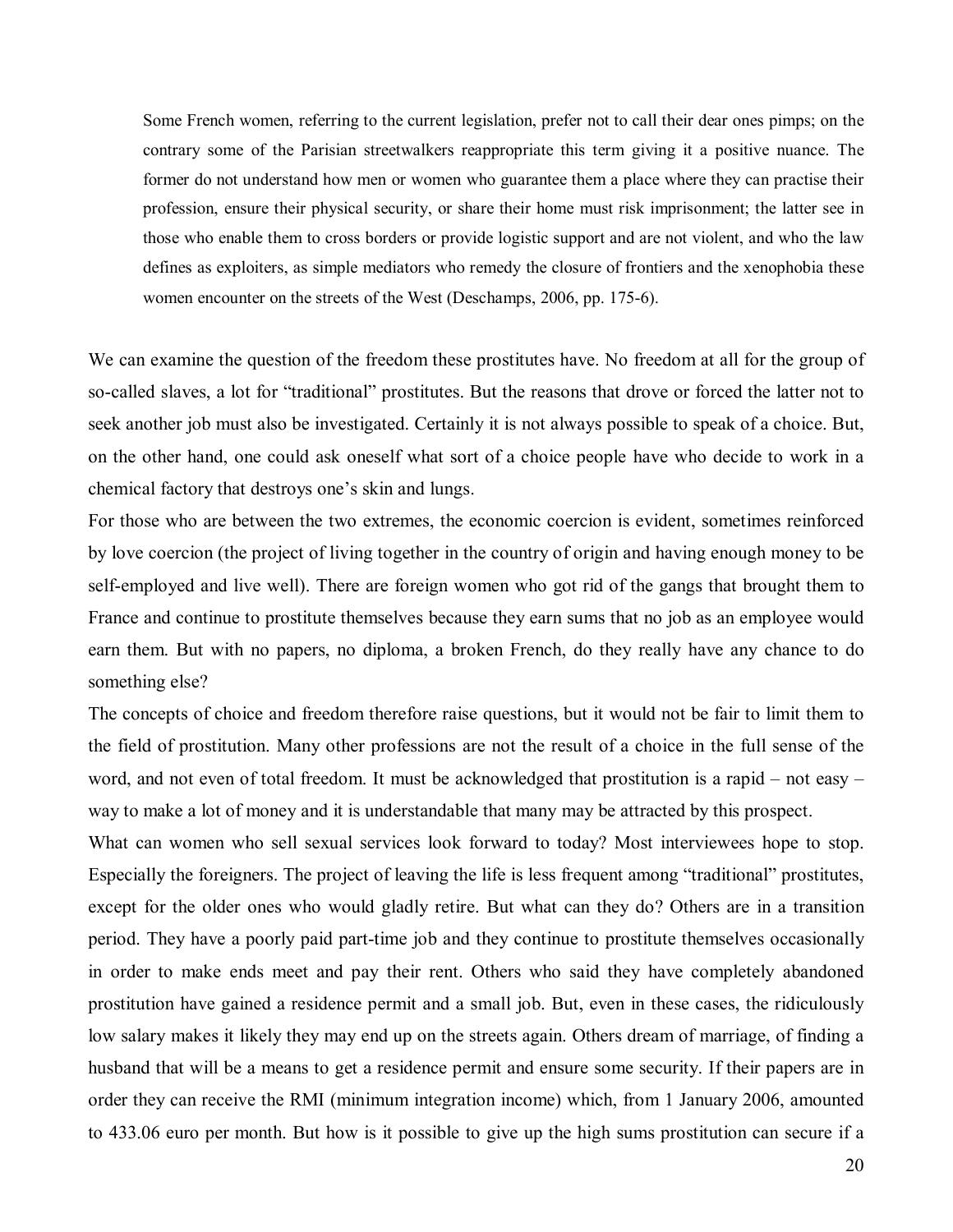person has no savings and, especially, must pay for lodgings? Institutions cannot provide further income besides the RMI for those who leave prostitution, because all the people who live solely on the RMI would have the right to say they cannot make ends meet and request the additional benefit provided to prostitutes. Would it not be possible therefore to think of some kind of social plan like the ones created for particularly strenuous jobs?

The oldest prostitutes receive the minimum old-age pension. At the time our survey ended, it amounted to 587.70 euro per month. Same problem, same questions. How can one live with so little when one has no other income to rely on? Here, too, requesting an additional benefit would be unfair and would lead those who live on this pension to demand the same additional benefit. The minimum old-age pension was increased on 1 January 2006 (to 7,328.48 euro per year), but the problem has not been solved. The creation of homes for old prostitutes should be supported, and the first steps have been taken in this direction in France. For instance, the association ANA (Avec nos aînées, "with our elder ones"), founded in 2005, is trying to renovate a building «where old and often ailing prostitutes can find decent lodgings and a moral and social support in their old age».

#### **1.4.**

#### **Feminist reactions**

These matters have deeply divided French feminists. Some of them consider prostitution an attack against the dignity of women, since they regard all prostitutes as victims of male domination but too alienated to be aware of it. Others admit that this profession should not be stigmatised if practised freely and that a prostitute does not sell her body but sexual services and can be defined as a "sex worker." This debate is continuously raging. In January 2006, a petition drafted by the Coalition Against Trafficking in Women (CATW) circulated in France. It opposed prostitution in Germany on the occasion of the football World Cup in June-July 2006 (it was estimated 40,000 women would be imported to Germany for that date). It states:

Buying sex is not a sport. It is sexual exploitation in which women are physically and psychologically harmed, and women's bodies are treated as commodities to be bought and sold. [...] Honourable men do not buy sex because they respect the dignity and integrity of all human beings.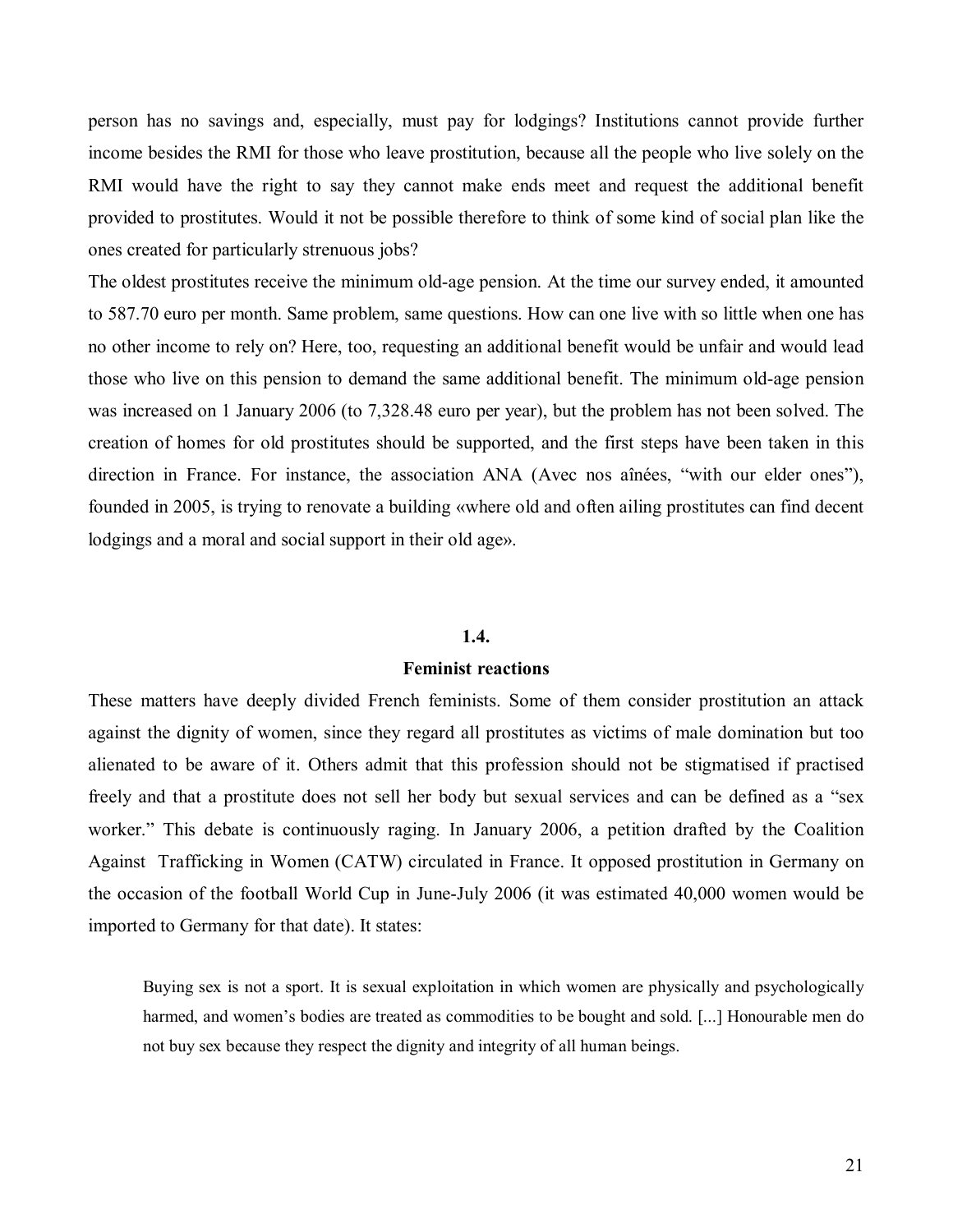We cannot end this overview without mentioning the customers of prostitutes. The fact that there is an offer implies that there is a demand. In France, unlike in Sweden, customers are not criminalized. They are free to buy sexual services. Clients are little known and are spoken of disparagingly by feminists who oppose prostitution. Florence Montreynaud calls them "viandards." There are few studies focusing on clients. The first were made in Sweden and Norway. According to Swedish sociologist Sven-Axel MÂnsson, clients can be divided into two groups: on one hand those who have more or less regular relations with other women but are in search of something different; on the other hand those who have no other women and have trouble establishing relations (Månsson, 2001)<sup>6</sup>. Sven-Axel Månsson also analyses two studies by Norwegian sociologists who differentiate between two new kinds of customers: first of all, old men who have not accepted the change in relationships between men and women and who they term "traditionalists" and "losers." These men find the old gender order restored in prostitution. The second category is made up of young men whose vision of gender and sexuality is mediated by pornography, advertisement, and TV reality shows. Sex thus becomes to them a commodity as any other, like a McDonald's meal.

In the study carried out in Paris, I tried to find out more about clients, considering the poor data available. After a number of interviews, my opinion is that clients are not the monsters they are morbidly portrayed as, but instead common people: husbands, fathers, brothers, sons of our next-door neighbours. I have divided them into three categories: occasional customers who decide to look for a prostitute on an evening when they're feeling dispirited, when they feel something is missing, but don't make it a habit and don't go back very soon. Then there are habitual customers who have a woman (wife, partner, girlfriend...) in their life. But these women do not provide the special acts they desire, or the men do not dare ask them to do this or that particular act. These men therefore seek out prostitutes mainly to get oral sex. Prostitutes say one out of two customers asks for fellatio. The third category is that of regular customers who live alone: bachelors, widowers, divorced men; they have organised their whole sentimental and sexual life around prostitutes. They do not expect only sexual services but a relationship, words, an exchange, affection.

Without bearing in mind this overall vision, it is not possible to understand what is taking place in the world of prostitution and it is difficult to make proposals to improve the condition of those who are at the heart of the system, i.e., the prostitutes themselves. They are more damaged by stigmatisation than by the fact of selling sexual services. The Sarkozy law does not go in this direction, and that's the least

<sup>&</sup>lt;sup>6</sup> We mention, also with respect to France, a very controversial report by the association Le Mouvement du Nid, that declares it is "in favour of a society without prostitution" (see Bouamama, 2004).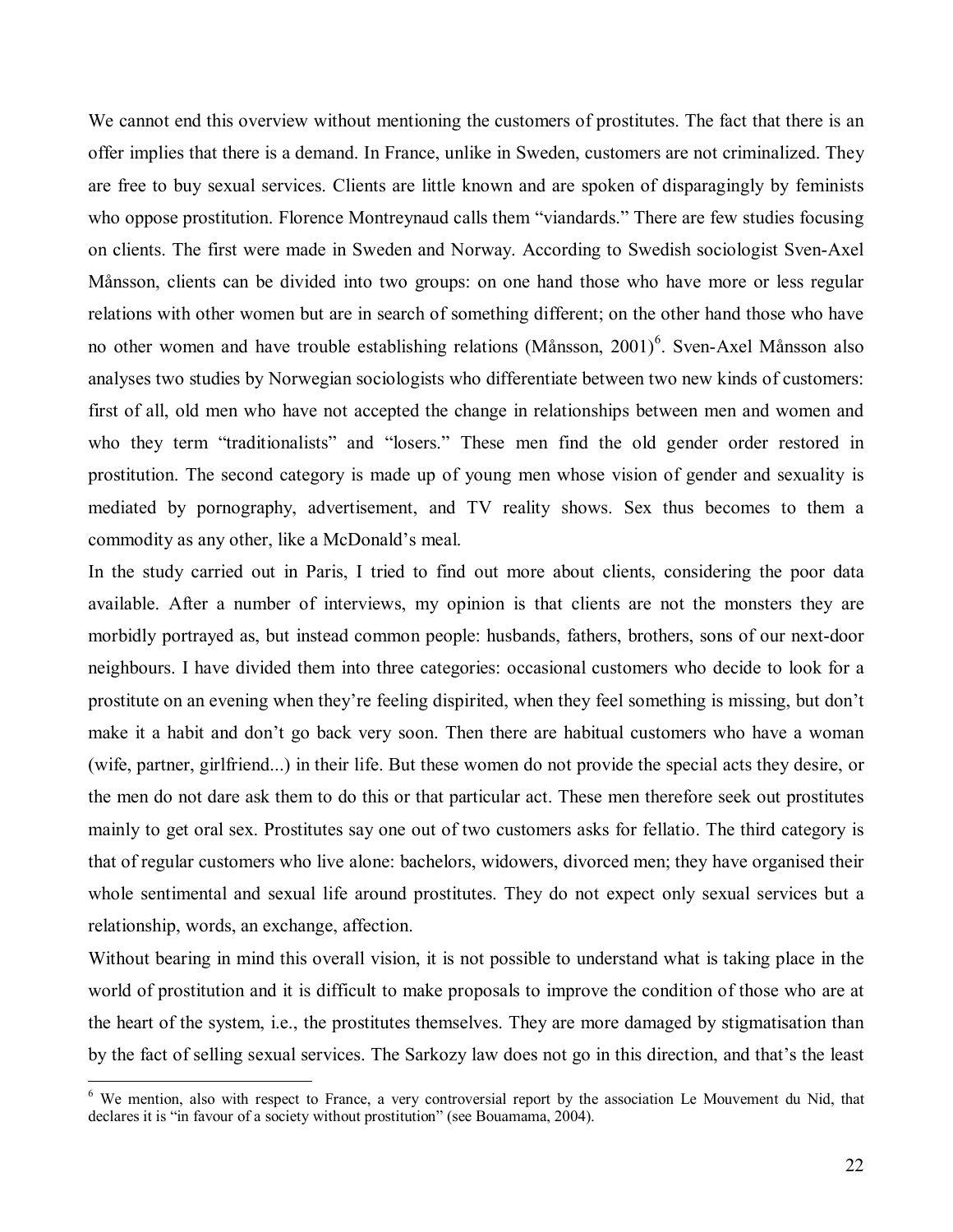we can say. It was important to give prostitutes their voice back and we have tried to do that with this study; it was just as important to give voice to clients, so that those who are directly involved could express their point of view. Otherwise, public opinion may be influenced only by certain elites that establish what good and evil are and, perhaps due to their lack of direct contact with the world of prostitution, neglect matters that are essential to understand this phenomenon.

#### **Bibliographical references**

- DESCHAMPS C. (2005), *Mobilisations parisiennes des prostituÈ(e)s*, in M.-E. Handman, J. Mossuz-Lavau (Èds.), *La prostitution à Paris*, Les Éditions de La Martinière, Paris, pp. 91-119.
- EAD. (2006), *Le sexe et l'argent des trottoirs*, Hachette Littératures, Paris.
- HANDMAN M.-E., MOSSUZ-LAVAU J. (éds.) (2005), *La prostitution à Paris*, Les Éditions de La Martinière, Paris.
- MÅNSSON S.-A. (2001), *Menís Practices in Prostitution: The Case of Sweden*, in B. Pease, K. Pringle (eds.), *Manís World? Changing Menís Practices in a Globalized World*, Zed Books, London-New York, pp. 135-148.
- MOSSUZ-LAVAU J., TEIXEIRA M. (2005), *Le vÈcu des femmes prostituÈes*, in M.-E. Handman, J. Mossuz-Lavau (Èds.), *La prostitution à Paris*, Les Éditions de La Martinière, Paris, pp. 155-197.
- REDOUTEY E. (2005), *Trottoirs et territoires, les lieux de prostitution ‡ Paris*, in M.-E. Handman, J. Mossuz-Lavau (éds.), *La prostitution à Paris*, Les Éditions de La Martinière, Paris, pp. 39-90.
- BOUAMAMA S. (2004), *Líhomme en question. Le processus du devenir-client de la prostitution*, Report of the Mouvement du Nid, Mouvement du Nid-FAR, Paris.
- TRINQUART J. (2002), *La décorporalisation dans la pratique prostitutionelle: un obstacle majeur à l'accès aux soins*, doctoral thesis, General Medicine, Université de Bobigny.
- VENNER F. (2005), *La prostitution sur Internet: visibilitÈ ou clandestinitÈ*, in M.-E. Handman, J. Mossuz-Lavau (Èds.), *La prostitution à Paris*, Les Éditions de La Martinière, Paris, pp. 235-248.
- VERNIER J. (2005), *La Loi pour la sÈcuritÈ intÈrieure: punir les victimes du proxÈnÈtisme pour mieux les protÈger?*, in M.-E. Handman, J. Mossuz-Lavau (éds.), *La prostitution à Paris*, Les Éditions de La Martinière, Paris, pp. 121-152.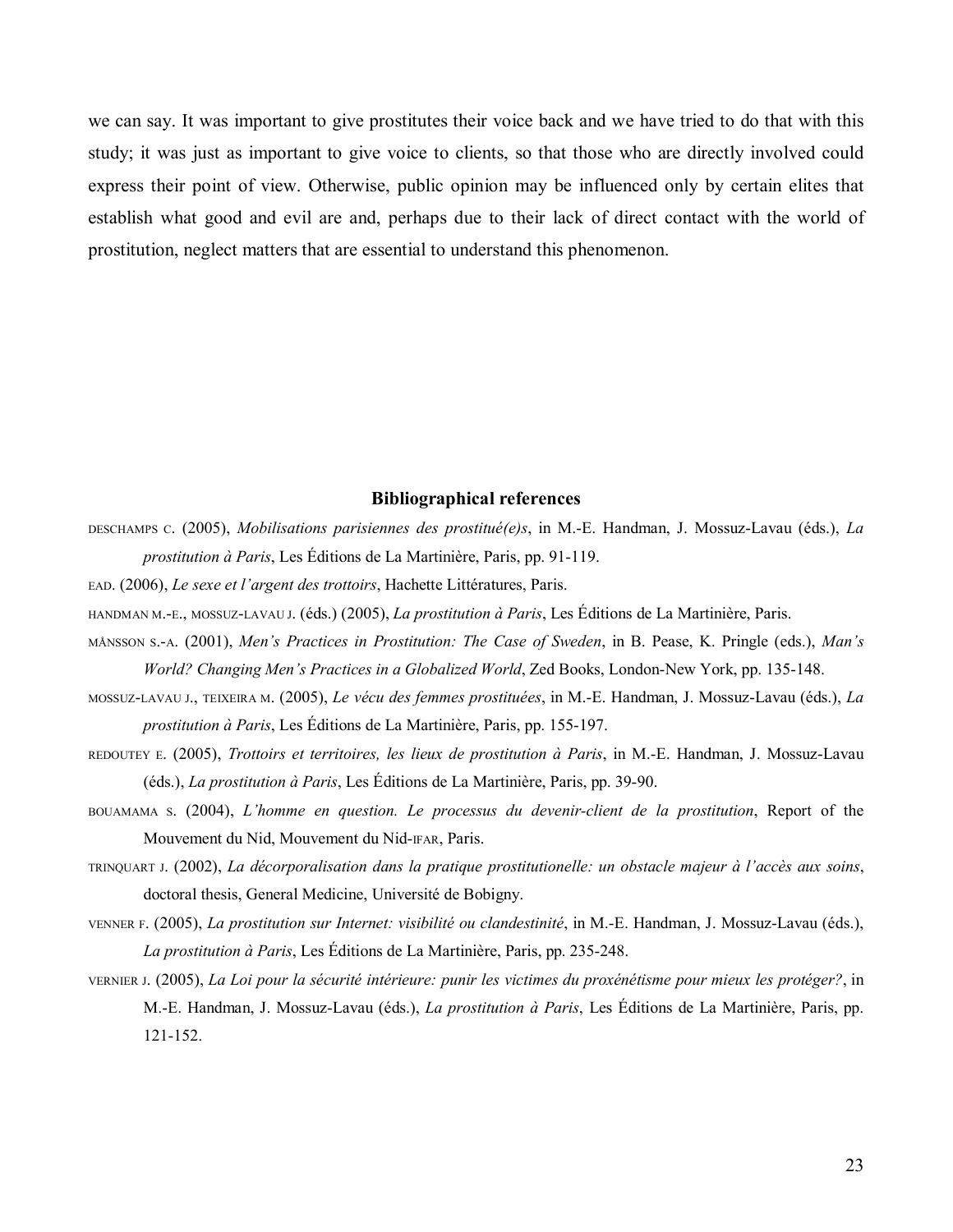### Report on the city of Stockholm

*Daniela Danna* 

#### **2.1.**

#### **The law against the purchase of sexual services**

Sweden wants to abolish prostitution, making it disappear, by repressing only prostitutes' clients. Offering sexual services is not prohibited and prostitutes do not commit any criminal offence. Prostitution is legally  $-$  but not socially  $-$  tolerated. Preventing prostitutes from earning money by their profession is a way to pressure them into abandoning the life.

Historically, clients have been the "sacred cow" of prostitution. Whereas "public women" have been held in contempt over the centuries for what they did, punished if they contravened the obligations and prohibitions they had to follow as prostitutes, banned from certain places, prevented from dressing in particular ways that would not immediately reveal their condition, their customers had always been regarded as normal men who made use of a service (which was state-run in Italy until 1958) boasting of their explosive virility. Sexual liberation in the West in the Sixties changed the way prostitution was considered: paying for a sexual act became attached to stigma in many environments (although certainly not everywhere), coming to symbolise the lack of virility of a man forced to buy sex because unable to prove otherwise attractive to women.

By choosing to ignore the prostitute and prosecute the client, the Swedish law on violence against women, in force since 1999, has turned upside down the old-fashioned view of clients, which had already ceased to be commonly accepted in the post-sexual revolution period. The client, as we shall see later on in detail when discussing the aims of the law, is prosecuted for causing direct harm to the person from whom he buys sexual services, and even to women in general, to women as a "gender." The law on the prohibition to purchase sexual services (law no. 405, 1998), which is part of the antiviolence measures, states that:

Whoever procures himself an occasional sexual service in exchange for payment shall be sentenced  $\overline{\phantom{a}}$  if punishment for the offence is not already regulated by the Penal Code – for purchase of sexual services to a fine or to imprisonment for up to six months.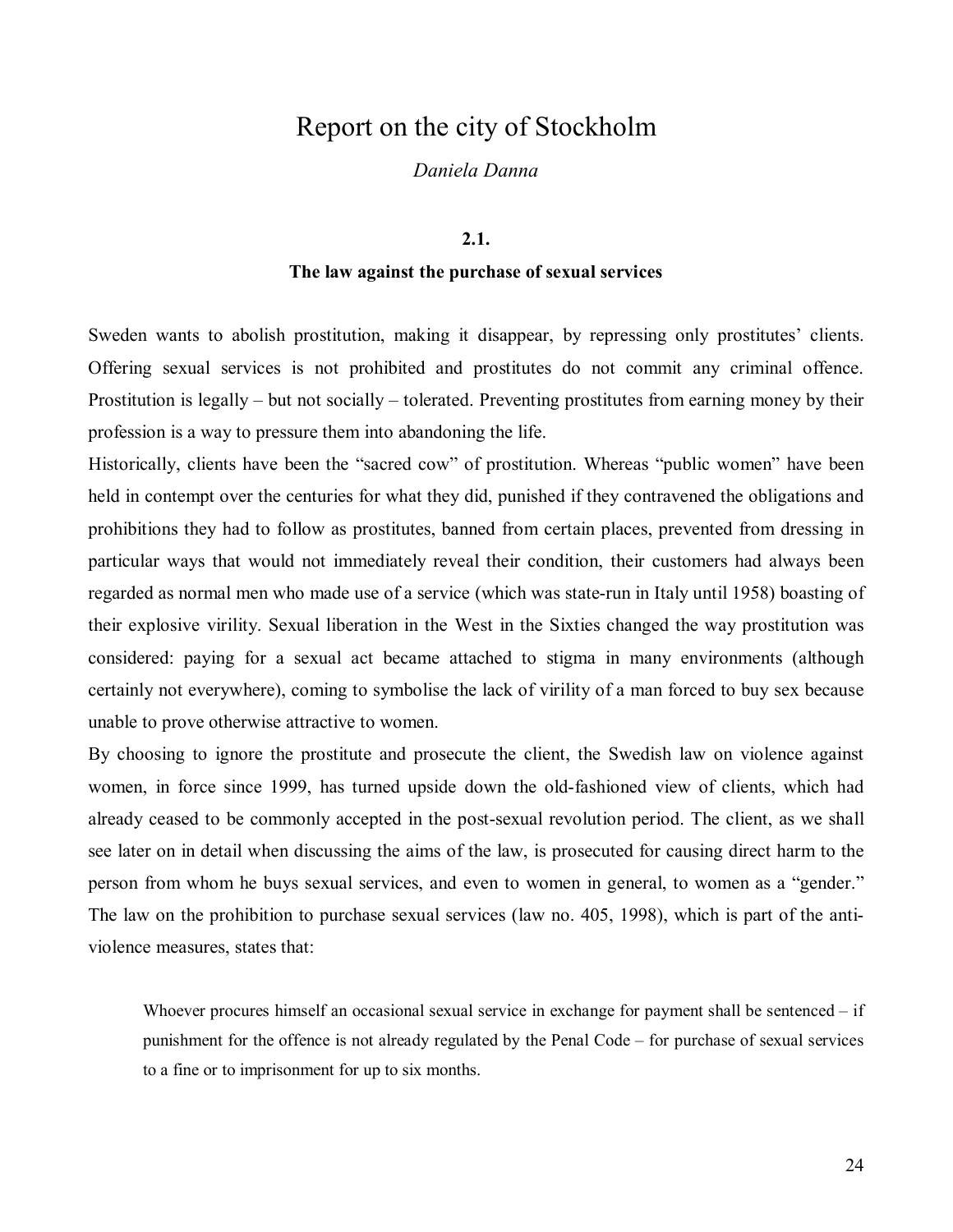In 1998, this law was proposed by the women of the Social Democratic Party. The Social Democratic Party, the Centre Party, the Leftist Party (liberal) and the Green Party voted in favour of it. It was approved with 181 votes in favour, 92 against, and 13 abstentions. The Christian Democrats, instead, opposed the measure against clients, and proposed an amendment that criminalized both the seller and the buyer, while the Moderates and the Liberals did not want to change the existing laws, declaring they did not understand why only the client should be punished.

In 2001, the parliamentary committee on sexual crimes proposed to amend the definition of this criminal offence, cancelling the limitation of punishment to clients who have occasional sexual relations, which excluded habitual clients, and extending punishment to those who procure sexual services for others, i.e., who pay the prostitute without directly making use of her service. The amendment was approved in 2005.

In the Penal Code, exploitation of prostitution, called "procuring", was already punished. The article of law on procuring refers to «anyone who favours or unjustly profits from the fact that another person engages in occasional sexual relations in return for payment». Procuring, or exploitation of prostitution, is a criminal offence within which fall all actions of third parties<sup>1</sup>, from the management of a brothel to having exercised a psychological influence in the decision of another person to prostitute herself, to publishing non-profit advertisements (all other cases of facilitation do not necessary require to be profit-making either).

Procuring also included trafficking, until in 2002 a specific law was introduced covering trafficking. Even a partner who lives with the earnings of a prostitute commits procuring, because the obligation married or cohabiting couples have to support each other<sup>7</sup> does not apply in the case of prostitutes. The prohibition of classified advertising for prostitution in the press is in force and is respected. As for the Internet, the situation is more complex, and we'll discuss it later on.

Other laws that concern prostitution are no. 52, 1990, on extraordinary measures for the custody of young people, which rules that young people under 20 who prostitute themselves may be placed under guardianship; Law no. 1472, 1988, decrees the prohibition to prostitute themselves and buy sexual services for those who have an HIV infection, punished with internment. Even the law on the custody of drug addicts (Law no. 870, 1988), including alcoholics, rules that they must undergo forced therapy if they endanger their health, and trading sex is considered an at-risk behaviour.

<sup>&</sup>lt;sup>1</sup> We use this term to refer to those who are not directly implied in the exchange of sex for money that takes place between prostitute and client.

<sup>7</sup> According to Swedish law, couples do not need to be married to have reciprocal rights and duties when living together.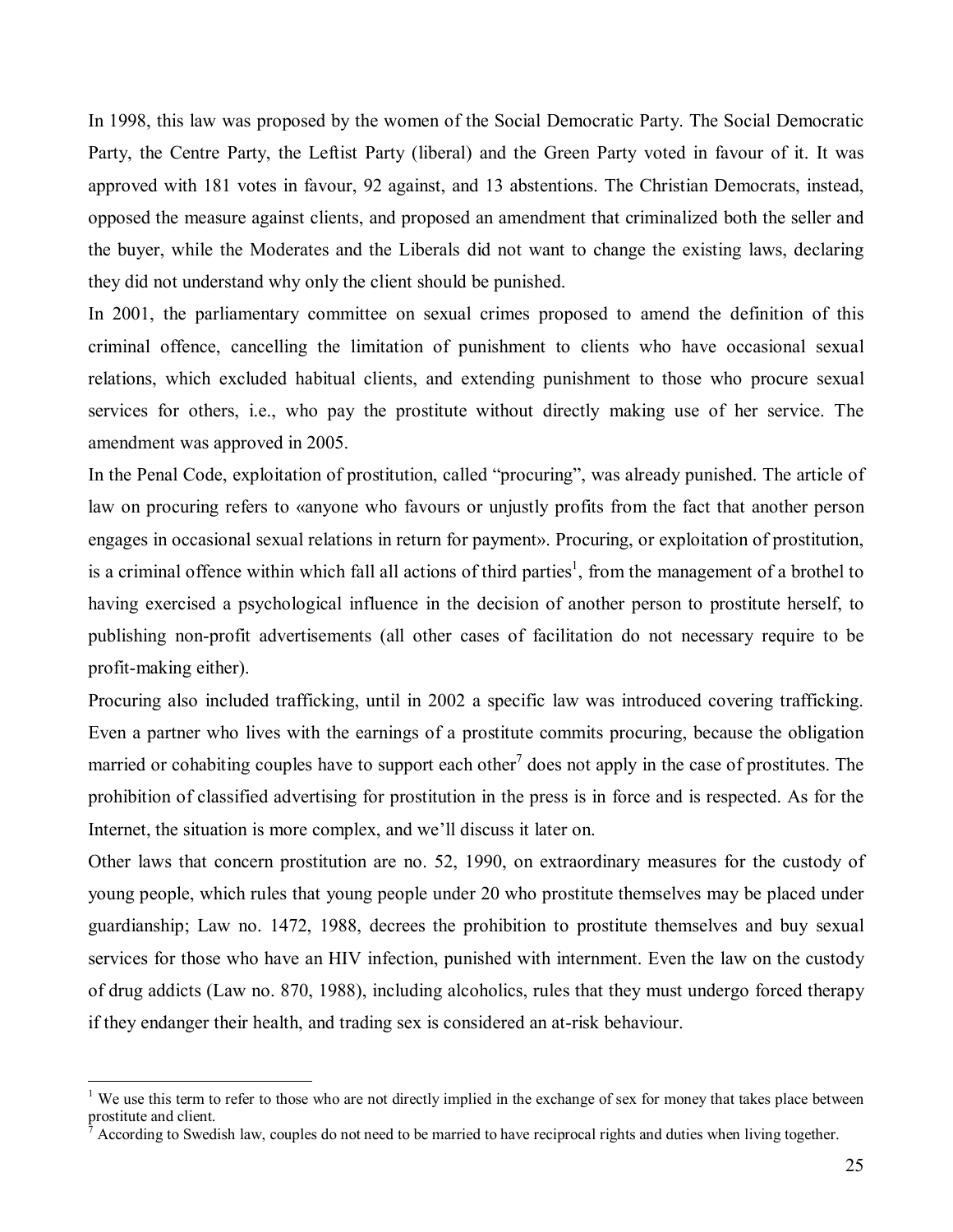In short, Sweden is a state that strongly intervenes in the choices of individuals, showing a degree of paternalism unknown to Southern Europe, but unique even in Scandinavia. It is the other side of the coin of a State that wants to (unsuccessfully, as we'll see) guarantee its citizens "from the cradle to the grave" and therefore claims the right to proscribe certain individual actions.

#### **2.2.**

#### The law's aims

The law on the purchase of sexual services has the explicit aim of decreasing prostitution until it disappears.

This law therefore prohibits prostitution, but why does it do so in such a peculiar way, making only one of the two parties that exchange sex for money liable to punishment? The reason is that prostitution is considered a physical abuse and even an expression of gender inequality, since almost all  $-$  or all, it is believed, in Sweden - demand for sexual services comes from men and most of the offer from women.

The view that has come to be established is that only the client is responsible for the existence of prostitution: it is demand that set in motion the offer and trade of women. A total cancellation of prostitution as a choice is thus operated, a cancellation of the will and choices of those who prostitute themselves. The arguments in favour of the criminalisation of clients draw their inspiration from feminism<sup>2</sup> but are based on the extreme stigma that is attached to prostitutes<sup>3</sup>, which according to historian Yvonne Svanström is probably associated to the great importance that participation in the working world has for Swedish women. The women (and some men) who in the public debate supported approval of the law declare that it is a matter of gender equality and of freedom for the entire female sex, and that until even a single woman will be forced to prostitute herself (since it is not conceivable that she might do it of her own free will), all other women wonít be free.

The more recent quantitative data on men who seek out prostitutes in Sweden date back to 1995, when the Statens Folkehålsoinstitut carried out the last survey on sexual behaviour. The study found that 12.7% of men between the ages of 18 and 74 had paid for sex at least once in their lifetime. A third of

<sup>&</sup>lt;sup>2</sup> The premise is that of radical feminism that equates paying for a sexual act with rape – however, the law did not adopt this extreme interpretation of prostitution and speaks more generically of violence. According to Andrea Dworkin, Sheila Jeffreys, and other representatives of radical feminism, any heterosexual sexual act is an act of oppression by men over women.

 $3$  Louise Eek is a former stripper who wrote a book about her life, siding with the abolitionist movement. In a later work she complained that after publishing her memoirs she was not able to find work any more. (It must be said that the violent facts she reports in her memoirs and her habitual presence in the world of sex clubs have been contested by some of her supposed colleagues, who declare they don't know her).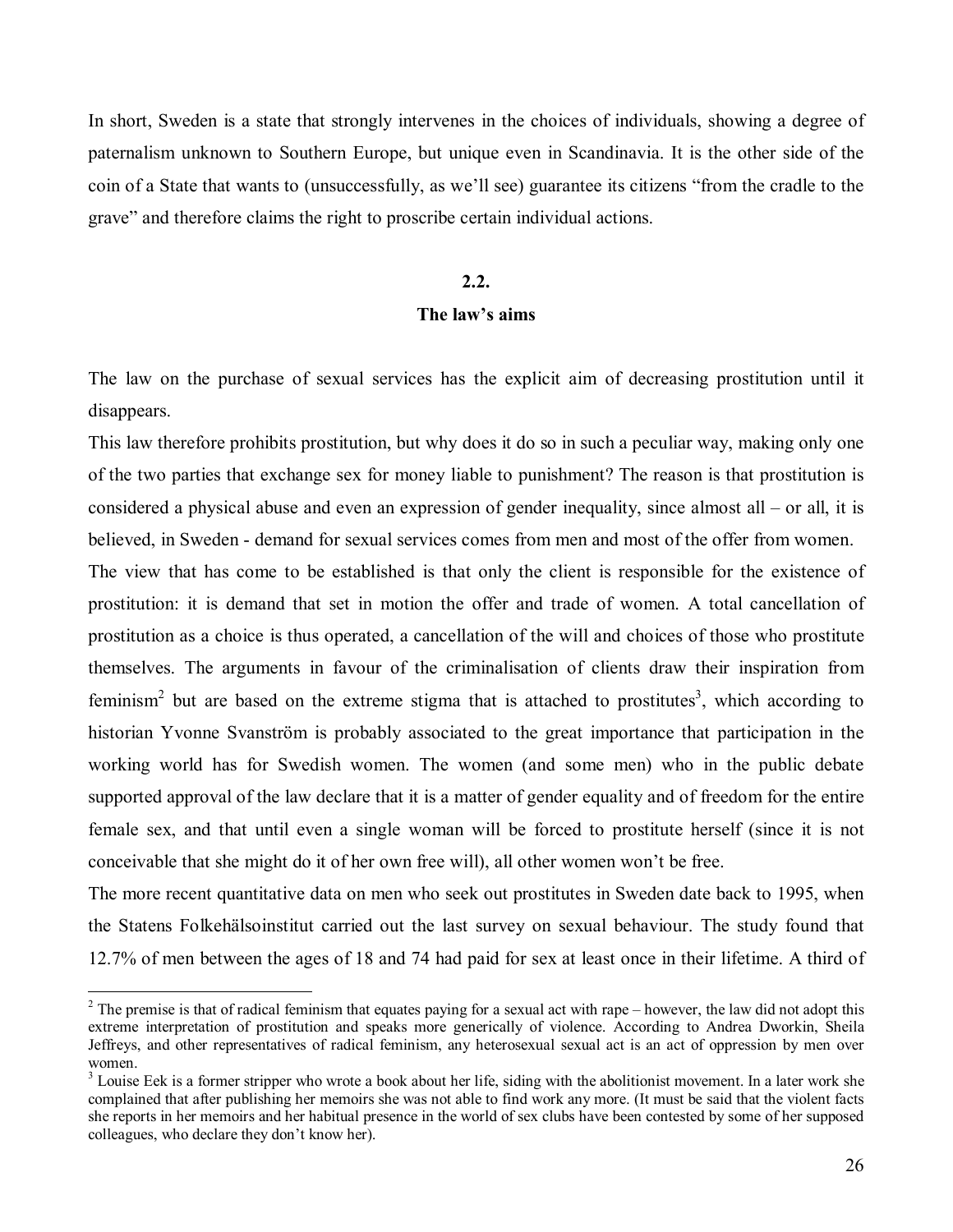them declared they did it only once. These men were usually not driven by solitude: compared to men who had not paid for sex<sup>4</sup> they had had a higher number of sexual partners, divorces, and interrupted cohabitations. Almost 80% of paid sexual relations occurred away from home, on business trips or on holiday. A higher proportion of clients belongs to the upper classes (Månsson, 1998). A document by the Ministry of Industry, Employment, and Communication, states:

In Sweden, prostitution is considered an aspect of male violence against women and children. It is officially recognised as a form of exploitation of women and children, and it constitutes an important social problem, since it harms not only the person prostituting him/herself, but even society at large. The Swedish government has long given priority to the fight against prostitution and human trafficking for sexual purposes. This objective is an important part of Sweden's goal of achieving equality between men and women both nationally and internationally. Equality between genders will be impossible to achieve if men continue to buy, sell, and exploit women and children through prostitution.

The client, as we have seen, is considered the direct perpetrator of a crime against the prostitute; he is prosecuted for exerting a form of violence against women, that consists of taking advantage of his position of economic superiority towards a woman who is forced to place her body at other people's disposal for sexual acts she does not desire as part of her own sexuality. Women are coerced by one or more exploiters, by drug addiction or alcoholism, by mental conditions, by sexual traumas suffered from family members or others during childhood, by traffickers of women, or simply by a state of economic need.

The damage however does not imply a legal obligation to compensation on the part of the client to the prostitute<sup>5</sup>, but it amounts to a criminal offence. Homosexual prostitution is assimilated to this situation of gender violence because the buyer is older and wealthier, so he exploits the young prostitute. Transsexual prostitution  $-$  which usually involves a voluntary sexual component on the part of the person "selling" sex  $-$  is not discussed.

According to this vision, the prostitute always needs the aid of the state, since he or she expresses a deep psychological distress or suffers from economic hardships and adopts a self-destructive behaviour.

Psychological studies are cited to uphold this extreme thesis, that places those who prostitute themselves under guardianship and considers all clients guilty of an act of violence. According to the

<sup>&</sup>lt;sup>4</sup> Or by those who had had trouble admitting they had paid for sex.

<sup>&</sup>lt;sup>5</sup> Exploiters, instead, can pay damages. In one case, compensation amounted to 300,000 Swedish crowns.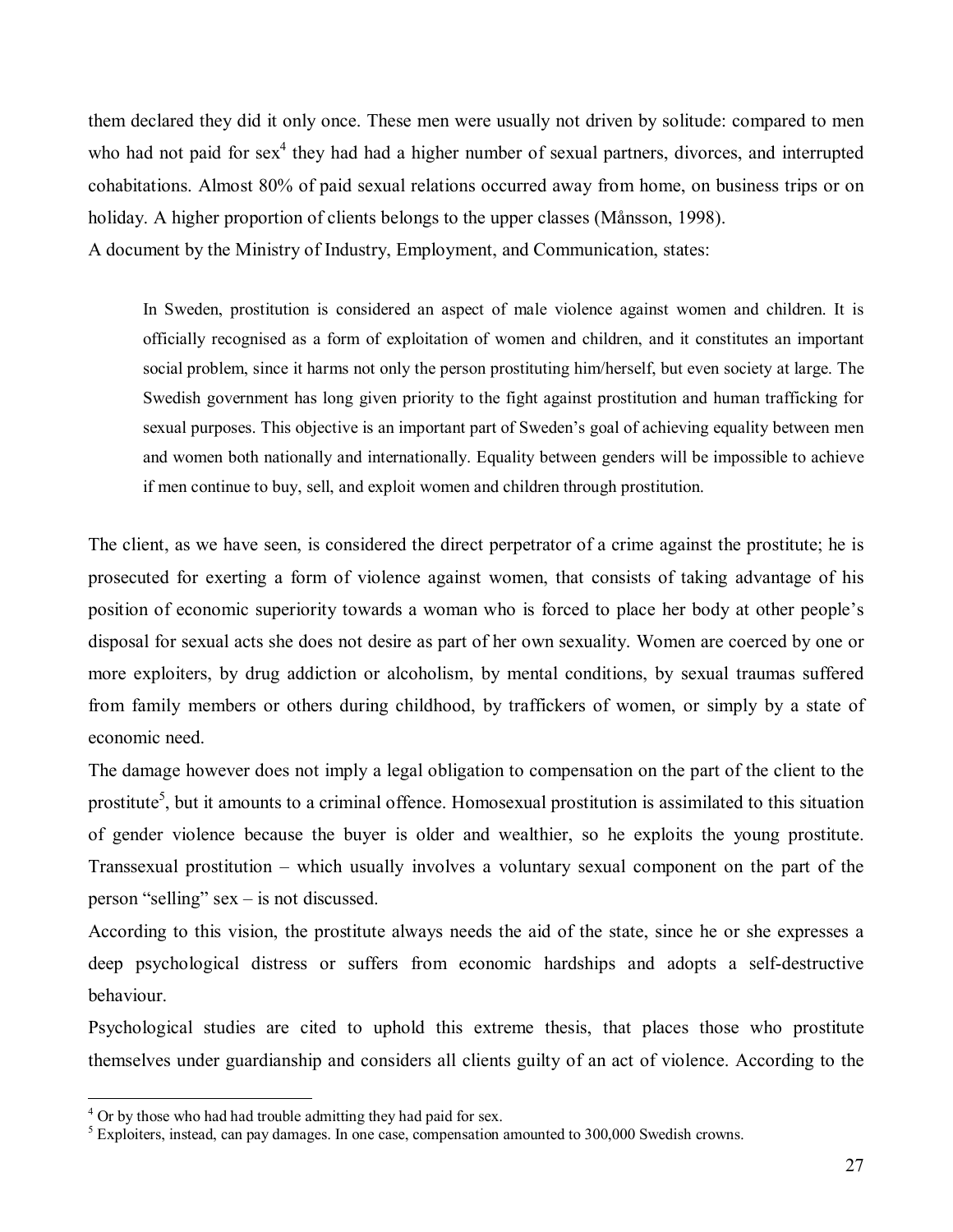cited studies (usually focusing on street prostitution), prostitutes are primarily women who have suffered sexual traumas during childhood and are therefore driven to self-destructive behaviour, including prostitution. Socionomists (in Swedish socionoma)<sup>6</sup> Månsson and Hedin have analysed the process of abandoning prostitution applying the model of recovery from drug addiction, with the typical relapses and psychological addiction.

Finally, according to the legislators, this is a deliberately moral law, i.e., a law that wants to impose a particular norm of behaviour on citizens, without attaching too much importance to the law's concrete effectiveness. Inger Segelström, member of parliament and spokesperson for the women in the Social Democratic Party, says it is a law that sets a norm that must lead to a change in attitude: society no longer accepts the possibility that another human being may be "bought."

It is usually compared to the law which in the Seventies established the prohibition of corporal punishment of children, even one's own children. This law raised criticism as to its feasibility (how would it be possible to check whether children were beaten in the privacy of their homes?). Similar criticism points to the practical difficulty of demonstrating the crime of purchasing sexual services. The law protecting children from violence including physical punishment for educational purposes, was successful thanks to the diffusion of the principle that parents do not have the right to physically punish their children, and thanks to the awareness about their rights that children learned in school.

In this case, however, the prostitute population did not react as enthusiastically as the children had. In 1999, some prostitutes seized the opportunity to change life, but others gave out business cards to clients in the streets or took to the Internet. We shall soon see the quantitative estimates concerning prostitution and the changes it has undergone.

#### **2.3.**

#### **Enforcement of the law against clients**

In Stockholm, a city of almost 900,000 people, prostitution on the streets had already been effectively confined within a few areas. In 1991, following complaints made by the people living there, Artillerigatan on the island of Östermalm was also closed to traffic, and prostitutes were forced to move to the only other allowed road, Malmskinnadsgatan, which is located in a business area where residents did not organise any collective protests about the stationing of prostitutes and clients close to their homes.

 $6$  They apply sociology; the term "social engineers" might be used if this were not a negatively connotated term.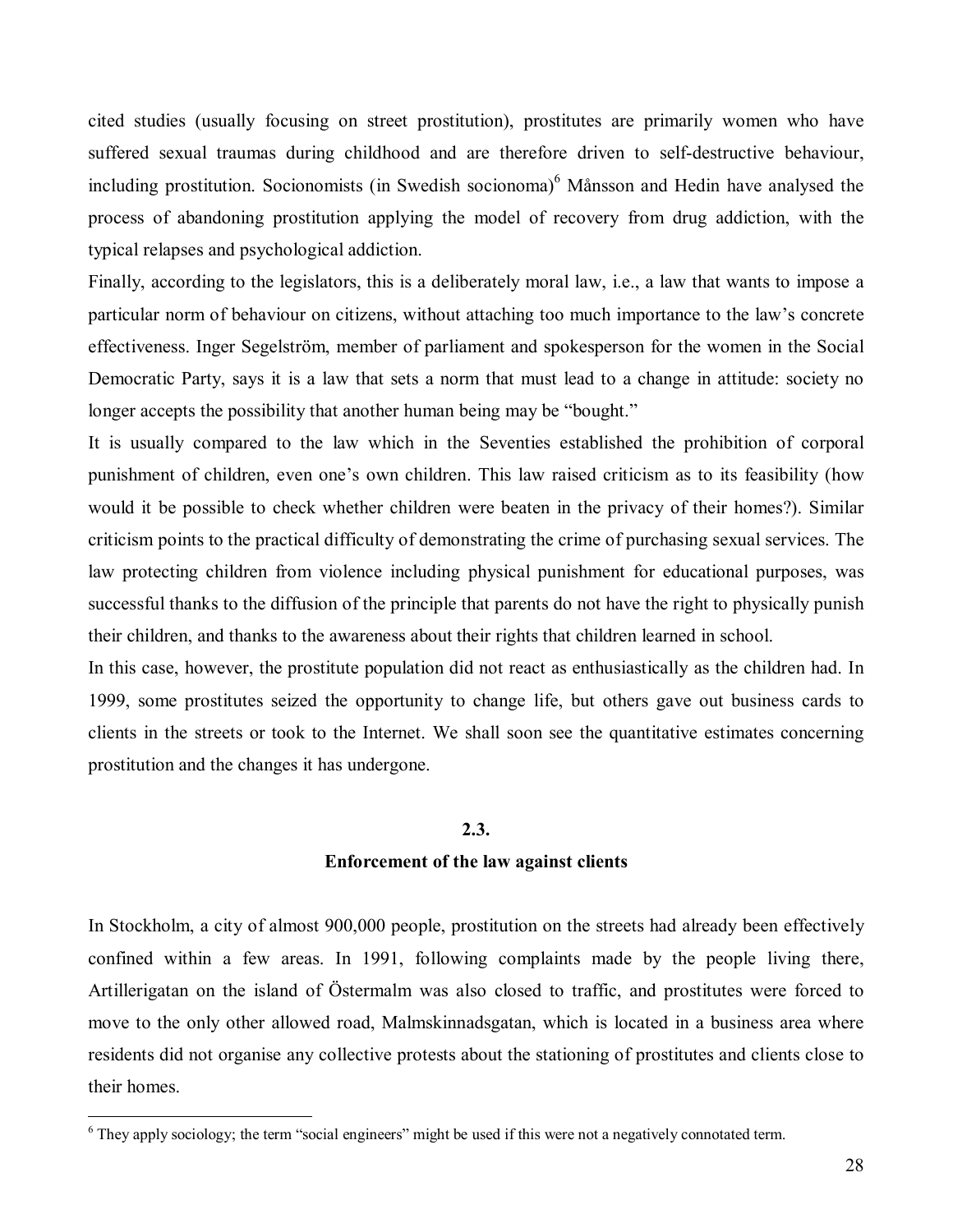Since, according to the law, clients commit a criminal offence, let us start by examining police activity. The 1999 law ruled that the police would receive extraordinary funds amounting to 7,000,000 crowns a year<sup>8</sup> for the fight against prostitution and against human trafficking; this amount grew to 30,000,000 crowns for the three-year period 2004-2006. The funds were used to purchase infrared video cameras and other remote surveillance devices, mobile phones, computers to surf the Web in search of prostitution advertisements, and also to increase manning of the Malmskinnadsgatan, and monitor the flats were cases of "trafficked" women were reported.

Apart from cases where the crime of purchasing of sexual services is discovered by the police while they are investigating more serious crimes, such as human trafficking, the crime is considered a "surveillance" and not a "report" crime, because nobody is motivated to report the purchaser of sexual services – there is no doubt that the person selling the services, who is also the only witness, is not motivated to report the crime. Furthermore, surveillance must be particularly intense to prove this crime, and if definite proof is needed it is not possible to prevent it but buyer and seller must be caught in the act.

The presence of the police on Malmskinnadsgatan, however, is limited to sporadic patrolling by either uniform police or unmarked police cars. Police raids are also carried out in hotels and clubs, with squads intervening on tips-offs by citizens or hotels. If a client is caught in the act, as has occurred after irruptions into hotel rooms, he is fined. If, instead, he is only a suspect, it is more difficult to prove his crime. Nevertheless, in seven years the number of clients prosecuted has grown considerably, as can be seen in the following table.

| <b>TABLE 1</b>                                                                                      |      |      |      |          |      |        |        |  |  |  |  |
|-----------------------------------------------------------------------------------------------------|------|------|------|----------|------|--------|--------|--|--|--|--|
| Clients prosecuted and convicted                                                                    |      |      |      |          |      |        |        |  |  |  |  |
|                                                                                                     | 1999 | 2000 | 2001 | 2002     | 2003 | 2004   | 2005   |  |  |  |  |
| Number of clients prosecuted in Sweden                                                              | 94   | 92   | 86   | 110      | 300  | 154    | 156    |  |  |  |  |
| Number of clients convicted in Sweden                                                               | 5    | 22   | 20   | 14       | 23   | $\ast$ | 66     |  |  |  |  |
| Cases dismissed                                                                                     | 5    | 7    | 18   | 21       | 49   | $\ast$ | $\ast$ |  |  |  |  |
| Number of clients prosecuted in Stockholm                                                           | 31   | 23   | 18   | $\theta$ | 3    | $\ast$ | $\ast$ |  |  |  |  |
| *Data not available (the official judicial statistics do not record the crime of purchase of sexual |      |      |      |          |      |        |        |  |  |  |  |
| services).                                                                                          |      |      |      |          |      |        |        |  |  |  |  |
| Source: Brottsförebyggande Rådet (www.bra.se) and Gripenlöv (2003).                                 |      |      |      |          |      |        |        |  |  |  |  |

<sup>8</sup> A euro is worth a little less than ten Swedish crowns.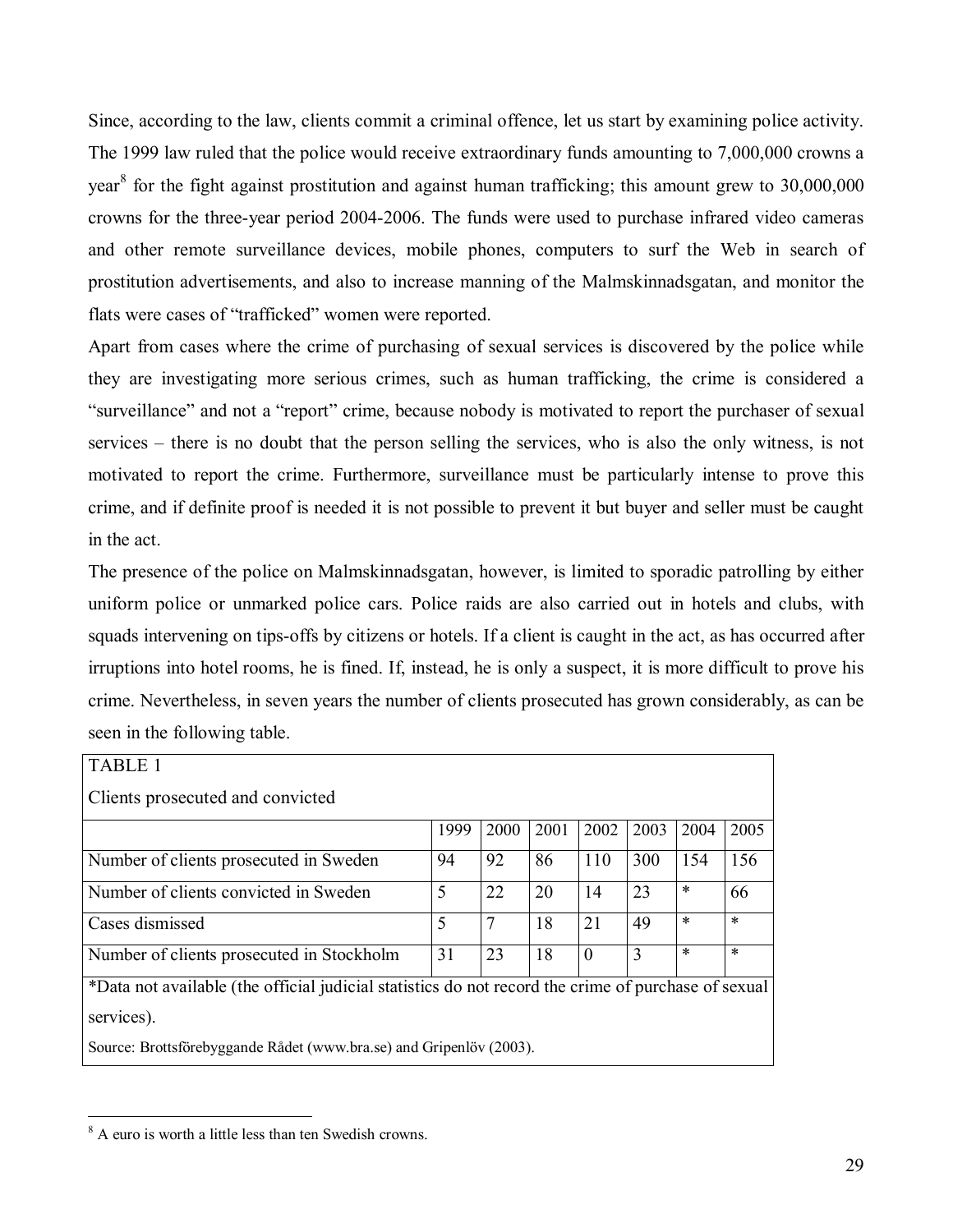The actual rate of convictions compared to the number of indictments is of two tenths: out of 734 people accused up to April 2004, about 140 were found guilty, mostly because they pled guilty. The sentences go from 40 to 80 days of fine (every day of fine is equivalent to a third of the daily income, with some exemptions for low incomes) depending on whether the purchase was attempted or completed. After a winning appeal, the fine was lowered to 25 and 50 days, respectively. In one case, the accused was sentenced to prison (1 year), but for serious assault, in another case the accused was sentenced to 2 months of prison for having also offered the girl cocaine. The women called to witness have always denied the deed.

From 1999 to 2003, there were 371 accusations against 357 men in the Stockholm district. The context in 121 cases was street prostitution and in 233, almost double the cases, indoor prostitution (in 17 cases the location is unknown: Gripenlöv, 2003, p. 9); the latter cases were not discovered directly, but in the course of investigations on the exploitation of prostitution or on human trafficking. Among those who were fined, the average age was 44 years, the oldest man was 70 and the youngest was 16.

In 2003, a client register was found in a brothel in Solna, near Stockholm: more than 200 clients were Stockholm residents. This finding explains the peak of indictments that year. Some names on the list were of men with excellent social status: lawyers, businessmen, state officials, judges. These men were publicly pilloried in the media. In 2005, three judges were sentenced to fines (in one case the fine was of 42,250 crowns) and were publicly asked to resign by political representatives. Two of them were removed from jobs where they had to deal with the public.

By contrast, the only ones to really lose their job were prostitutes: a police recruit was forced to leave her post after her activity as escort came out, while another woman was dismissed by the social services after having publicly taken position against the law, on a newspaper, declaring she had worked as a stripper. In the latter case, a court then ruled that the woman's dismissal had been unfair.

Furthermore, various prevention campaigns were financed, with posters targeting clients.

 $\overline{a}$ 

In 2003-2004 the film *Lilja forever*<sup>9</sup> was shown in cinemas at special prices for students and soldiers. Screenings of the film followed by discussion were organised for the police, and together with the other training initiatives they seem to have achieved excellent results in motivating policemen to follow the spirit of the law without instinctively taking the clients' defences. The habit, now apparently ceased, of

<sup>&</sup>lt;sup>9</sup> Directed by Lucas Moddysson, it is inspired by a true story of a young Lithuanian who, suffering from the whore/stigma in her country for having been seen in a night club, emigrated to Sweden, where she was forced to prostitute herself. In reality she managed to escape her exploiter, but her desperate life ended with a suicide from a bridge on the motorway near Malmˆ.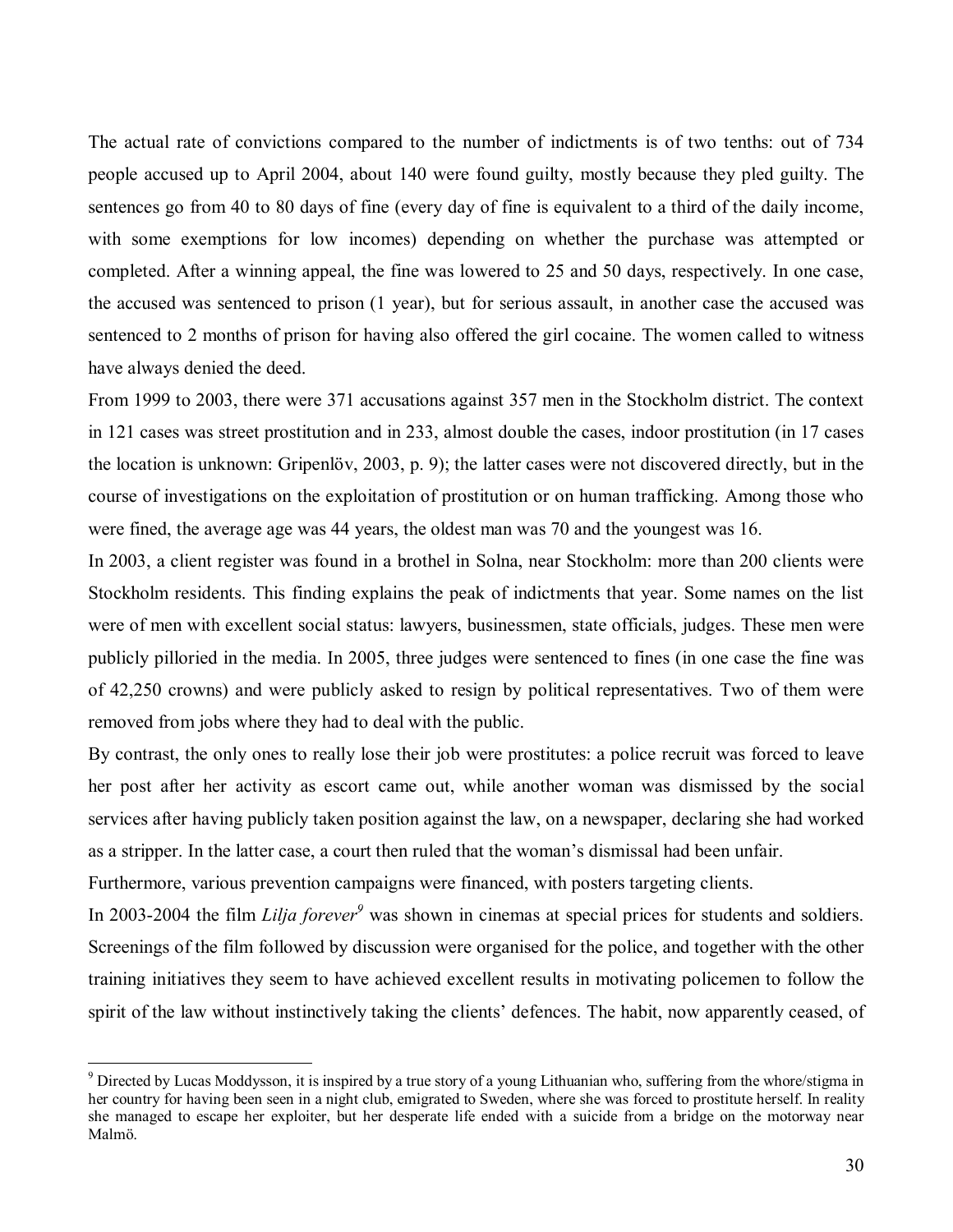sending summons and fines to the client's workplace, instead of to their home address, had been attributed to the instinctive siding of the policemen with clients. Criticism by the police of the Skåne region, that in 2001 published an extremely negative report on the effects of the law, was also attributed to this attitude. In fact, the regional capital of Skåne, Malmö, is very close to Copenhagen, and exports Swedish visitors  $-$  as well as Swedish prostitutes  $-$  who spend Saturday nights in the Danish capital. The Oslo Pro Sentret also declare they encounter more Swedish clients as well as more girls coming from Sweden.

#### **2.4.**

#### **Actual effects on street prostitution**

Sweden's climate in itself does not favour this form of prostitution. At the time of my visit (March 2006), Stockholm was covered in snow, and night temperatures went way down to  $-5^{\circ}$  C. In summer, according to what the prostitutes themselves say, it is much more crowded and lively, with dozens of women.

Street prostitution is the most visible form of prostitution, the one it is easiest to intervene on, and also the easiest to assess. However, according to the estimates of the Socialstyrelse (Direction of social services) only a quarter of the exchanges of sex for money takes place on the streets. Other estimates, that consider the number of adult prostitutes active in the Stockholm district to be about a thousand, indicate an even lower proportion of street prostitution, about an eighth.

The estimate of the Stockholm Prostitutionsgruppen in 1998 was of 280 women who alternated in the course of a year. This number decreased to 170 in 1999 and since then has remained stable. The Stockholm social services group on prostitution (Socialtjänstens prostitutionsgrupp i Stockholm) declared in 2003 that they knew about 180/200 women who prostitute themselves every year. It is estimated that in a given day there are between 25 and 30 prostitutes on the street, while before the law was approved there were about 50. The police, instead, reports that there are 5/7 women per night, and in total 50/60 women who practise street prostitution. According to a social worker of the Proscentrum<sup>10</sup>, the number of women decreased after the law became effective, but not by much.

 $10$  The two services mentioned above have been unified in the Pros-centrum, the only centre active at the time of my visit.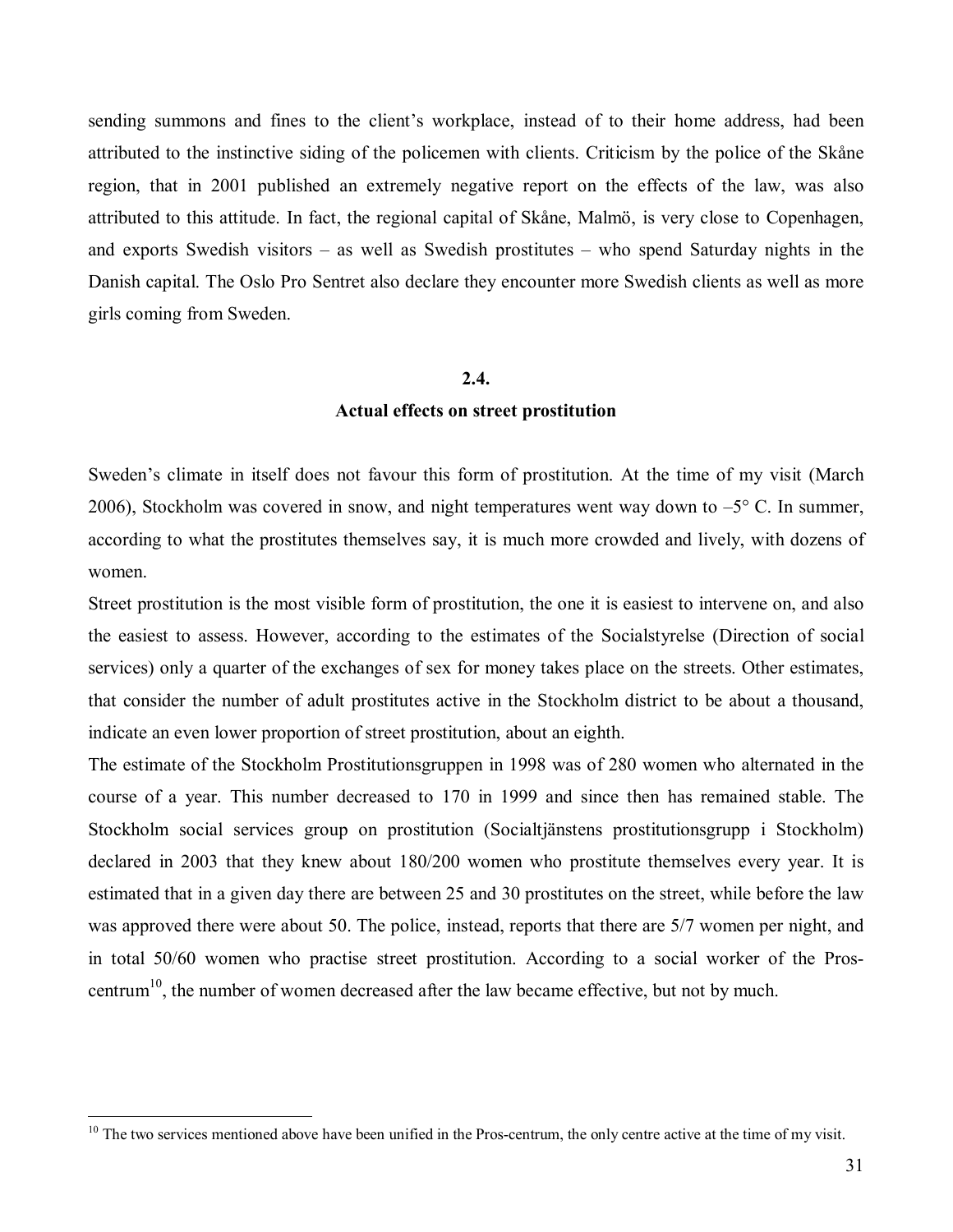| TABLE 2                                                               |      |      |      |          |      |  |  |  |  |  |
|-----------------------------------------------------------------------|------|------|------|----------|------|--|--|--|--|--|
| Street prostitution, Malmskinnadsgatan                                |      |      |      |          |      |  |  |  |  |  |
|                                                                       | 1999 | 2000 | 2001 | 2002     | 2003 |  |  |  |  |  |
| Number of prostitutes                                                 | 101  | 112  | 112  | 77       | 104  |  |  |  |  |  |
| Number of foreign prostitutes                                         | 13   | 5    |      |          |      |  |  |  |  |  |
| Number of clients prosecuted                                          | 31   | 23   | 18   | $\theta$ | 3    |  |  |  |  |  |
| Source: Prostitution group of the Stockholm police (Gripenlöv, 2003). |      |      |      |          |      |  |  |  |  |  |

From personal observation at various times of the day and week, I can say I never saw more than ten women (and a transsexual), but street presence is obviously at its lowest in winter. The social services street unit, which goes out on the streets every day, declares it meets between 2 and 20 women, blended in with common people; they say half are drug addicts or alcoholics and half have mental problems. In my experience of contact with some of these women, a sort of casual sample of the night presences, I can affirm that there are women who take drugs and who probably have addiction problems, but also absolutely clear-headed women, who are on the streets with the aim of setting money aside to make large purchases<sup>11</sup>, and that I never met anyone with evident mental problems – unless it is taken for granted that these women would not walk the streets looking for clients unless they suffered from some psychological disorder.

The presence on the streets of foreign women who have not lived in Sweden for a long time appears negligible. The head of the prostitution unit of the Stockholm police, Anders Gripenlöv, wrote in his report in 1998 that they had received reports about Eastern European exploiters dividing the streets up amongst themselves, sending Swedish prostitutes away (Gripenlöv, 2003). A police raid in the streets led to the arrest of an exploiter together with six Russian women: the exploiter was sentenced and the women were deported, in compliance with the law on foreigners that sentences to deportation all foreigners without permit or at least two years of residence in Sweden who engage in immoral activities, including prostitution. On other occasions, too, the police checked papers and deported women from Eastern Europe who were found on the streets acting suspiciously. The highest numbers were reached in 1999. This surveillance no doubt contributes to the scarce presence of women from Eastern Europe, unlike in Finland, Norway, and Denmark, were they are numerous. Gripenlöv attributes the limited presence of foreign women to the information the women get through the grapevine about the frequent deportations.

 $11$  Or, as in the case of the women interviewed by Tanya Holm, simply to earn a living: for one of them prostitution meant being able to escape a domestic job she described as slavery.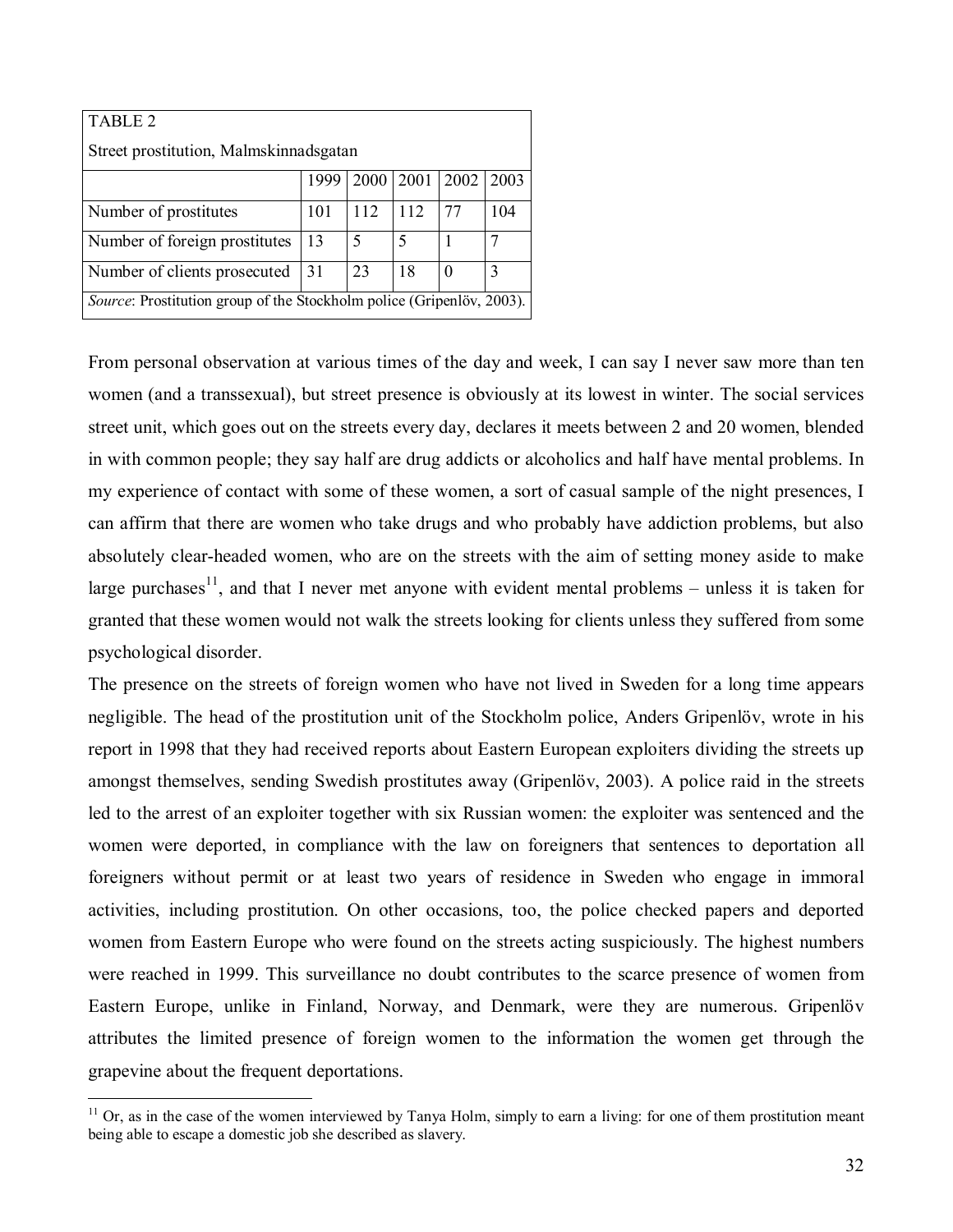Clients, according to Gripenlöv, markedly decreased: in 2003 there was only a tenth of the automobile traffic that could be observed in 1998.

As for male prostitution, in 2002 the same street unit had identified about fifteen men between 18 and 25. Even their behaviour is officially interpreted as self-destructive, as an expression of self-contempt. Their background, supposedly, invariably includes experiences of sexual abuse. Most of those who found themselves on the streets prostituting themselves were already known to the social services because they made use of drugs, were homeless, or had mental problems.

In 2003, the number of contacts with minors was higher than usual. An interesting study by Svedin and Priebe on a sample of 4,343 gymnasium students, published in 2004, asked both boys and girls whether they had exchanged sex for money or gifts. The study found that 1% of the girls and 1.8% of the boys had done so. However, for lack of data, it is not possible to make any direct comparison between the time before and after the law's approval with respect to young people and minors.

No definite data are available confirming whether violence against street prostitutes has increased after the new law was introduced, as was feared supposing that normal clients would be scared by the law while violent ones wouldn't, and that prostitutes would be forced to accept them to be able to earn money. The prostitutes' association, Rosea, states that there has been an increase in violence, both on the streets and elsewhere. Furthermore, they report an increase in thefts against clients carried out by prostitutes, who know that it is unlikely clients will report them since they themselves would be punished. An obstetrician who works with abused women, who was interviewed in 2003 in the course of a study commissioned by the Norwegian Ministry of Justice to assess the Swedish law, says there has been an increase in violence on the streets, in particular of sexual violence, since normal clients now seek offers on the Internet (Arbeidsgruppe, 2004). However there is no trace of this increase in the reports made to the police. In Petra Östergren's study, the fifteen women prostitutes she followed and interviewed said that clients on the streets are more scared and stressed, which makes it more difficult for the women to judge their reliability and dangerousness (Östergren, 2003). They also say that the relationship with the police has got worse. This, however, was not confirmed by the opinions of the women of Malmskinnadsgatan with whom I personally spoke.

Unlike other countries, such as Italy, there do not seem to be serious abuse of power by the police against streetwalkers. But this does not mean that when one of them needs the police, the police treat her with respect (interviews by Tanya Holm).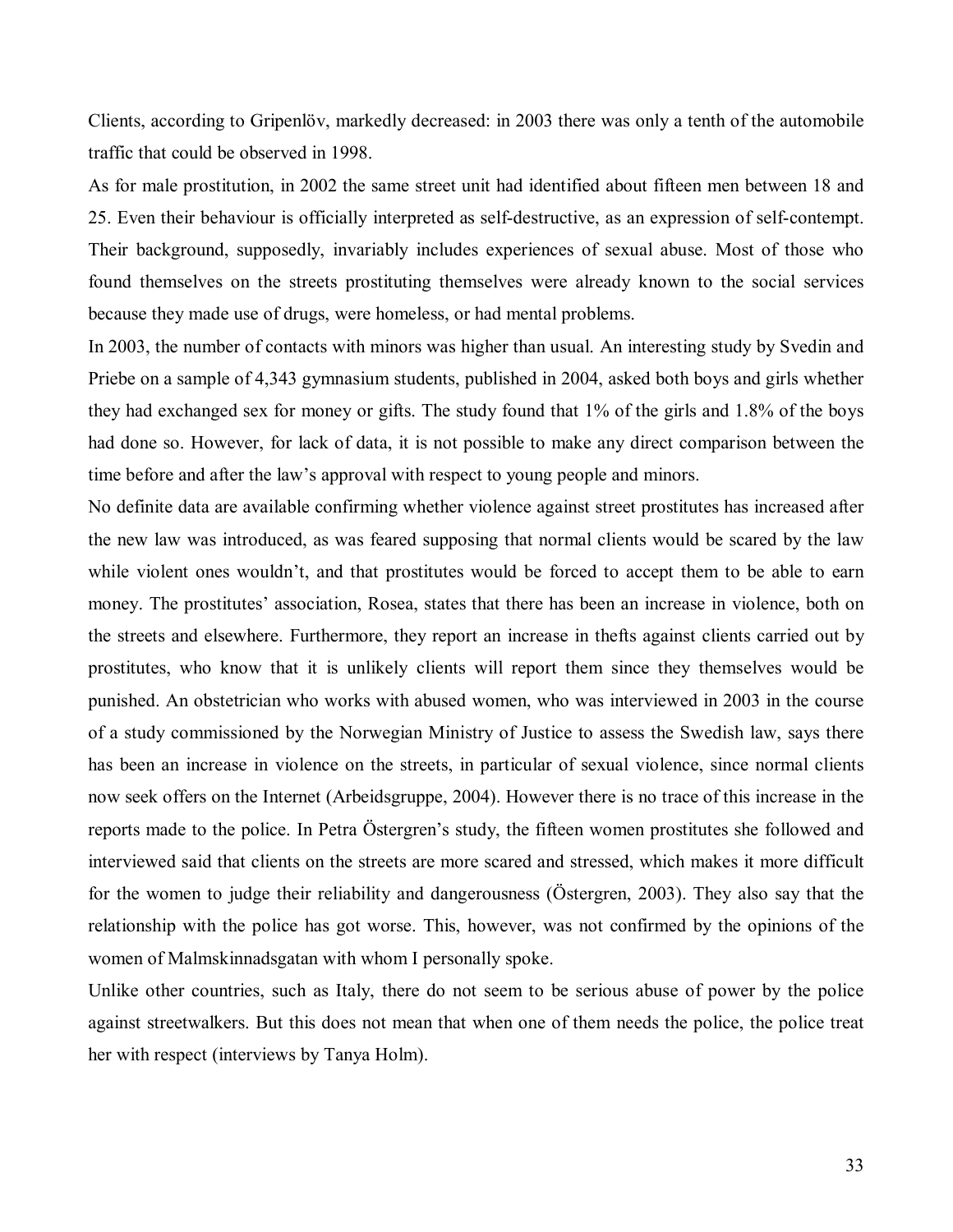Prices have gone down (or have remained the same, which considering inflation means they have decreased) and the fall in demand has led women who prostitute themselves to get drugs to forgo the request to use a condom.

It is true that both supporters and detractors of the law can read the subsequent events from their perspective, especially since supporters invariably emphasise the normative-moral value of the law, which they believe should not be subject to assessment, «just like the law against rape is not evaluated». In fact, no official assessment is envisaged.

The study by the Socialstyrelse, *Prostitution in Sweden 2003*, can be on the streets as follows: there are fewer clients, fewer women, and fewer victims of trafficking on the streets. There is no doubt, however, that the offer of prostitution on the Internet has increased.

#### **2.5.**

#### **Prostitution via the Internet**

Internet pages in Swedish offering sexual services are clearly on the rise. They use coded words, like the search for a "generous man", or they are placed on servers abroad.

For instance, the offer of escorts in Sweden on the pages of the Academy of Secretaries, a website that coordinates them internationally, grew from a dozen in June 2002 to 106 in September 2003. In 2000, the newspaper "Aftonbladet" found 106 women who offered sexual services on the Internet. In 2003, a research by Sven-Axel Månsson and Peder Söderlind found between 80 and 100 women who placed ads on web pages. Men who looked for other men were not taken into consideration in this study. In November 2005, police investigations found 125 pages on servers hosted in the Netherlands and Belize, as well as in other countries. Other estimates mention a total number of 200-250 people. From previous investigations it is known that about half the women who place ads for Swedes live in Stockholm.

The Internet also offers many possibilities of contact via forums (in some of them prostitution is openly discussed) and chat rooms. There are also advertisements in which porno-clubs, swingers, and strippers look for contacts: it is possible to watch a strip-tease on the Internet, via web-cam, paying by credit card. This is completely legal since it does not imply direct contact with the purchaser. Journalists reported about a company that hired fifty girls to this purpose, even paying employers' contributions.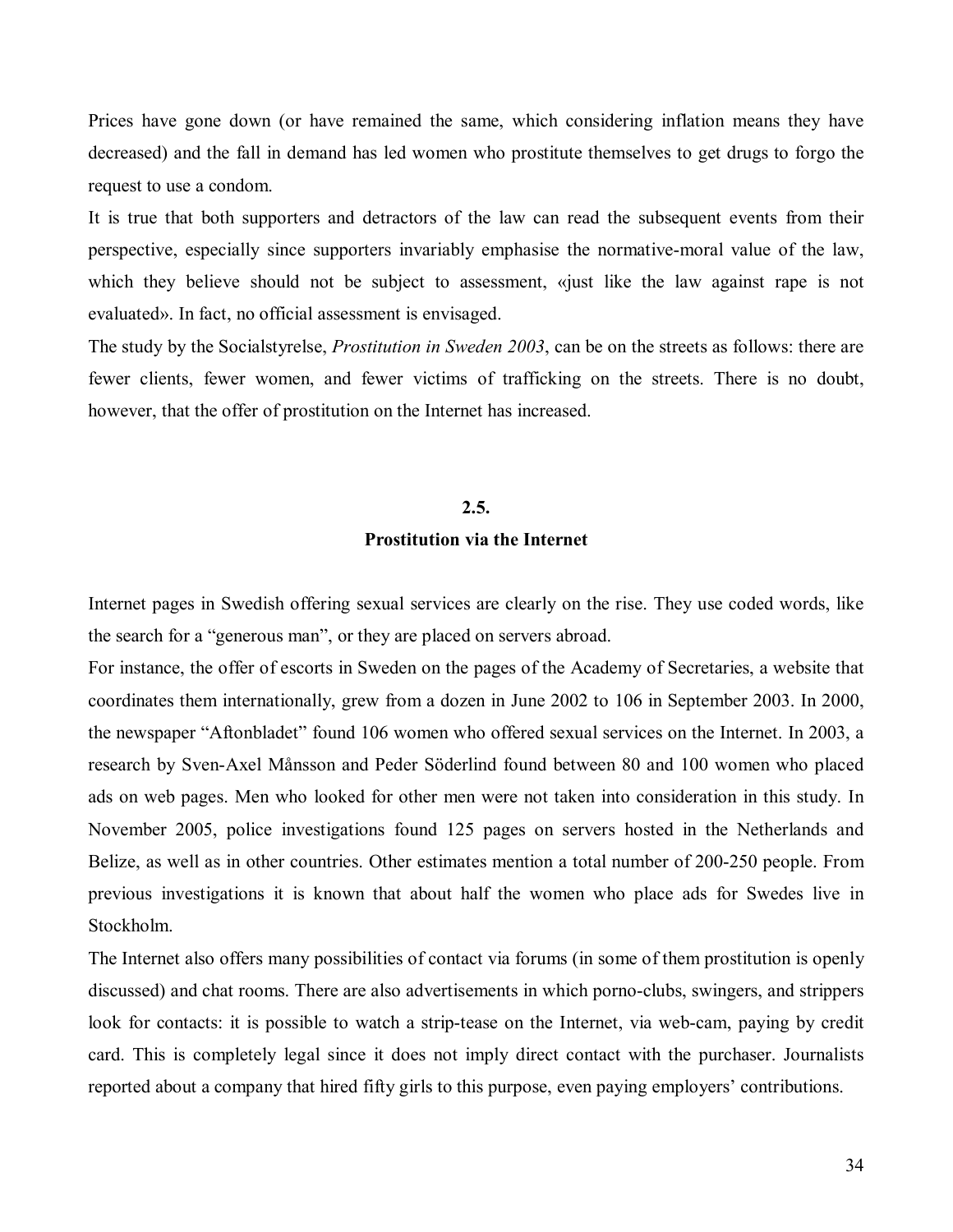According to the study by Månsson and Söderlind, 10% of men and 2% of women in the sample interviewed have answered sexual ads. Another interesting result is that pornographic pages are viewed by 60% of the men and 10% of the women in the sample.

Here we have another example of double interpretation of the effects of the law: supporters say, not without reason, that advertising for prostitution is moving to the Internet everywhere, so there is no direct cause-effect link to the approval of the law against the purchase of sexual services. But surely the existence of an expanding market on the Internet does not seem exactly to point to an achievement of the law's aims

#### **2.6.**

#### **Other sites for prostitution**

There are a dozen strip-tease clubs in Sweden, called sex clubs; 5 or 6 of these are in Stockholm. According to the police, about 400 women work there. Besides strip-tease shows on the stage, these clubs offer rental or on-site viewing of pornographic movies and sell pornographic magazines and sex shop items. After stripping, the girls may have closer contact with clients for a session of "private" posing" in booths where a Plexiglas screen separates them from the client, or they may dance at the table of the client. In some Stockholm clubs there are rooms for massage sessions and hot tubs. It is suspected that exchanges of sex and money also take place in solariums, massage parlours, or in pedicure parlours (the official estimate is of 20/25 brothels disguised as such).

Other means of contact for prostitution, documented especially by news reports, are casinos, ferries and cruise ships, but also restaurants, hotels, ballrooms, especially during congresses or private parties; and of course there are personal contacts, that are mentioned as the main means of contact for women from Eastern Europe, who work in flats. According to Gripenlöv (2003), the number of foreign women who worked in the brothels in the province of Stockholm was 50/100 per year.

Prostitution by foreign women, as we have mentioned, is completely illegal pursuant to the law on foreigners, that prohibits foreigners from earning a living "indecently." We shall discuss this later on, in the section on human trafficking.

Ads of pay-per-call erotic chat lines appear in the press; however, these do not usually lead to personal contact. The law on the press is particularly strict; for instance, only those who have a diploma in physiotherapy can advertise massage services.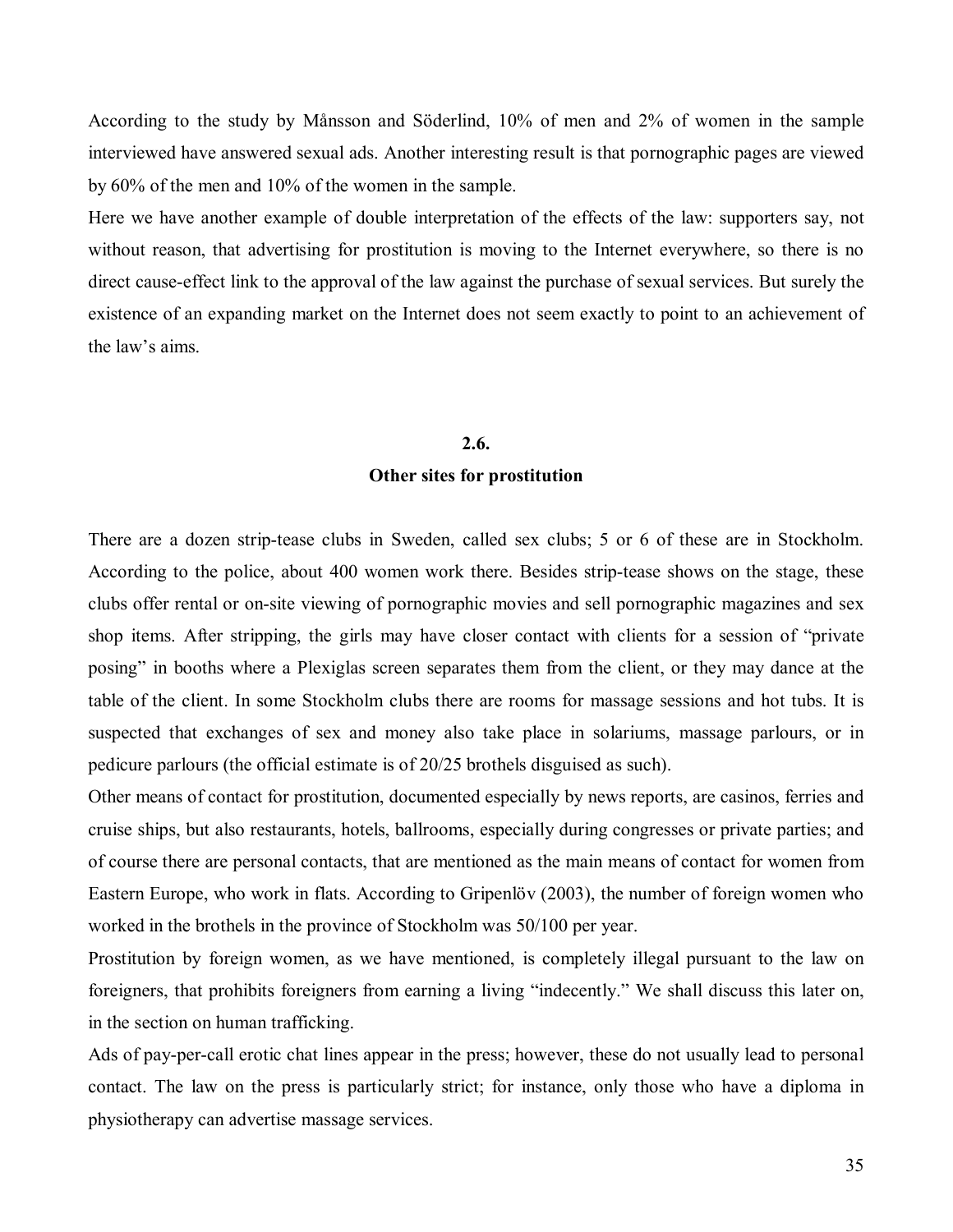Finally, prostitution also takes place in environments usually considered separate and even diametrically opposed to the world of prostitution A prostitute with a university degree and work experience in a company, declared in an interview: «There's prostitution everywhere. I have a friend who has to have sex with her boss, they ask you for sex to give you a job. Is that not prostitution, too? There's plenty of it in companies».

#### **2.7**

#### **Social services**

Social services are numerous in Stockholm, both public and private ones funded with public funds, and they are dedicated both to prostitutes (particularly drug addicts and homeless prostitutes) and clients. In my opinion, this is where the most controversial issues of the official Swedish position emerge.

The public service is the Prostitutionsenheten (Prostitution unit), which does not have any funds to give directly to prostitutes or to finance projects to support them (for instance vocational training courses), but can help them in their dealings with the town administration, that can provide income support. The recent changes in social policies, however, have made allocation of this allowance less certain and slower than before.

The Prostitutionsenheten offers therapy services both to prostitutes and clients. Currently they are taking care of about eighty people, 20/30 of whom are men. In a year the Prostitutionsenheten estimates they usually have contact with five hundred people. In 2000-2003 they had 130 users, of whom 60% left prostitution: many of these mentioned the new law as an important incentive to their seeking help. But when people who do not wish to stop prostituting themselves go to the Prostitutionsenheten, they find they are not necessarily welcome. One interviewee was very critical even about the way prostitutes are "welcomed": the strongly negative judgement passed on prostitutes is evident in the way they are treated even in this service expressly dedicated to them. The same negative judgement on the Prostitutionsenheten attitude is voiced by Tanya Holm, who interviewed several prostitutes. Officially, prostitutes are not criminals, but unofficially they are: if they do not accept to stop prostituting themselves, the official view on prostitution in Sweden does not allow them to be considered anything less than betrayers of the female gender. The Malmskinnadsgatan prostitutes I met reciprocate the public aversion, going so far as to accuse the social services of portraying them as needy women just to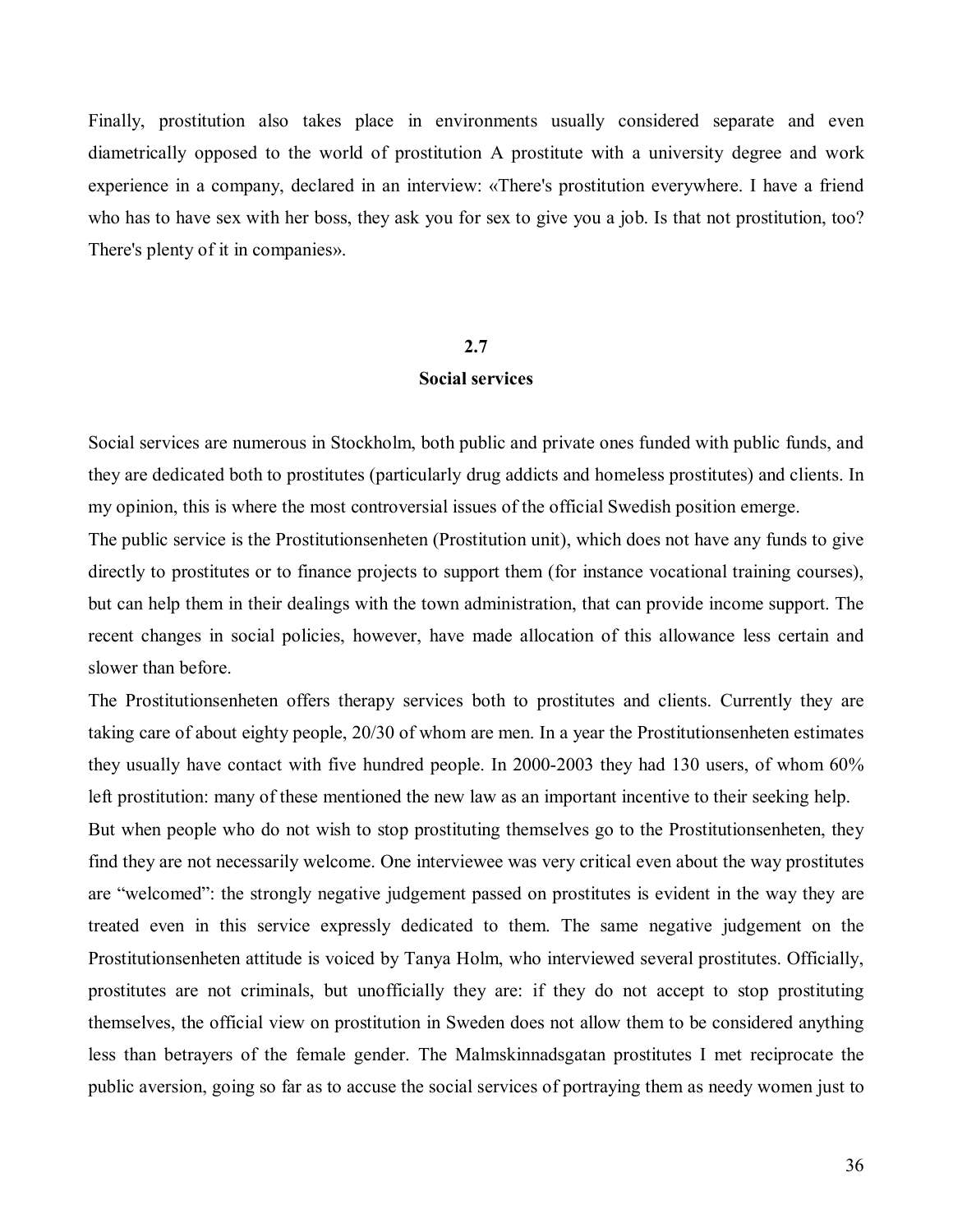defend their own assistance job. Even politicians are considered criminals: «Otherwise how would they have got where they are?».

A woman I interviewed who had sought advice from the Prostitutionsenheten at a moment when she was pondering possible life alternatives, was offered psychotherapy; as she discovered during the therapy sessions, it was aimed at uncovering the sexual violence she had suffered as a child. The problem was she had suffered none: «I felt very confused, I started to doubt what I knew... at the end I left therapy», she said. She said this also happened to other friends of hers. The rigidity in the official conception of prostitution does not therefore seem to help much in establishing a therapeutic dialogue. Even the gynaecological services of the Prostitutionsenheten are marked by an authoritarian approach: I heard of a permanent means of contraception (slow-release hormone) implanted without bothering about the woman's doubts and objections. There do not seem to be internal projects of evaluation of the Prostitutionsenheten, or at least they are not available to the public, and after an initial contact and two interviews, further requests of clarification on my part (on the issue of mental diseases, for instance) were left unanswered.

Another public service is the Spiralprojekt, a project specifically targeting drug addicts. Its offices are in the same building as the Prostitutionsenheten. Besides the rehabilitation centre for drug detoxification, therapy with methadone and buprenorphine is offered, but actually the Spiralprojekt does not take in all those who request these services. A woman I interviewed on Malmskinnadsgatan said that in her experience substitute therapies are practically inaccessible: «It takes a year to get buprenorphine. They don't give you enough money to live on. If they'd help me I wouldn't be here». Even in this case, the absolute goal of independence from any sort of drugs, refusing the approach of damage limitation, is not at all helpful in the relations of the social services with their target group.

The social services also oppose distribution of condoms as a particular aspect of the philosophy of damage limitation applied to prostitution: they do not want to be accomplices in an undesired activity.

A private social agency also has a team that goes out into the streets once a week at night: the Stadmission (City mission of the Protestant Church) brings coffee and other refreshments to Malmskinnadsgatan, initiating talks aimed at offering help.

Another agency that offers therapy is the RFSU (National union for sexual education), which primarily deals with sexual education and organises meetings in schools based on the dialogue method and not on traditional lectures. The RFSU does not speak directly about prostitution, but about the "whore's stigma," trying to make kids think about the double moral they use in labelling girls and classifying them as either "easy girls" or "good girls." In the past six years, the RFSU clinic took over for therapy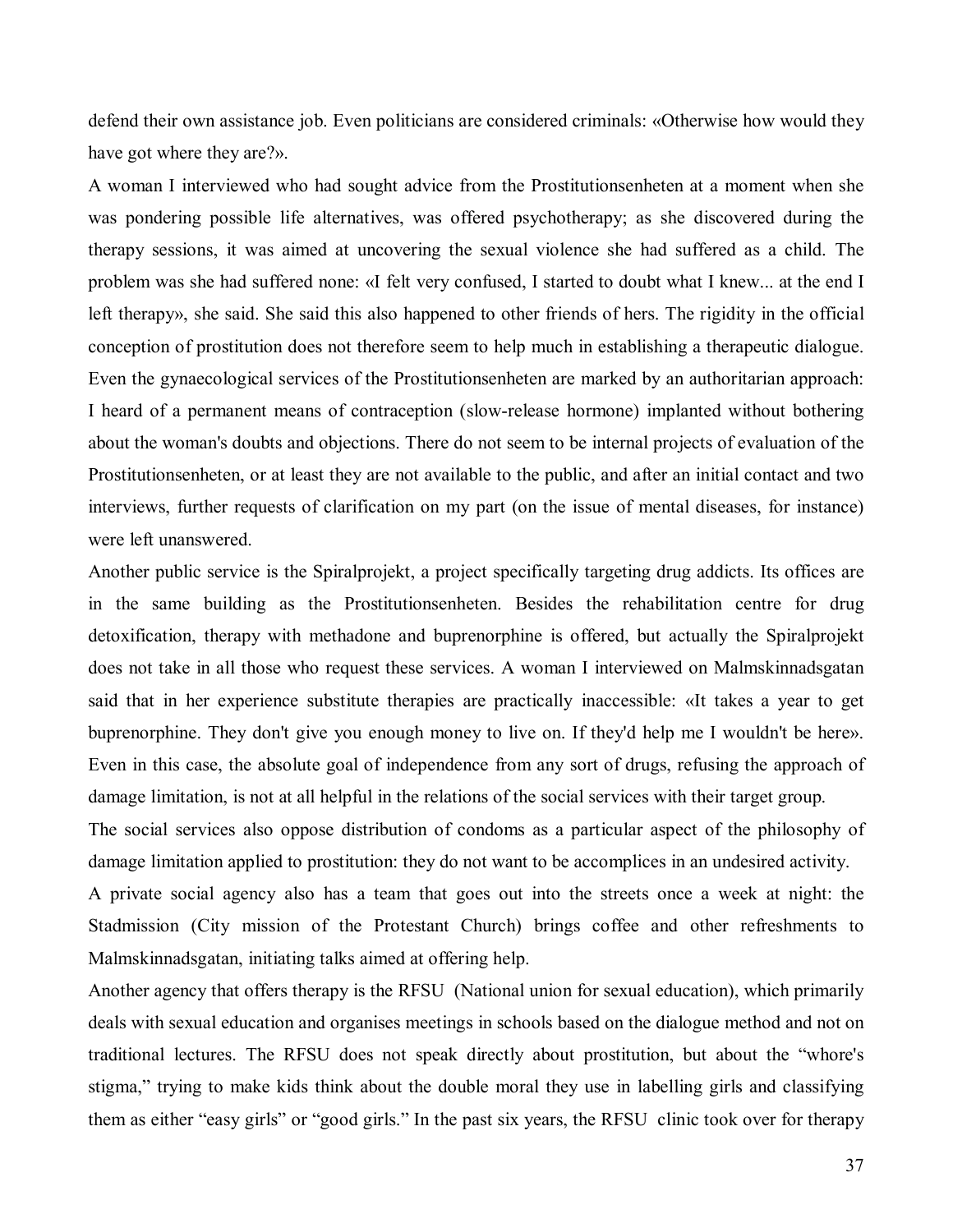25 women who had experienced prostitution. These women especially lamented the problem of exposing themselves compulsively to risk-taking or not being able to keep a permanent relationship. The clinic also offered therapy to 30 clients of prostitutes, who recognised they had a sort of dependence from prostitution and pornography or who considered their consumption of paid sex a problem because they were married. Very often, however, therapy was interrupted - the RFSU report states - «when it started to become significant». In other cases, instead, the goal of reaching greater control over the sense of compulsion, both for prostitutes and clients, was achieved.

Finally, in this overview of social services, an important role is played by the "Kast" project at the Prostitutionsenheten. It exclusively targets clients, providing phone counselling that can lead to start therapy. The aim, therefore, is a replacement (albeit temporary) of prostitutes with therapists, which certainly may yield good results in many cases - but is it always necessary? I would like to pose another provocative question: how strenuous is the work of a therapist compared to that of a prostitute? Because in the same RFSU report, we read: «As psychotherapists, we run the risk of being overwhelmed on the job by impotence and desperation, feelings that can be considered a direct reflection of the experiences of our patients».

But according to the official Swedish view, the purchase of sexual services is always problematic. Men, according to the therapists, make a mistake in sexualising other feelings, like mourning, sadness, or anger. The alternative would be to deal with them for what they are. Horror is felt for the Danish and Dutch initiatives of contributing with public funds, within the framework of social security, to sexual contacts of handicapped people with prostitutes or volunteers, who in the Netherlands receive a repayment of expenses, so meagre that they cannot be motivated by it: they consider this activity a form of charity.

It can be interesting to give a brief description of clients written by Johannes Eriksson, who practises prostitution in the south of Sweden; this description was published in "Expressen" on 27 May 2005:

The reasons they come to me vary: it can be that they feel lonely or unsure of themselves, they need an adventure or they need to relax, or, more often, they come because they're excited and they don't want to waste time, energy, and money looking for someone on the free circuits. Of course, I've met some bad apples, just as I used to encounter them when I worked in an office, but most clients are absolutely, totally ordinary men, who would never dream of threatening or beating me or anyone else.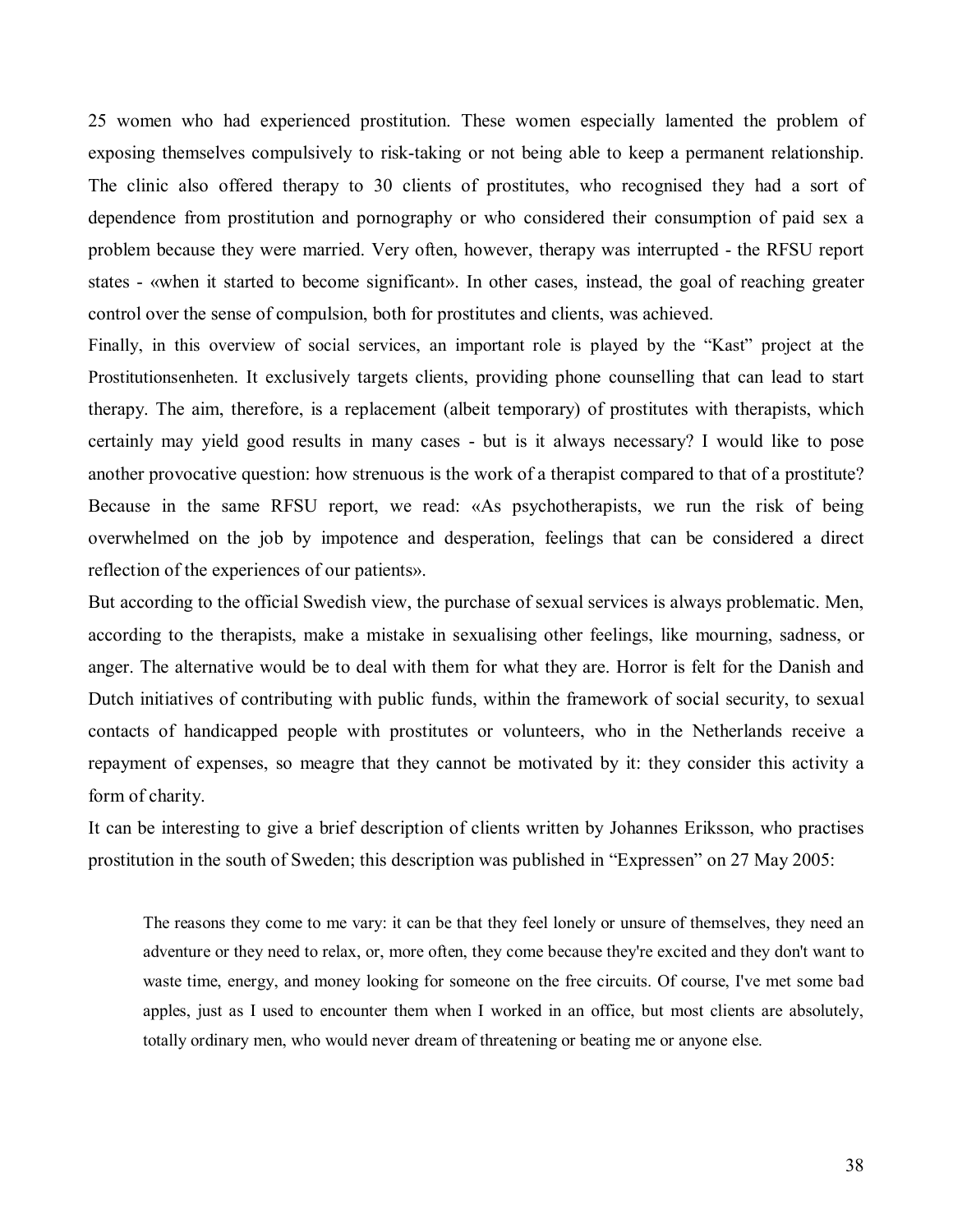Johannes Eriksson also says he never met anyone who had stopped being a prostitute because of the new law - those who did stop did it for other reasons.

According to the already mentioned enquiry on sexual behaviour, 12.7% of Swedish men declared they had been with a prostitute at least once in their lifetime. The impressions of those we interviewed are that younger men have become convinced, thanks to the public debate and information campaigns, that prostitution is undesirable, but that older men do not heed the governmental position.

## **2.8**

# **The debate on the law against the purchase of sexual services**

Although the law was approved despite the negative opinions of most of the agencies and authorities consulted<sup>12</sup>, including the police (except for the city of Stockholm where the police was in favour), the social services (again except for Stockholm), and even the judiciary, agreement on this model was debated very little in the political world. Even the Green Party, which in other European countries supports prostitutes' movements or prostitution decriminalisation, is a strong supporter in Sweden of greater repression.

Surveys show that the Swedish population mostly supports the law, although it must be said the last survey is not very recent: in 2002, a survey by Sifo found that 80% of the people interviewed were in favour of the law against clients (compared to 60% in favour when the bill was being discussed), with about 15% of people wishing it to be abrogated. The law's detractors point out that the population does not actually know much about what happens in the small world of prostitution, so it accepts the version that defines the question as a problem of gender equality, which all Swedes support  $-$  or at least say they do. Unlike other countries, where many more ordinary people have had contact with this world and know someone who has been part of it, in Sweden the tendency is to trust the official truth, for lack of direct experience.

In this debate  $-$  by contrast to the other countries examined - neighbourhood committees are entirely missing: the few residents of Malmskinnadsgatan do not complain about the situation, or at any rate they are not organised in committees. I did not find any traces of conflict between prostitutes and neighbourhood residents in newspaper articles or letters, either.

 $12$  In Sweden it is mandatory to request the opinion of many public institutions when proposing new bills (11)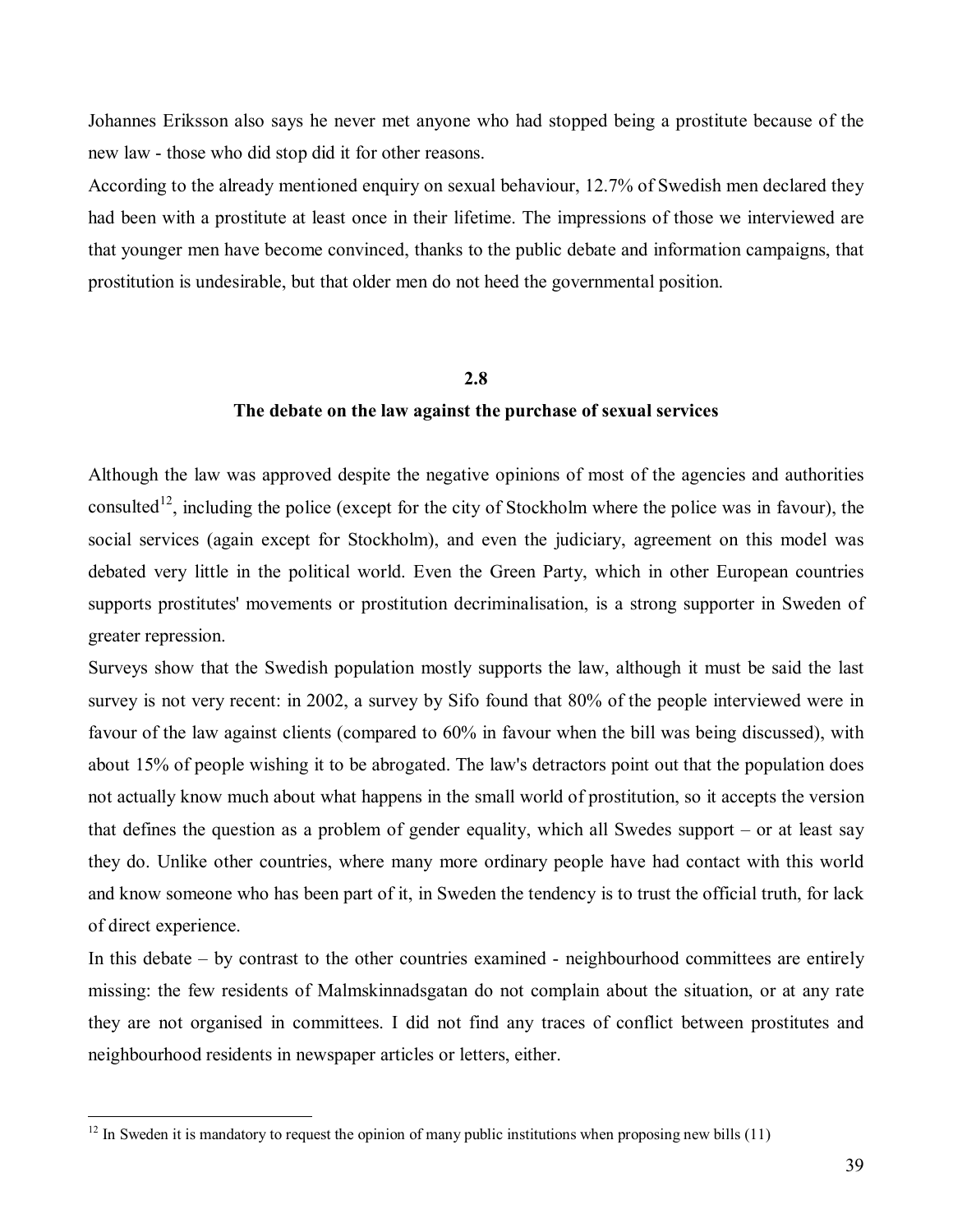The voice of prostitutes themselves is not very strong in Sweden. Rosea, a group founded at the end of the 1990s by sex workers, is not active any longer: it only played a public role for a year, then its importance faded for lack of strength on the part of the few promoters (a dozen, including supporters) who did not find followers among the other prostitutes. It is very difficult to expose oneself publicly as a person practising a sexual trade, especially since most of them engage in it discreetly, for limited periods of time, and do not see any substantial advantages in becoming members of an association, since they manage to practise prostitution anyway.

The women who work on the streets believe they engage in exchanges between consenting adults, and therefore they don't understand why the sex trade is prohibited.

Cultural opposition to the law, which emerges in articles published by jurists, anthropologists, and other social scientists, is denigrated by law supporters, who call it a "pro-prostitution lobby" and accuse it of favouring the trafficking of sexual slaves. However, the virtual unanimity with which this bill was discussed in the 1990s has dissolved: there are different voices, not only those of the supporters of the law, in the book entitled *What does Lilja have to do with my life?*, inspired by the film *Lilja forever*.

In 2005, the Nordic Journal of Criminology published an article by an important jurist, Per Ole Träskman, who started by citing Danish researcher Jens Jersild, active in the Sixties: «It is difficult to understand what legal good one wishes to protect by punishing those who accept payment to undertake an action that would be legal without payment» (Träskman, 2005). Träskman, who teaches Penal Law at the University of Lund, speaks of irrational criminal policy due to paternalistic ideology, of a law contrary to individual freedom and, what's more, ineffective, since its actual application would require the police to employ too many resources.

The documentary *The war of the sexes*, made for a public television channel, showed the supporters of the law as dogmatic and totalitarian, based on their own declarations when the cameras were on or when they thought they were of  $f^{13}$ .

The popular newspapers "Aftonbladet" and "Expressen" often publish articles in which "unrepentant" prostitutes speak, along with frequent surveys on the environments where prostitution takes place.

As for international reactions, the evaluation made by the Norwegian Department of Justice in 2003 resulted in the proposal to introduce the law criminalizing clients of prostitutes in Norway being rejected by the Norwegian government. The Norwegian Minister of Justice Odd Einar Dørum declared:

<sup>&</sup>lt;sup>13</sup> Furthermore, in an article published on 20 June 2005 in "Expressen". Petra Östergren, based on what she was told by people with direct knowledge of the facts, writes that Gunilla Ekberg, an official of the Ministry of Industry, Employment, and Communication, forced the RFSU to censure part of the report *Sex på köpet?* in which the prostitutes spoke of their sense of power over clients (www.petraostergren.com/content/view 51/5).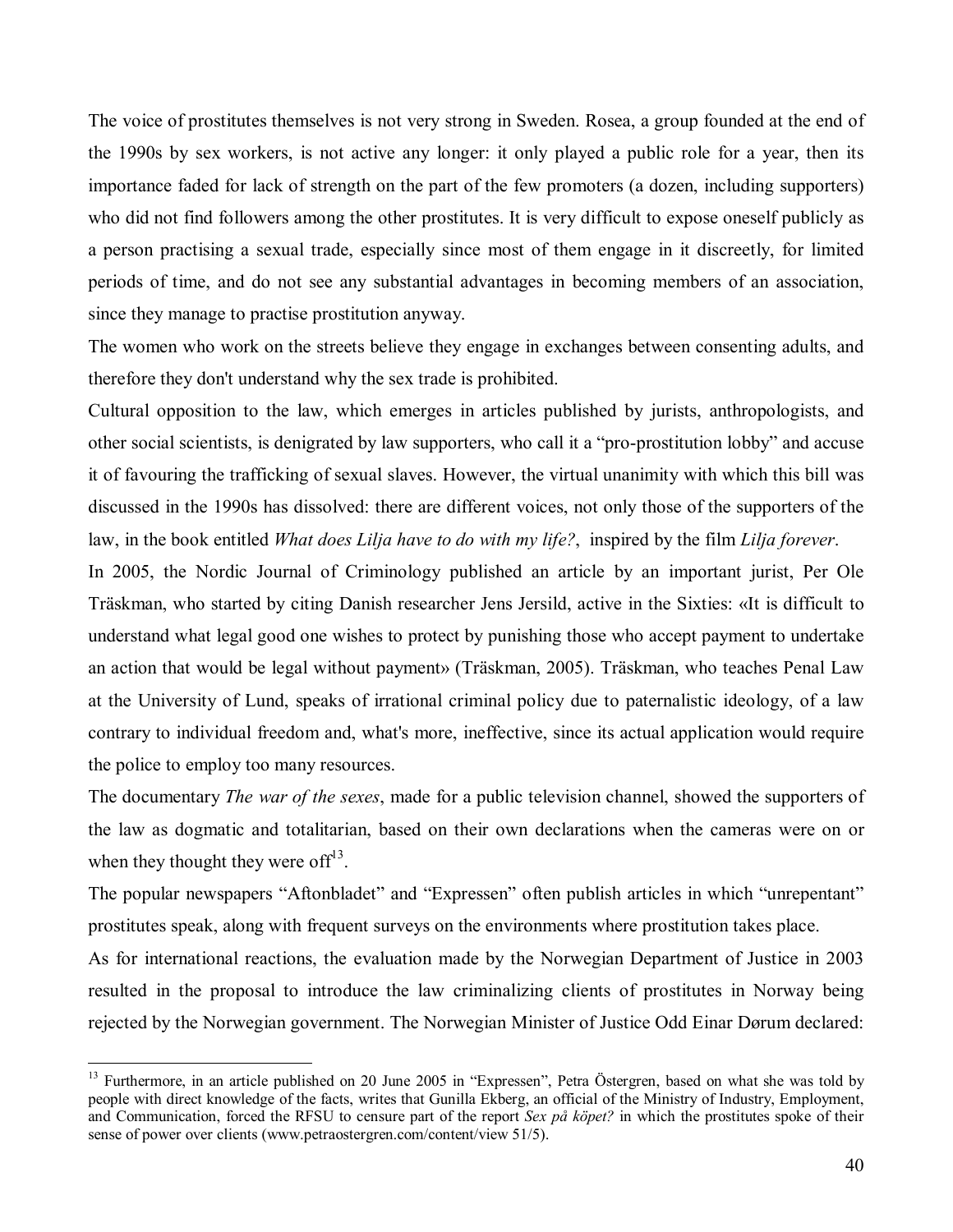´We must prevent women from being on sale, but we cannot solve social problems through criminalisation». The committee's evaluation, which is available in full on the website of the Norwegian Ministry of Justice (http://odin.dep.no/jd/), was presented in Sweden with an article on the daily paper "Svenska Dagbladet" (14-02-2005) written by the spokesman of the Committee, sociologist of law Ulf Stridbeck. The Swedish minister for Equal Opportunities, Jens Orback, answered on the pages of the same newspaper, rejecting the results of the Norwegian study and calling Stridbeck and the other members of the committee «profoundly ignorant».

The opinion of a member of Rosea is that the law will not be modified, because the women in the Social Democratic Party acquired great visibility thanks to this law and having to withdraw it would be a political suicide for them.

The "neo-abolitionist" (actually prohibitionist) front is still strong and compact, and it sets the policies and promotes the view of prostitution and of pornography as violence against women in Sweden and around the world<sup>14</sup>. According to this vision, prohibiting both pornography and prostitution is a way to fight violence against women.

Since no prison sentence has ever been inflicted, harsher sentences are now being demanded by the women of the Socialist Party. Prohibitionism grows on itself: if initially the legislators' intent was morality, the symbolical and educational character of the law that defended equality between men and women as official policy of the State, now symbolical punishments are not enough any more.

#### **2.9**

#### **The law against human trafficking**

The Swedish law defines human trafficking as any organisation of illegal movements of people across borders involving threats or deception, or in which minors are involved. Sentence range from a minimum of two years imprisonment to a maximum of ten years in particularly serious cases. In the first version of the law, in 2002, the only purpose of the crime of trafficking envisaged was the exploitation of occasional sexual relations or other sexual purposes. In 2004 an amendment added forced labour, trafficking of organs, and other types of exploitation.

<sup>&</sup>lt;sup>14</sup> European Parliament member Marianne Eriksson denounced to the European Parliament the awarding of EU AIDS funds to organisations of prostitutes or supportive of prostitutes, declaring that they are used to make prostitution acceptable.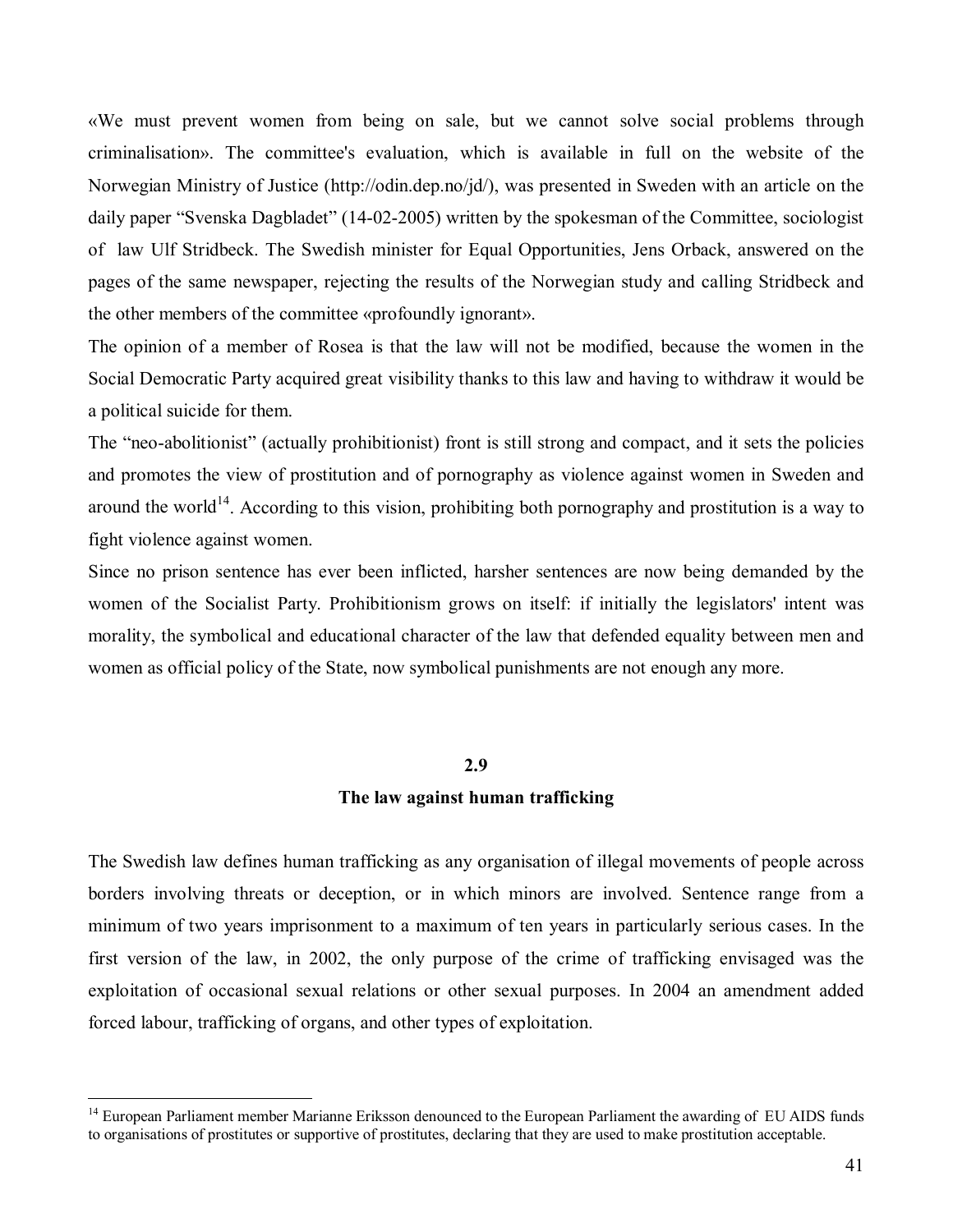| <b>TABLE 3</b>                                                             |      |    |                          |    |                                  |          |      |
|----------------------------------------------------------------------------|------|----|--------------------------|----|----------------------------------|----------|------|
| Indictments and sentences for trafficking and exploitation of prostitution |      |    |                          |    |                                  |          |      |
|                                                                            | 1999 |    |                          |    | 2000   2001   2002   2003   2004 |          | 2005 |
| Number of human trafficking offences prosecuted in Sweden                  |      |    |                          |    | 22                               | 29       | 44   |
| Number of sentences in Sweden                                              |      |    |                          |    |                                  | $\Omega$ |      |
| Number of crimes prosecuted in the district of Stockholm                   |      |    | $\overline{\phantom{0}}$ |    | 6                                | 13       | 12   |
| Number of exploitation of prostitution offences prosecuted in $ 32\rangle$ |      | 46 | 43                       | 46 | 69                               | 98       | 94   |
| Sweden                                                                     |      |    |                          |    |                                  |          |      |
| Number of sentences in Sweden                                              | 2    | 8  |                          | 4  | 5                                | 24       | 29   |

In 2005, 3 people were found guilty of human trafficking and 18 of exploitation of prostitution in the district of Stockholm. The police web pages state:

It is ascertained that human trafficking is a widespread crime throughout the country, having clear connections to other kinds of organised crime. In 2004, there were 29 indictments for human trafficking with sexual purposes in Sweden. No one was sentenced for the crime of human trafficking, but 20 people were sentenced for exploitation of prostitution, aggravated exploitation, abduction, sexual exploitation, and other acts similar to human trafficking. In the same year, women and girls were recruited for this trade especially in Estonia, Lithuania, Russia, and Poland. Most of the victims in 2004 were minors, usually 16/17 years old. The number of operations and sentences concerning the above crime greatly increased in 2004 (www.polisen.se).

The number of victims recorded depends, by their own admission, on the police's diligence, that varies from one district to the next and from one year to the next. Victims come especially from Estonia, Lithuania, Russia, and Poland, but also from Thailand, Hungary, Morocco, and Moldavia, while traffickers come from Estonia, Lithuania, Poland, Hungary, Thailand, Tunisia, and also Sweden. Some live in Sweden.

A policeman working in the unit against human trafficking in Stockholm says that: «The majority of foreign women we meet in prostitution is not forced, is not deceived. Instead, they have a very difficult situation in their country: they are unemployed, have young children, they have no other way of earning money».

We also notice a strong increase in the indictments for exploitation of prostitution: in the 1990s the number varied between 15 and 25 cases per year (with an exceptional 45 cases in 1993), then in the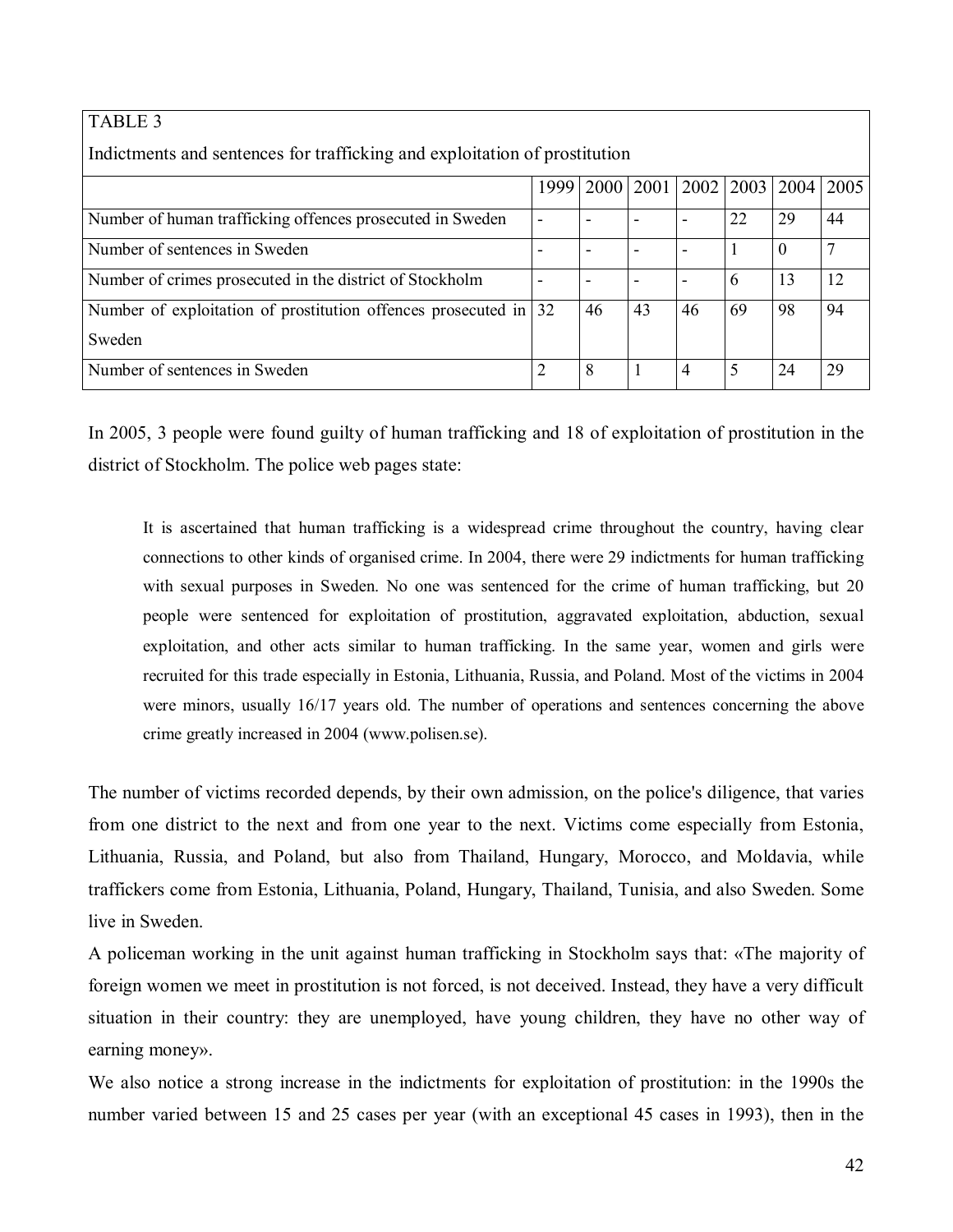past few years it had a mathematical progression, as can be seen in Table 3. The number of sentences remained low, up to the exceptional number of 2004. In Stockholm, the number of prosecutions rose from 52 in the period 1994-1998 to 91 in the period 1999-2003. In Gripenlöv's report  $(2003)$  we read that this increase is entirely due to the police's action: whereas before court summons were issued on the accusation of the women, with many clients acting as witnesses, now the police has also started to investigate on its own.

#### **2.10**

# **Enforcement of the law against human trafficking**

According to police sources, even after the amendment that extended the crime of trafficking to other cases besides exploitation for sexual purposes, in practice only the crime of trafficking for sexual exploitation is prosecuted, because only in this field it is possible to find women who were forced and who therefore will give testimony against traffickers, while other workers are usually not motivated to charge their employers or those through whom they gained employment with "trafficking." Temporary permits were issued to four Estonians and a Vietnamese that had been victims of trafficking to allow them to give testimony at a trial against traffickers, and a permanent residence permit was given to a woman for humanitarian reasons.

Not much is known about trafficking in other sectors, but the phenomenon seems to be limited, considering also the monitoring carried out by unions in workplaces and factories. Instead, it seems that the practice of hiring domestic help among women who are *sans papier* is gaining ground among families, especially for reasons of status. These environments, however, are not investigated by the police, just as small-scale trafficking is not investigated due to lack of resources. In 2003, 300 cases were reported to the police, but the police's actions were much fewer. If the investigators find out about one or two women in a flat (usually these places are watched by a man and the lease is in the name of a figurehead), they ignore it because the means with which they can prove the crime are surveillance, photographs, telephone tapping, all of which require an intensive use of police force. If the supposed victims are over 18, it is difficult to prove that they were not in consent, and the police, on the basis of past experience, do not expect them to cooperate. Clients do not want to give testimony either, since they run the risk of being punished for the purchase of sexual services. Therefore the proof of this crime is essentially based on the victim's being a minor.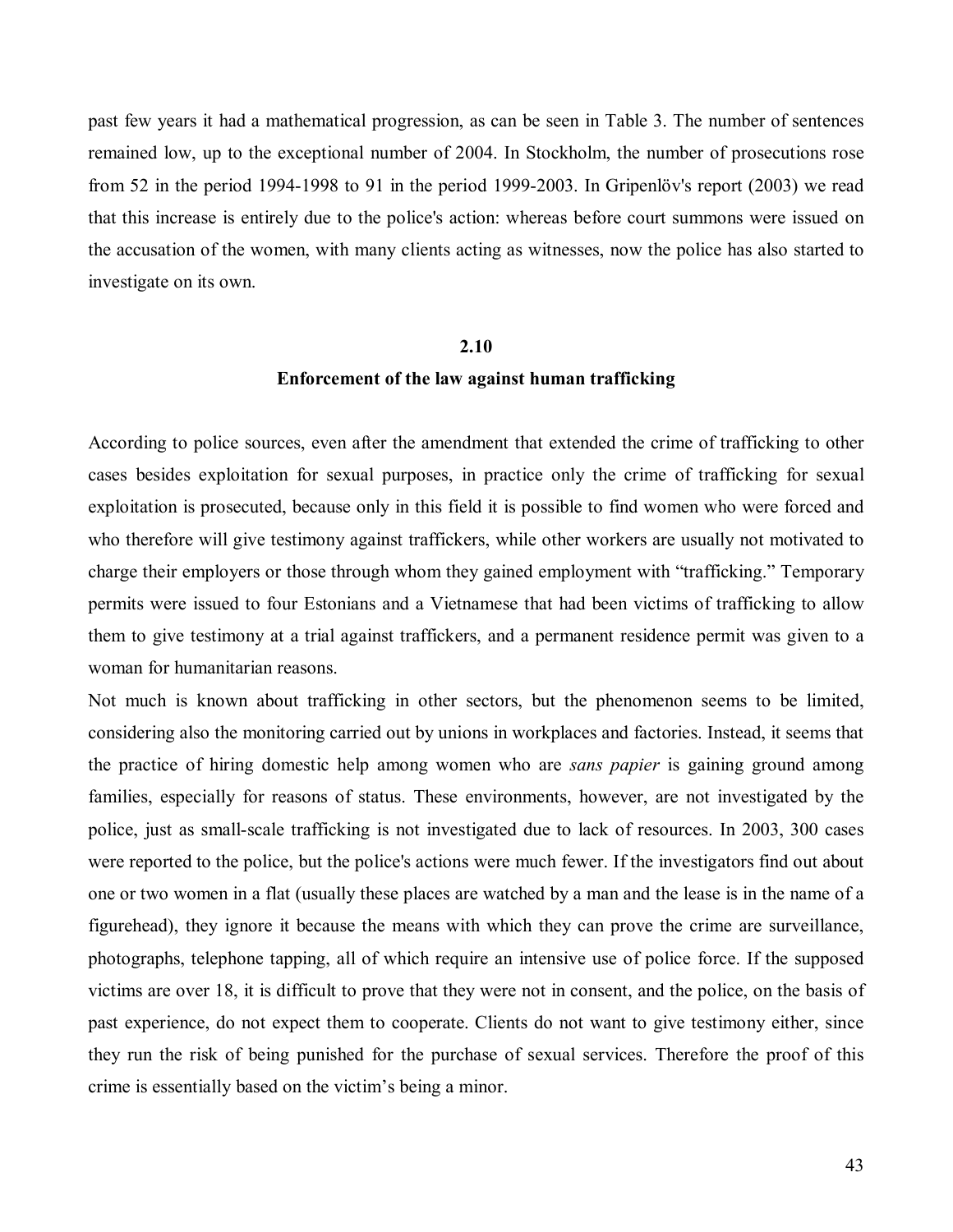Whereas prior to 1999 the police received information even from clients who suspected the situation of coercion of a woman they had met, the police cannot count on this source of information any more.

# **2.11 How prostitution of foreign women is organised**

In 1999, the number of foreign women who were prostitutes in Sweden was growing, although it had not reached levels comparable to Italy or Spain, nor those of France in the past few years. A factor that contributed to this growth was that as of 1997, citizens of the Baltic countries were no longer required to have a visa to enter Sweden. In 1998, 50/70 foreign women had been identified among streetwalkers in Stockholm; they remained in Sweden each time for one to twenty-one days. In 1999, after the law against clients became effective, there were only about thirty foreign prostitutes identified, and the police expelled two Estonians and one Russian because they supported themselves by prostitution.

Foreign women who practise prostitution, are sentenced to deportation and are not allowed to return to Sweden for two years. Many women from Eastern Europe are rejected at the borders on the basis of the mere suspicion that they enter Sweden to engage in prostitution. Even those who have a residence permit lose it, because they do not support themselves honourably - unless the permit has been held for at least three years: in this case this rule does not apply.

The main means for contact between prostitutes and clients is the Internet. Nowadays, those who organise prostitution of foreign women employ a high level of organisation: they even take the prostitute personally to the client. It is also necessary to invest considerable sums of money to rent the flats where the women live.

Trials uncover all sorts of stories, ranging from mutual agreement to the use of violence.

ìEvaî, interviewed by Elisabeth Bernstein, is a prostitution go-between: she finds flats, clients, and deals with security. One or two girls at a time work for her, staying in Sweden from a week to three months. This is how she describes her earnings as an organiser:

A Swedish girl who works on her own usually earns 1,500 crowns. Sometimes, on the street, the client manages to lower the price to 1,000 crowns. Now that only drug addicts are left on the streets, the price has gone down a lot. Fellatio used to cost 500 crowns. So when I started to make Swedish girls work, the price I asked for was 1,500/3,000 for a half-hour or an hour, and I took half of that. Now if I want to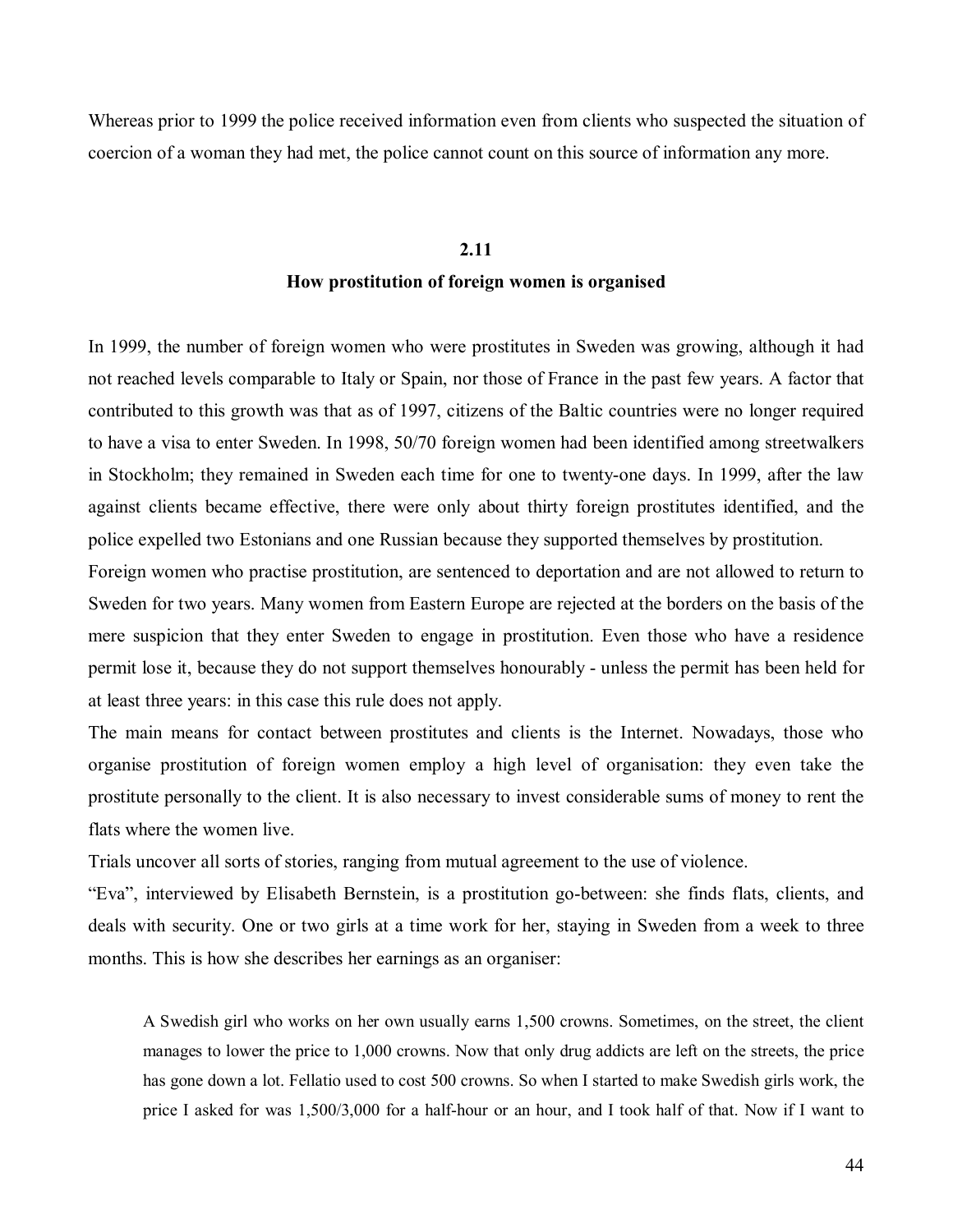make the same profit with Estonian girls, I pay each girl 500 crowns, and I have 750 left for a half-hour date. The encounter costs the client 1,250 crowns. So for him it is a little cheaper and he finds a high quality girl. For an appointment of an hour, the price is 1,600/2,500. The girl gets 500 for a half-hour and 800 for an hour. But actually, I found that the girls are satisfied even with lower amounts, anything from 300 to 500 crowns is fine, so I started paying them that amount.  $[\dots]$  There's a lot of talk of "slave trade": in my case not only the girls want to come here to work, but they even pay their contact in Estonia for putting them in contact with me. Most of them have already done this job before.

According to the police, most of the foreign women who were found in situations of prostitution knew what job they were going to do, and they had made an agreement with the organisers about how to divide their earnings. Others put ads to find other jobs and were contacted with the proposal of prostituting themselves, while others yet were already prostitutes in their country.

About half the foreign women arrested in flats where they practised prostitution, talked with the police: none of them said they had been abused or raped by the organisers, only one declared she thought if she had wanted to break the agreement and go home she would have been threatened. However, many women report that agreements were not honoured. On the other hand, the women have no one to go to if they are tricked on the agreements.

#### **2.12**

# **Actual effects on human trafficking and prostitution of foreign women**

In the last police report on human trafficking (Rikskriminalpolisen no. 7, 2005), the police complained about a 19% decrease in information on human trafficking; this is attributed to the fact that many Eastern European countries have become part of the European Union, and therefore controls at the borders with the East diminished.

In report no. 5 of 2002 the Latvian police notes that organisers of prostitution in Sweden offered women better conditions, in the hope of not being denounced for the specific crime of human trafficking, which was introduced that year.

Clients of prostitutes in many cases (2/3 in Stockholm) were prosecuted within the framework of an investigation on the exploitation of prostitution or human trafficking. The opposite, however, is not true: no investigation on sexual purchasers has ever led to the discovery of more serious crimes.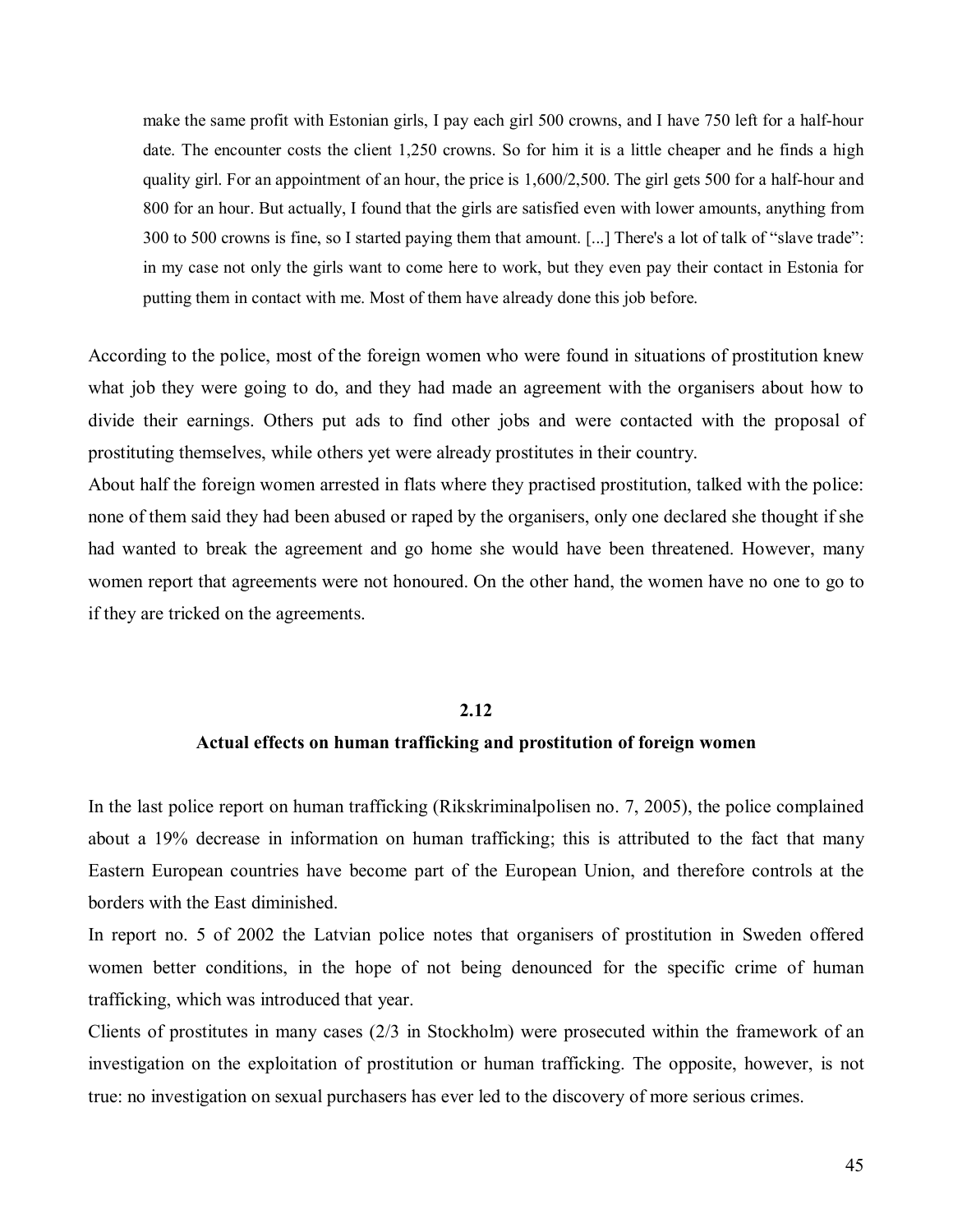In the national police report of 2000, based on notifications received it was estimated that there were between 200 and 500 women in Sweden who were supposedly victims of trafficking. In 2003, the estimate rose to 400/600; the police notes that this does not necessarily imply an increase in the number of victims, since estimates can be wrong (another example of possible double interpretation of the "data": in favour or against the law). No official estimates are made today.

The Stockholm police, too, believes it is impossible to estimate the phenomenon, because it depends on the police forces used for the investigations, i.e., on the priority given to investigations on this crime.

The joint effect of the two laws against the purchase of sexual services and against human trafficking is, in any case, a relative immunity of Sweden compared to other countries of Western Europe as to the presence of foreign prostitutes on its territory, at least with respect to the visible presence of foreign prostitutes on the streets.

# **2.13**

## **The debate on the law against human trafficking**

The neo-abolitionist front, that is in favour of the law against the purchase of sex, protests against the fact that the crime of human trafficking is limited in cases in which the "victim" is over 18 and was not forced or deceived. They complain that in these cases the guilty parties are sentenced for exploitation of prostitution and not for trafficking, therefore receiving milder sentences.

The Parliament is discussing the possibility of granting victims a permanent residence permit. This decision is particularly supported by the Christian Democrats.

The other States of the Nordic Council, on the other hand, think that the Swedish legislation transferred the problem of human trafficking to them and consider the Swedish position as a breaking off from Nordic cooperation in the fight against human trafficking. The Swedish government, instead, is encouraging the other states to adopt the same measures. At every international encounter, Sweden promotes the idea that prostitution is an expression of violence against women that encourages human trafficking as a form of slavery, and presents the vision of a future elimination of the phenomenon thanks to prohibitionism.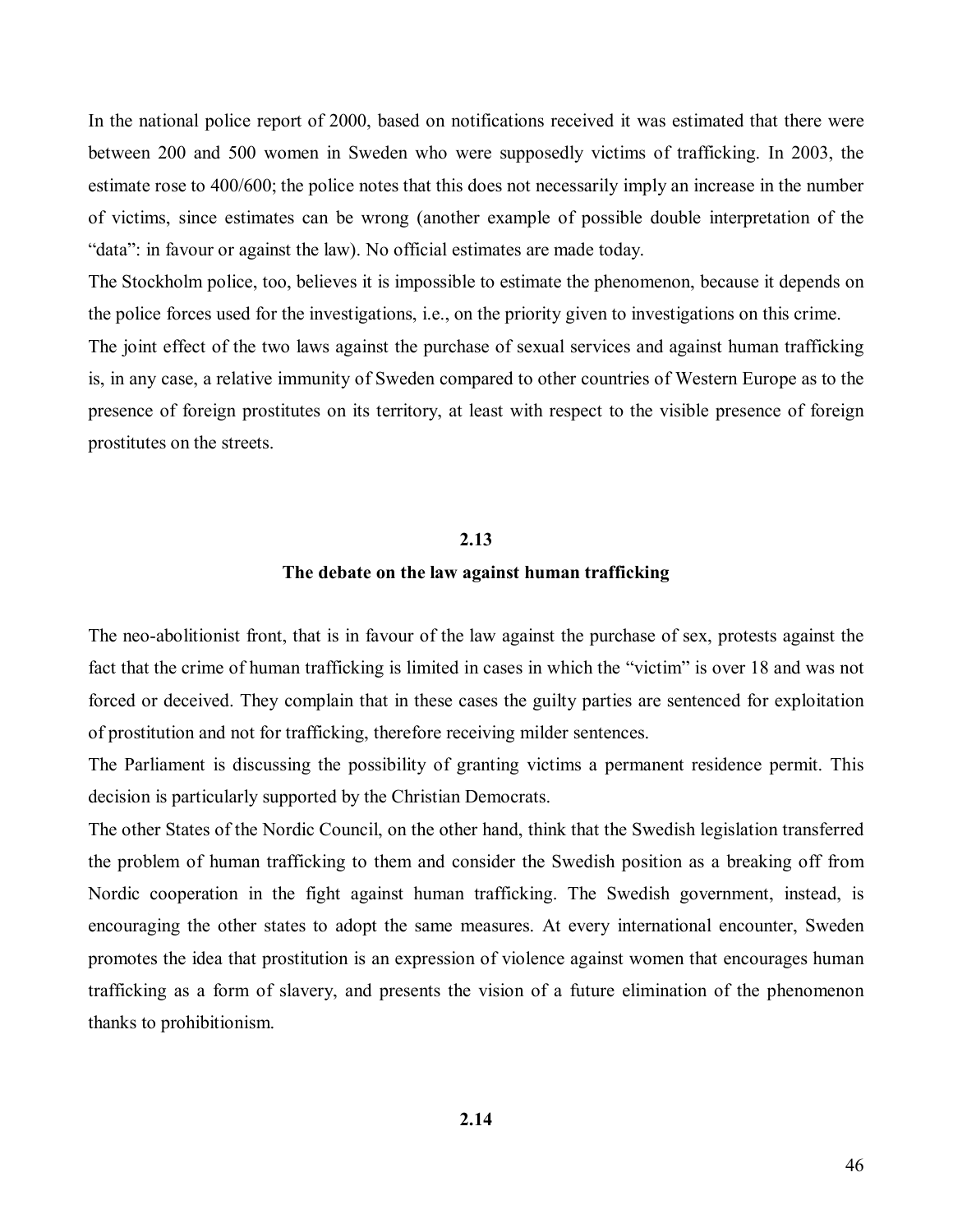# **The law**

### 2.14.1. Penal Code. Chapter 6 on sexual crimes

### *ß 11 - Purchase of sexual services*

Anyone who procures himself an occasional sexual act in return for money, in any case not previously considered in this chapter [rape], shall be found guilty of the purchase of sexual services and sentenced to a fine or to imprisonment for up to 6 months.

The first paragraph is valid even if the fee for the services has been promised or given to another person.

# *ß 12 - Procuring*

Anyone who favours or unjustly profits from the fact that another person has occasional sexual relations in return for money, shall be found guilty of procuring and sentenced to imprisonment for up to 4 years.

If a person who has made premises available in exchange for money finds out that the premises are used entirely or in substantial part for occasional sexual relations in return for money, and does not do everything that may possibly be expected to make availability of the premises cease, shall be considered guilty, if the activity in the premises continues or reprises, of having favoured said activity and shall be sentenced under the first paragraph of this law.

If the crime described in the first or second paragraph is aggravated, the sentence for aggravated procuring shall be imprisonment for a minimum of 2 years and a maximum of 8 years. The large scope of the activity, its yielding considerable earnings, or the brutal exploitation of another person shall be considered foremost elements in judging whether the crime is aggravated.

# 2.14.2. Penal Code

Chapter 4 on crimes against freedom and integrity

# *ß 1a - Human trafficking*

Anyone who, in cases different from those foreseen by ß1 [unlawful restraint], recruits, transports, gives lodging to, takes in, or undertakes similar actions and therefore acquires control over a person, by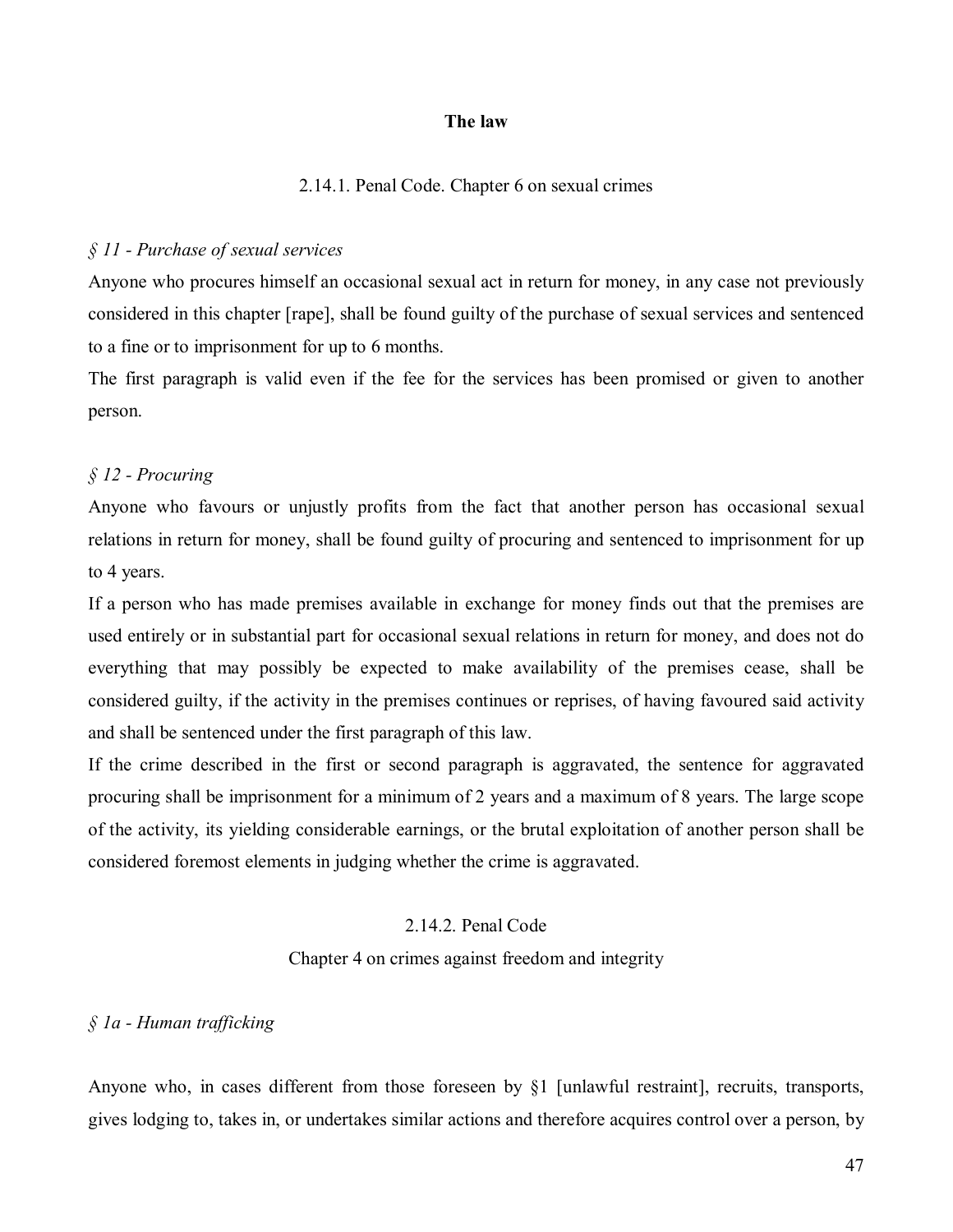using force or deceit, taking advantage of a person's vulnerability or with other similar illegal means, with the aim that the person be:

1) exposed to a crime according to chapter 6, ß 1, 2, 3, or 4 [rape], exploited for occasional sexual relations or exploited in other way for sexual purposes;

2) exploited for military service or forced labour or other situations of coercion;

3) exploited for organ transplant;

4) exploited in other ways that cause harm to the person;

will be sentenced to prison from 2 to 10 years for human trafficking.

The same goes for those who, to the purpose cited in the first paragraph:

1) gives another control over a person;

2) receives from another control over a person.

Anyone committing a crime mentioned under the first paragraph against a person that has not turned 18 shall be found guilty of human trafficking even if the person did not use any of the illegal means listed above.

If the crime cited under paragraphs 1, 2, 3 is less serious, the sentence shall be imprisonment for up to 4 years.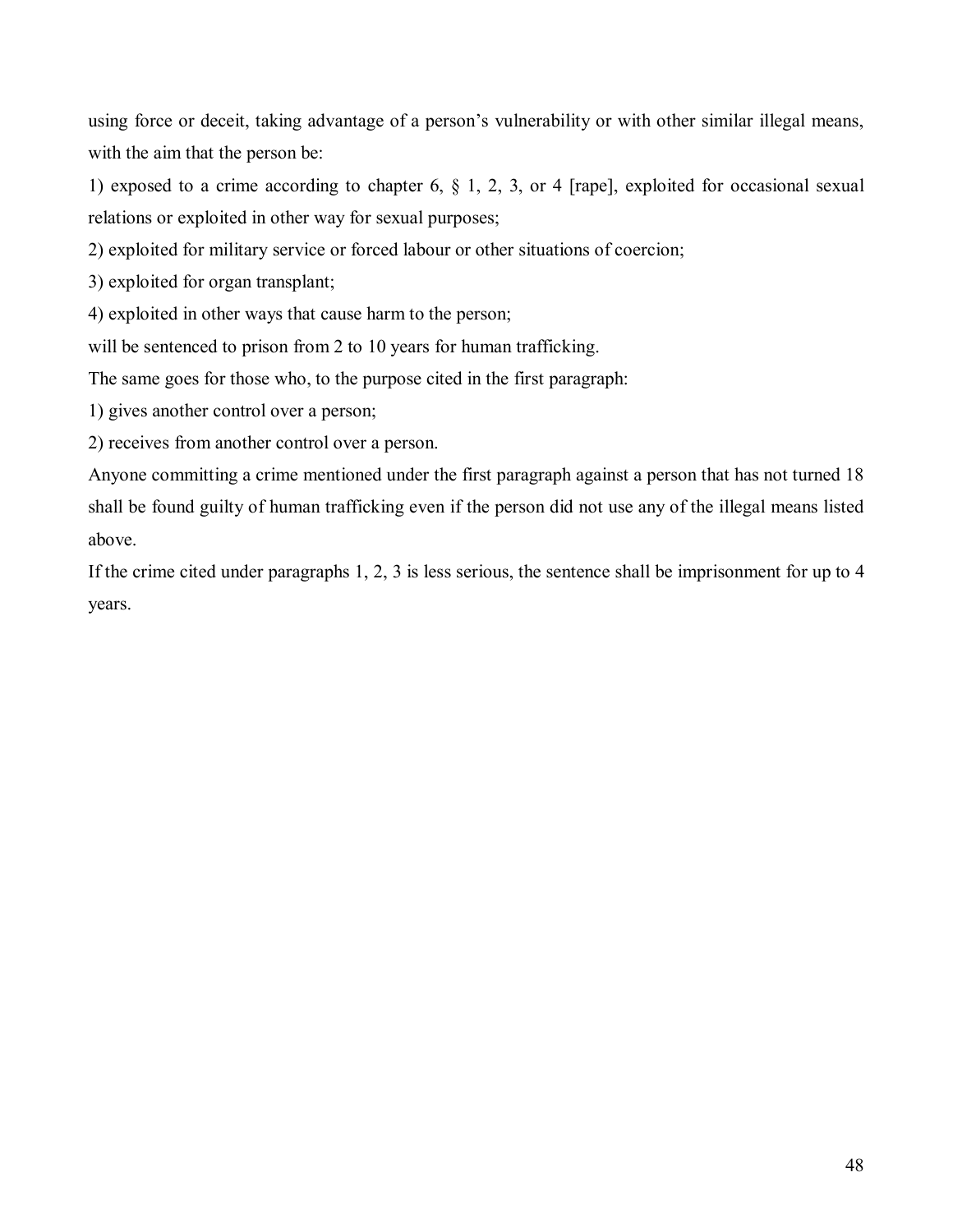#### **Sources**

*During my stay in Stockholm I interviewed the following people:* 

- A historian.
- A researcher of the Brottsförebygganderadet, Council for crime prevention (public research agency).
- A policeman of the Stockholm unit for human trafficking investigation.
- A police official in charge of human trafficking investigation.
- A foreign university researcher, expert in human trafficking.
- The head of the Stockholm Prostitutionsenheten (Prostitution unit).
- A Prostitutionsenheten social worker, who deals with street prostitution.
- A former prostitute who had contact with the social services.
- A researcher who keeps contact with prostitutes.
- Members of the RFSU, an agency for sexual education.
- A member of Rosea (telephone interview).

I also had informal talks with prostitutes and clients on Malmskinnadsgatan.

E-mail correspondence with several privileged observers

### **Bibliographical references**

- ARBEIDSGRUPPE OM RETTSLIG REGULERING AV KJØP AV SEKSUELLE TJENESTER (2004), Sexkjøp I Sverige og Nederland. *Reguleringer og erfaringer*, JD Rapport.
- BERNSTEIN E. (2004), *Border Wars, Migration and the Regulation of Sex-Work in the New Europe*, in S.-L. Cheng, C. Vance (eds.), *Trafficking and its Discontents*, manuscript for publication.
- BRÅ (Brottsförebyggande rådet) (2000), *Förbud mot köp av sexuella tjänster. Tillämpningen av lagen under första Âret*, Rapport n. 4, Stockholm.
- BRYNGEMARK J. (2001), *Förbud mot köp av sexuella tjänster*, Juridisk fakultet, Universitet i Lund (graduation thesis).
- DODILLET S. (2003), *Kulturkrock prostitution ñ om prostitutionsdebatten i Sverige och Tyskland*, in "Humanistdagboken", 16, Göteborgs universitet.
- EEK L. (2001), *Spelat liv*, Atlas, Stockholm.
- EAD. (2005), Att köpa eller köpas. Frihet och makt i sexindustrin, Atlas, Stockholm.
- EAD. (2006), *Ingen hjälp genom ny lag*, in "Social Politik", 1, pp. 42-44.
- EKBERG G. (2004), *The Swedish Law That Prohibits the Purchase of A Sexual Service, Best Practices for Prevention of Prostitution and Trafficking in Human Beings*, in "Violence against Women", 10, pp. 1187-1218.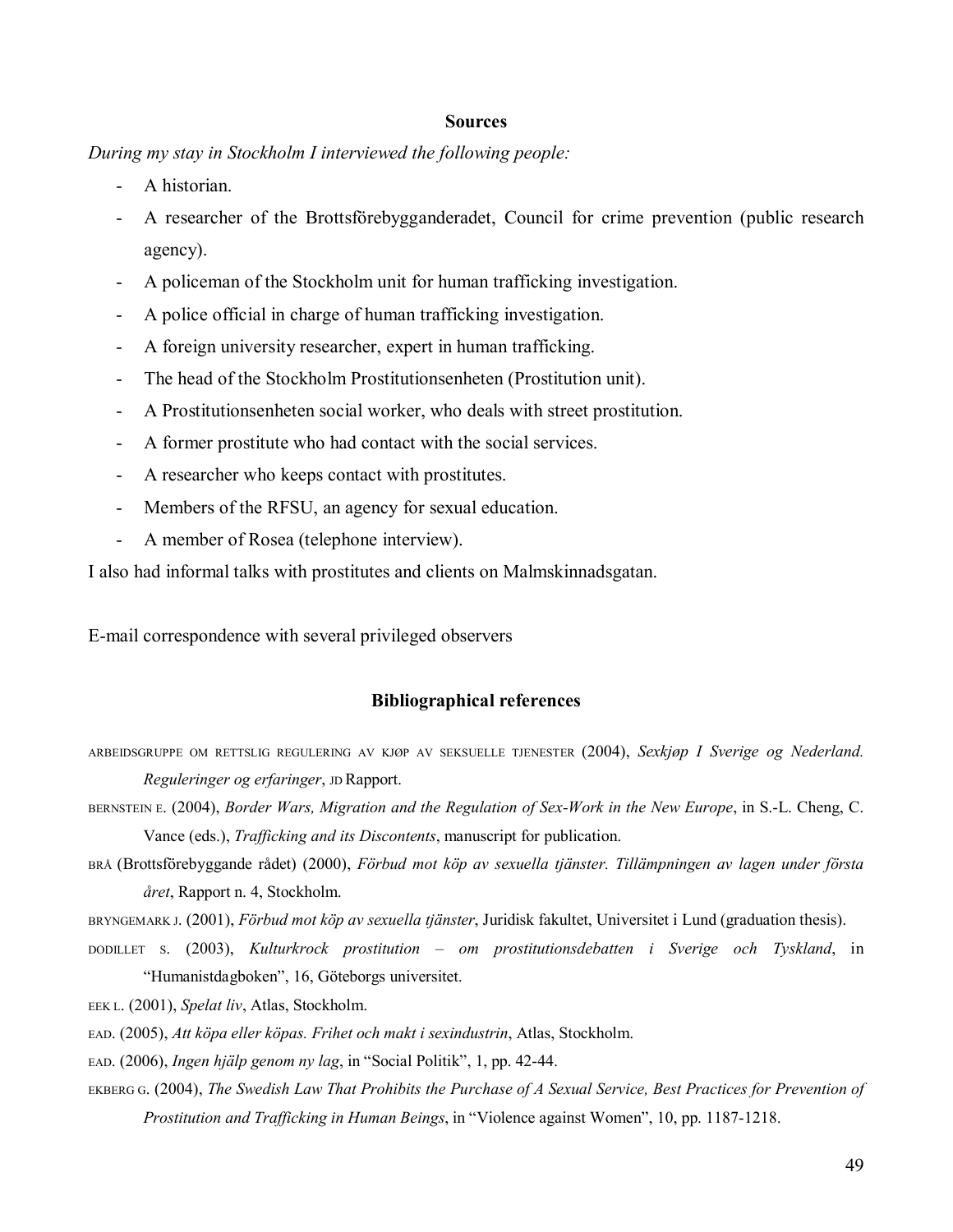- GRIPENLÖV A. (2003), *Rapport över sexköplagens effekt på gatuprostitutionen inomhusprostitutionen i Stockholms Län* 1999-2003, Prostitutionsgruppen, Spaningsroteln, City Polismästardistrikt.
- HEDIN U.-K., MÅNSSON S.-A. (1998), *Vägen ut! Om kvinnors uppbrott ur prostitutionen*, Carlsson, Stockholm.

HOLGERSSON C., SVANSTRÖM Y. (2004), *Lagliga och olagliga affärer – om sexköp och organisationer*, Norfa report.

- HOLM T. (2005), *Agens. Om konsten att se handling bortom det förväntade*, Södertörns Högskola (dissertation).
- MÅNSSON S.-A. (1998), *Den kˆpta sexualiteten*, in B. Lewin, K. Fugl-Meyer (eds.), *Sex i Sverige. Om sexuallivet i Sverige 1996*, Rapport n. 11, Statens Folkh‰lsoinstitutet, Stockholm, pp. 233-259.
- MÅNSSON S.-A., SÖDERLIND P. (2004), *Sexindustrin på nätet, aktörer, innehåll, relationer och ekonomiska flöden*, Egalité, Stockholm.
- MINISTRY OF INDUSTRY, EMPLOYMENT AND COMMUNICATIONS (2005), *Prostitution and Trafficking in Human Beings*, *Factsheet*.
- östergren P. (2003), *Synden ideologiserad. Modern svensk prostitutionspolicy som identitets- och trygghetsskapare*, Stockholms universitet (degree thesis).
- POLISMYNDIGHETEN I SKÅNE (2001), *Rapport Lag (1998,408) om förbud mot köp av sexuella tjänster. Metodutveckling avseende Âtg‰rder mot prostitution*, Malmˆ*.*
- RFSU (2003), *Prostitution på Internet*, Stockholm.
- ID. (2004), *Sex p kˆpet?*, Stockholm.
- RIKSKRIMINALPOLISEN-KRIMINALUNDERRƒTTERLSETJƒNSTEN (1999-2005), *Handel med kvinnor* (Reports 1-7 on the trafficking of human beings), Rkp Kut Rapport, Stockholm [also available in English: National Criminal Investigation Department, National Criminal Intelligence Service, Illegal Immigration Unit, *Trafficking in Women. Situation report (1-7)*]*.*
- SOCIALSTYRELSE (2000), *Kännedom om prostitution 1998-1999*, Stockholm (also available in English).
- ID. (2004), *K‰nnedom om prostitution 2003*, Stockholm.
- SVANSTRÖM Y. (2004a), *Criminalizing the John, a Swedish Gender Model?*, in J. Outshoorn (ed.), *The Politics of Prostitution: Womenís Movements, Democratic States, and the Globalization of Sex Commerce*, Cambridge University press, Cambridge.
- EAD. (2004b), *Handel med kvinnor. Debatten i Sverige och Nederländerna om prostitution och trafficking*, in C. Florin, C. Bergqvist (eds.), *Framtiden i samtiden*, Institute för framtidsstudier, Stockholm, pp. 290-323.
- SVEDIN C.-G., PRIEBE G. (2004), *Ungdomars sexualitet ñ attityder och erfarenheter* (chapter: *Sexuell exploatering. Att s‰lja sex mot ers‰ttning/pengar*), Lunds universitet.
- SVENSKA FILMINSTITUTET (2004), *Vad har mitt liv med Lilja att göra?*, Stockholm.
- TRÄSKMAN P. O. (2005), "Dem som betalar for sex är en brottsling". Om den svenska kriminalisering av sexköp som ett *medel för at motverka prostitutionen*, in "Nordisk tidskrift for kriminalvetenskap", pp. 73-95.
- TYLDUM G., TVEIT M., BRUNOVSKIS A. (2005), *Taking Stock. A Review of the Existing Research on Trafficking for Sexual Exploitation*, Fafo-report 493, Oslo.

Press review of the main newspapers on the topic of prostitution in the period from January 2002 to March 2006.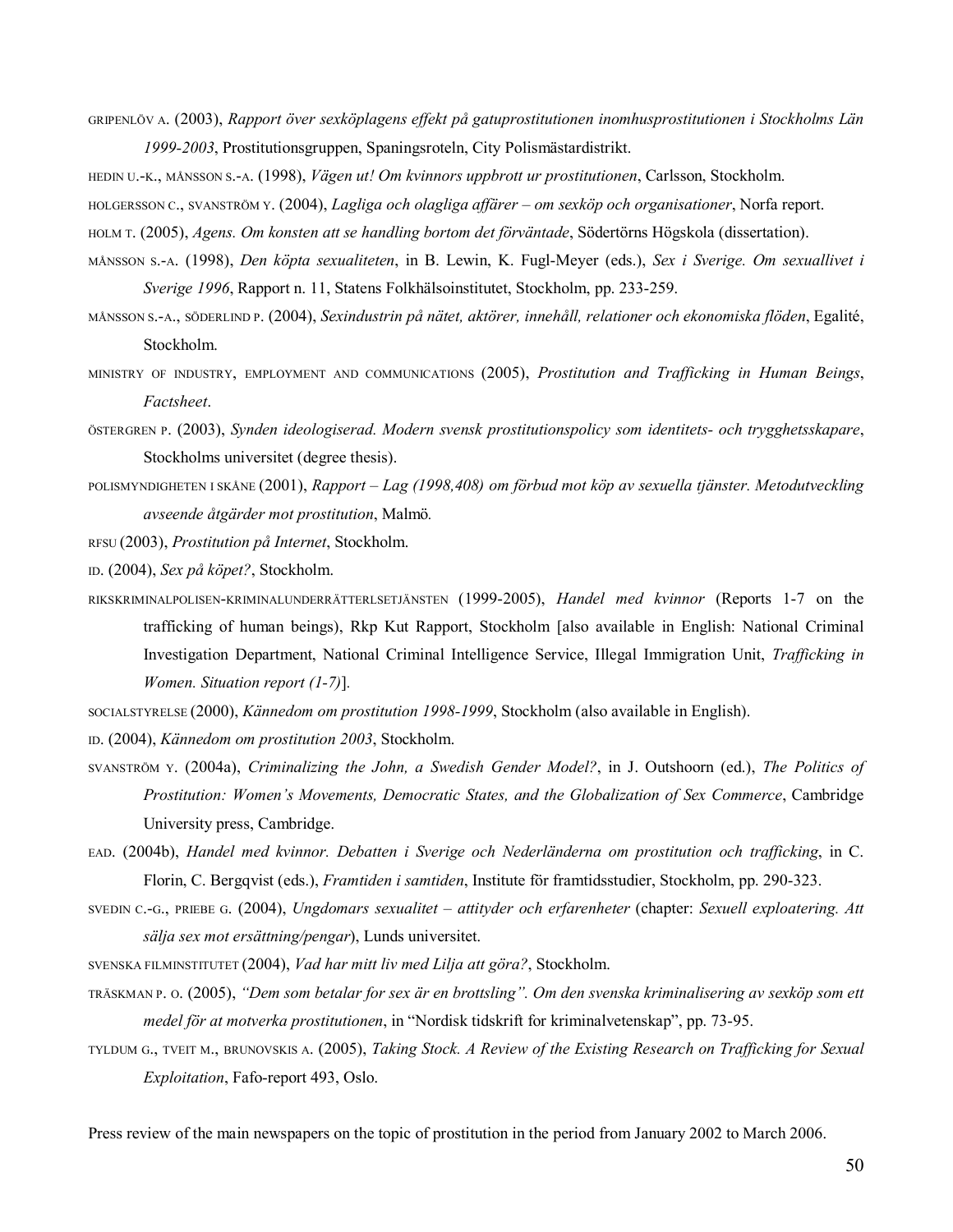# Notes on Amsterdam

# *Jan Visser\**

In this report I would like to give a brief picture of the developments in the Dutch policy on prostitution from October 2000 until March 2006. First of all, we must ask ourselves whether it is possible to describe the changes that legalisation brought about, and whether it is possible to assess the relevance of the factors that play a role in shaping the new prostitution landscape in the Netherlands. It may still be too early to draw exact conclusions, as we are in the middle of a historic process. It would be like gazing into a crystal ball just to try to understand what is really happening, let alone predict were we are going. This report draws heavily on anecdotic information since the second series of scientific evaluation studies is currently in progress and the results will be published in December 2006.

But on the basis of the experiences of the many participants in this study, we can come up with some tentative conclusions to contribute to the ongoing European discussion on how to deal with the prostitution issue.

#### **3.1.**

# The "neo-regulationist" law and its aims

On October  $1<sup>st</sup>$ , 2005, the Penal Code on the exploitation of prostitution was changed. It was no longer a crime to organise the prostitution of somebody else. Brothel owners became business people. Although legalisation of the organisation of voluntary prostitution was accepted in principle as far back as 1985, the law was not changed until 2000. Before 2000, prostitution businesses like the famous shop windows of Amsterdam's Red Light District, sex clubs, and other forms of indoor prostitution were tolerated by the judiciary as long as they were not linked to other criminal activities like the prostitution of minors, violence, or trafficking of drugs. The reform did not cause serious disturbance in the Dutch world of prostitution, because legal reform was the next logical step in bringing the prostitution economy under administrative control. The reasons behind the reform were practical: prostitution is simply a part of our society and by tolerating its less harmful forms, real criminal situations may be better fought. The other argument was that if two adults freely decide to exchange sex for money it is

<sup>\*</sup> Researcher, Amsterdam.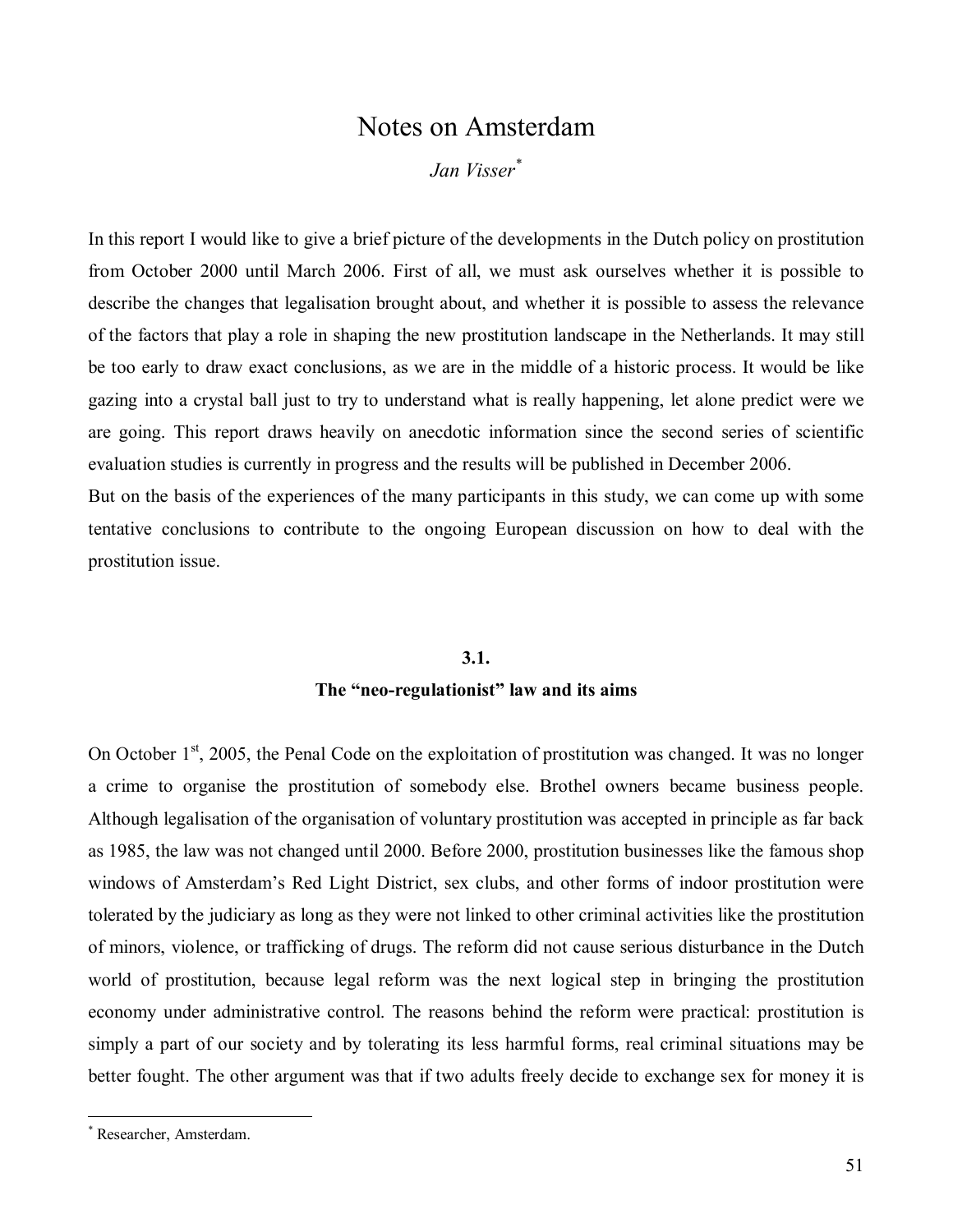not up to the state to forbid the exchange. Unlike other political systems, where moral behaviour is the basis for punitive laws, the Dutch legislators do not focus on the behaviour itself but consider whether violence against people is employed. This view was supported by the vast majority of the members of Parliament.

During the late 1980s, the debate over prostitution became increasingly influenced by the growing phenomenon of trafficking of women. Politicians had to integrate this new reality into their legal reform. That is one of the main reasons why this legal reform took so long. The law of 2000 had two main tiers: the legalisation of voluntary prostitution and an improvement in the prosecution of violence, fraud, and exploitation tied to prostitution. The government did not merely change the law. It took great pains in providing models and blueprints for rules and regulations that needed to be developed in the new situation.

The law has six explicit goals:

- 1. to control and regulate organisation of voluntary prostitution
- 2. to improve the position of prostitutes
- 3. to better fight forced prostitution
- 4. to protect minors against sexual exploitation
- 5. to lower the number of illegal aliens in prostitution
- 6. to detangle criminality and prostitution

Achievement of the first goal, the regulation of voluntary prostitution, was handed over to the municipalities; they were regarded as best suited to design a locally appropriate licensing system. This was the logical solution, since prostitution varied greatly within the Netherlands. In cities there were shop windows, sex clubs, massage parlours, private homes, escort services, street prostitution, and so on. In small towns there were perhaps only a few clubs or private homes. This meant that although the Ministry of Justice and the Association of Dutch Cities had created a model for a municipal licence, local governments were not obliged to adopt this new model. Some smaller towns with a majority of religious conservatives tried to avoid the implementation of a licensing system and were successful. However, the majority of Dutch towns adopted the model adapting it to their local situation. In fact, one of the reasons for changing the law in the first place was to give municipalities an instrument to bring this tolerated sex industry under administrative control.

Under the new law, municipalities may prescribe the construction and sanitary conditions of prostitution businesses. Following disturbances or non-compliance with the rules, mayors may close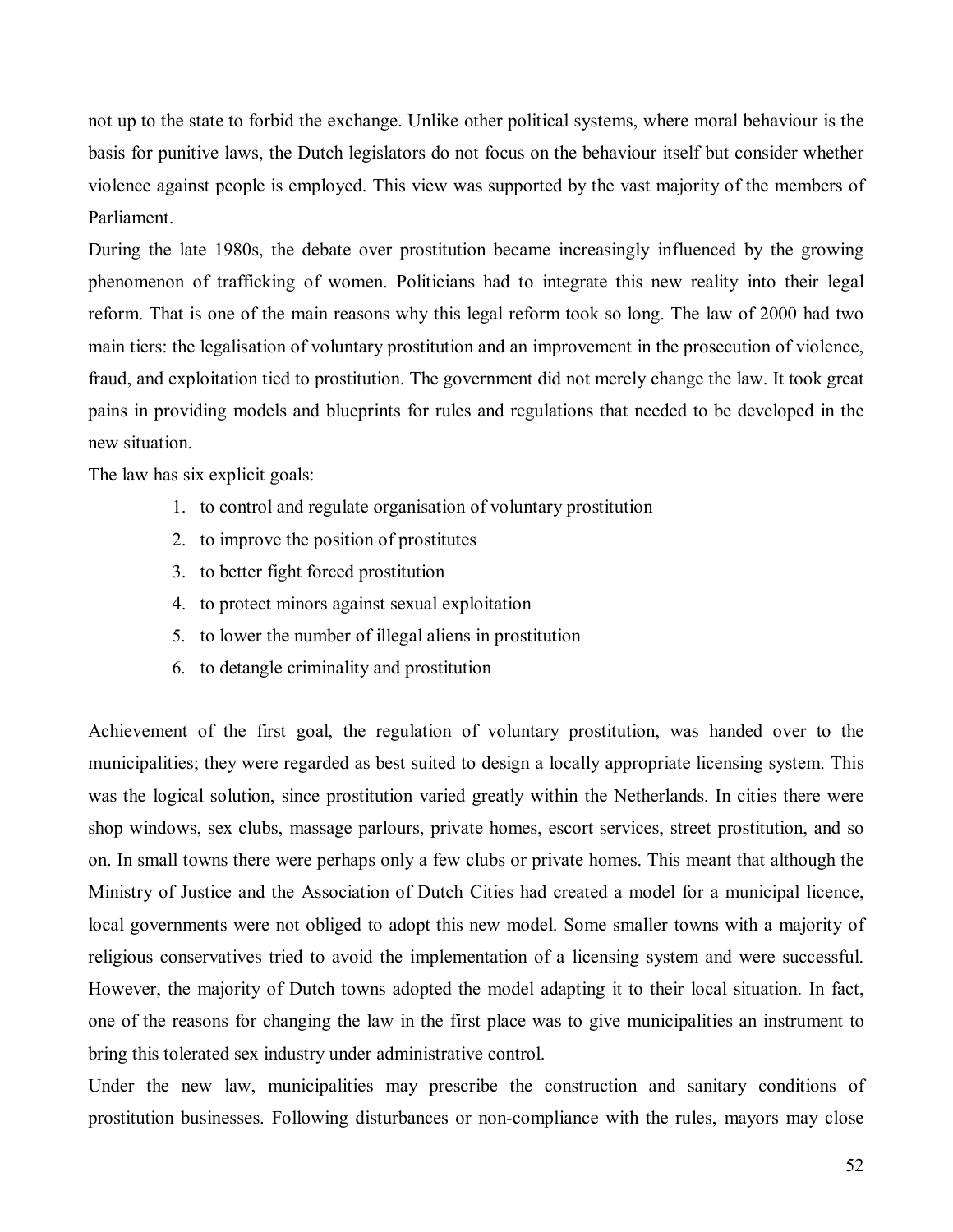brothels. The majority of the municipalities decided on a maximum number of prostitution businesses, as part of the licensing system. This number was often identical to the number of already existing brothels. This means that newcomers on this market are not welcome. Even if an establishment is shut down, it does not mean that a new one may open. Usually, applications for new licenses are turned down. Paradoxically: the legal reform was meant to improve the situation of prostitutes, but in many circumstances working independently at home is a right denied by the municipality. Thus the only option is to work for a boss in a club where the balance of power is still as uneven as it was before.

In sum, legalisation has brought the municipalities the benefit of a solid instrument to control the number and the modus operandi of prostitution establishments. On the other hand, the system is quite rigid and is designed to suit the interests of the municipality. It is practically impossible to set up innovative new businesses. There seems to be a tendency, not yet thoroughly documented, for persons who want to start new businesses to do so outside the legalised system, thus becoming illegal entrepreneurs. Legalisation has reinforced the shift away from fully visible prostitution towards new forms of prostitution (i.e., via the Internet and mobile phones) and new forms of commercial sexual entertainment (swinger clubs, kinky sex parties, lap dances in discotheques). In some major cities the number of "traditional" prostitution enterprises has declined rapidly in the past few years. We anticipate a shift to these other forms of sex entertainment that will loosen the municipalities' grip on prostitution. The licensing model is meant for a building with an address: an escort agency may not have any and can evade municipality control.

#### **3.2.**

#### **The prostitutes' situation**

The second aim of the legal reform was the improvement of the prostitutes' situation. This aim garnered a lot of sympathy from the general public and the Dutch women's movement. The Red Thread (De Rode Draad) is the prostitutes' rights organisation, subsidised by the government to give prostitutes a place in the debate.

The new law meant that prostitution became a profession, with all the rights and obligations connected to legal work. Prostitutes (sex workers did not replace that term) and brothel owners were supposed to negotiate working conditions and labour relations. In the beginning there was hope that roundtable meetings and expert panels would provide contract models for employed and self-employed prostitutes and large-scale regularisation would occur. But unfortunately, thanks to various causes, a dramatic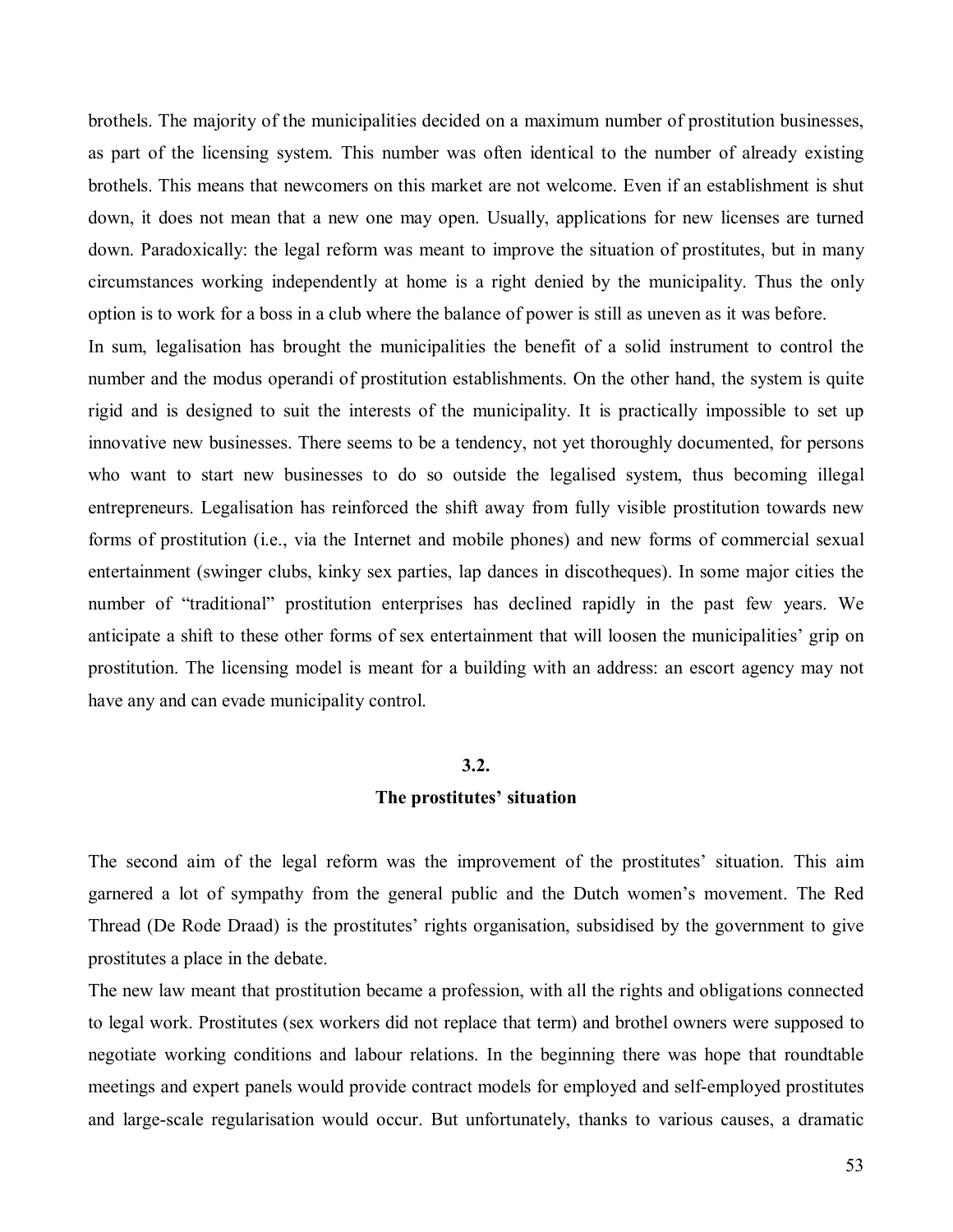stagnation occurred. One of the main causes was the lack of expertise and organisation amongst prostitutes and brothel owners. Coming from an illegal economy, both categories were used to hide from authorities and the bureaucracy. Given the fact that they did not see the immediate advantages of working under the legal framework and paying taxes, and so forth, the vast majority tried to remain relatively invisible. But perhaps just as important were the policies and the attitudes of agencies (like the tax office and the social security system) that had to develop and carry out new rules for this new economic and social position of prostitutes and their employers. These agencies and the government as a whole have failed to design transparent and clear procedures for the sex industry. Some of the unresolved issues: what are the criteria for self employment, what are fair labour relations, what health insurance exemptions are applicable. It must be said that the trade unions did not show much interest in concrete support for the development of prostitutes labour rights<sup>1</sup>. At the moment there is a standstill in the development of operational schemes and a lack of national coordination with respect to implementation of these kinds of policies. The fact that both the Minister of Justice and the Minister of Labour are members of the Christian Democrat party might have something to do with that.

Apart from the financial gain that persons in the sex industry have by staying out of the legal picture, they fear public exposure would harm their private lives and contacts with agencies. The legal reform did not automatically end the social stigma attached to prostitution. For instance, this can be observed in the financial sector, where banks are very reluctant to loan to sex industry workers.

#### **3.3.**

#### **The fight against violence**

The third, fourth, and fifth goal of the legal reform concern violence and exploitation against adults and children in the sex industry. The legal reform of 2000 was exclusively aimed at the sex industry. On 1 January 2005, an extension was added to include other work and services and to include the removal and traffic of organs.

There are no exact data but there is a general agreement that the majority of sex workers in the Netherlands come from abroad. Since the late 1990s they have come primarily from Central and Eastern European countries and West Africa, and in lesser numbers from Latin America and Asia. The

<sup>&</sup>lt;sup>1</sup> De Rode Draad belongs to the FNV union, but the people that are direct members of the union are very few (*Editor's note*).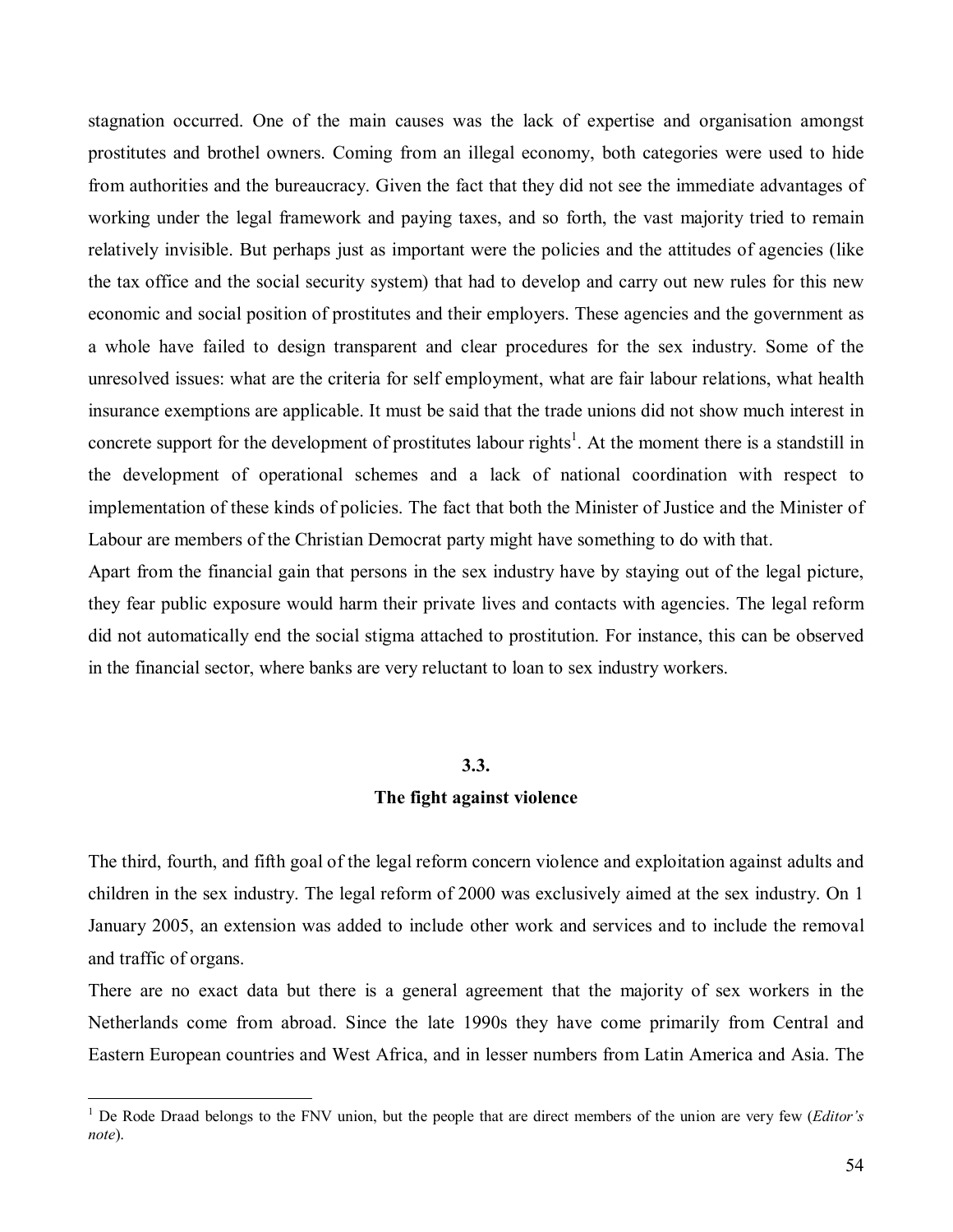total number of sex workers is calculated at about 20,000. Only persons with an EU passport are free to work in the Dutch sex industry, as in all other sectors of Dutch economy. Citizens of Romania and Bulgaria, as Associate countries, can apply for special working permits. All other nationalities are excluded. Until 2000, The 25 police regions in the Netherlands had a lot of leeway to make their own policies, which often meant tolerating foreign women, regardless of their nationality. Some regions kept a close eye on foreigners, while some did not make a priority of policing them. It took some years and the repeated criticism of the National Rapporteur on Trafficking before a national policy took shape. All regions have a specialised squad for prostitution and trafficking and they cooperate on the national level. They are well instructed on procedures to protect victims of trafficking and organise support and shelter when they come forward to the police.

In 2003, 257 trafficked women were officially counted, but the true figure is considered to be at least tenfold. Human trafficking has become high on the political agenda during the last few years. This concept also includes Dutch women and girls who are being brought into prostitution against their will. The definition problem is obvious: violence, force and exploitation is hard to prove if some young or foreign girl is under the influence of dominant men. The police can act upon indications like "not having the possession of your own passport, not having money, not knowing were you are working", but to develop a case in court it remains vital to get the testimony and cooperation of the victim.

Victims and witnesses are offered a protection scheme and a temporary residence permit for the duration of the trial against their traffickers. This model is not working satisfactorily, however, because the women must return to their country of origin when the trial is over. There they might be subject to revenge from the criminal organisation that brought them to the Netherlands. And their stay in the Netherlands might stretch for years as the trials often take that  $long<sup>2</sup>$ . During that time they are not encouraged to integrate into Dutch society.

The government has launched a National Action Plan on Trafficking as a result of the growing concern of public opinion. This plan includes an expert centre of the national police and an awareness campaign in the media to draw attention of  $-$  among others  $-$  prostitutes' clients to the fact that they might encounter victims of trafficking. There is a special anonymous telephone number to report these cases.

There is not much attention given to the sixth goal of the legal reform, detangling criminality and prostitution. In Amsterdam, there is a special municipal bureau that follows the laundering of prostitution and drug money into real estate. The city can cancel purchases or take the place of the

 $2 \text{ In } 2006$  it was decided to grant residence permits to those who had lived in the Netherlands for the last three years.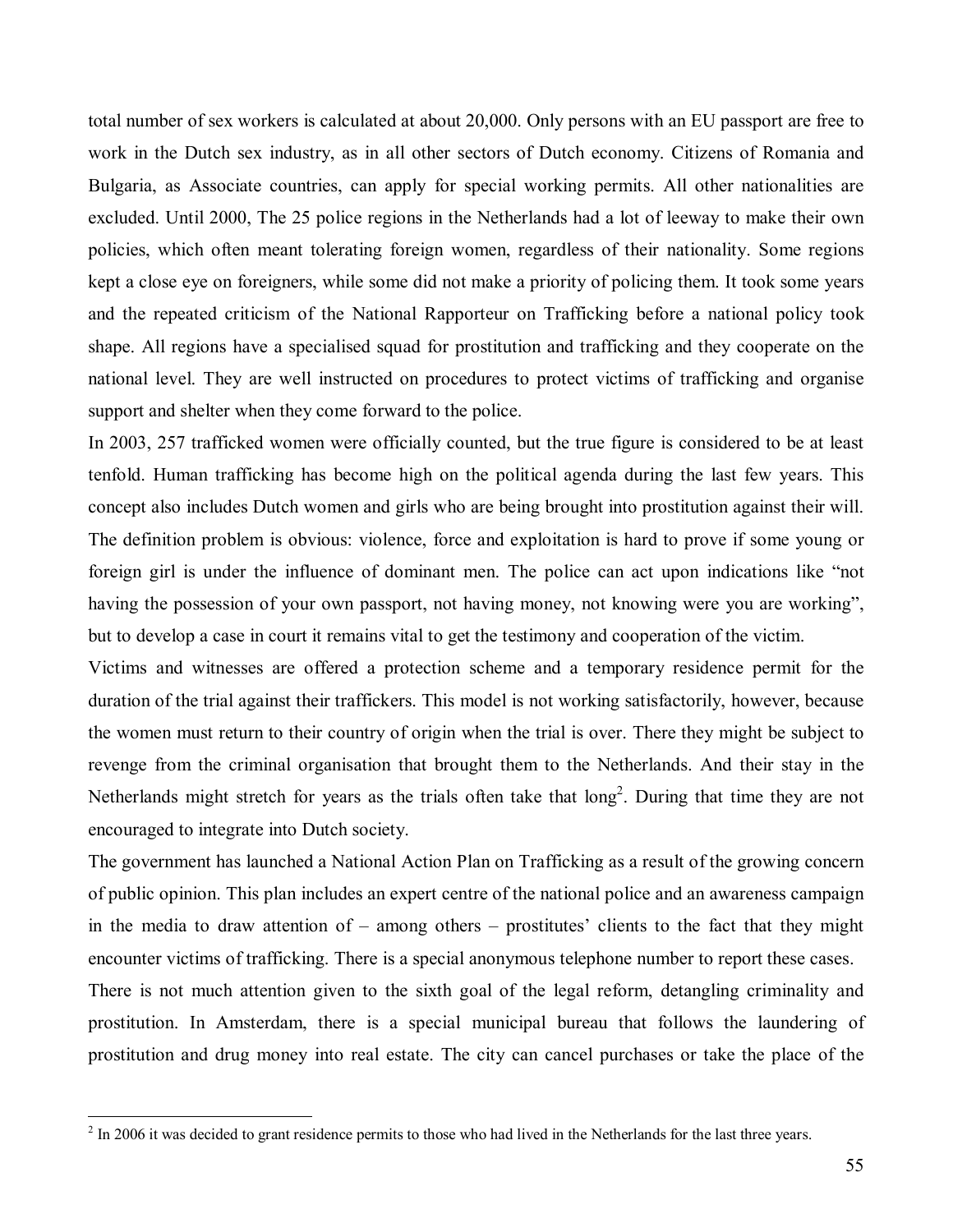buyer if these transactions are suspicious. However, there is not much evidence that brothel owners themselves are traffickers of women or trade drugs.

# **3.4.**

# **Final remarks**

The overall picture of prostitution in the Netherlands is complicated.

The process of legalisation is stagnating. Municipalities know the official locations of the brothels and keep these buildings under control, but they do not pay much attention to the fringes of the sex market; thus leaving open the possibility for prostitution to be practised in these unregulated areas, as well.

The government and its agencies are not developing rules and regulations nor are they giving direction to the normalisation and integration of the sex industry into mainstream society.

Prostitutes and brothel owners themselves see no advantages to becoming part of the official economy. Many prefer to stay underground for as long as the state allows them.

Prostitution itself is changing rapidly, because of technological innovations: the Internet, mobile telephones, and so on. The current mechanisms and tools of the state are not equipped to control these developments.

We also see a change in public opinion: in the 1980s and 1990s there was a lot of sympathy for the emancipation of prostitutes; nowadays there is much more attention to the negative aspects of prostitution, which is regarded as oppression of women. Customers are regarded as dirty or even criminal men; the prostitute as a victim.

These are confusing and disturbing times.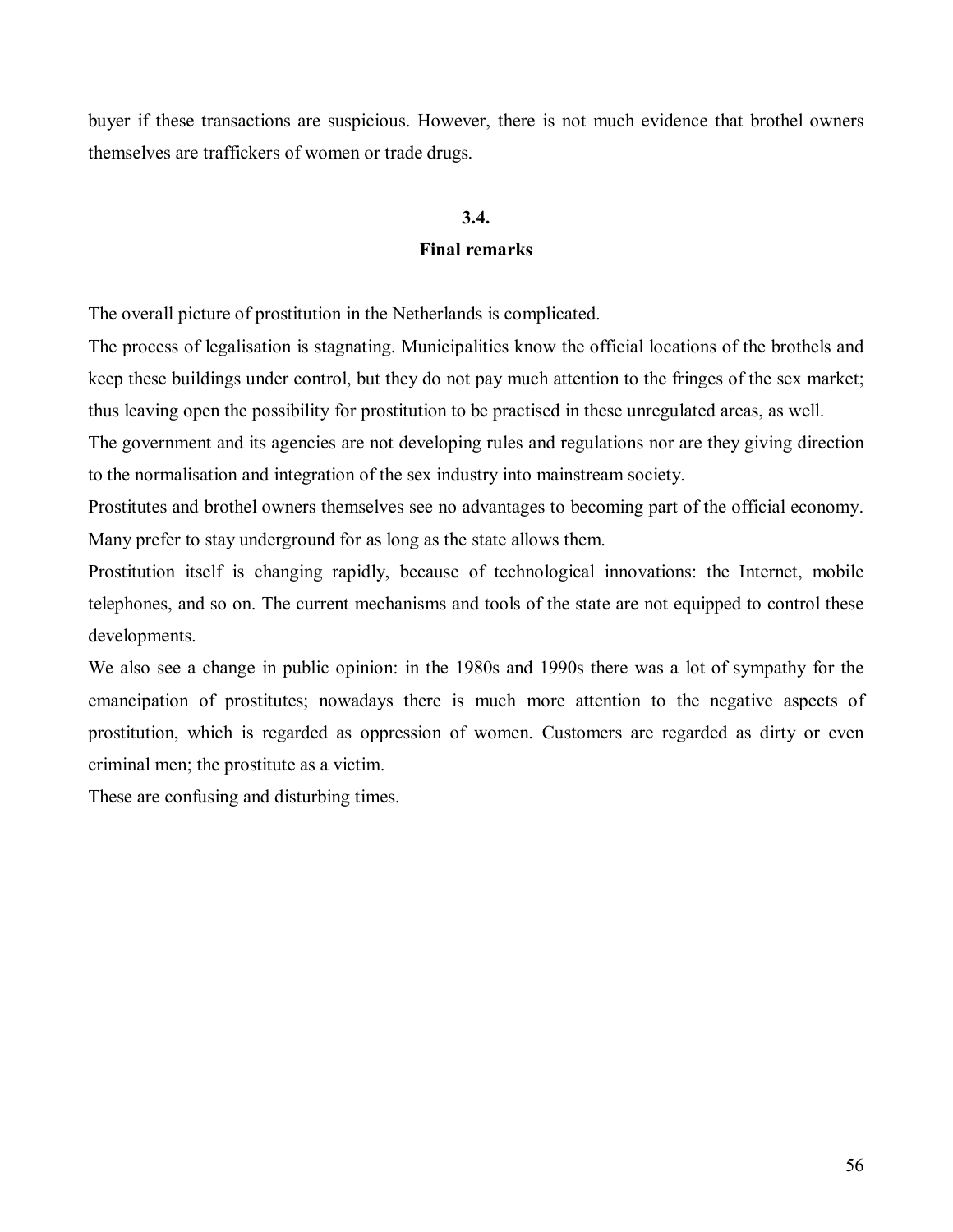# **3.5.**

# **The law**

3.5.1. Law modifying the Penal Code, other Codes and some laws (abrogation of the general prohibition to establish brothels),  $1999<sup>3</sup>$ .

*Article 7* 

The following article (151a) was inserted in the law on municipalities after article 151:

– The council can establish a set of rules for entrepreneurially providing the possibility of engaging in sexual acts with a third party in exchange for payment.

3.5.2. Penal Code in force from 1 October 2000 to 31 December 2004

# *Section: Crimes against mores. Article 250a*

1. A prison term of up to 6 years or a  $5<sup>th</sup>$  category fine shall be the sentence for:

*a*) anyone who, with physical coercion or other act of violence or with the threat of physical coercion or other act of violence, forces another person to make herself or himself available to engage in sexual acts with a third party in return for payment, or in other way, abusing of the authority that comes from an existing relation or by deception, induces another person to make herself or himself available to engage in sexual acts with a third party in return for payment, or who otherwise, in the abovementioned circumstances undertakes any action that he or she knows or must reasonably suppose will induce the other person to undertake such activities;

*b*) anyone who recruits, transports, or abducts another person with the purpose of inducing that person to make herself or himself available in another country to engage in sexual acts with a third party in return for payment;

*c*) anyone who induces another person to make herself or himself available to engage in sexual acts with a third party in return for payment, or who otherwise undertakes any action that he or she knows or must reasonably suppose will induce the other person to undertake such activities if the other person is a minor;

<sup>&</sup>lt;sup>3</sup> It came into force in 2000.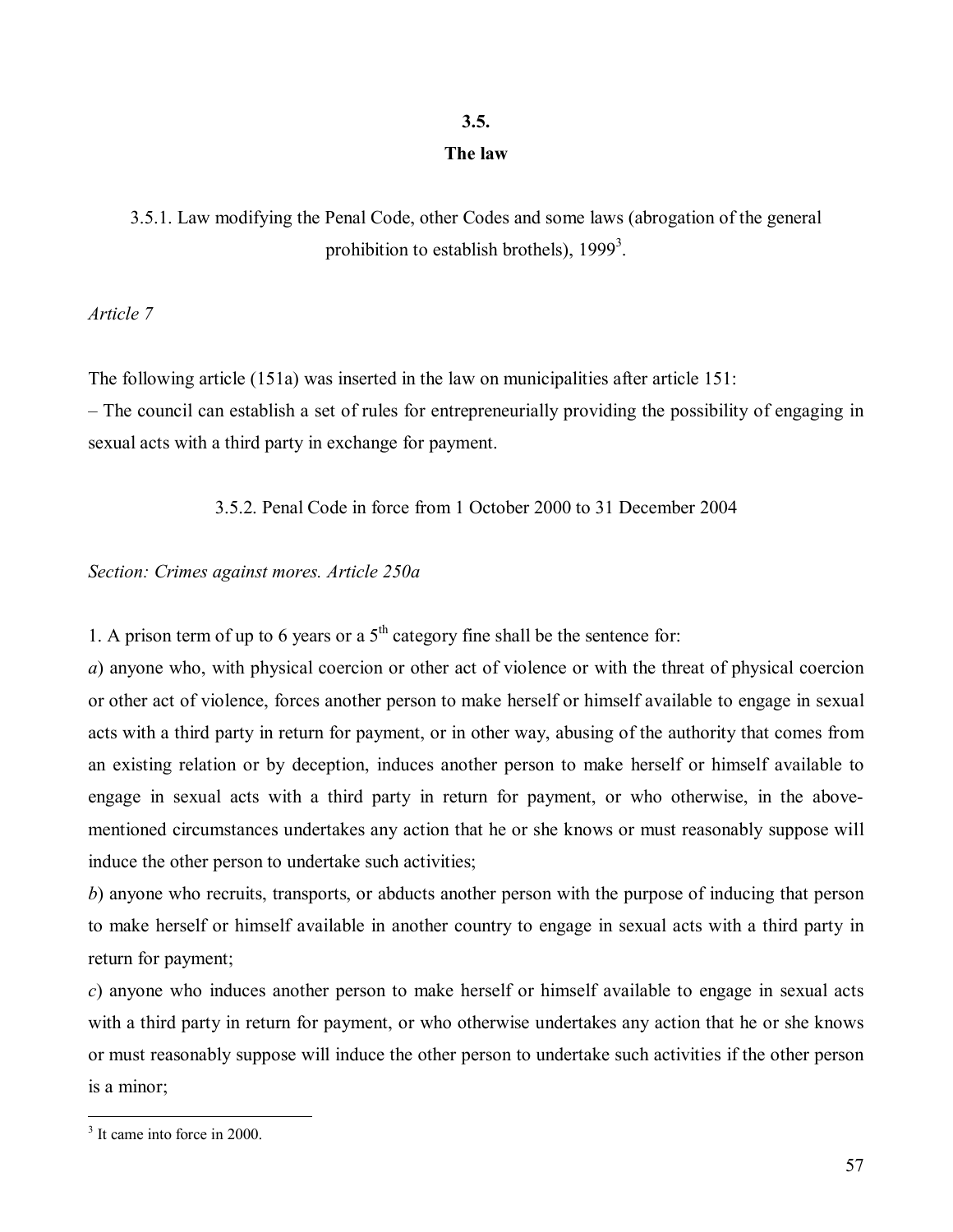*d*) anyone who deliberately profits from paid sexual acts engaged in by another person with a third party, if he or she knows or may reasonably suppose that the other person makes herself or himself available to undertake these activities in the conditions mentioned in *a*);

*e*) anyone who profits from paid sexual acts engaged in by another person with a third party, if the other person is a minor.

2. The guilty party shall be sentenced to imprisonment for up to 8 years or with a  $5<sup>th</sup>$  category fine if:

*a*) the crime defined in the first paragraph is committed by one or more people in agreement;

*b*) the minor is not yet 16 years old;

*c*) serious bodily harm was caused by the physical coercion or by any other act of violence as mentioned in the first paragraph.

3. The offence defined in the first paragraph committed by two or more people in agreement as under the second paragraph under *b*) and *c*) shall be punished with a prison term of up to 10 years or a  $5<sup>th</sup>$ category fine.

# 3.5.3. Penal Code currently in force

On 1 January 2005, article 273a became effective, replacing previous article 250a. The new article addresses the changes brought on by the Palermo Convention<sup>4</sup>, that includes sexual exploitation, forced labour, and organ trafficking. Sentences range from a fine to a maximum of 15 years imprisonment. The following are the sentences pertaining to prostitution-related crimes.

Other relevant articles of the Penal Code which may be used to prosecute traffickers include Article 242 (sexual violence and rape), Articles 282 and 283 (deprivation of freedom), Article 284 (coercion), Article 285a (threats/intimidation) and Article 300 (abuse).

*Article 273a Section 1* 

A fine or up to 6 years imprisonment to:

 $\overline{a}$ <sup>4</sup> Additional protocol of the UN Convention Against Transnational Organised Crime to prevent, repress, and punish human trafficking, particularly the trafficking of women and children, signed during the Palermo Convention (12-15 December 2000).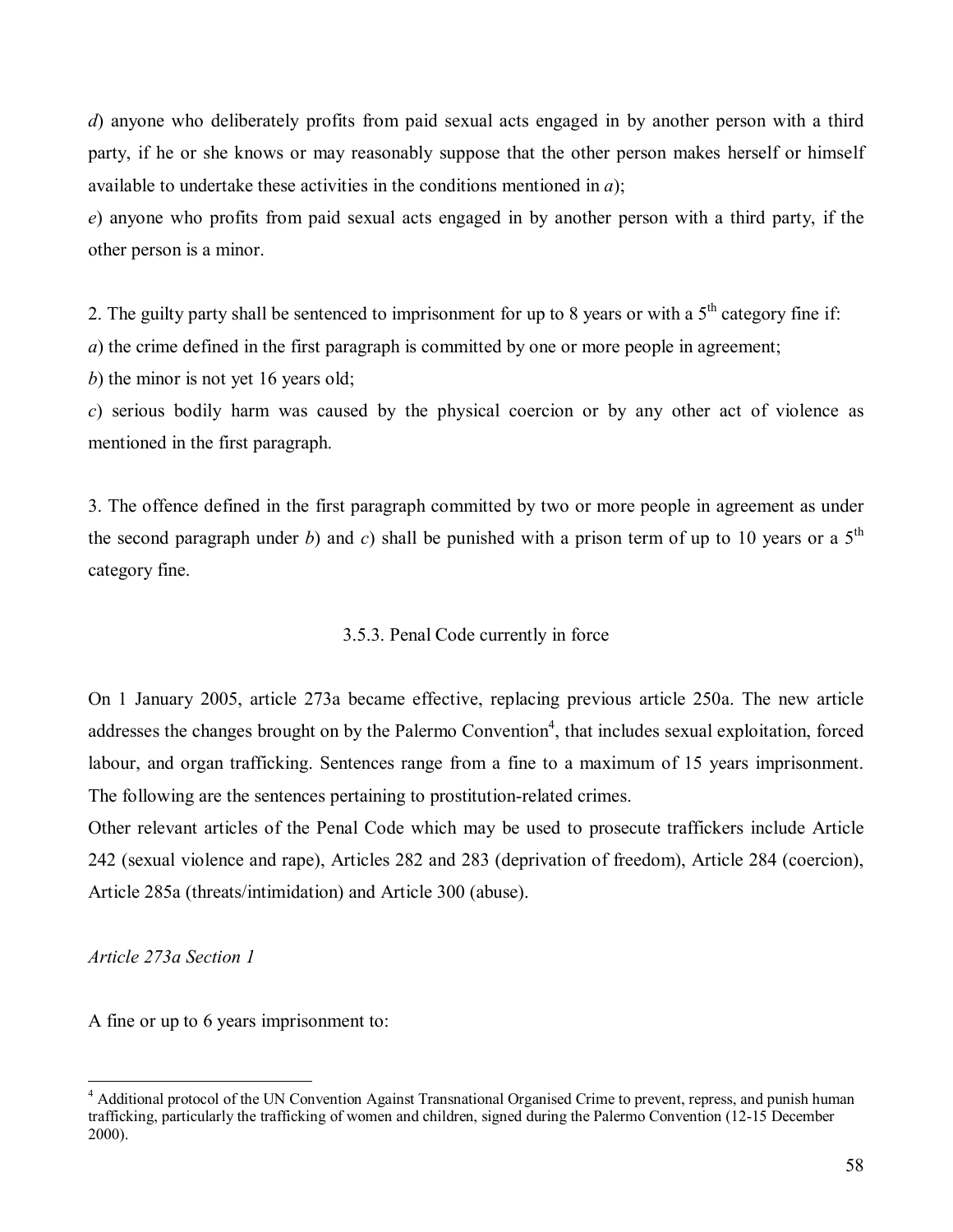- anyone who, through the use or threat of violence or other forms of coercion, abduction, fraud, deception, or abuse of a situation of power or of a position of vulnerability of the victim or by giving or receiving payment or benefits in order to obtain the consent of a person who has authority over another, transports, transfers, gives lodging, or takes in another person with a view to exploiting said person or removing said person's organs;

– anyone who recruits, transports, or abducts another person with a view to bringing said person to another country and making her or him available for sexual services with one of the means described above;

 $\alpha$  – anyone who forces or induces another person to do forced labour or make her or his organs available; – anyone who intentionally profits from the exploitation of another, or from the removal of organs if the organs were removed under the circumstances listed under section 1.

*Article 273a, Section 3* 

A fine or up to 8 years imprisonment:

 $\overline{\phantom{a}}$  if the offences listed under section 1 were committed by two or more people in agreement;

 $\overline{\phantom{a}}$  if the person that is the victim of the offences has not reached the age of 16.

# *Article 273a, Section 5*

A fine or up to 12 years imprisonment:

– if one of the above-mentioned offences results in severe bodily harm or it is feared that a person's life may be in jeopardy.

*Article 273a, Section 6* 

A fine and up to 15 years imprisonment:  $\overline{\phantom{a}}$  if the offences described above result in death.

Sentences vary as follows if the victim is a child or a minor or has not reached the age of sexual consent: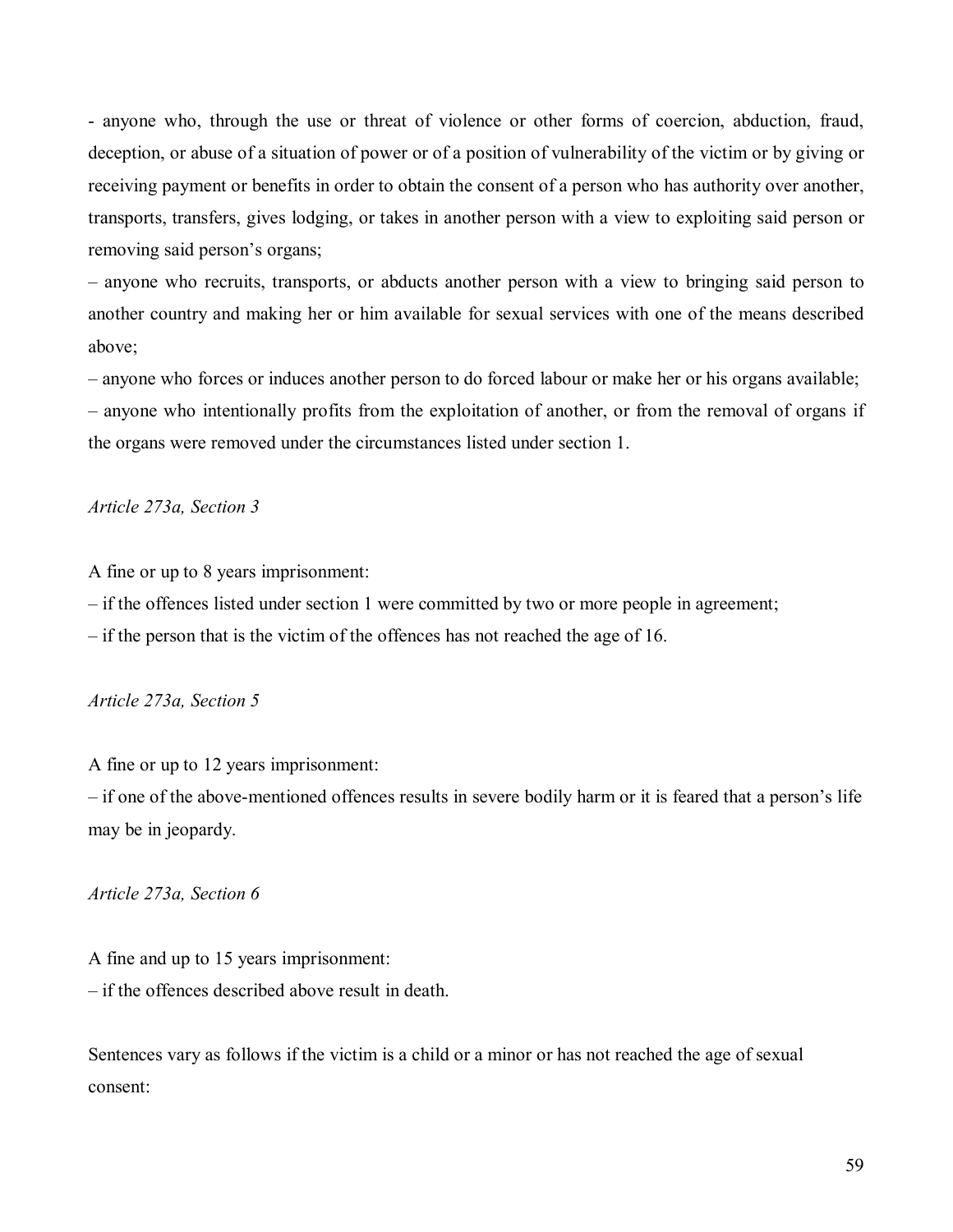## *Article 273a, Section 1*

A fine or up to 6 years imprisonment to:

– anyone who recruits, transports, delivers, gives lodging, or accompanies another person with the purpose of exploitation or organ removal if that person has not yet reached 18 years of age;

– anyone who makes said person available for sexual services to a third party in return for payment or makes that person's organs available in return for payment if that person has not yet reached 18 years of age;

– anyone who engages in activities that he or she knows or must reasonably suppose will lead another person to make himself or herself available for sexual services or make his or her organs available in return for payment if that person has not yet reached 18 years of age;

– anyone who intentionally profits from the exploitation of another, from the removal of organs of another or from the sexual services of another with or on behalf of a third person in return for payment, or the removal of said person's organs in return for payment while said person has not reached the age of 18.

*Article 273a, Section 3 ß 2* 

A fine or up to 8 years imprisonment:

 $\overline{\phantom{a}}$  if the person who is the victim of the offences listed under section 1 has not yet reached the age of 16.

*Article 273a, Section 4* 

A fine or up to 10 years imprisonment:

 $-$  if the offences described under section 1 are committed by two or more associated people in the circumstances referred to in section 3 ß 2.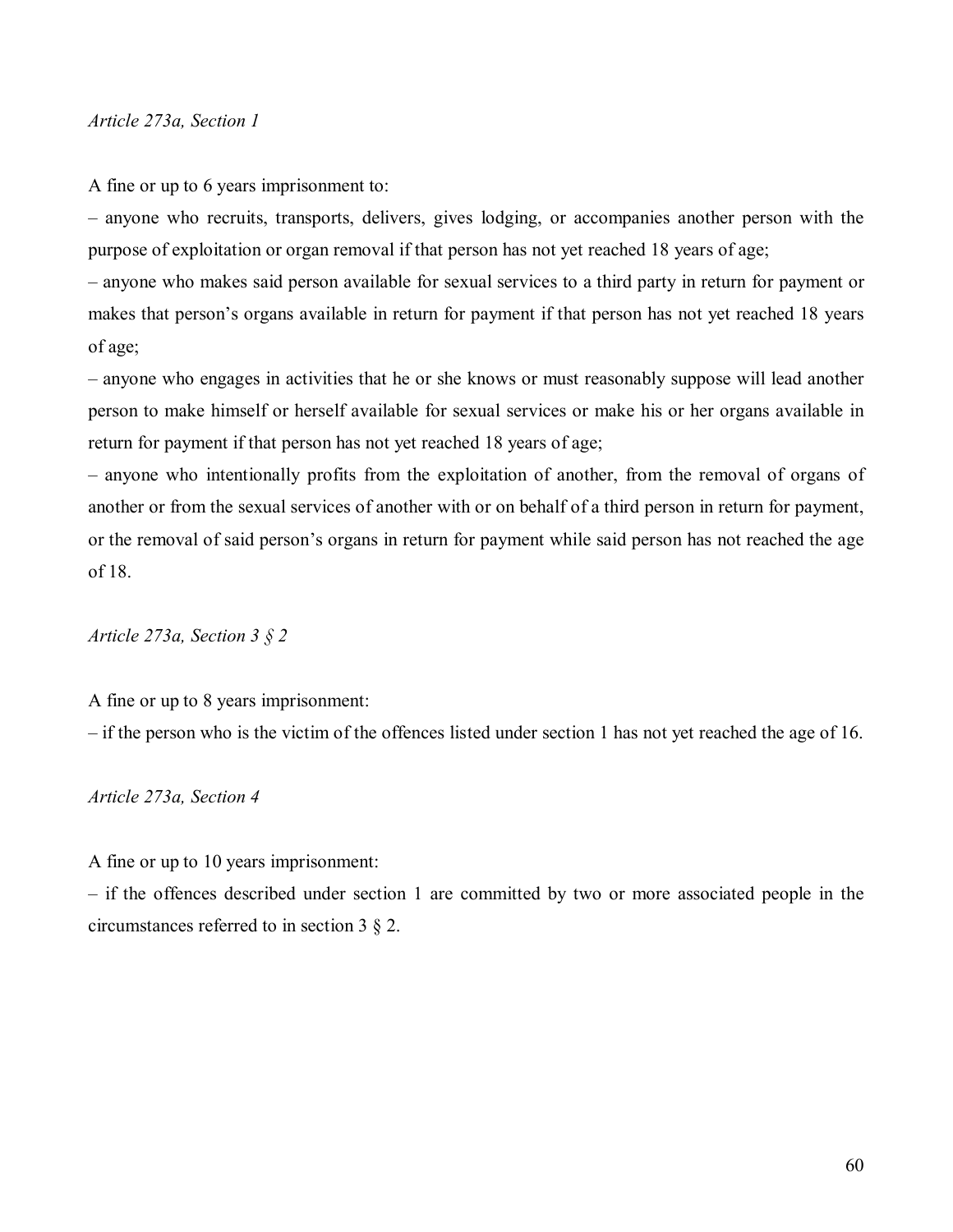# The situation in Madrid

*Daniela Danna*, *Silvia GarcÌa\**

#### **4.1**

# **The Spanish Penal Code and the law about foreigners**

In Spain, prostitution is dealt with both in the Penal Code and, to all intents and purposes, in the law about foreigners, since most prostitutes are foreign women and a large percentage of them does not have a residence permit. We shall now give a brief summary of the changes concerning prostitution made in the Penal Code<sup>1</sup>.

The Penal Code of 1995 – approved under the government of the Socialist Party with the abstention of the Popular Party – treated criminal offences related to prostitution as crimes against sexual freedom and prohibited actual exploitation while legalising agreements with third parties made with the consent of all parties involved. There was no great discussion in Parliament: the measures taken formalised a situation of *de facto* tolerance of prostitution even indoors, in clubs. The entire reform called for decriminalisation of offences having no injured parties, according to the principle of minimal penal involvement on the part of the state, adopted to free Spanish society from the authoritarian constriction of the Franco regime. Therefore, Spain used to be abolitionist, but with the introduction of the new Penal Code in 1995 it ceased to punish the abetment of prostitution and to consider economic agreements for the purpose of prostitution, such as the letting of rooms, allowing solicitation in bars and clubs, providing services useful for prostitution (fixing appointments, advertising, and similar acts) to be exploitation of prostitution. Therefore many activities that "aid and abet" prostitution, carried out with the consent of prostitutes, and, after all, to their advantage, were decriminalised. The feminists of the Association for the investigation of abuse against women strongly opposed this decriminalisation; they presented a report (published in "Mujeres", 18, 1995) and tried in vain to persuade the socialist members of Parliament not to pass the law.

In 1999, the Penal Code was amended after the Common Action of the Council of the European Union against human trafficking and sexual exploitation of children became effective in 1997, and the crime of human trafficking was introduced.

<sup>\*</sup> Sociologist and educator, Madrid.

<sup>&</sup>lt;sup>1</sup> We thank Daniela Gaddi for her help.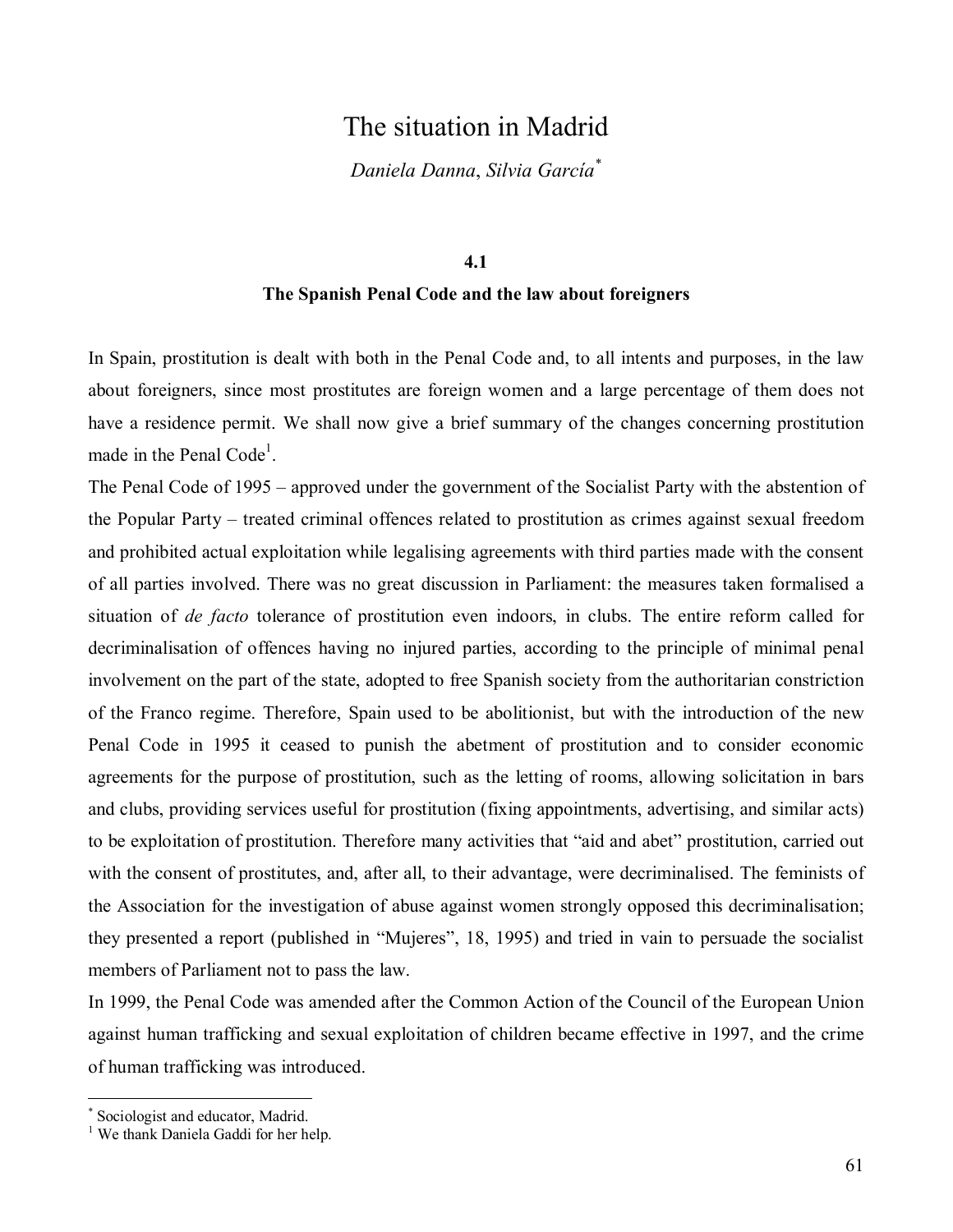The Penal Code reform introduced by LOE no. 8 of 2000 (law on foreigners) made sentences for crimes relating to human trafficking harsher. Promoting or facilitating illegal immigration by means of a fake contract or any other means entails a sentence that goes from 6 months to 3 years of imprisonment (article 313). If the crime was committed by a network of organised trafficking (articles 515 and 517), sentences range from 2 to 4 years of imprisonment and fines from 12 to 24 months for organisers, slightly less for collaborators. Furthermore, the reform introduced the possibility of granting temporary residence permits for the duration of the trial, and then (if appropriate) humanitarian permits, to victims who report a trafficking crime. The Guardia Civil received instructions to perform regular inspections in the establishments where prostitution is practised, in search for minors and victims of trafficking and also to inform the women who are there of the possibility of reporting their exploiters and obtaining temporary residence permits<sup>2</sup>.

In 2003, a new reform, the last to date on the subject of prostitution, was approved by the Popular Party government led by Aznar within the framework of a comprehensive law<sup>3</sup>. Actually, this law is quite vague in its themes and its purposes are, on one hand, to fight against immigration, and, on the other, to defend women from violence. The Socialists criticised the law, declaring in Parliament that the measures taken are not enough to remedy two failures: the failure in controlling irregular immigration and the failure in ensuring security in the cities. The reform cancelled the decriminalisation introduced in 1995: it was argued that the episodes of human trafficking and the trafficking of women forced into prostitution were facilitated by a code that had ceased to punish the incidental crimes related to trafficking. A 2001 report of the Guardia Civil is the source of the following assessment:

These [criminal organised] groups have managed to draw advantage from the void caused by the great reform of the Penal Code of 1995, that decriminalised conducts favouring prostitution, which prior to that reform could be prosecuted; since then, only coercion and conducts favouring the prostitution of minors are punishable.

## And further:

The reform [...] contributed significantly to the development of the sex industry in our country, mainly with the incorporation of immigrants<sup>4</sup>.

<sup>&</sup>lt;sup>2</sup> Policy guideline no. 3, Subdirección General de Operaciones de la Guardia Civil, year 2000. The female units of the Equipos Mujer Menor were entrusted with the interviews. The permits were granted pursuant to article 59 of LO no. 4, 2000 (law on foreigners) and of law no. 19 of 1994 (law on the protection of witnesses and experts).

<sup>3</sup> LO no. 11 of 2003, on the concrete means with reference to town security, violence in the family and integration.

<sup>&</sup>lt;sup>4</sup> Cited by Carracedo Bullido (2004). The same words were repeated in Unidad tecnica Policia Judicial Guardia Civil (2005, pp. 7 and 19; 2006, p. 21).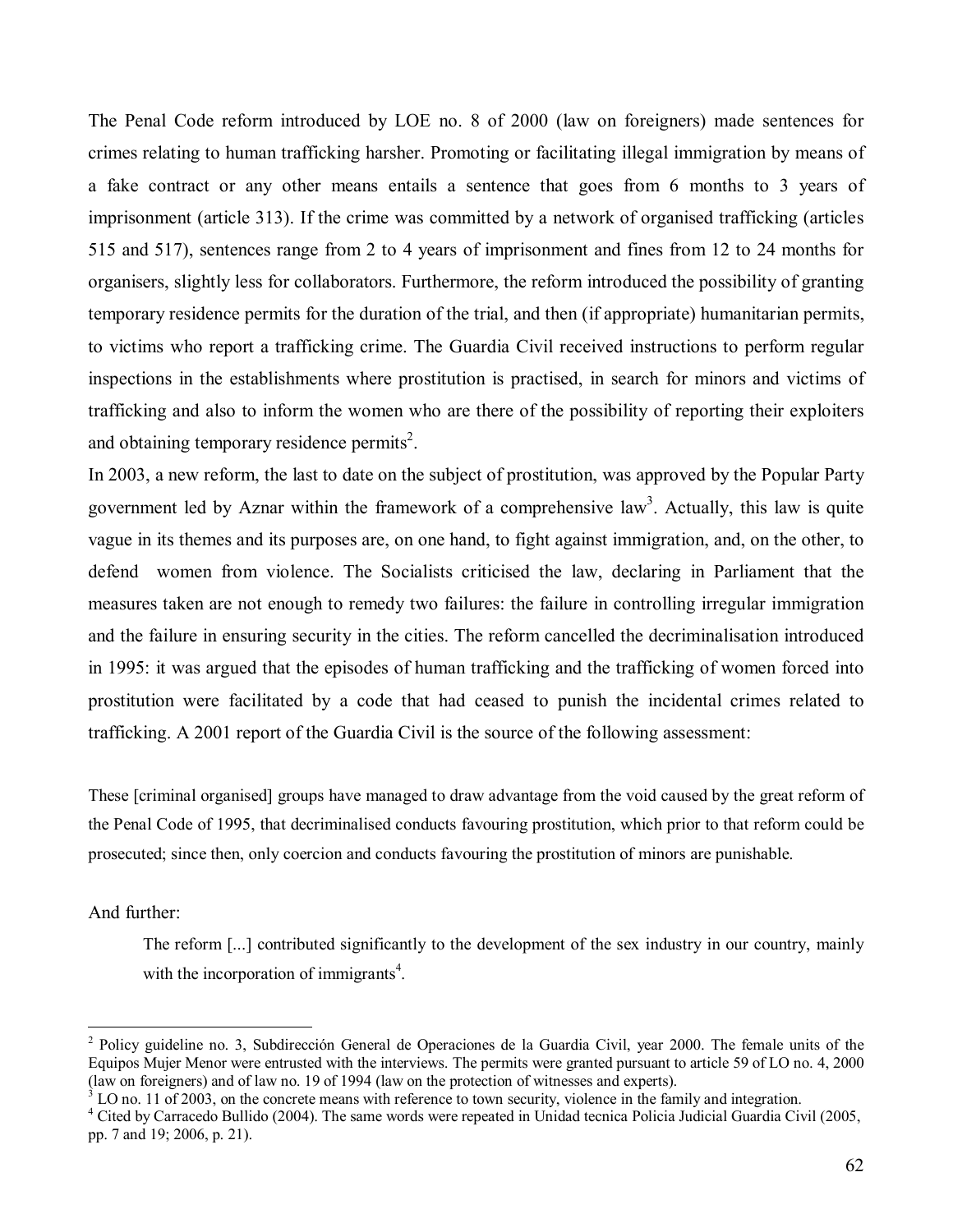In other sections, the last report of the Guardia Civil is softer in its judgement and, by contrast, points out the problems arising from the absence of rules. It describes

a new scenario that has favoured the rapid development of an industry around the trade of sex. But it is clear that the lack of administrative regulation of the profession has led to the establishment of an ambiguous sector of "submerged" economic activity, which in the past few years has grown more complicated because large contingents of immigrant women have joined this industry. Many of these women are irregular aliens and many of them are brought from their countries of origin by organised crime groups that introduce them into the sex industry to exploit them (Unidad tecnica Policia Judicial Guardia Civil, 2006, p. 10).

The new law, inspired by international agreements such as the Additional Protocol against human trafficking<sup>5</sup>, adds to the criminalisation of the coercion to prostitution with violence, threat, or deceit, the criminalisation of those who take advantage of a situation of need or vulnerability of the victim (article 188, paragraph 1) – a fairly vague new kind of criminal offence, whose definition is therefore left to the courts of justice. Furthermore, with an amendment introduced by the Catalan Catholic party Convergència i Unió with the declared intent of protecting the victims, the prohibition of profiting from others' prostitution is reintroduced. The end of the decriminalisation introduced in 1995 did not spark particular debate in the press: the Spanish juridical situation, frankly, appears quite confused, both because of the autonomy of regional governments (which elsewhere, for instance in Catalonia, are taking steps towards a regulation of indoor prostitution to prohibit street prostitution, despite the new Penal Code) and of international treaties that are often referred to in debates between jurists.

The Guardia Civil's reports provide a concrete indication that defines profiting: an exaggeratedly high or disproportionate rent. In the debate between jurists, however, it is pointed out that the amendment is in conflict with the general purpose of the law, i.e., protecting victims of trafficking. Rey Martínez, Mata Martin, and Serrano Argüello (2004) find it excessive, since it might be used to punish insignificant conduct, violating the principle of minimal involvement based on which the Spanish Penal Code was rewritten. Their interpretation, which agrees with that of other experts such as Diez Ripollés, is that such behaviour must be habitual in order to be punished, since even the pre-1995 jurisprudence excluded transitory or occasional behaviour and the passive behaviour of those who simply are supported by a prostitute but take no part in the organisation of prostitution.

<sup>&</sup>lt;sup>5</sup> Additional protocol of the UN Convention Against Transnational Organised Crime to prevent, repress, and punish human trafficking, 2000.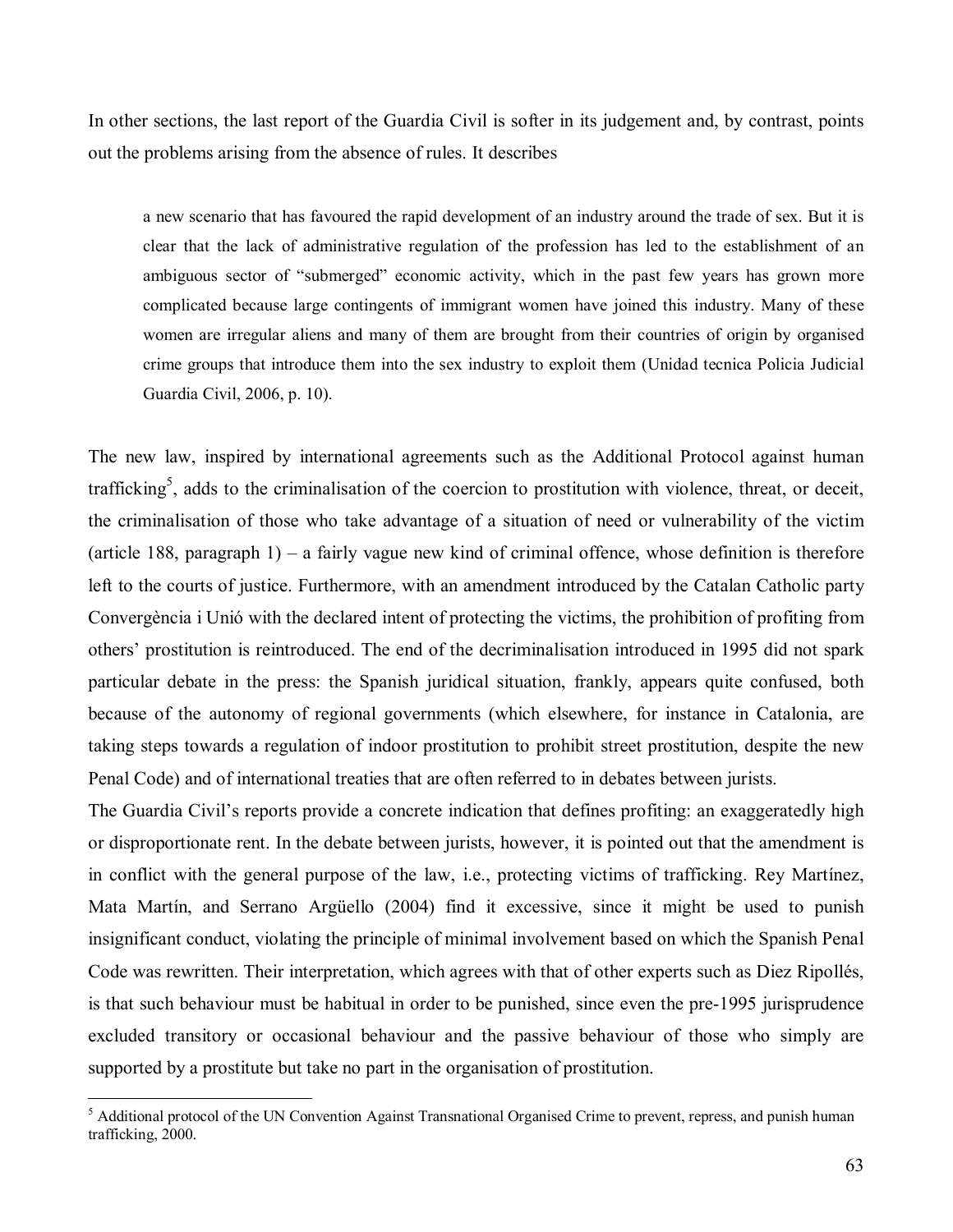Article 188 paragraph 2 punishes those who favour the entrance, stay, or exit from Spanish territory of people with the aim of sexually exploiting them, using violence, threat, or deceit  $-\text{but}$ , according to the interpretation of the Supreme Court of 1 October 2004, the aim of introducing people to prostitution is sufficient.

Policies against foreigners, instead, are not just aimed at limiting legal access routes to the country, but also at making it impossible to regularise the position of people who are already on Spanish territory, even if they have a job. In 2005, the current government (PSOE) completed a last extraordinary regularisation and at the moment no new occasions are planned. To live as an irregular alien, i.e., without permit, implies the possibility of being detained in a reclusion centre for foreigners until the order of deportation is carried out. Foreign women who are victims of trafficking can obtain a residence permit if they denounce their exploiters.

At the moment, according to the declaration released in October 2005 by Secretary for Equality Soledad Murillo, the government rejects the possibility of taking any measures against clients, because in a country like Spain «there is an enormous tolerance towards prostitution». It also rejects the possibility of regularising prostitution as a working profession. Soledad Murillo declared this at the International congress on sexual exploitation and trafficking of women and children organised by the association Somaly Man-AFESIP Spain. She said the government's maximum priority with regards to prostitution is the initiation of a plan against trafficking, since  $\langle 95\%$  of the prostitutes working in Spain are foreigners and are victims of some criminal network $\delta^6$ . This estimate of the percentage of victims has often been repeated in the current debate<sup>7</sup>, but, after it was published in March in an editorial on "El País" it was challenged, and the "reader's champion" of El País declared it false: there is no study confirming it.

In the spring of 2006, the Chamber of Deputies set up a committee $8$  whose final objective is to provide guidelines concerning the regulation of prostitution. The government, as we mentioned, is also drafting a Plan against trafficking of women and children, since it believes that before discussing the nature of voluntary prostitution it is necessary to fight forced prostitution.

Human trafficking  $-$  including that aimed at sexual exploitation, which actually is aimed at economic exploitation (Unidad tecnica Policia Judicial Guardia Civil,  $2006$ , p. 21) – is a crime for which very few people are prosecuted (see Table 1). This crime is reported only in minimal part by those who are its victims according to the legal definition, that includes even the "exploiters" of consenting people.

 6 Newspapers of 27 October 2005. The Congress was held on 26-28 October.

 $<sup>7</sup>$  What is surprising is that the same percentage of presumed and not proven victims is circulated in France.</sup>

<sup>&</sup>lt;sup>8</sup> Comisión Mixta de los Derechos de la Mujer y de Igualdad de Oportunidades del Congreso.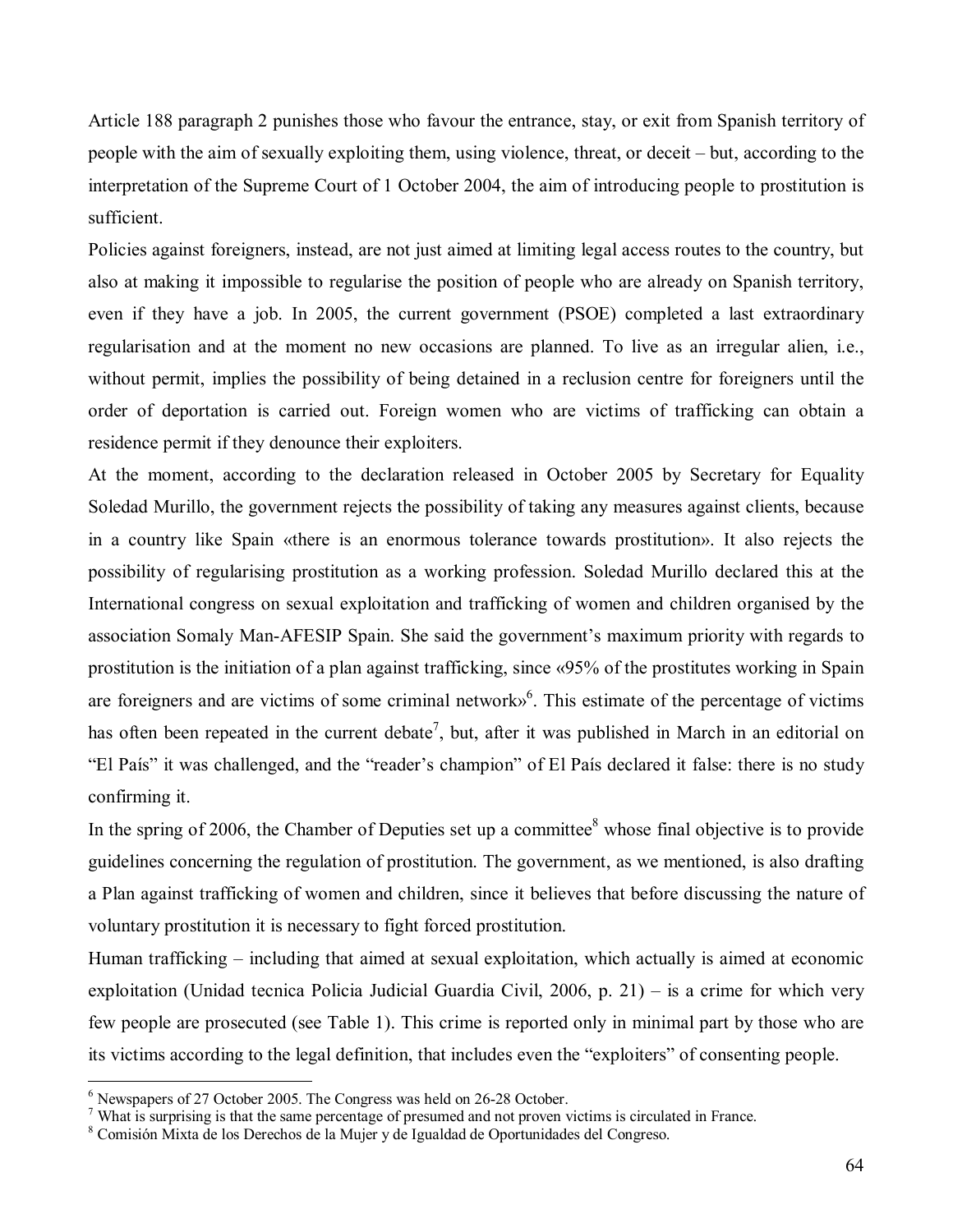The increase, in 2004, in cases of exploitation of prostitution following the end of decriminalisation was negligible, and the next year figures went back down to a level just slightly below that of 2002 and 2003.

| <b>TABLE 1</b>                                                           |    |                                                |     |     |     |     |     |
|--------------------------------------------------------------------------|----|------------------------------------------------|-----|-----|-----|-----|-----|
| Crimes recognised in Spain                                               |    |                                                |     |     |     |     |     |
|                                                                          |    | 1999   2000   2001   2002   2003   2004   2005 |     |     |     |     |     |
|                                                                          |    |                                                |     |     |     |     |     |
| Coercion to prostitution or profit (since 2004)                          | 79 | 107                                            | 143 | 139 | 134 | 168 | 126 |
| Trafficking with sexual aims                                             |    |                                                |     |     |     |     |     |
| Source: Unidad tecnica Policia Judicial Guardia Civil (various reports). |    |                                                |     |     |     |     |     |

The data of the Guardia Civil for 2005 indicate the presence of 45 clubs in the Autonomous Community of Madrid (i.e., the province), of  $632$  "places,"<sup>15</sup> of 926 "victims", and of 1 "criminal" (data higher than those of the previous years)<sup>16</sup> (Unidad tecnica Policia Judicial Guardia Civil, 2006, p. 11). Those defined as victims are women who were exploited by organised networks or that had a ìworking relationî with third parties, who, according to the law, commit a crime. Altogether, the estimate of the Guardia Civil is of almost 20,300 women in these conditions throughout Spain, of whom 249 are Spanish (this number is decreasing). The subdivision by nationality shows that 60% of foreigners come from Latin America, 32% from Europe (two thirds from Romania, the others mainly from Eastern European countries; only 15 Italians), and 7% from Africa (almost half from Nigeria, followed by Morocco). These numbers are estimates taken from inspections in public establishments.

| TABLE 2                                                                         |           |      |      |      |      |      |      |
|---------------------------------------------------------------------------------|-----------|------|------|------|------|------|------|
| Police operations of the Guardia Civil in Spain                                 |           |      |      |      |      |      |      |
|                                                                                 | 1999      | 2000 | 2001 | 2002 | 2003 | 2004 | 2005 |
| Operations against human trafficking for sexual exploitation                    | <b>51</b> | 236  | 176  | 251  | 248  | 202  | 221  |
| Operations against organised groups                                             | 20        | 37   | 23   | 18   | 32   | 30   | 24   |
| Victims prosecuting (all offences)                                              | 157       | 173  | 202  | 236  | 186  | 225  | 149  |
| Criminals detained                                                              | 196       | 204  | 329  | 299  | 278  | 294  | 244  |
| Source: Unidad tecnica Policia Judicial Guardia Civil (2005, p. 8; 2006, p. 13) |           |      |      |      |      |      |      |

<sup>&</sup>lt;sup>15</sup> See later on, at the paragraph *Indoor prostitution*.

<sup>&</sup>lt;sup>16</sup> In the table of 2003 there were 1,233 "victims", of whom only 165 were Spanish women, and 117 "criminals", or presumed such, all foreigners (Unidad tecnica Policia Judicial Guardia Civil, 2005, pp. 9-10).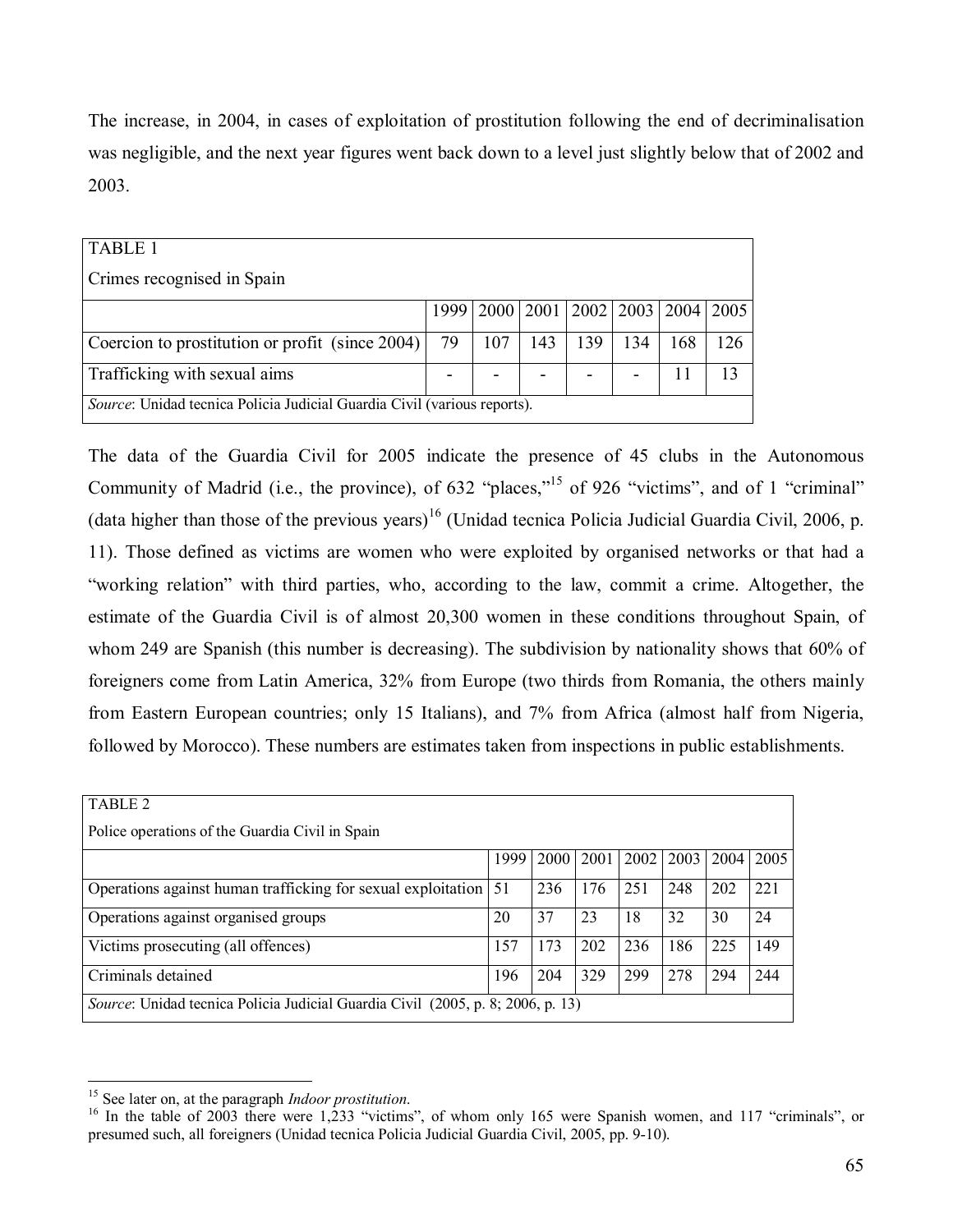In 2004, only 210 foreign women and 15 Spanish women pressed charges (for various crimes, not only exploitation of prostitution or human trafficking). In 2005, 140 foreign women and 9 Spanish women pressed charges. Only 12 of those reporting a crime in 2005 were minors (1 Spanish and 11 foreign, mostly from Romania).

About 60% of reports to the police come from women from Eastern Europe (almost all from Romania), 20-30% from women from Latin America, about 10% from Spain, very few from Africa.

Sixty per cent of those indicted are Spanish. Most of them are not in prison: only a tenth of the Spaniards indicted and a third of the foreigners are in prison. The foreigners indicted also come mostly from Europe, particularly from Romania (210 out of a total of 679 prosecuted in 2004).

The 2005 report on human trafficking of the Guardia Civil accurately describes the trends that have ensued from the recent changes in legislation:

Up to a few years ago, women were totally deceived in their countries and told they would be working as waitresses or maids (for instance), then once in Spain they would be shut in clubs and forced to have sexual relations against their will. Now, instead, many women are found (or they themselves offer themselves to the organisations) and they know right from the beginning that they will be working as prostitutes (Unidad tecnica Policia Judicial Guardia Civil, 2006, p. 21).

The report goes on to say that the reform that newly criminalises exploitation taking place with the consent of the victim

does not seem to have had any significant impact on the shutting down of establishments, nor on the number of police operations. If prior to the reform it was easier to document almost "contract-based" relations between the women and those in charge of the establishments – this was visible, among other things, by the working hours, the penalties they had to pay when they did not follow the rules of the job (which in some cases were hung at the entrance or in the corridors), and the rates for the sexual services offered in the rooms. Now there are hardly any hints of this in clubs, so the cooperation of victims is essential in providing proof that they give third parties the money they earn (*ibid.*).

The report also says that foreign women: «Once in these establishments consent to the "work terms", even though they know that they rapidly enrich the organisations [...], while their earnings are "satisfactory"» (ibid., p. 18). They can't get out of it in the absence of alternatives that let them earn as much, since they must support themselves, pay the "traffickers", and send money to their families: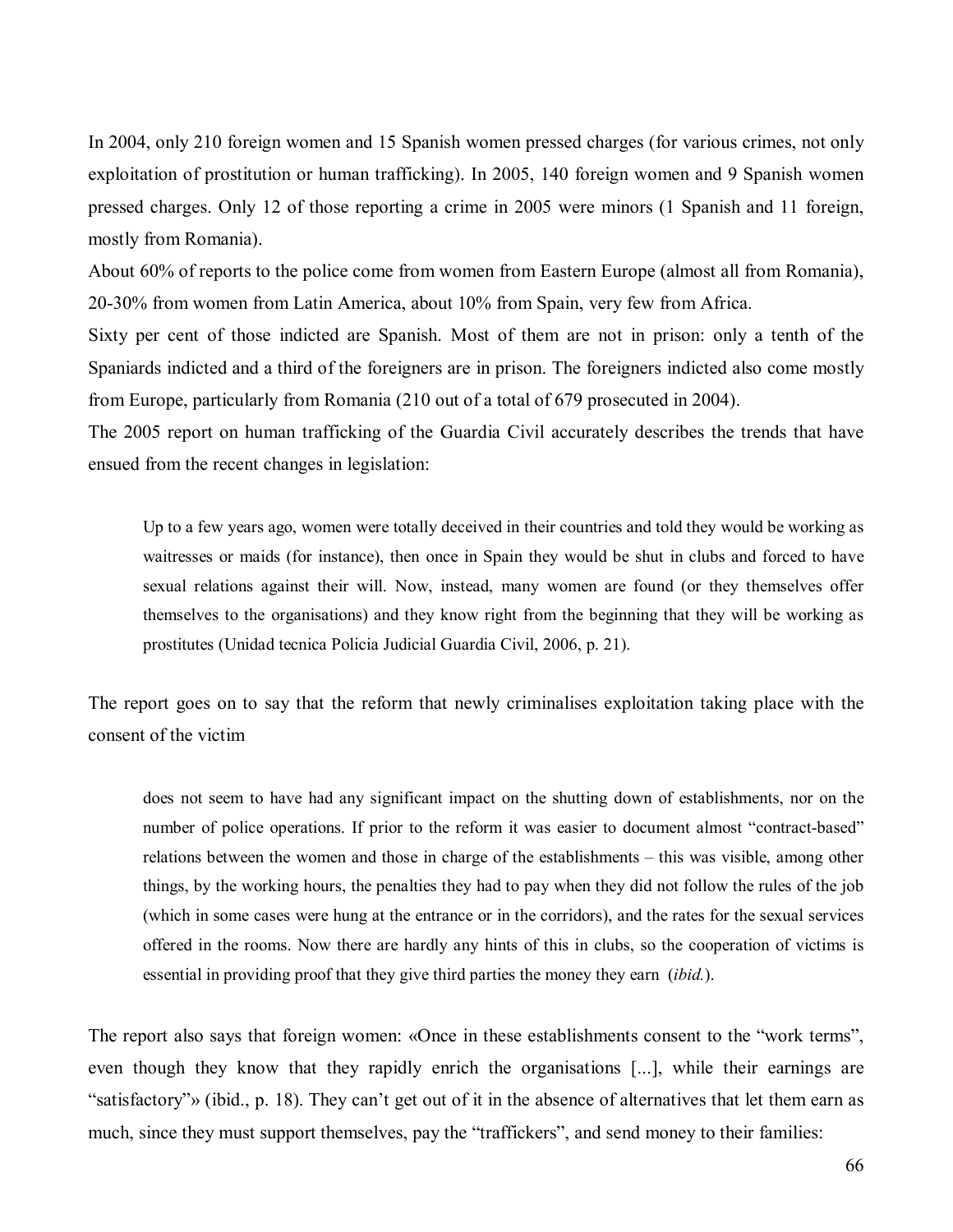A large part of the money they earn is destined to pay back the debt they made with the organisation, another part to pay the rent for the room and the services of the hotel, and they save the rest and send it to their families through agencies, or they keep it to go back as soon as they can to their country of origin, or to settle down permanently in our country (ibid., p. 21).

#### **4.2.**

# **Prostitution in Madrid**

Madrid is a city of three million people and in recent years it has experienced large-scale immigration. The presence of foreign women who practise prostitution has also greatly increased, starting with the first arrivals, around 1994, of women from Nigeria, Liberia, Sudan, and Sierra Leone, while women from Eastern Europe and Latin America began to arrive in 1998-1999.

According to the INE (Spanish national statistics agency), in Spain 25.6% of men between 18 and 49 made use of prostitute services in their lifetime (data from 2005); the figure for men living in the Madrid Autonomous Community is 25%. The proportion rises to a third for men between 40 and 49, and falls to less than a fifth for those between 18 and 29.

Prices of services are decreasing and earning possibilities are diminishing, not only on the streets, but also in establishments. An interviewee, V., says:

Currently, many brothels and clubs have low prices, almost as low as those on the streets; this is awful exploitation... For example in Legazpi [a low-income neighbourhood] they pay 20/25 euro, which is what is paid on the streets, but here [in brothels and clubs] that means 12.50 for the girl and 12.50 for the owner. So there is no possible competition for those of us on the streets.

The continuous inflow of foreign prostitutes has also greatly hindered the attempts to social mediation made in some areas of the city, as we shall describe in detail at the end of this chapter.

The distribution of the women and the turnover for the entire province of Madrid has been estimated by the Guardia Civil to be divided between the 80% of the *clubes de carretera*, the public establishments that are found on the roads that lead to the city, while only 20% of the business is in massage parlours, pubs, bars, private or self-owned flats, escort services, or street prostitution, where the most disadvantaged prostitutes are concentrated (Unidad tecnica Policia Judicial Guardia Civil, 2006, p. 10).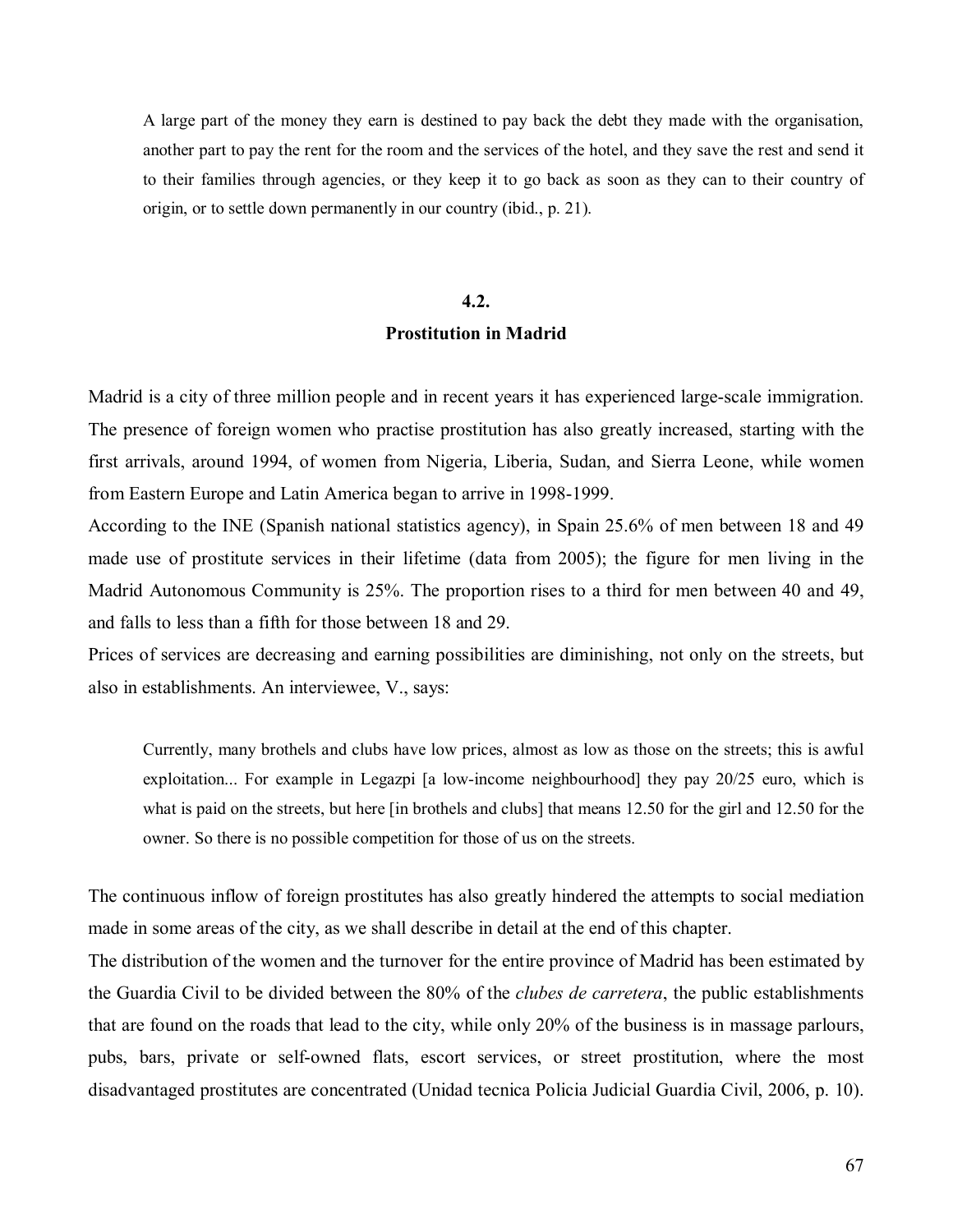This evaluation was made extrapolating the data from a 1999 study on female prostitution in the region of Castilla y León.

The first thing that is evident about street prostitution in Madrid is the high percentage of foreign women. According to the data provided by Hetaira, which agrees with the data of the other associations that work on this issue, foreign prostitutes are almost 90% of the total number of prostitutes. The women who practise prostitution come from different places (Africa, Latin America, Eastern Europe, Spain). Some come to Spain directly from their country of origin, others from European cities where they lived for a time, others from rural areas; there are women with no certified education as well as highly educated women coming from urban areas. According to the data of Médecins du Monde, confirmed by other studies, a high percentage of streetwalkers in Madrid has a high school diploma, but it is of no use to them either because it is not recognised in Spain or because there is a lot of competition on the job market with the Spanish population, as in the case of Ecuadorians.

Some women already were prostitutes in their own country, while others had never prostituted themselves and started to do so in Spain. There are single mothers, girls without children; young women who mean to go back to their countries as soon as they can, others who arrive with the intention of settling down; some emigrate on their own, others with their partners; sometimes they use preexisting networks, other times they act through family and community links... There are huge differences.

They are grouped in Madrid's areas of prostitution according to their country of origin, and their behaviour usually varies with cultural traits. With respect to their origin we can find:

ñ *Sub-Saharan Africans*: most claim they come from Nigeria and Sierra Leone. Their average age is 22. ñ *Latin Americans*: especially from Ecuador, but also from Colombia, Brazil, Peru, Panama, and Argentina. They are the most receptive to information offered them and it is easy to talk with them. Normally they are very close to their families. In this group the transsexuals stand out; they are generally very extrovert. There are women of all ages in the Latin American group, from very young girls to mature women.

ñ *Eastern Europeans*: they come primarily from Romania, but also from Albania, Bulgaria, and Russia. Eastern European women have arrived in great numbers in the past three years. Like African women, they have trouble speaking Spanish, but they look Western, and this facilitates their integration. Generally their physical appearance is similar to the stereotype of ideal beauty promoted by the mass media, therefore they have considerable success with clients. Since their group has only been in Spain for a short time, and since they have trouble speaking Spanish, they are initially more diffident towards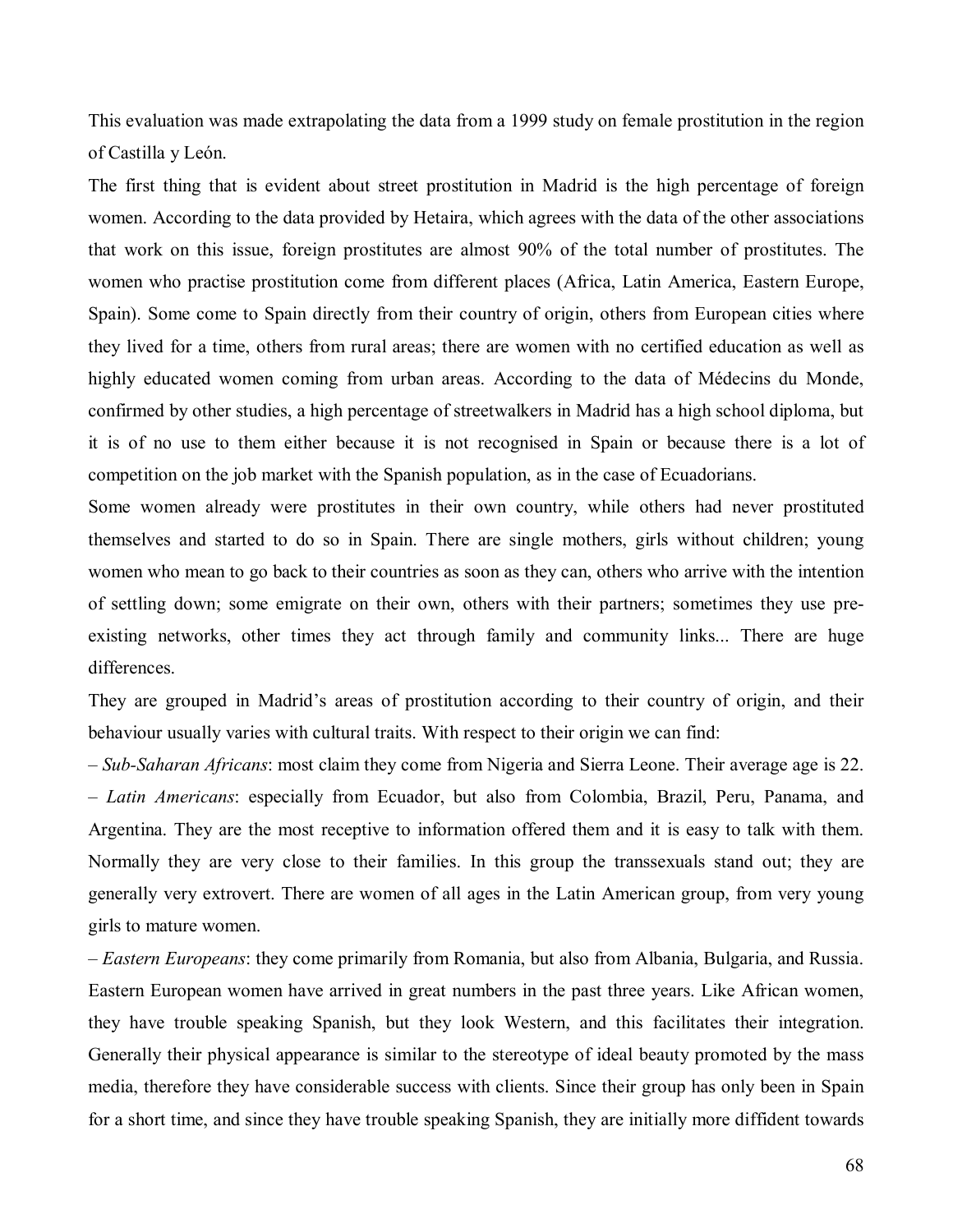services offered by associations. In the course of this study, it was possible to demonstrate that this attitude is caused by the control of their pimps, who are almost always from the same country as the women. It seems that most of them has a pimp upon their arrival in Spain. The women are very young, usually not over 23. Very often they have left children in their countries.

ñ *Spanish women*: there are fewer and fewer on the streets. Generally they are women over 60. We think that, in general, they are less visible because they are better located socially and they practise high-class prostitution. They have better conditions because they are citizens of Spain and thus have health coverage, social benefits, ease in finding a home, better information on the services they can have access to, besides more ample and solid social networks. Despite this, they live much below the conditions of an average citizen, and it is common to encounter in their stories (though not in all) cases of drug addiction, poverty, social rejection, illiteracy. Many came from poor areas (Estremadura, Andalusia) in the second half of the Eighties, often together with a pimp-lover. Many declare they refused a domestic job because of the extreme precariousness of this type of job and the abuses employers subjected them to (Comisión para la investigación de malos tratos a mujeres, 2002, p. 60). Naturally, there are also some drug addicts.

We will now describe where and how prostitution is practised in Madrid.

 $\overline{a}$ 

#### **4.3.**

# **Street prostitution**

The organisation MÈdecins du Monde estimates that there are more than 1,500 prostitutes working in the streets of Madrid<sup>17</sup>. Street prostitution is the type of prostitution that causes the most problems and raises the most conflicts. Since the late 1990s, and especially since 2000, traffic has been interrupted in the park Casa del Campo periodically, first by order of mayor Alvarez del Manzano, then by Ruiz-Gallardón (both of the Popular Party), who was elected mayor in 2004.

According to the data of MÈdecins du Monde, 58% of prostitutes assisted in 2004 were African, 20% were Latin American, 13% were Eastern European, and 2% came from other European countries. The women workers of the NGO were not able to verify the nationality of the remaining 7%. According to these data, 47% of prostitutes had no papers.

<sup>&</sup>lt;sup>17</sup> 11 See the article *Más de 1.500 prostitutas siguen ejerciendo en las calles de la capital* by Susana Hidalgo, published on 7 February 2005 in "El País."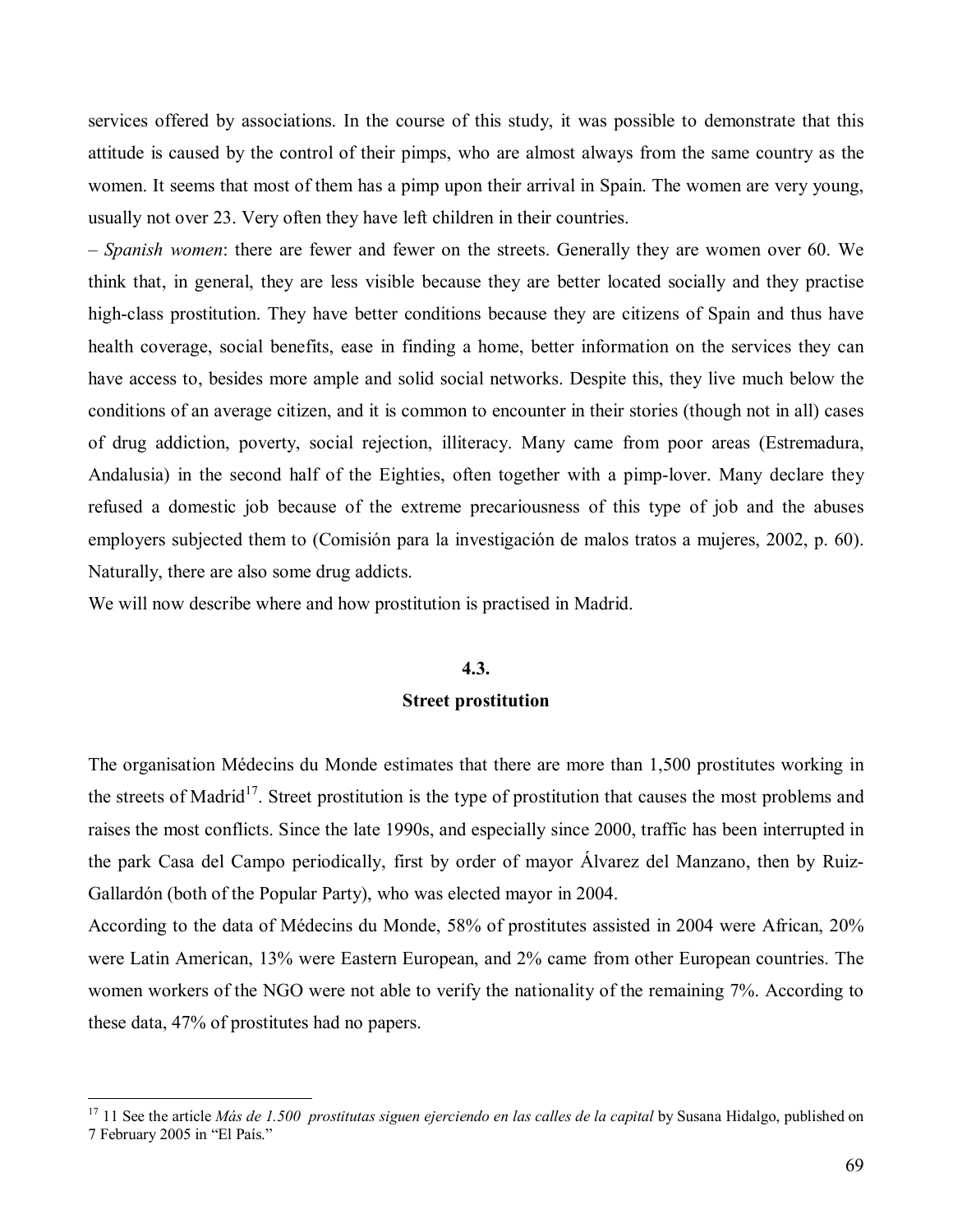Hetaira's data for the past few years (1999-2005) also show that most women assisted were Africans, followed by a large percentage of Latin American women. Starting in 2002, there has been a strong increase in the percentage of women coming from Eastern Europe; this increase was especially marked in 2003-2004. The number of Spanish women has decreased, together with that of women coming from Western Europe.

According to the assessments of the mobile unit of Hetaira, 85% of women who are on the streets chose to be there. Only 5% are forced by mob networks that check on them continuously and don't let them talk with anyone except clients. The remaining 10% have "friends protecting them" who probably coerce them, since the women are scared and worried about the reaction of these men.

The places where street prostitution is practised in Madrid are:

ñ *Casa de Campo.* The park at the outskirts of Madrid called Casa de Campo is the largest area of street prostitution in the city. The women normally prostitute themselves along the sides of the streets where cars circulate. The Municipality closed the streets around Casa de Campo various times in the past years, trying to make access difficult. Because of these measures, the groups of prostitutes have changed and increasingly mixed. Since 2004, the police's hostility towards prostitutes has been added to traffic interruptions; this hostility has been effective, and it has increased the women's problems.

The scene changes a lot depending on the time of day. The study carried out in 2002, requested by the Province of Madrid, to draw a profile of the type of clients (García, Corbalán, 2004) counted 110/125 women working during the day. At night time there are more, 205/230. The larger contingent, both during the day and at night time, is represented by women from Sub-Saharan Africa, followed by Eastern Europeans, Latin Americans, and, finally, Spanish women.

During the day, the prostitutes share the space with cars, pedestrians, people doing sports. In summer, every prostitute usually stands under a tree, generally near a car park. At night this space seems to belong only to the sex workers and their clients; it is also possible to meet people from the same countries as the prostitutes, police cars, and mobile units of the associations assisting prostitutes (MÈdecins du Monde, Hetaira, APRAMP, and the Municipality). These associations have coordinated their activities in Casa de Campo so as to be present in different days of the week. Since darkness helps them work with greater freedom, prostitutes are stationed further away from one another and not only in the car parks, unlike during the day.

Although there are huge differences between the women, in general they are more undressed in Casa de Campo than in other places, even in the coldest days of winter. At night, and sometimes even during the day (especially in summer), some women opt for partial or total nudity. For instance, in winter it is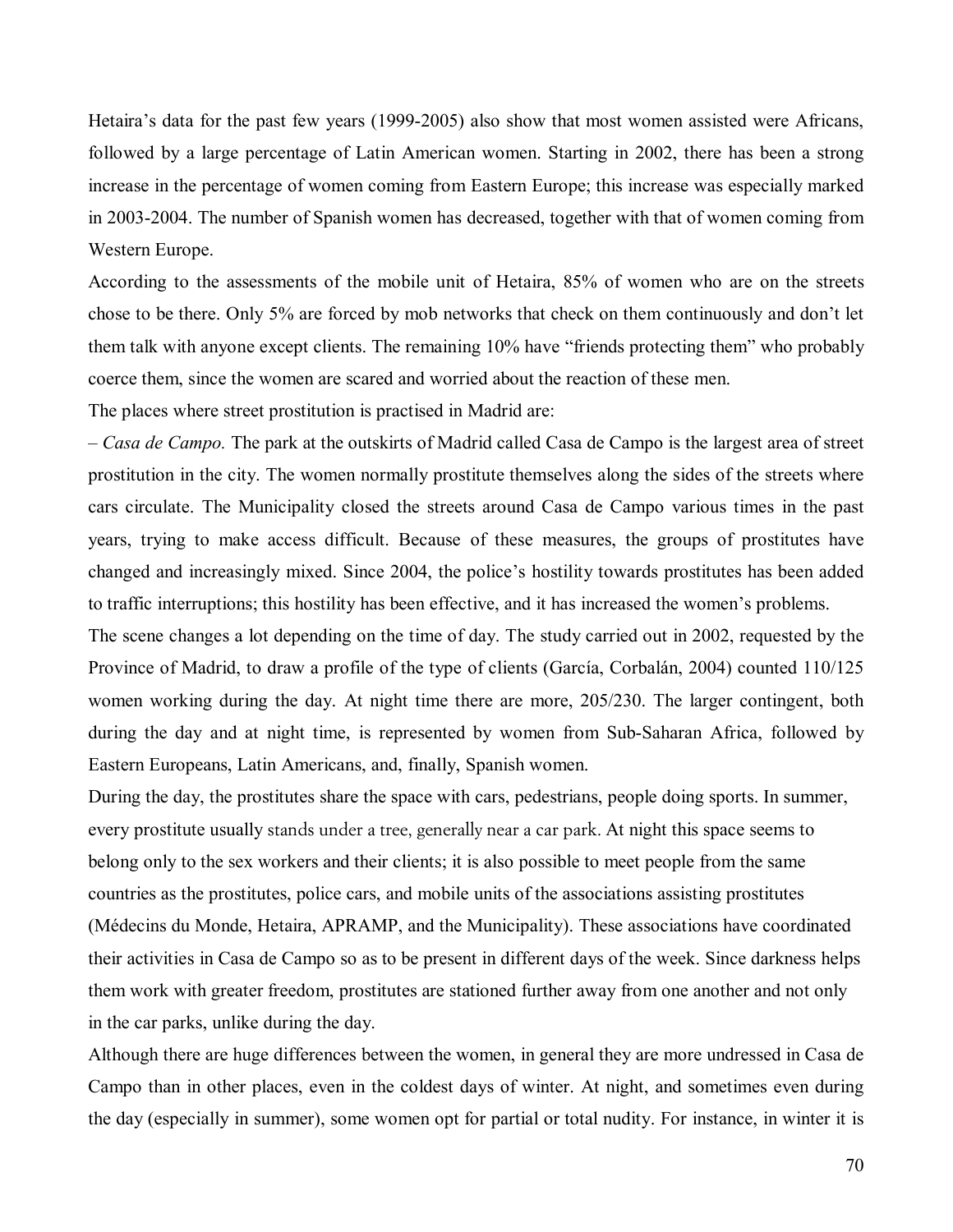common for them to have on only a coat over attractive lingerie, or sometimes only a coat with no lingerie.

*– Parque del Oeste.* The women settle at night in the Paseo de Camoens, an area where traffic is often blocked by the Municipality. This is mainly an area of women from Sub-Saharan Africa (the NGO MÈdecins du Monde identifies two groups of them) and of a group of Argentinian transsexuals. There are no more than thirty women altogether, and probably the total number has decreased. In winter, one of the characteristics of this area is that the African women light fires to warm up. This place has been the setting for some tragic and symbolic events, such as the attack by clients who threw acid at two women in May 2003; this is also the area that Edith Napoleon belonged to  $-$  a prostitute murdered by an entrepreneur of Boadilla del Monte, whose remains were found in various dustbins of the area in the summer of 2003.

– Centre of the city. Principally calle Montera and the area around it: calle del Desengaño, Ballesta, Plaza de la Luna, Plaza de Jacinto Benavente, and so on. The women are there both during the day and at night and they share the space with car traffic, shops, residents, and pedestrians (calle Montera was closed to traffic in the spring of 2006 as part of the Plan against sexual slavery, see below). In 2004, the most numerous group here was that of Latin American women, especially from Ecuador, but there were also a lot of African women. In 2005, very large groups of women coming from Eastern Europe arrived in calle Montera. This caused conflict between the sex workers, who must now compete for space and are forced to lower the price of their services. Furthermore, there was trouble with residents and shop owners of the area.

ñ *PolÌgono de Villaverde.* In the industrial area of Villaverde to the south of Madrid, the women spread out under the lampposts and along asphalt roads when it is dark. There is considerable traffic (usually men seeking fun), many cars, some trucks, and a few men on foot. Here there are transsexuals coming from all over the world, but especially from Sub-Saharan Africa and Latin America.

- La Castellana/Capitán Haya. In the neighbourhood of Rubén Darío and Cuzco. It used to be the area of street prostitution *par excellence*, but over the past few years, the police's siege has reduced it so much that it has become level with the other areas. Transsexual Spanish prostitutes and Latin Americans with high standing or who conquered the space because they've been in Spain for more time can be found here.

ñ *MÈndez £lvaro.* It is near the South bus station, in a small square. There is a group of Africans who prostitute themselves at the side of the street.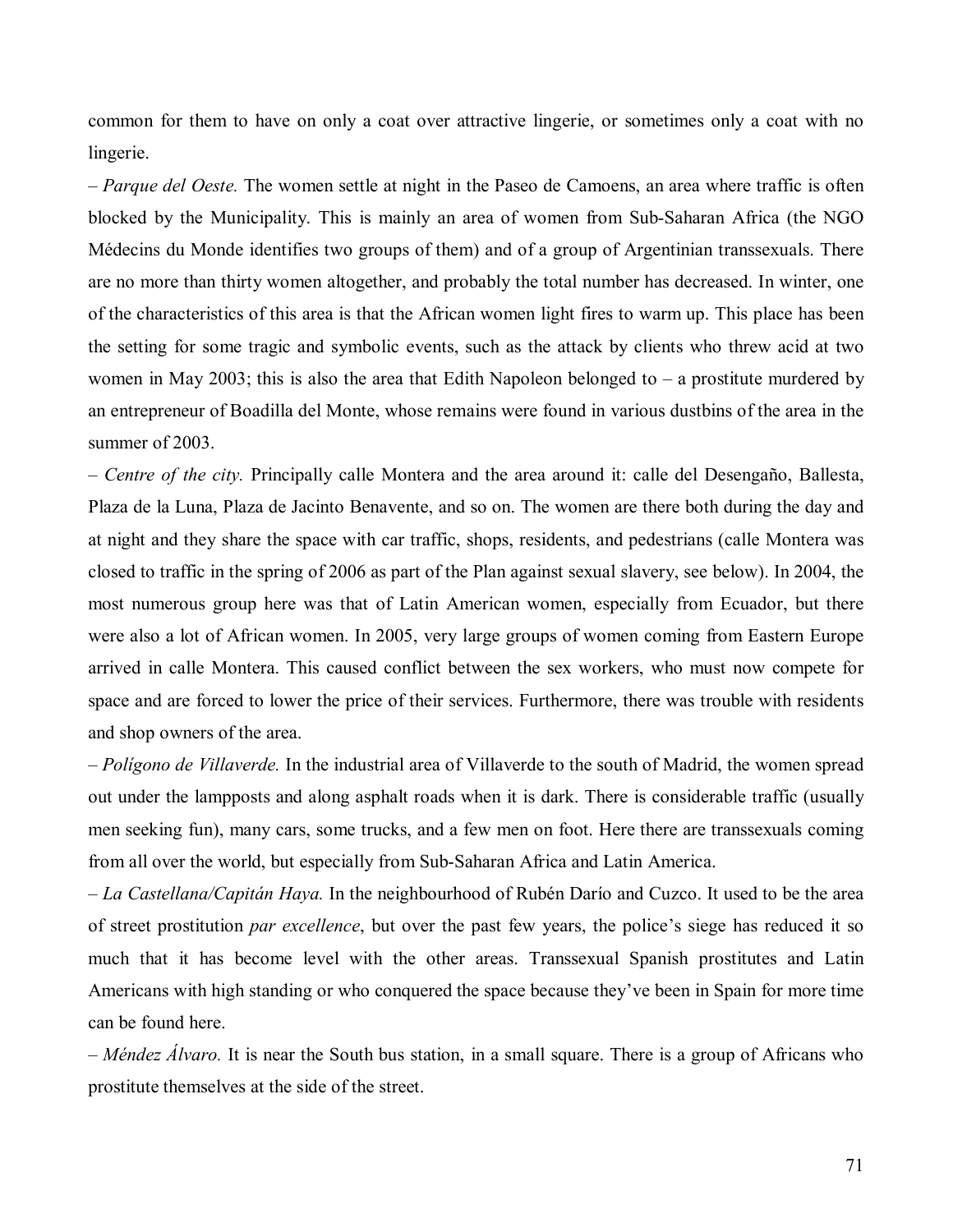#### **4.4.**

### **Indoor prostitution**

According to an article published in "El País" on 26 September 2005 and according to police sources, there are about 11,000 *plazas*, establishments where prostitution is practised in Spain outside the cities. City establishments and flats must be added to this sizeable offer. In 1,070 establishments inspected by the Guardia Civil, 18,655 foreign women and 374 Spanish women were counted. In the region of Madrid, according to a report by the Province, there are over 700 establishments: clubs, where a dozen to seventy women work, and self-owned or rented flats, where one to half a dozen prostitutes work. The *clubes de carretera*, as they used to be called, have in the past few years turned into something like sex clubs, with shows and meals, thanks to the renovation and embellishment of the establishments: the *ocio* aspect is emphasised instead of the *vicio* aspect: leisure instead of vice.

The relations between the prostitutes and owners of establishments can be of very different kinds:

ñ in hotels, *meublÈs*, *bares de copas* (like in Ballesta), the relation with the owners of the establishments may be limited to payment for rooms or drinks. These places are the most targeted when the police "clears out" establishments;

– "work in a place" *(en plaza)*: a prostitute asks a club or a brothel a place to work for a set number of days (usually 21). The duration is decided by the owners and cannot be prolonged because clients want the turnover of girls to be frequent. During these days the workers sleep, eat, and remain shut in the place they work without having the possibility of going out. Earnings are split, 50% to them and 50% to the owners, and they are paid at the end of the set time period to prevent the women from leaving; in addition, they must pay about 55 euro per day for food and lodging. There are no working hours, there must be total availability when a client requests their services, and prostitutes can be dismissed at any moment if they do not produce enough business. We are not sure if there are other ways the work is organised: at the moment and as far as we know, this is the most widespread;

- "work for services": the entrepreneurs provide the infrastructure: they prepare the flats, take the phone calls, distribute clients among the women, ensure security for them by requesting landline numbers from clients instead of mobile numbers, and so on. They keep a percentage of what the women earn; this percentage varies and is often high.

**4.5**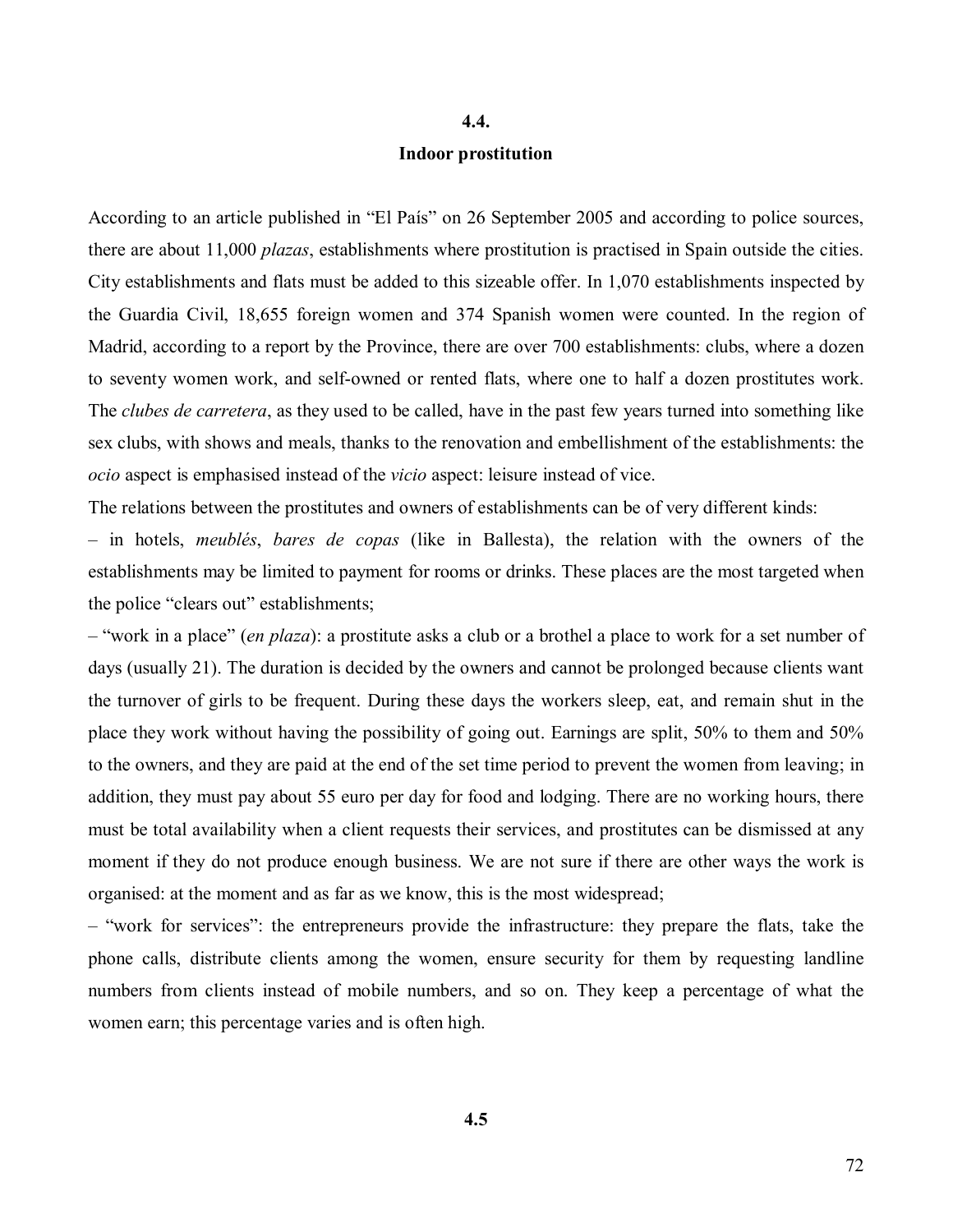#### **The association of establishment owners**

In 2001 a national association of entertainment establishments (also called *clubes de alterne*) was founded: the Asociacion nacional de locales de alterne (ANELA), i.e., those where prostitution takes place: «We proved to society that these establishments, which used to be regarded with fear and suspicion, do normal business, are managed by normal people who want to regularise their situation and have every right to do it», the association's chairman Pablo Mayo said, asking for the regularisation of prostitution.

It is estimated that there are between 1,000 and 2,000 clubs in Spain, and the association groups 200 of them. Five Madrid clubs are members and display a sort of "quality stamp" of the association, assuring that the following rules are followed in their clubs: no minors, no forced people, good hygiene and health control – rules that are very similar to those in force as town rules in most Dutch towns, from which ANELA draws its inspiration. They are in favour of regulation (effective in Bilbao since 1999 and in Barcelona since 2002), which entails the disappearance of a part of competition thanks to the prohibition of street prostitution.

The association finds very worrisome the last version of the Penal Code (2003) under which they risk prosecution. ANELA admits that the reform raises doubts about the legal nature of their activity, but argues that even if the law were taken literally, it would not punish them, since it is clearly aimed at punishing procurers or pimps, while their associates are owners of clubs that make earnings on leases and drinks.

Right after the reform was approved, ANELA asked the Public Prosecutor's Office for indications about how they meant to enforce it, since punishing those who profit even indirectly from prostitution with the prostitutes' consent would imply having to punish a huge number of business concerns and people, from the newspapers who print classified ads to the shops where prostitutes spend their earnings – practically anyone could be accused of this offence. Although they received no direct answer, in mid 2004 the Prosecutor's Office published in the press a circular for local branches of the office, interpreting the law so as to exclude that such "abetment" should be prosecuted if there is no direct coercion to prostitution nor direct benefit from the same. According to ANELA, «they realised that too many people would have to be incriminated for having "economically benefited" from prostitution if a literal interpretation of the law were taken». The advice ANELA gives to its associates in order not to break the law is to clearly define relations with women who work in their establishments: relations must be limited to the renting of a room, while the payment the client makes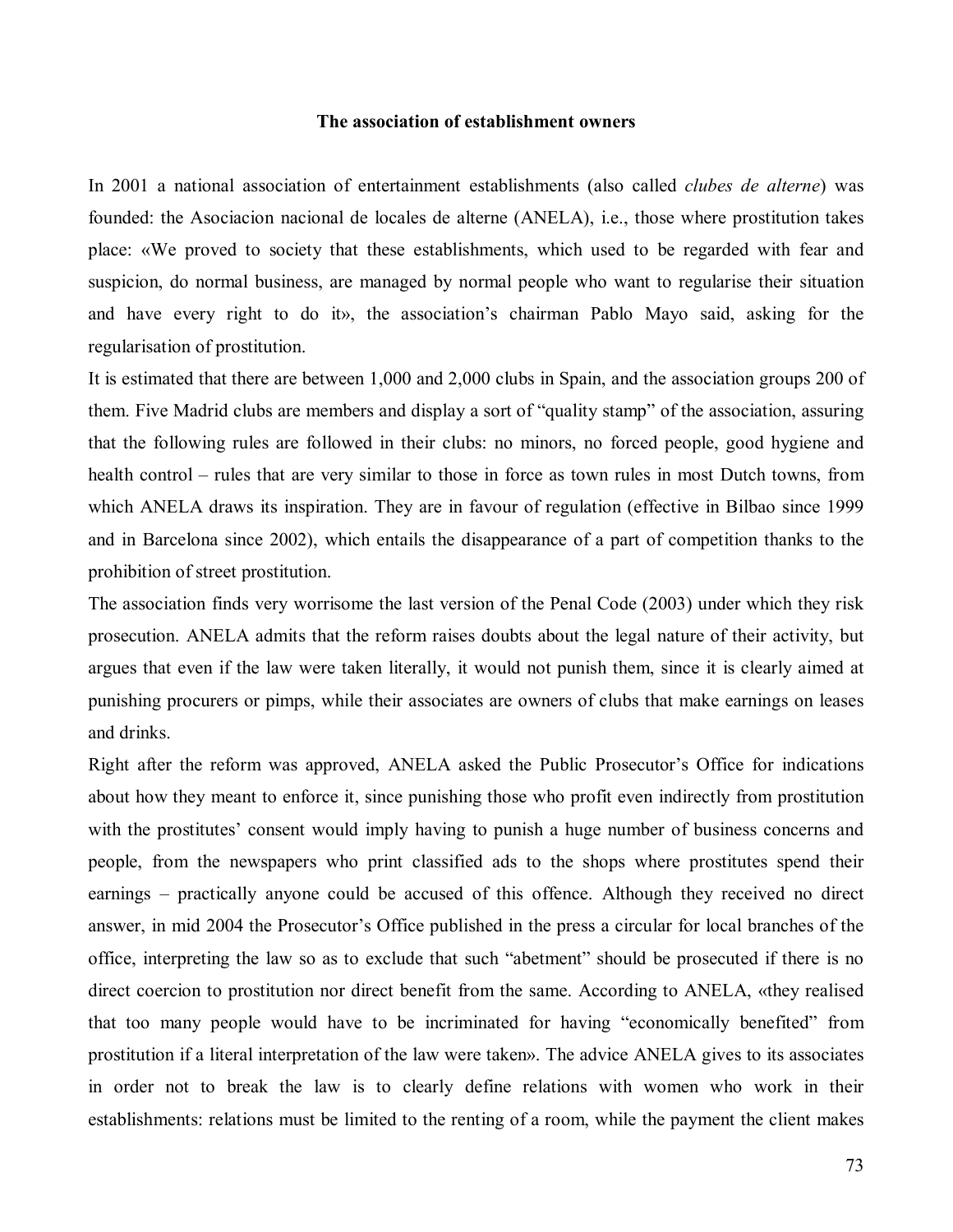for sexual services should not pass through their hands but be entirely in the hands of the women. José Luis Roberto, the association's attorney, declared that no associates of ANELA are currently being prosecuted.

Another risk, more likely since there have been many trials since 2001, is that pursuant to the law on foreigners and following an inspection by the Employment Inspectorate, the owners be accused of being employers of the foreign women who rent rooms on their property.

ANELA is upset by the fact that no prostitutes and no establishment owners were included in the panel of 41 experts that will be heard by the Congress Committee that is dealing with prostitution, and the association has protested against this exclusion. ANELA says this is the only committee where nobody from the world that is being regulated is represented:

It is the first case where all parties are heard except those involved. If something needs to be regulated, the parties involved need to be heard, this is plain common sense. There is too much hypocrisy on prostitution. The autonomous regions try to regulate it, but they don't go to the bottom of the matter, and since 2000 nothing has been done. Now Catalonia is about to have early elections, and if the government changes everything will start from scratch again (www.anela.es).

# **4.6 The Municipality of Madrid's Plan against sexual exploitation**

When Ruiz-Gallardón was elected mayor, he named deputy mayor Ana Botella (wife of former Prime Minister Aznar), who belongs to the right wing of the Popular Party and sympathises with the Legionaries of Christ. Thus, one of the first measures taken on prostitution in Madrid was a Plan against sexual exploitation<sup>12</sup>, coordinated by the Municipal Councillor's Office for Social Services led by Ana Botella. This document is not available to the public, and a general outline has only been released to the public in the course of interviews<sup>13</sup>. In theory, the plan was not meant to be against prostitutes, but against exploiters; one of its main objectives was to discourage clients, since

 $12$  So called in the document from which we took the objectives and programme, but it was publicised in the press as Plan against sexual slavery.

 $13<sup>13</sup>$  In the following description we refer to the document published on the website of the Municipality of Madrid written by García-Casarrubios, Marcos De León (Jefa de la Unidad técnica de Estudios y Programas Dirección General de Igualdad de Oportunidades): *Dia 28 de octubre de 2004. Mesa redonda: Perspectiva de gÈnero en la intervencion social con mujeres*, www.munimadrid.es/Principal/ayuntamiento/ServMuni/servsociales/publicaciones/Plan.pdf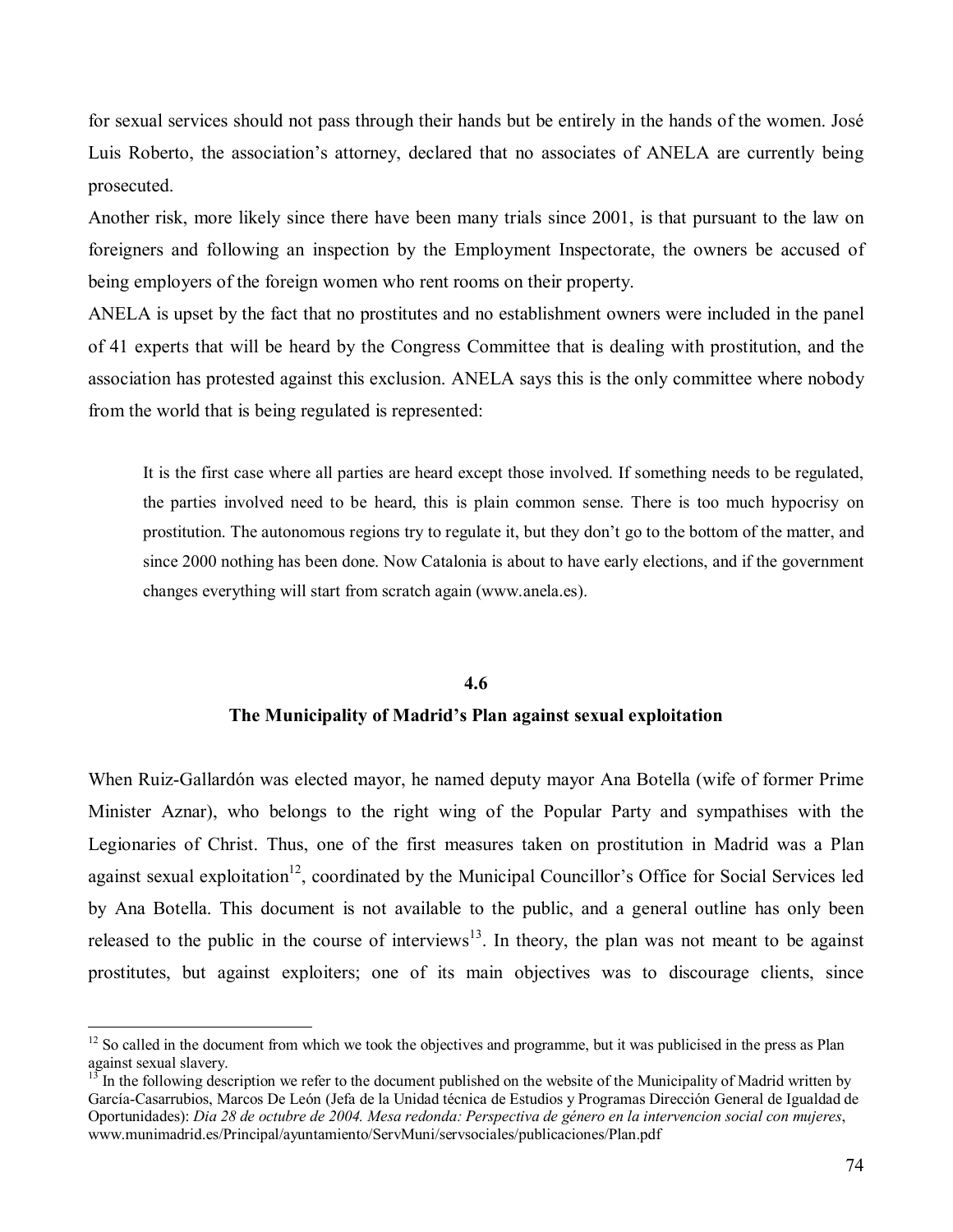prostitution, as then minister for work and social affairs Eduardo Zaplana (Popular Party) declared in January 2004 at the seminar on "Human trafficking and prostitution"<sup>14</sup>, is a form of violence against women.

The Plan has four objectives:

 $\overline{a}$ 

– making Madrid a place where it is difficult for exploitation networks of "trafficked" women to grow;

– making clients aware of the negative aspects of prostitution;

ñ offering information, support, attention, and alternatives to women who wish to leave prostitution;

– creating campaigns targeting especially the young portion of the population, to educate it to the values of gender equality and to prevent violent male behaviour (whether physical, psychological, or sexual).

The primary objective was to control the activity taking place in certain streets of the city, as a reaction to the numerous complaints of citizens and shopkeepers (who also tend to blame their increasingly meagre business on the presence of prostitutes).

Five different projects are designed to achieve these objectives:

*n*  $\alpha$  *n* total attention towards the prostitutes (through active research and not passive waiting);

*n* – project of reduction/elimination of demand, targeting clients;

*n* <u>project</u> of social awareness, targeting society at large;

*ñ* training programme for professionals who, directly or indirectly, work against sexual exploitation;

 $\sim$  research programme and evaluation of the "Plan contra la explotación sexual" itself<sup>15</sup>.

The Plan was first implemented in March 2004 in the centre of the city, in the area of calle Montera. Between 14 and 16 police patrols were stationed just in this road, with the purpose of giving a greater sense of security to citizens. The first day, there was a huge raid in calle Montera and the surrounding area; the prostitutes ran away; 40 policemen took part in the raid, and there was an invasion of journalists. Harassment on the part of the police was observed: insistent requests for residence permits, insults, and threats. The police not only wrote down names and personal details of the prostitutes, but also of potential clients, identifying 8,000 people. These identifications were criticised by many, including the Sindicato Unión de Policia Municipal, that denounced the fact that the policemen were forced to adopt illegal behaviour. A citizen reported the Municipal Police to the Agency for data

<sup>&</sup>lt;sup>14</sup> Mona Sahlin, Socialist Swedish Minister for Gender Equality, also took part in the seminar. The organiser of the seminar was Ana Botella, who on this occasion told the press: «More than 90% of prostitutes are immigrants and are forced to be prostitutes by illegal networks and organised crime».<br>See, C. Serna, *Ana Botella tiene un plan de choque*, in "El Mundo", 30 January 2004, p. 2.

<sup>&</sup>lt;sup>15</sup> Entrusted to a professor of the Universidad Complutense who contributed to its development.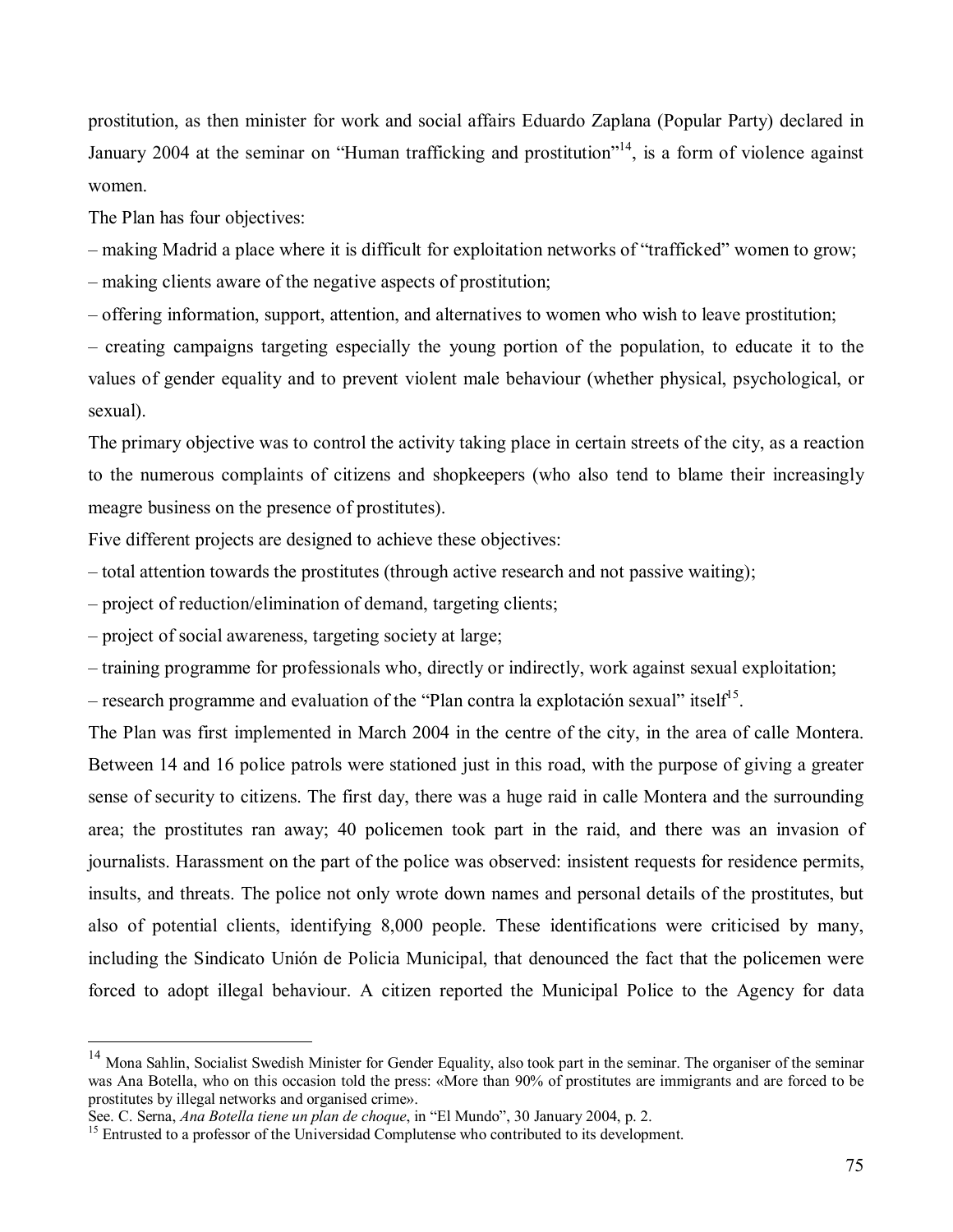protection of the Province of Madrid for violation of the law on the protection of personal data. The Municipal Police command told the Agency that none of the data provided by the identified people had been archived, processed, or managed. The Agency, however, said that the use and processing of the personal data collected was not clarified nor was their final destination revealed, i.e., it was not known whether or not they had been destroyed.

The Plan is clearly based on repression. As for social policies, APRAMP (Association for the reintegration and attention to women prostitutes), a women's association that has been active for two decades, kept a mobile unit on the spot for months, where they gave advice to prostitutes on how to leave the profession. It was then replaced by a mobile unit of the Municipality itself, run by another association: APROSEC. The offer, already well-established before the Plan, was that of various vocational courses and a benefit of 300 euro per month as minimum integration income. Foreigners without residence permits, however, cannot access benefits such as the minimum integration income; the Municipality offers them to pay their ticket back to their country, without taking deportation measures. The first day on calle Montera, three women out of the fifty contacted said they wanted to go home.

We cannot provide more recent data because the Municipal Councillor's Office for Social Services was not willing to grant us an interview.

Distribution of condoms has been prohibited and the reason given is that it has contributed to the practice of prostitution. A municipal centre has been opened on Caritas premises following an agreement between Caritas and the Municipality of Madrid. Caritas Madrid, a Catholic association, has been working with women prostitutes since the 1980s, offering them training courses.

Other measures taken concern car traffic: the industrial area of Villaverde is now closed to the traffic to all non residents from 11 pm, along with all the other repressive measures taken in the other prostitution areas. As of August 2003, car access to Casa de Campo had also been limited.

Prostitutes try anyway to elude the constant control of the police and the traffic interruptions, seeking new areas where to attract their clients, for instance the entrance to the M-30 road and the car parks at the end of park lanes or towards the Teleferica.

According to MÈdecins du Monde, an association that offers medical assistance to sex workers in their mobile units and in their centre, the number of people who prostitute themselves on the streets has increased instead of diminishing: in 2002 there were 1,350, in 2003 there were 1,403, and in 2004 there were 1,445. In 2005, MÈdecins du Monde directly contacted 1,079 women; their estimate, as we saw before, is of over 1,500 women on the streets. Even for calle Montera the papers published the figure of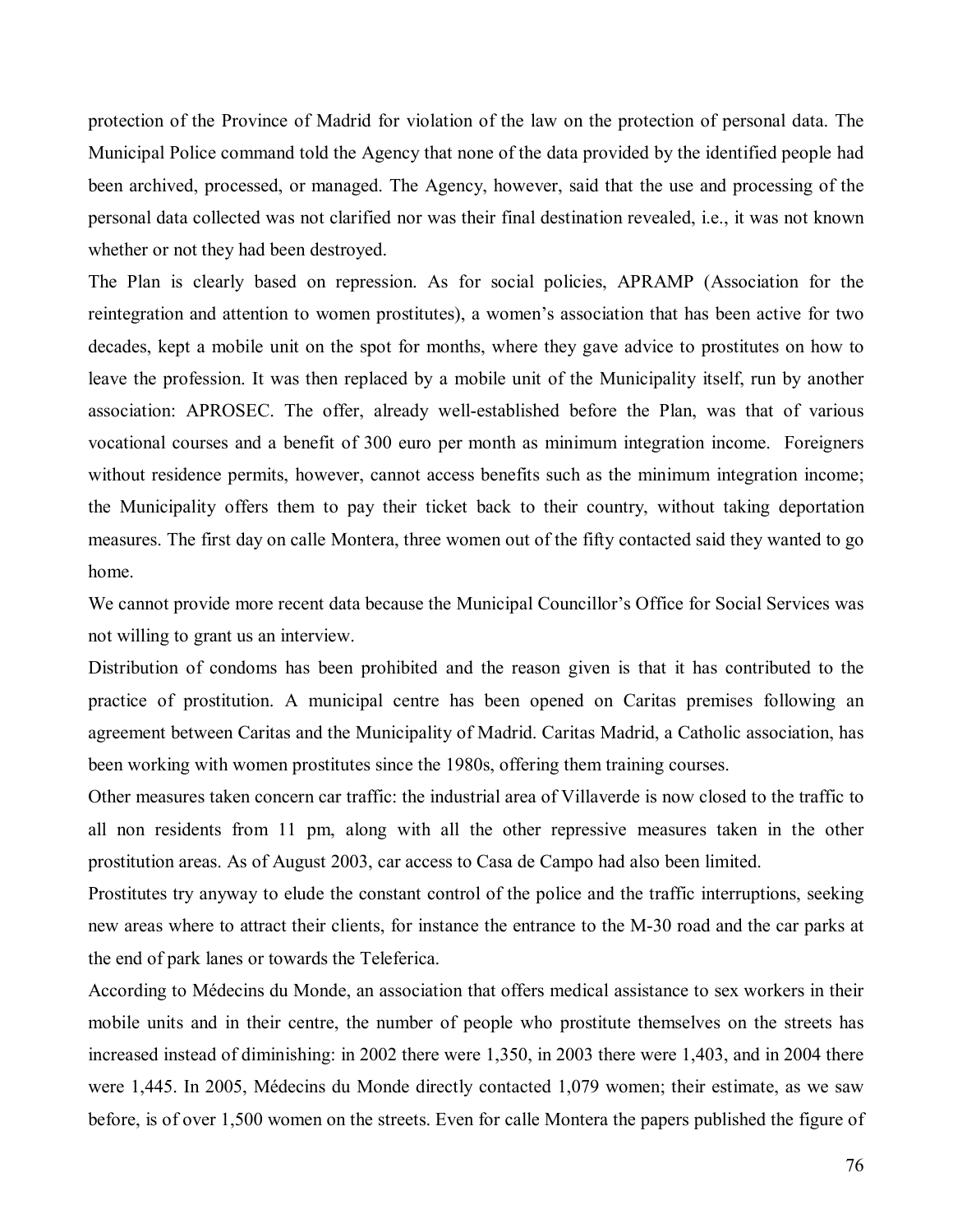300 prostitutes still there in the evening and at night (about fifty during the day), less than two years after the Plan was launched, despite the fact that the street was turned into a pedestrian area.

Within the framework of the Plan, the police, according to the decisions taken by the City Council, were supposed, starting in November 2005, to keep under special surveillance the bars on calle Capitán Haya that use prostitutes as a decoy to lure customers. "Preventive controls" were announced in this area, where it is suspected  $-$  although the owners of the establishments deny it  $-$  that a work relation is established between the bars and the prostitutes on the streets: it is thought that the prostitutes are hired under the pretence of their being cleaning women; this is illegal because the cause of the contract in this case would be legal but false. The names of the prostitutes will now be compared with the data held by the INEM, to see whether anyone has given them work contracts giving a false occupation. Furthermore, working hours, capacity, and hygiene and health conditions in the establishments will be checked. At the weekends, the police has set up alcohol testing, here as well as in Casa de Campo. The aim is to disturb the clients of prostitutes, since a close link between alcohol consumption and the consumption of sexual services is surmised.

As for the second objective, the advertising campaign with the slogan "Prostitution exists because you payî was meant to diminish the demand for this activity. The campaign cost 80,000 euro. For two weeks, citizens of Madrid and tourists read this slogan on 100,000 leaflets, 40,000 postcards, and 2,000 posters on buses, buildings, at underground stops, and in public centres. The leaflet distributed by the Municipality assured that, every day  $\alpha$ 900,000 men use trafficked or prostituted women» in Spain, that prostitutes are already over 300,000, and that this «sexual consumption» yields «over  $\epsilon$ 3,000 million in yearly profits» to exploiters. Furthermore, it stressed the fact that 85% of these women are foreign. ´When you buy sexual services, regardless of the excuse you hide behind, you are an accomplice in the situation in which million of women find themselves. With your action you are practising a form of violence against women», was the final message.

# **4.7 The effects of the Plan against sexual exploitation**

In 2004, the APRAMP mobile unit assisted 300 prostitutes, in 2005 they assisted 500; of these, 184 left prostitution. In the streets of the centre (especially calle Montera) it is still frequent to meet Ecuadorian and Colombian women, but undoubtedly fewer than before. The Latin Americans have opted for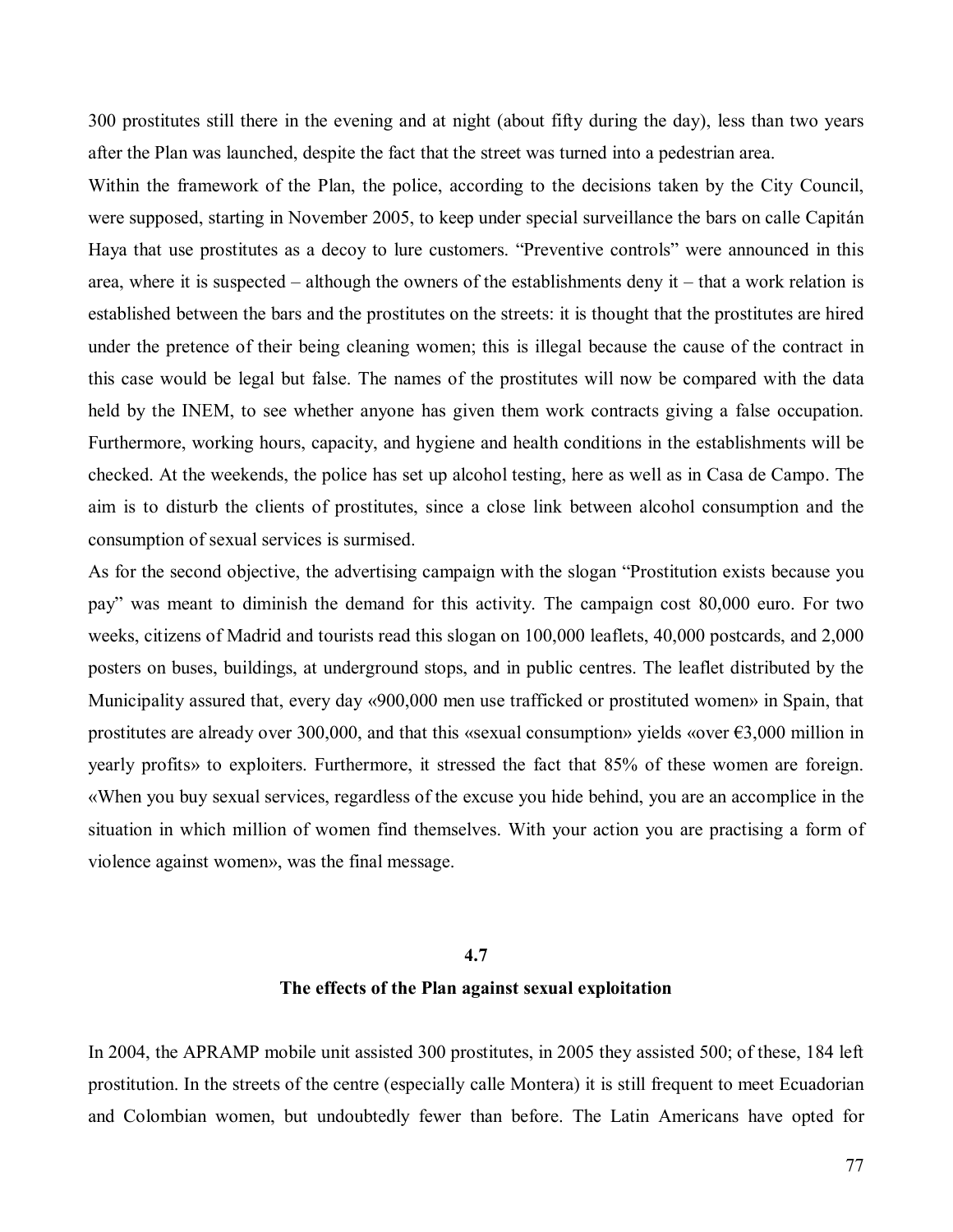working in clubs rather than out in the streets. The reduction in number is partly compensated by further arrivals of women from Eastern Europe.

According to APRAMP, the initial reaction of the prostitutes in the centre of the city was bewilderment, they thought the police would always remain to guard the neighbourhood, so they looked for other ways of prostituting themselves: moving to other places, looking for a flat, posting classified ads. The Madrid street unit of MÈdecins du Monde also has observed an increase in the presence of the police, more movement of women from one area to another, and the search for other ways to contact men. Clashes among prostitutes regarding locations have also increased, since there is more mobility and more competition to get clients. In more peripheral areas, furthermore, it is more difficult for street unit workers to reach and contact prostitutes.

APRAMP assesses the recent legislative and administrative measures very positively; however, the organisation does not say that the number of women on the streets has diminished, and it, too, has observed an increased mobility and marginalisation.

Since the Plan started to be implemented, therefore, women have continued to work on the streets but earning less than prior to the Plan, both because clients go to safer "places" or establishments to preserve their anonymity, and because prices have long been falling due to the crowding on the streets.

In all the areas where street prostitution is practised, insecurity and the risk of deportation by the police and of problems caused by clients have increased, because negotiation must take place more quickly due to police surveillance, and the women accept to go off with anyone without having the time to establish a relation with the person to gather clues on his possible dangerousness. Furthermore, stigmatisation has certainly not diminished: prostitutes must be particularly strong and capable to bear this social stigma, since they are very often singled out and even attacked for this. Even the Service for victims of family violence (SAVD) in Madrid discriminates against women who practise prostitution, since to be assisted by SAVD they must leave prostitution. This service is dependent on the Municipal Councillor's Office for Employment and Citizen Services. The Municipality therefore does not do anything against the situation of violence some prostitutes may encounter, since it directs them to an organisation (APRAMP) whose main objective is to have them leave prostitution and not to assist victims of abuse. Furthermore, with this behaviour, the Municipality places blame on prostitutes who are victims of violence, basically telling them that they deserve what they get if they don't leave their profession.

As a consequence of the Plan against sexual slavery, speed and clandestinity in sexual services are favoured, sometimes leading prostitutes to accept not to use a condom, as often requested by clients.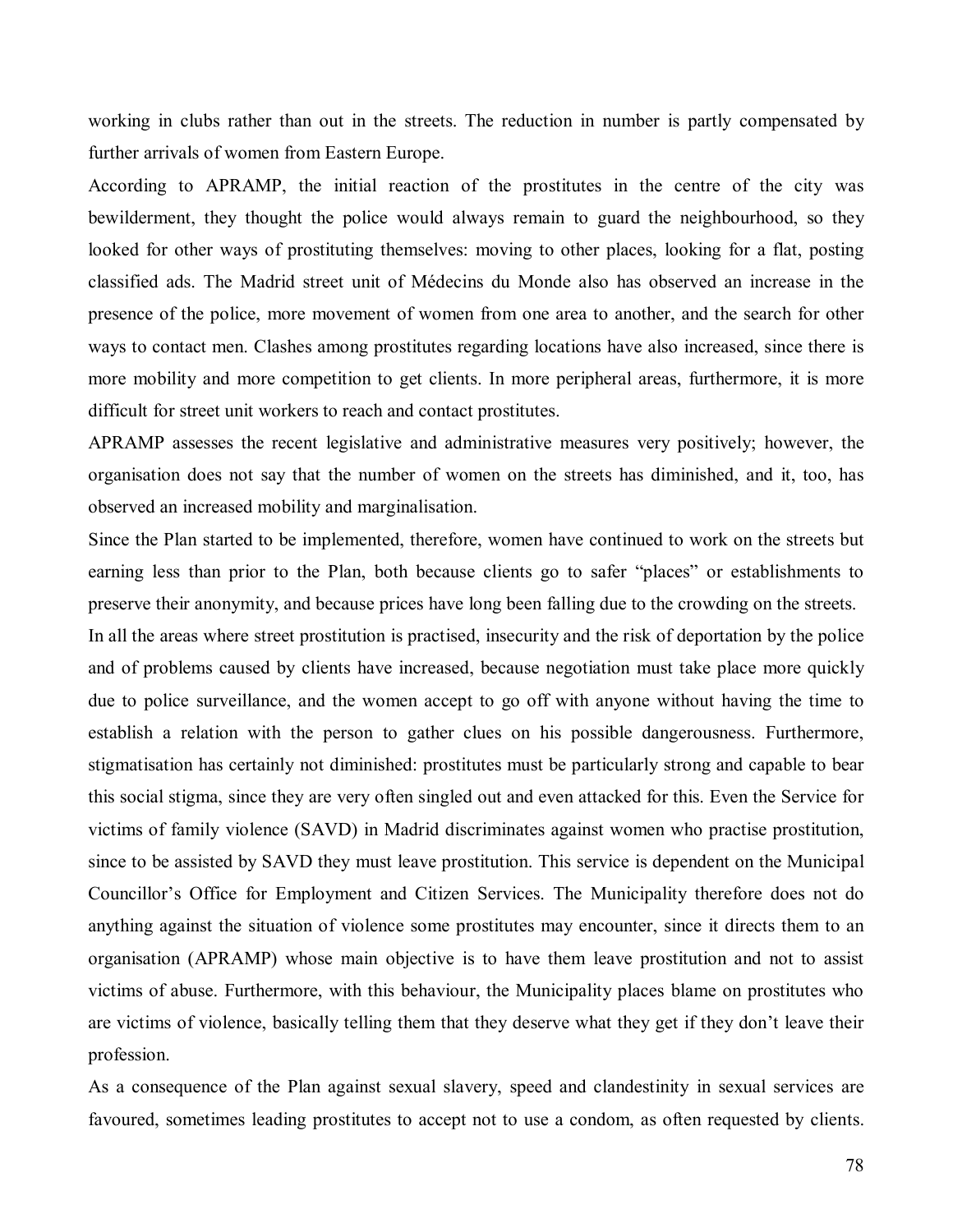Clients' ignorance about AIDS makes campaigns to promote awareness on this issue among the entire population essential. Generally, however, the women's risky practices are decreasing: a lower incidence of AIDS and other STDs has been observed in this group over time. This change is due to the extensive use of the condom in the practice of prostitution, although not enough importance is attached to it in the private life of these women.

Prostitutes often want to make a change for the better and move to countries where, from what they have heard or seen, they can make more money (France, Belgium, Germany) or where they think it is possible to work in better conditions (Netherlands).

#### **4.8**

#### **Opinions of NGOs**

APRAMP is totally in favour of the Plan, it is one of the associations that signed it. To APRAMP, prostitution is a violation of womenís human rights; the associationís views are clearly abolitionist. The Plan focuses on trafficking, but there are also other situations in which it is necessary to intervene, not just calle Montera: with transsexuals, with men. A concrete alternative must be provided: the key to drawing prostitutes out of their situation of social marginality is social work, street units, information that the NGOs spread on the possibilities of leaving prostitution. This is regarded as the side of the Plan that needs to be strengthened, since the resources the Municipality made available are not sufficient. Furthermore, pressure should not be made on the women's decision to leave the life:

Every woman knows when she will leave prostitution, no repressive measures are needed, but it is a very long process; in the meantime, health education should be provided so the women won't lose their health, it is necessary to make them aware of the services and how to use them, teach health education, and then concretely the way to put on condoms without the clients noticing, and so on.

Forty-seven women were housed in the safehouse in 2005 and pressed charges against their exploiters. These women were mostly from Romania and other Eastern European countries; African prostitutes do not denounce their exploiters. An example of the greater attention that should be given to the requests of the women is that there should be other lodgings besides the mandatory safehouse for those who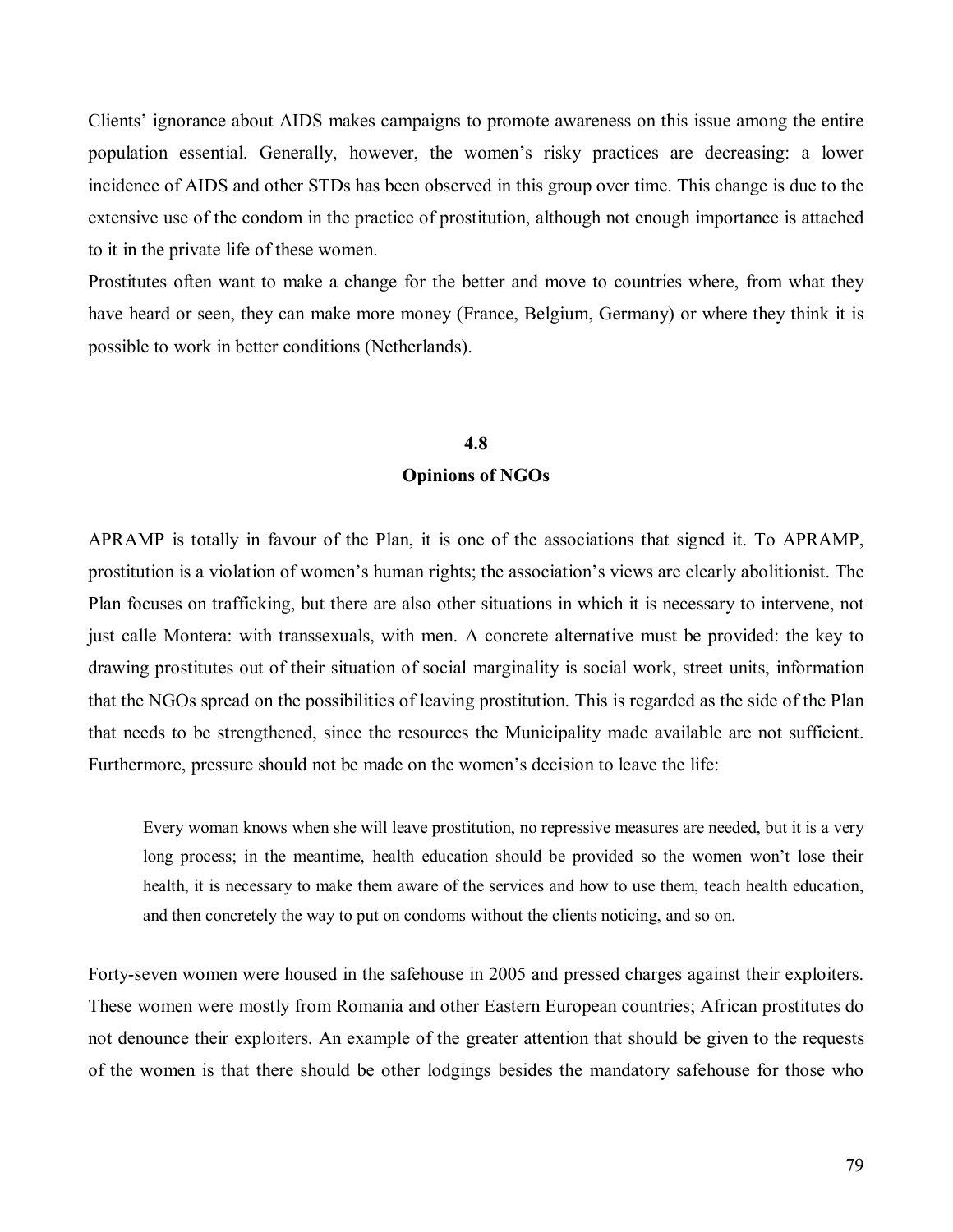wish to press charges, providing "lower threshold" support and acknowledging that these women need to keep working to send money home.

APRAMP also works with clients, spreading information on sexually transmitted diseases to convince them to use condoms, and making them aware they might encounter victims of trafficking  $-$  who, according to this NGO, make up 95% of women who prostitute themselves.

The national leadership of MÈdecins du Monde took an abolitionist stance in 2004 and supported the Plan. At the end of 2005, however, Concha Colomo, co-founder of MÈdecins du Monde, became chairman once again of the local Madrid branch; a specialist in sexually transmitted diseases, she has worked for over twenty years with prostitutes and disagrees with the Plan and with token abolitionism:

According to the abolitionist theory, the client is punished because the prostitute is his victim, but the attitude of the Municipality of Madrid is to harass the prostitutes on the streets, especially in the city centre. What they really want is that they leave the streets where they create disturbance. In Catalonia, where there is a regulation policy, they are doing the same things: they chase the women away from the streets making work possible only in brothels. A new policy must be sought, that will make it possible to respect the rights of these people. Most of them have no papers and they are harassed to make them leave and threatened with imprisonment.

The Plan declares it fights prostitution adopting an abolitionist policy by fighting clients and exploiters, but what it really does is press prostitutes, sending them to more marginal spaces in situations of greater vulnerability.

Furthermore, the Plan does not intervene in the large brothels and in flats, where it is more likely to find women who have been abducted or "trafficked." More could be done even within the framework of the current law, more investigations could be made on trafficking, but bearing in mind that a significant part of the women were not brought to Spain against their will: they want to buy a home, a small business in their country, they want to escape from poverty. For those who are coerced, the current conditions do not make it easy for them to accuse their exploiters. The cases that the mobile unit encounters are very rare («Per month? None. Normally the women deny they are trafficked victims»), nor do the mobile unit workers know of any women who have accepted the offer of the Municipality to pay their ticket back to their country. Every week the mobile unit goes out four times, meeting between 200 and 250 women, with whom they have excellent relations, carrying out work of cultural mediation and introduction to social services. Since there are no people living in the areas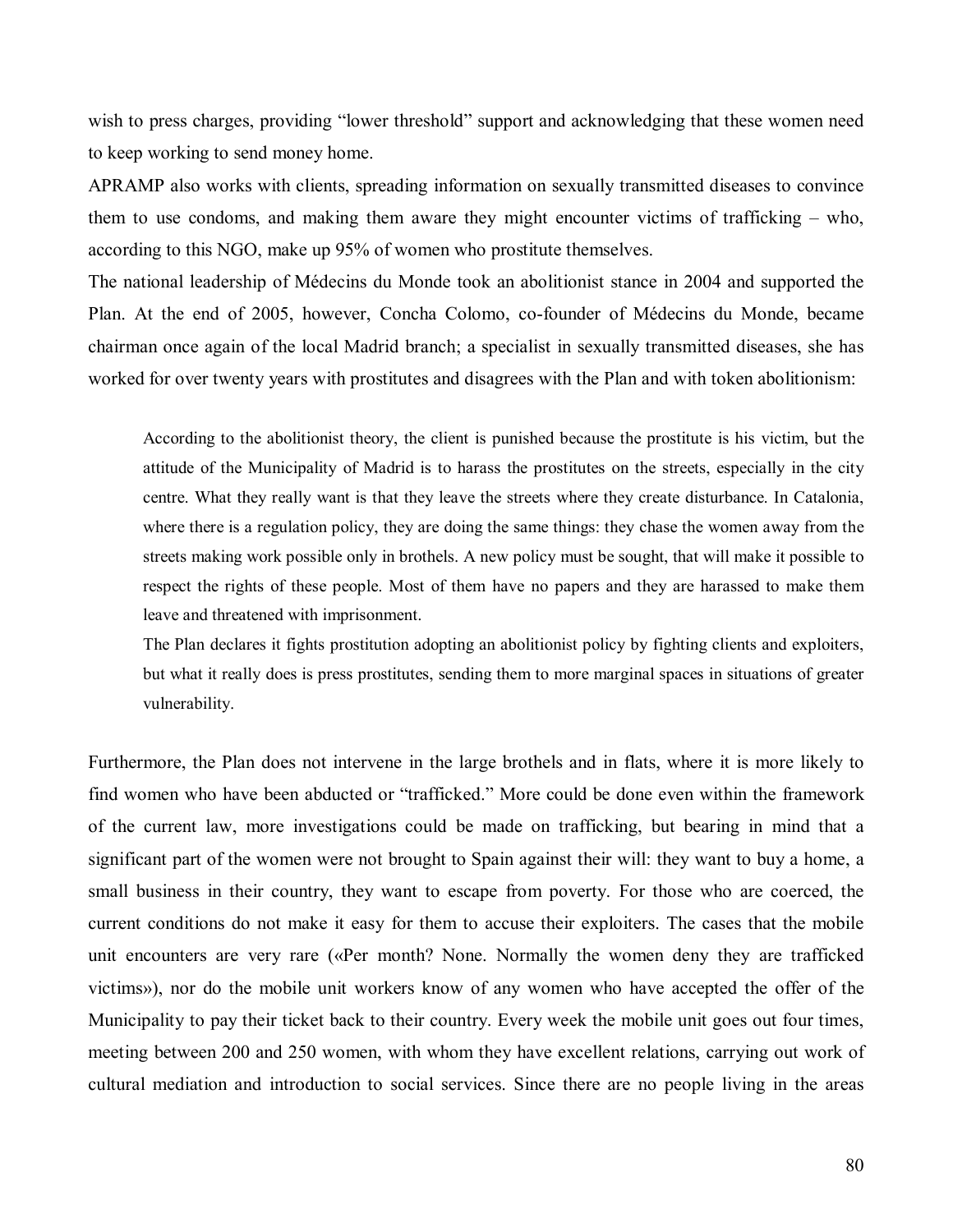where MÈdecins du Monde work (Casa de Campo, industrial zones), no need for social mediation was encountered.

MÈdecins du Monde considers the campaigns against clients superficial (even APRAMP does not consider them very effective). What Concha Colomo suggests is a general education to gender equality and respect in the schools and the spreading of sexual education that may fight the stigma of the whore that is attached to girls who get to be known as being "easy"- while the boys are admired if they have multiple relations. Colomo concludes by saying:

There is work to do so that no person will be forced by third parties nor by circumstances of poverty, we must fight against poverty in the world and we cannot threaten the freedom and rights of adult and responsible people who decide to have sexual relations for money, just as we don't do it when they decide to marry for money or for other reasons of interest.

The opinion on the Penal Code reform of 2003 is that, actually, no important change was made.

The association Hetaira, which has been defending prostitution as a profession worthy of respect since 1995<sup>16</sup>, also opposes the Plan. They have collected signatures among the people they call "sex workers" to demand that the Municipality stop this persecution: «There are fewer and fewer places where prostitution can be practised, and this causes a shift from one area to another». They accuse the Municipality of driving prostitutes to work in clubs or brothels. Instead of this, they ask that tolerance zones or red light neighbourhoods be created to enable prostitutes to work in conditions of safety, security, and hygiene.

Before the Plan was implemented, sex workers had already demonstrated in November 2003, complaining about the police's persecution and requesting a safer work zone. Subsequently, among the actions carried out in response to the Municipality's Plan, a *cacerolada* stands out, organised with the same objectives as the 2003 demonstration, by the sex workers of Casa de Campo, Villaverde, and of the centre of the city in June 2004. In November 2005, there was a new demonstration against the persecution by the police and against the humiliation of sex workers, who, together with their clients, suffered almost military police controls. No great changes in the Municipality's policies were achieved, the police's operations were simply curbed for a brief period of time, at the end of which they resumed, with greater violence than before.

<sup>&</sup>lt;sup>16</sup> It was founded by feminists who meant to organise the prostitutes (who in effect did then join the collective), listening to their needs and questions.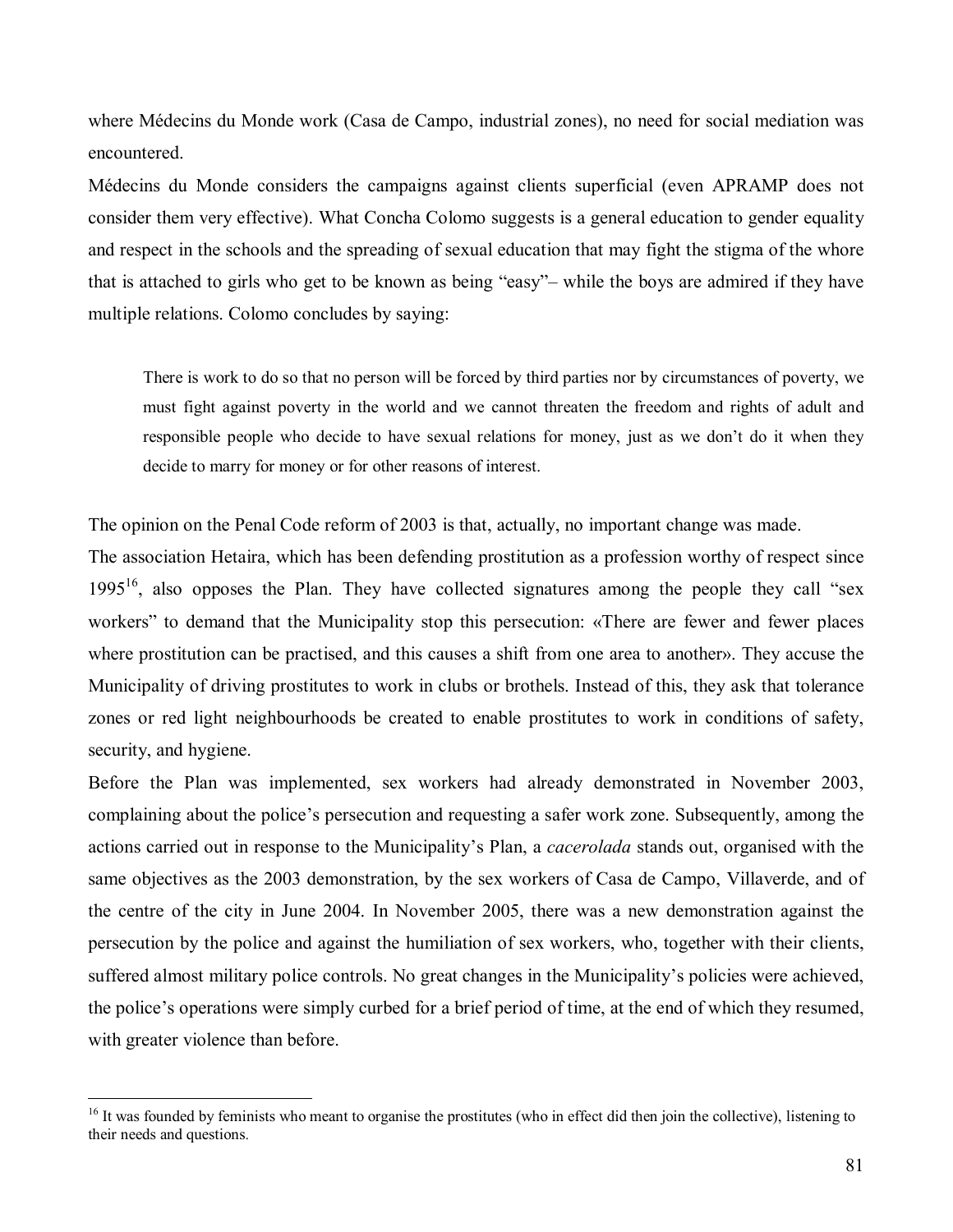Hetaira tries to develop solidarity among prostitutes, since this is a very individualistic profession. It tries to make them visible and to promote prostitutes as active social actors, with the goal of cancelling the traditional division between good women and harlots. They say prostitutes are normal people who do this job because it is the best they could find and it gives them earnings that they consider necessary to live as they want. They are neither repentant nor do they want to be forgiven for what they do. The Ecuadorians take more part in these actions than other groups; they have very strong characters, some of them were already organised in unions in Ecuador and they have considerable organisational experience. It was the Ecuadorian collective that proposed the organisation of the first and second demonstrations of prostitutes in Spain, as well as other actions that Hetaira organised with them.

Hetaira also demands that foreign sex workers be regularised and that consensual conducts be decriminalised once again. Hetaira also opposes prohibition on the streets with regulation only indoors: while many prostitutes prefer to work indoors because they feel safer, others prefer to attract clients on the street; although they run greater risks, this type of prostitution offers a greater autonomy. Furthermore, generalising and forcing all prostitution to develop indoors means increasing the problems encountered by older prostitutes or those whose physical appearance does not fit in with what establishment owners ask for: they would be discriminated. A spokesperson for Hetaira says:

Any policy that develops with regards to prostitution must consider and include the opinion of prostitutes. Their voice is not a single one, but it is multifaceted, because the situations in which prostitution is practised are different. We believe it is important that social measures be created or increased to help those who want to leave prostitution to have access to a job that will allow them to live independently and not be dependent on charity, as often happens. It is equally necessary to develop policies that will gain respect for prostitutes, fighting against the contempt that many sectors of society show towards them today.

On the abolitionist front, which considers prostitution as violence against women and defends the 2003 Penal Code reform, are the Commission for the investigation on abuse of women, the high ranks of MÈdecins du Monde, and APROSEC and APRAMP, the two organisations that organise the street units. The positions of those who work in close contact with prostitutes tend to be less clear-cut; these people are unlikely to adopt the interpretation of prostitution as violence against women.

Among the problems listed in a report of the Commission for the investigation on abuse against women were also the irregular hours, the general inability to manage money, the severing of relations with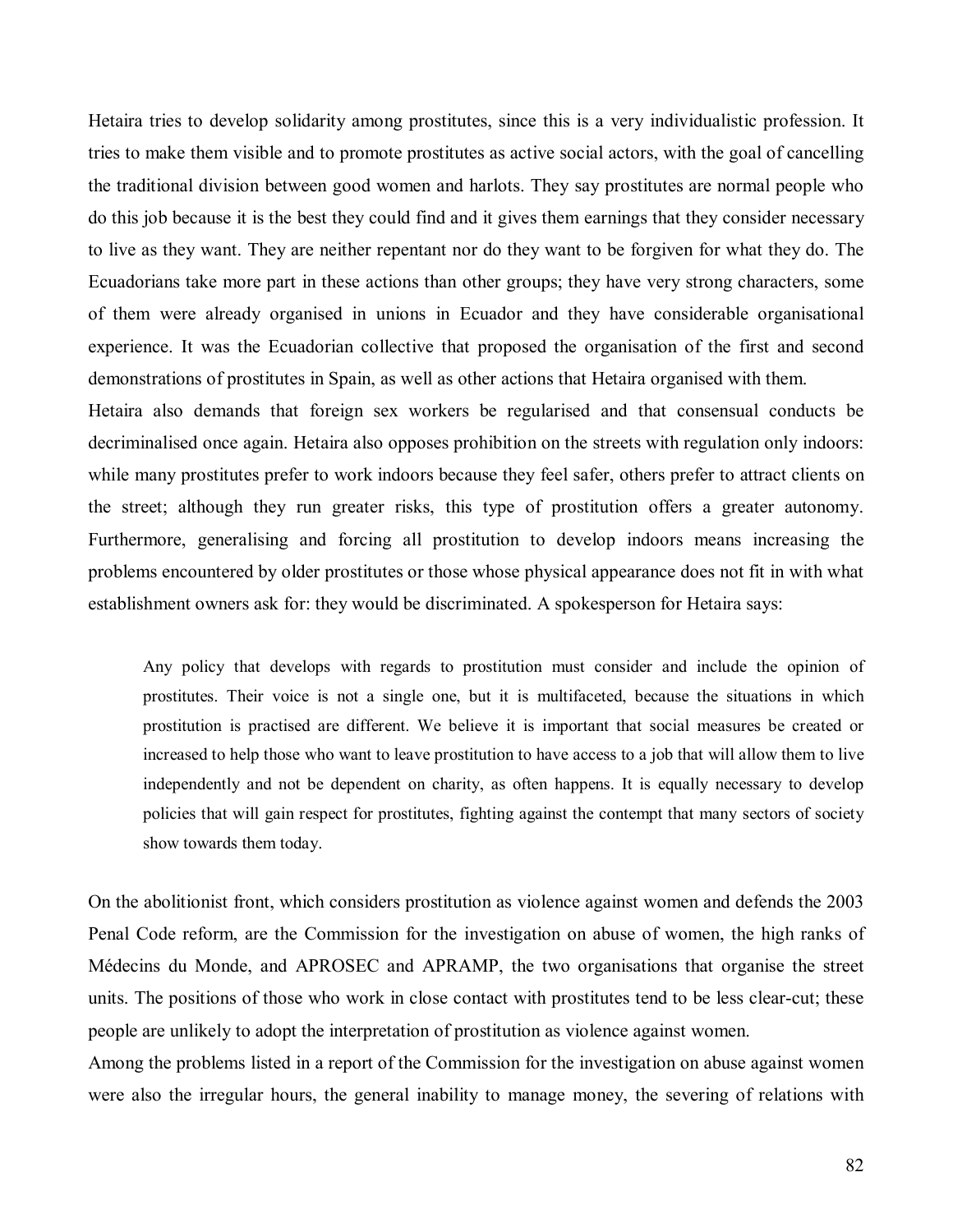family, in sum, the loss of «a healthy life style based on regular hours [...]. The psychological deterioration and craving for wealth of the world of prostitution wears people out».

# **4.9. Opinions of politicians**

According to the declarations of Ruiz-Gallardon himself: «Women trafficking is one of the most abominable crimes, the second most important activity of organised crime, between drugs trafficking and arms trafficking», and the Plan represents a defence of woman, her dignity and her freedom, attributing blame, responsibility, even to the people who go to prostitutes because they contribute to a new form of slavery; the campaign carried out in 2006 has the purpose of «tear the veil of hypocrisy with which society morally condemns thousands of prostitutes while sparing their clients $v^{18}$ .

In November 2005, Municipal Councillor for Social Services Ana Botella said that the initiative of the Barcelona council punishing street prostitution (law limiting paid sexual services, in force since the beginning of 2006 with fines going from 1,500 to 3,000 euro for prostitutes) means to

take the prostitutes off the streets and put them in clubs, but I am against prostitution on principle, because I believe that giving in exchange for money such an intimate part of a human being as sexuality implies, from the start, a situation of inequality and violence. [...] Therefore I'm not interested in cleaning up the streets, what we want to do is make the city inconvenient for the client and at the same time try to offer prostitutes a way out that begins with information, health assistance, training courses... this does not imply that they will immediately leave prostitution, but that they soon will<sup>19</sup>.

The political opposition in the Municipal Council believes that the measures taken by Ruiz-Gallardón to fight sexual slavery have been a total failure so far: «It's nothing but propaganda» said Socialist councillor Pedro Zerolo, according to whom «Ana Botella wastes a lot of energy in advertising and very little in finding solutions [...]. With the police repression that Gallardón is conducting in calle de Montera, in Casa de Campo, in Colonia Marconi [Villaverde] or in plaza de Cuzco, the only thing obtained is to make prostitution change locations<sup>20</sup>.

<sup>&</sup>lt;sup>18</sup> Statement made to EFE, 12 November 2005.

<sup>&</sup>lt;sup>19</sup> Statement made to Servimedia, 6 November 2005.

 $20$  These statements were published in "El País" on 8 November 2005.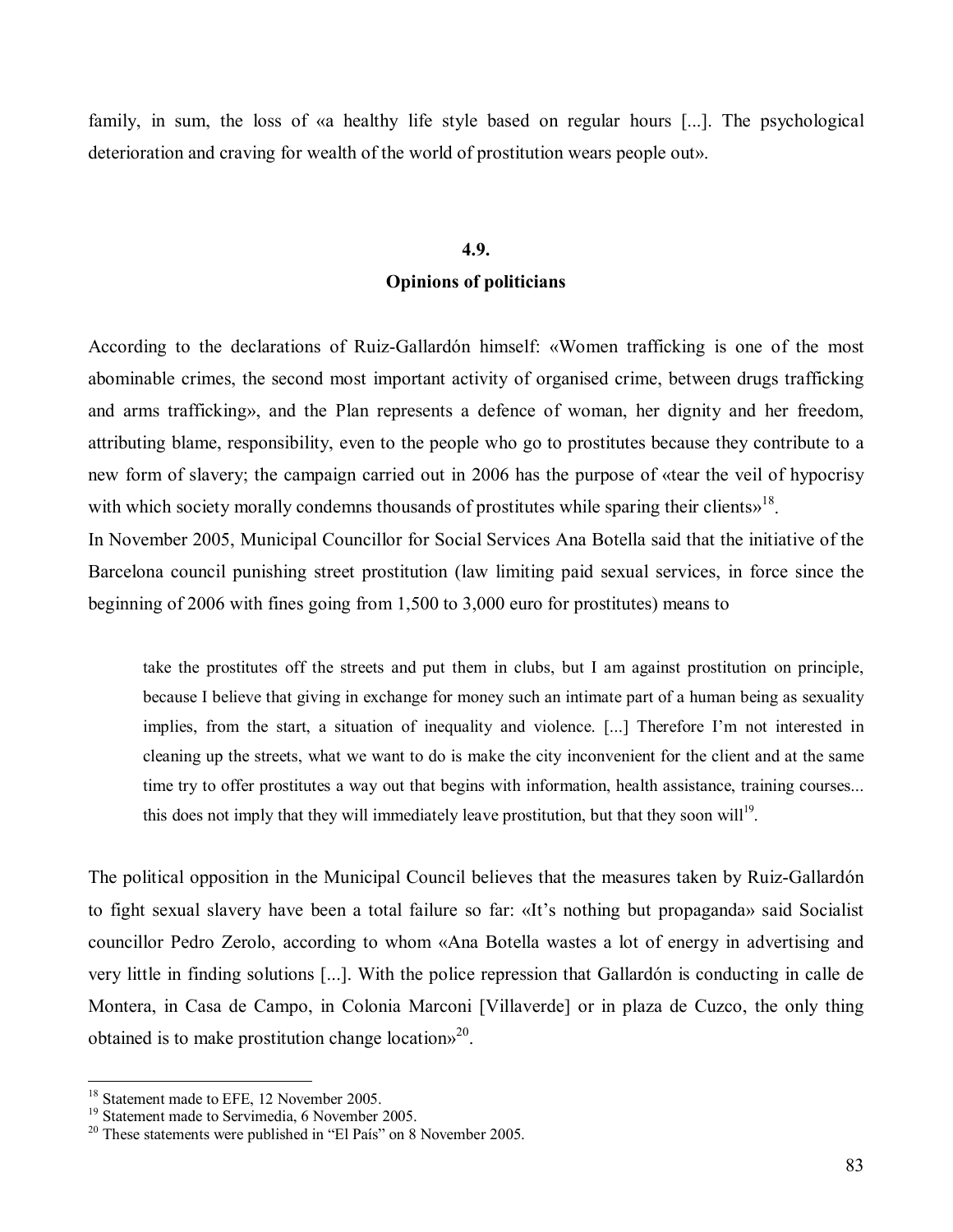Another Socialist representative, Matilde Fernández, said: «There will always be people who live in a way neither Mrs. Botella nor I like, but this is no problem of ours $v^{21}$ .

A more favourable opinion was voiced by the municipal spokesperson of Izquierda Unida, InÈs Sabanés, who appreciated the decision to look for the source of the problem in clients, but underlined the fact that solutions cannot come from politics made for show, from «publicity measures, but rather from investments: allocating more resources. I have yet to see any results from the campaigns carried out in calle Montera, Marconi, or Casa de Campo»<sup>22</sup>. Instead, Milagros Hernández, coordinator of the Foro Social de Madrid and member of the group of Izquierda Unida, denounced the Plan as an act of outright aggression to the more vulnerable segment of prostitution.

#### **4.10**

#### **Experiences of social mediation**

When a conflict broke out between prostitutes and residents in the area of Méndez Álvaro around 1996, the Hetaira collective took the prostitutes' side, demanding that their right to be on the streets be respected, because in the streets the women were free, did not have to depend on anyone, nor share their earnings with anyone, therefore they should be free to practise on the streets they chose. Cristina Garaizabal, psychologist, founder and leader of Hetaira says:

We didn't think about mediating, then, but when we saw the reaction of the people in the neighbourhood to our positions, we realised we were too one-sided, that even the people who lived in that area had legitimate requests. Since then we have taken on a role of mediation – not professional, very plain. We don't theorise anything of what we do, but we try to be there concretely in situations of conflict to make the two parts talk and exchange views.

Hetaira took on a role of mediation on several occasions, the first time about ten years ago in the centre of the city. The problems in calle Montera, that has always been an area were street prostitutes have concentrated ever since the times of the Spanish Republic, started about ten years ago, in 1996-1997, because of the growing presence of women, especially South Americans. The authorities only listened to the residents of the neighbourhood and started sending the police there to discourage the presence of prostitutes. Hetaira was contacted by an association of shopkeepers. Recognising that the presence of

 $^{\mathrm{21}}$  Ibid.

<sup>21</sup> *Ibid.* <sup>22</sup> *Ibid*.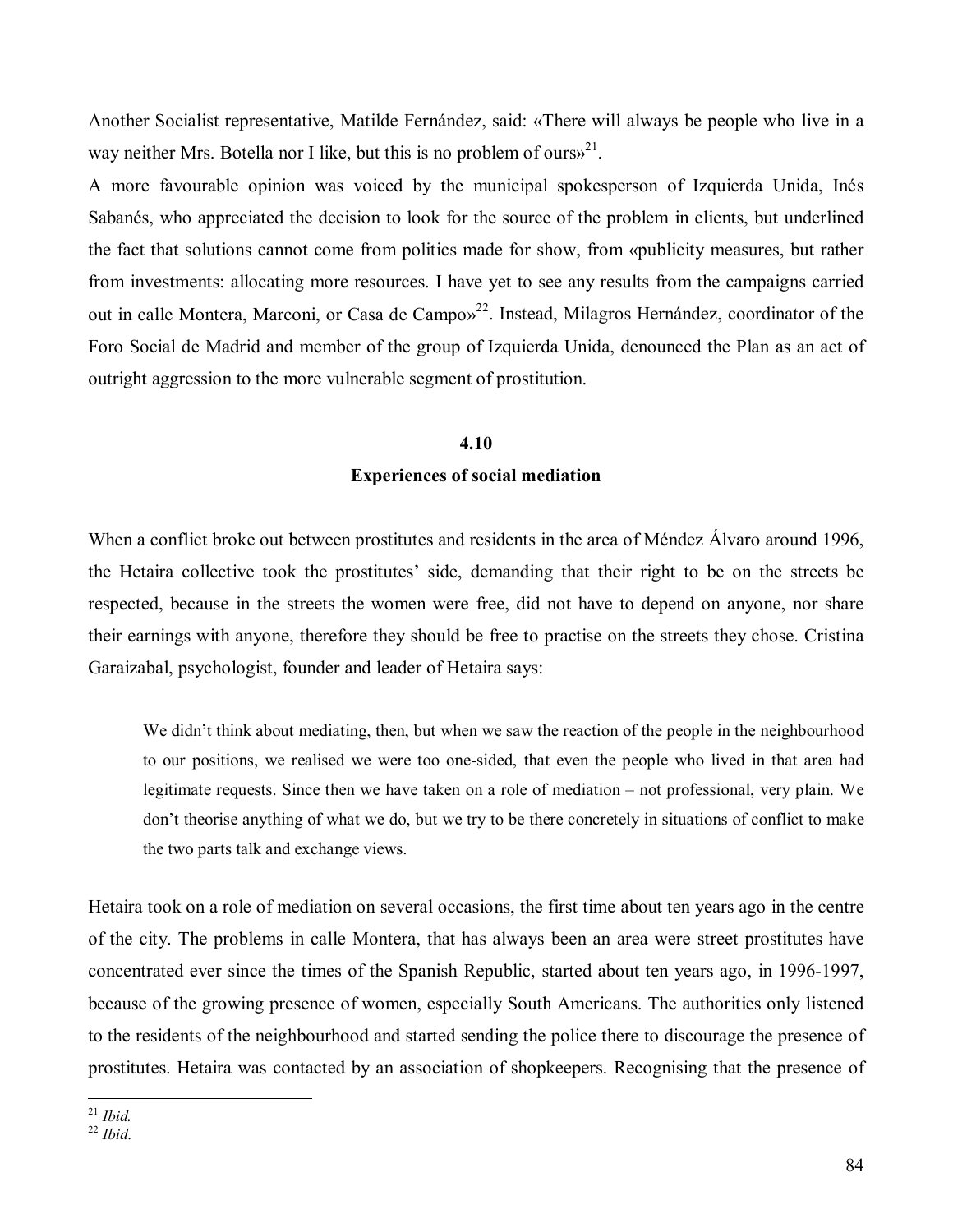prostitutes did indeed create considerable problems in the area, such as noise, litter (condoms and tissues left around), the invasion of spaces like those in front of shop windows and doors to residential buildings, Hetaira for the first time took on the role of social mediator between the two parties involved: the people of the neighbourhood, organised mainly in the association of shopkeepers of the street, and the group of prostitutes, led by some Ecuadorian women who had already been organised in a sort of union before emigrating; these women with their authoritativeness and skills managed to organise the others and make sure the agreement was honoured. The agreement reached was the following: in exchange for tolerance of their presence on the part of the people of the neighbourhood, who would stop calling the police, the prostitutes promised to keep the number of women per street constant, persuading new women who wanted to settle in the same area not to do so, and to adopt more decent behaviour both in terms of clothing and street cleaning, showing greater respect for the use of the street space on the part of the residents.

This first experience of mediation worked for a few years, up to 2002, when the same conflict broke out again in the area, which has undergone progressive degradation, with a growing concentration of social rejects. The prostitutes again had grown and their presence became more visible: clothing again became scantier and again shop windows and home entrances were invaded. The residents attacked the women even physically to send them away, organised demonstrations against the rampant barbarism of the neighbourhood, throwing objects and rubbish from the windows. Many crimes are committed in the area, but, a shopkeeper told the press: «More than thefts, the problem is the feeling of insecurity, the degradation, the terrible spectacle». In February 2002, prostitutes also set up a protest. There was another negotiation: the shopkeepers asked and obtained the promise that women would not attract so much attention, using more sober clothing, and that they would not lean on shop windows. The prostitutes also presented a list of claims to the Municipal Council, demanding that, if they could not work in the streets of the centre, a protected, well-lighted place be provided for their work, with dust bins, water, and toilets, that might be reached with public transportation. The group of the Popular Party of then Mayor Álvarez del Manzano proposed the area of the Cerro Garabitas, without, however, the necessary infrastructures. Furthermore, the environmentalists defended that area, where protected bird species live, and the PSOE accused the local (PP) government, of procuring, of transforming a park into a brothel. There were no further proposals on the part of the council, which maintained the repressive policies, sending more police to the area, checking papers, deporting the most active prostitutes, basically depriving the prostitutes' movement of their leadership, that was made up of irregular migrants.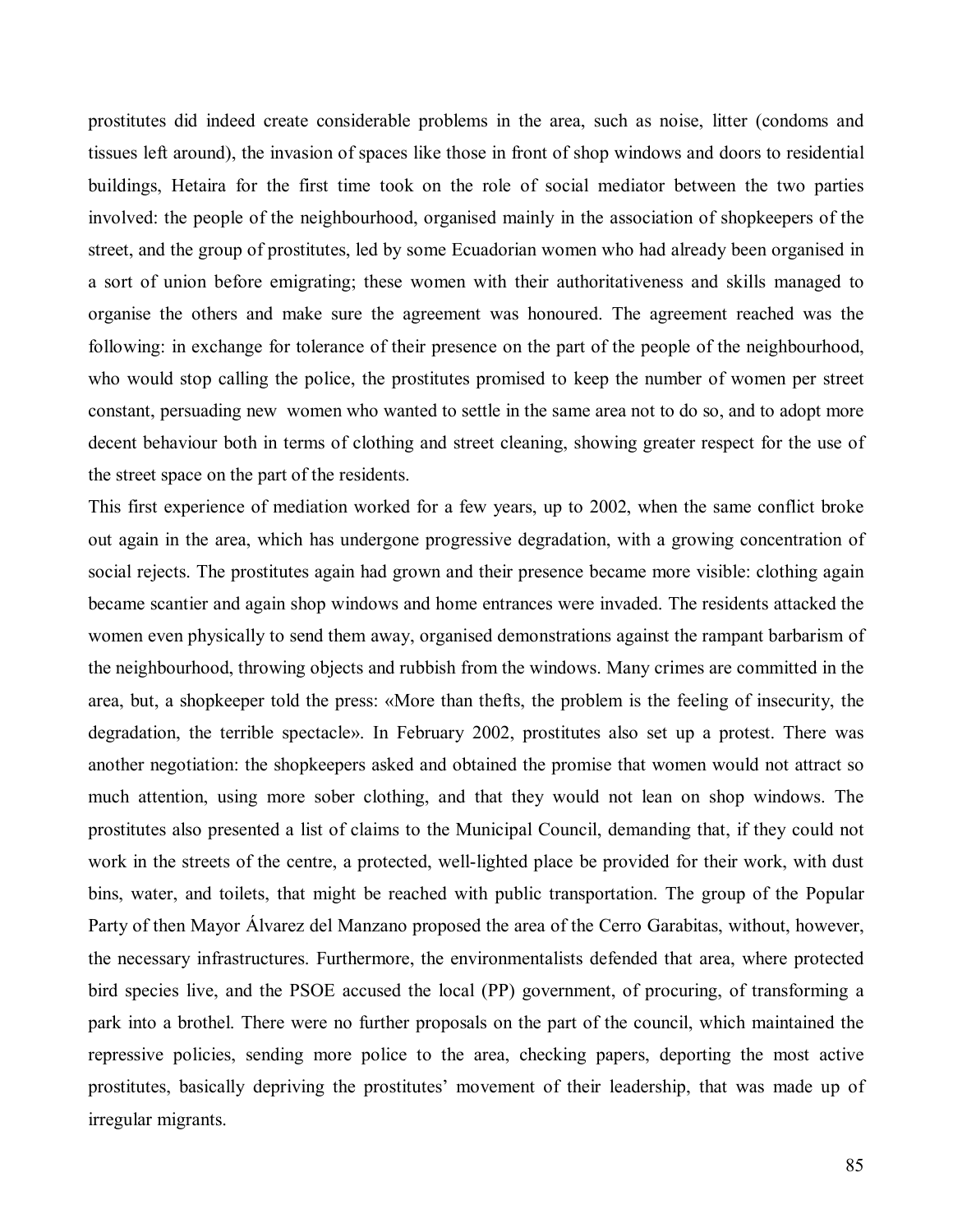The women who practised prostitution in calle Montera tried in any case to keep their part of the agreement with the shopkeepers (as we saw, the agreement was the same as the previous time) and to instruct the new arrivals in the area on the type of behaviour tolerated. However, new problems arose with the mass arrival, starting in 2003, of Romanian women controlled by protectors, who not only didn't listen to the others' requests, but did all they could to send them away from the area. The residents again saw the number of prostitutes increase greatly, along with their bothersome behaviour. The conflict has not been resolved yet  $-$  the role played by the Municipality, governed by the Popular Party, has been passive, when not of outright sabotage of the attempts to mediation, while the police has been destructive, without being able to solve the problem of the exploitation of the Romanian women.

The park of Casa de Campo is another place where Hetaira played a role of social mediation. In the area there are never conflicts during the winter, but as soon as spring comes and families start to use the park for outings, picnics, visits to the zoo, jogging, and other sports, the conflicts break out. In 2000, the Municipality decided to move the prostitutes to a very secluded area. Using Hetaira to voice their requests, prostitutes asked for better work conditions: that the area where they would be allowed to practise be well-lighted, not too difficult to access, that there be toilet facilities so that they could wash and use the toilet. The left-wing members of the Madrid Municipal Council propose that the requests be discussed in a forum, with the participation both of the Madrid administration and of prostitutes, but the right was impervious to this request and did not attend the first meeting called, making the initiative fail. Following two other public demonstrations of prostitutes, Hetaira was received by Ana Botella, but the organisation left the meeting because of what they deemed to be contempt and offensive remarks made by the Councillor with regards to prostitutes. For instance, she stated that the women were all controlled by exploiters even if they didn't know it.

In Villaverde, too, Hetaira intervened to mediate within the conflict with residents. Villaverde is a new residential area with houses built in what used to be an exclusively industrial area. In this case, the mediation was successful: the prostitutes, who are much more disorganised than in the other areas and come from different places, accepted to move to the industrial zone leaving the inhabited area. This was a way of meeting halfway the joint requests of three neighbourhood committees. As in the case of the shopkeepers of calle Montera, the three committees do not represent political parties or movements, but take different attitudes towards the phenomenon of prostitution: one is strongly against prostitution, one does not take a stance, the third is in favour of the rights of prostitutes and the legalisation of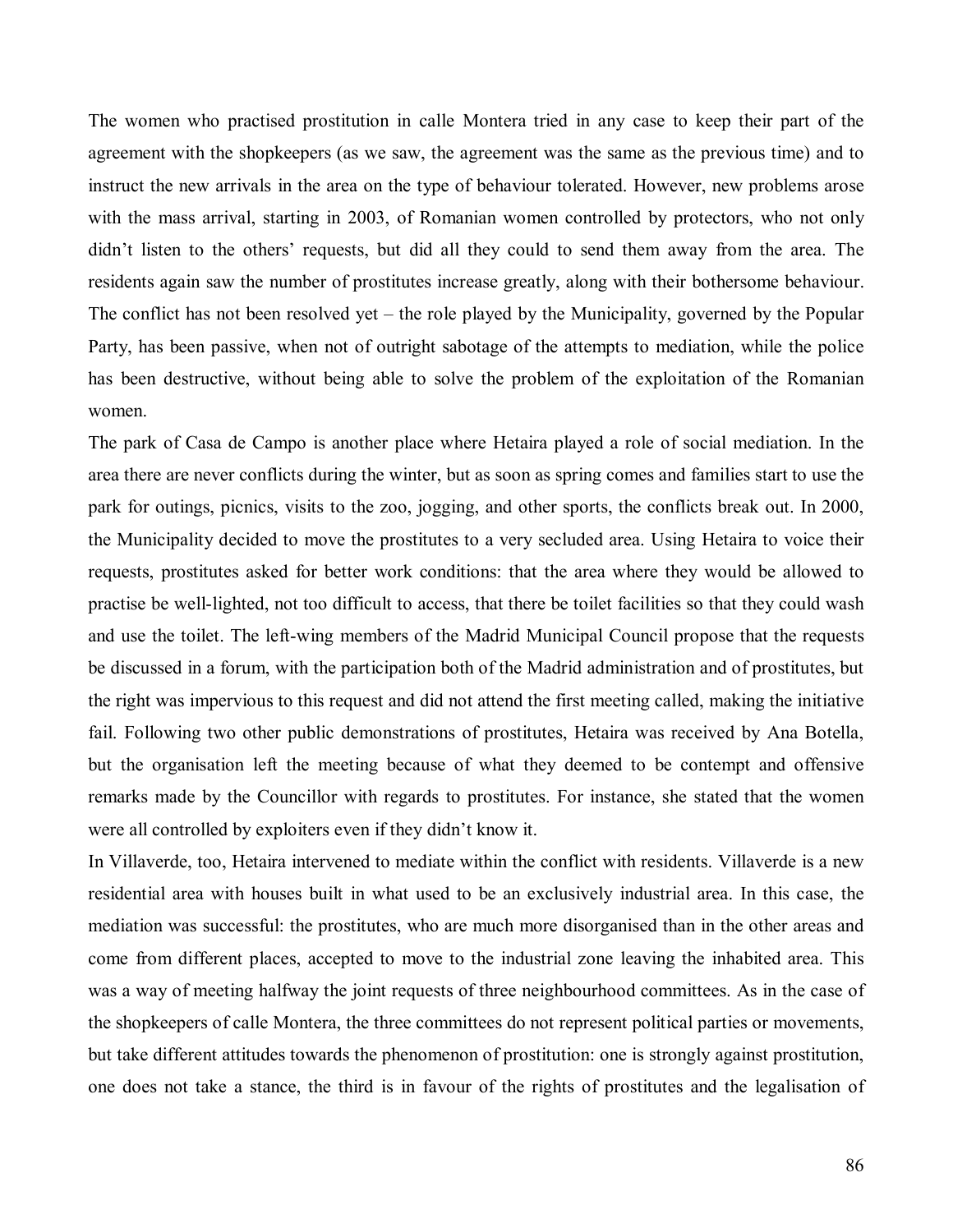prostitution. Despite these differences, all three committees were worried about the litter in the streets, the noise during the night, and the presence of men in search of prostitutes.

Here, too, it is difficult to keep the agreement, because the prostitutes who move closer to the residential area reach clients first, and since they are only weakly organised, many try to take advantage of this situation and go back to staying among the houses. The Municipality, furthermore, does not do anything, not even place dust bins in the industrial zone, where there continue therefore to be problems of street cleanliness. The fight for the different use of the same public urban spaces continues.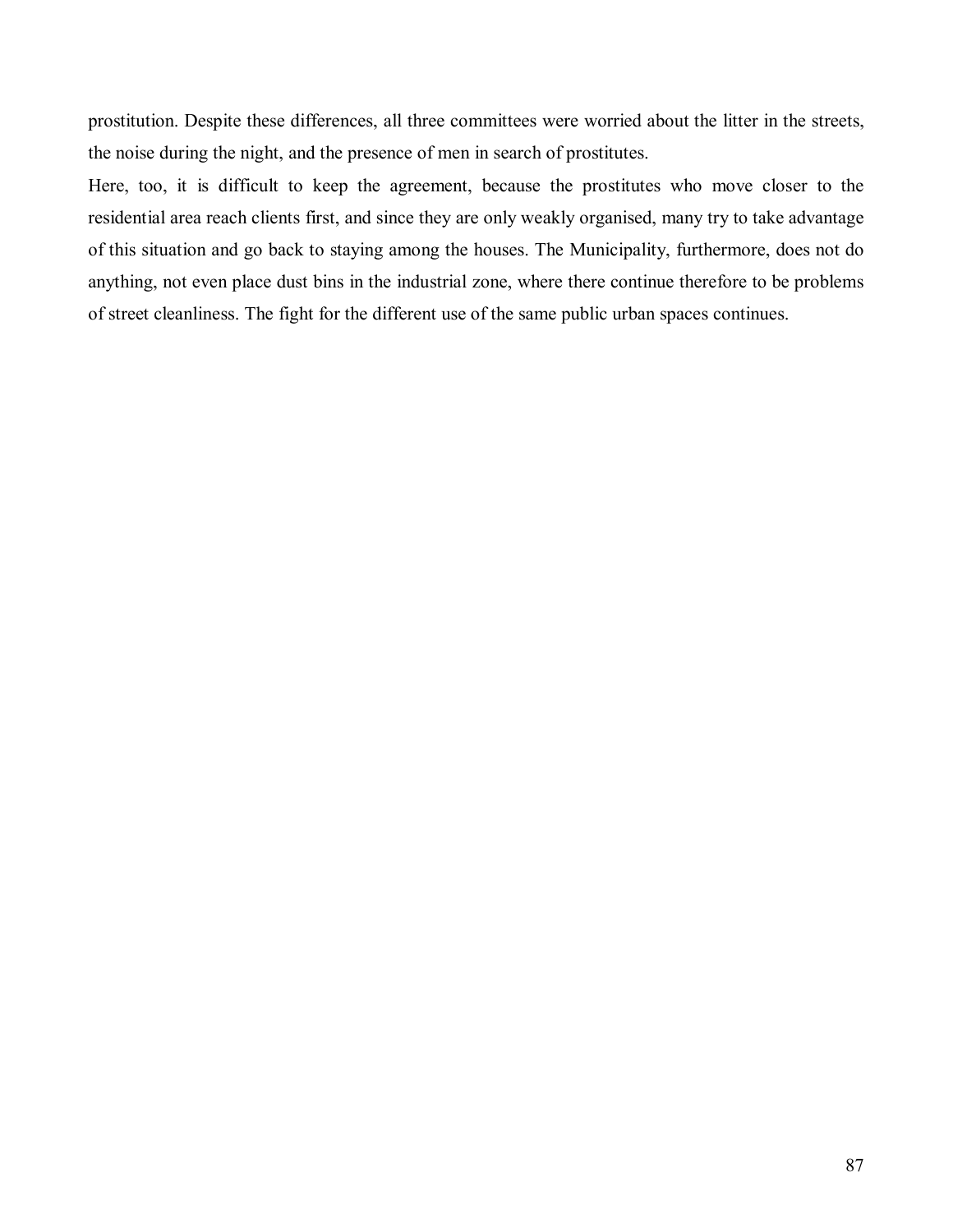### **4.11**

#### **Penal Code**

*Article 187* 

1. Anyone who induces, promotes, favours, or facilitates the prostitution of a minor or a legally incompetent person will be sentenced to between one to four years imprisonment and a fine from twelve to twenty-four months.

2. All those who commit the deeds described above by taking advantage of their condition of authority, being public agents or officials, shall incur the higher half of the above sentence, and furthermore shall be incapacitated from six to twelve years.

3. Stricter sentences than those above shall apply if the guilty person is a member of a organisation or association, be it even transitory in nature, whose aim is the realisation of this type of activity.

#### *Article 188*

1. Anyone who, using violence, threat, or deception, or abusing of a situation of superiority or necessity or vulnerability of the victim, forces an adult person to practise prostitution or to continue such practice, shall be sentenced to a term of imprisonment from two to four years, and a fine from twelve to twenty-four months.

2. The same sentence shall apply to anyone who directly or indirectly facilitates the entrance, permanence, or exit of people from Spain for the purpose of sexual exploitation by using violence, threat, or deception, or taking advantage of a position of superiority or of the victim's need or vulnerability.

3. All those who commit the deeds described above by taking advantage of their condition of authority, being public agents or officials, shall incur the higher half of the above sentence, and furthermore shall be incapacitated from six to twelve years.

4. If the above-mentioned conduct is held towards a minor or legally incompetent person, to initiate or keep the person in a situation of prostitution, the guilty person shall incur the higher half of the above sentences under the previous paragraphs.

5. The above sentences shall apply in their respective cases with no prejudice to the corresponding sentences for aggression or sexual abuse committed on the prostituted person.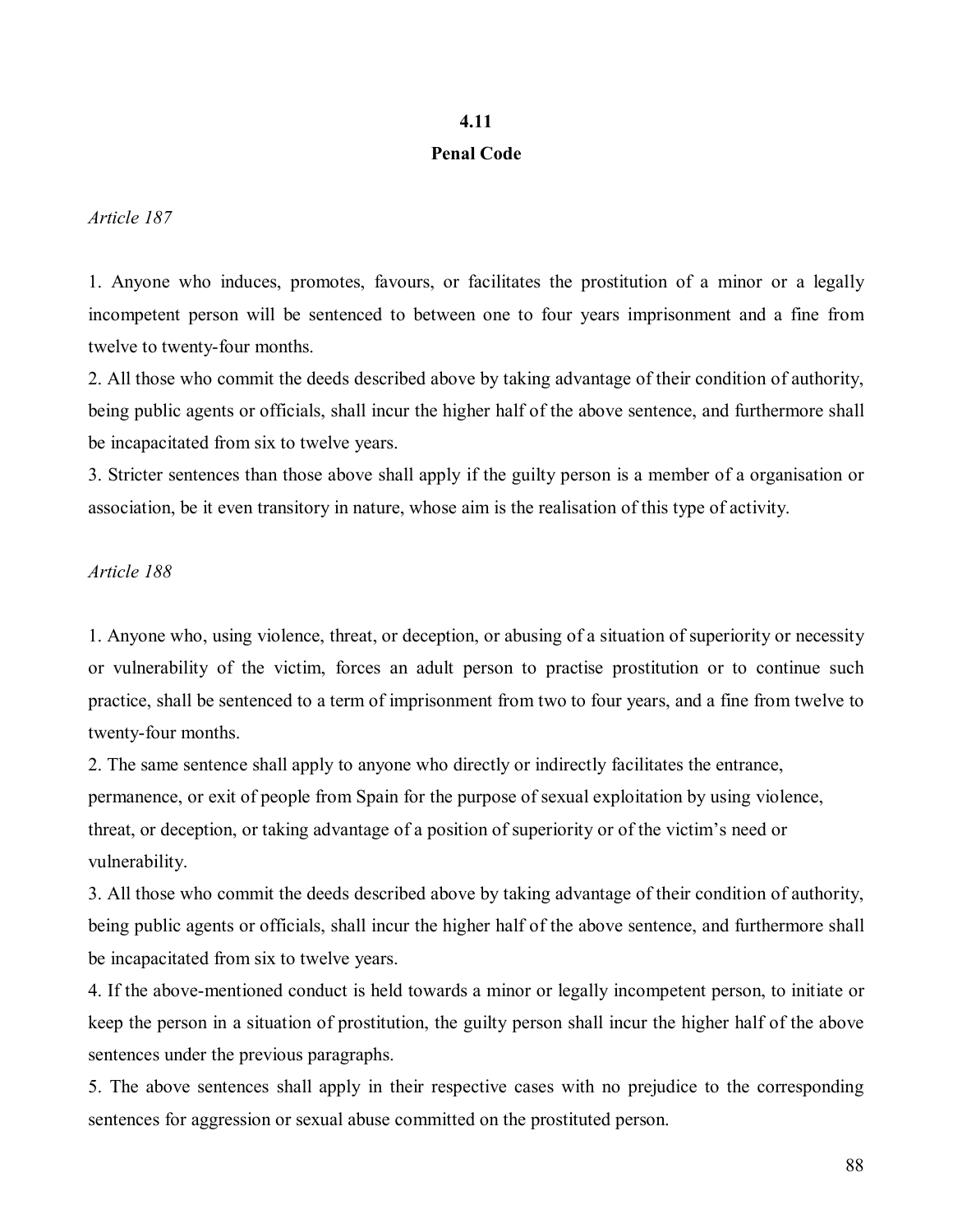#### *Article 189*

#### 1. Anyone who:

*a*) uses minors or legally incompetent persons for exhibition or pornography or in exhibitionist or pornographic shows, whether public or private, or to produce any type of pornographic material, or to finance any of these activities;

*b*) produces, sells, distributes, exhibits, or facilitates the production, sale, distribution, or exhibition by any means of pornographic material that has used minors or legally incompetent persons in its production, even if the material originated in a foreign country or if its origin is unknown shall be sentenced to imprisonment for one to three years.

Anyone who possesses such material for the performance of any of the conducts described above shall be punished with the inferior half of the sentence.

2. Stricter sentences than those above shall apply if the guilty person is a member of a organisation or association, be it even transitory in nature, whose aim is the realisation of this type of activity.

3. Anyone who makes a minor or legally incompetent person take part in a sexual situation that harms the evolution or development of this person will be punished with prison from six months to one year or a fine from six to twelve months.

4. Anyone entrusted with parental authority, guardianship, custody, or fostering of a minor or legally incompetent person and, knowing of his or her state of prostitution or corruption does not do everything possible to prevent the continuation of this state, or does not contact the competent authority to that purpose if lacking the means to protect the minor or legally incompetent person, shall be punished with a fine from six to twelve months.

5. The Ministry of Justice will promote action with the aim of depriving of parental authority, guardianship, or foster care any person who commits any of the conducts described in the previous paragraph.

#### *Article 190*

The sentence of a foreign judge or court, imposed for offences included in this chapter, shall be equated to sentences of Spanish judges or courts with regards to the application of recidivism as aggravating circumstance.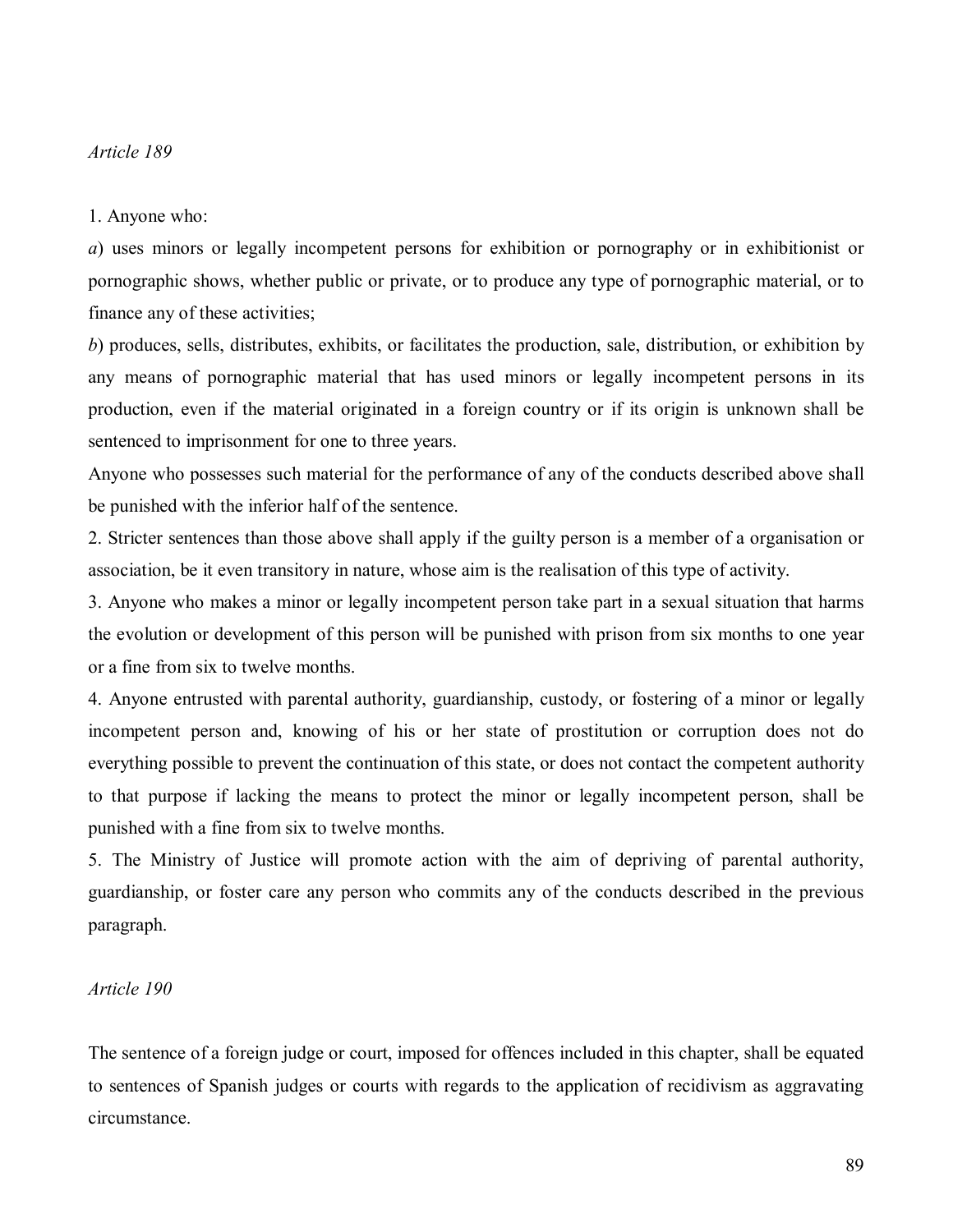### *Law on foreigners. Article 59*

Foreign people who have entered the country illegally and are working without permit shall be exempted from administrative responsibility and will not be deported if they have been victims or witnesses or have been harmed by an illegal act of human trafficking [...] for sexual exploitation, abuse of a situation of need, if they report the perpetrators and collaborators of the trafficking to the competent authorities, offering essential information or acting as witnesses.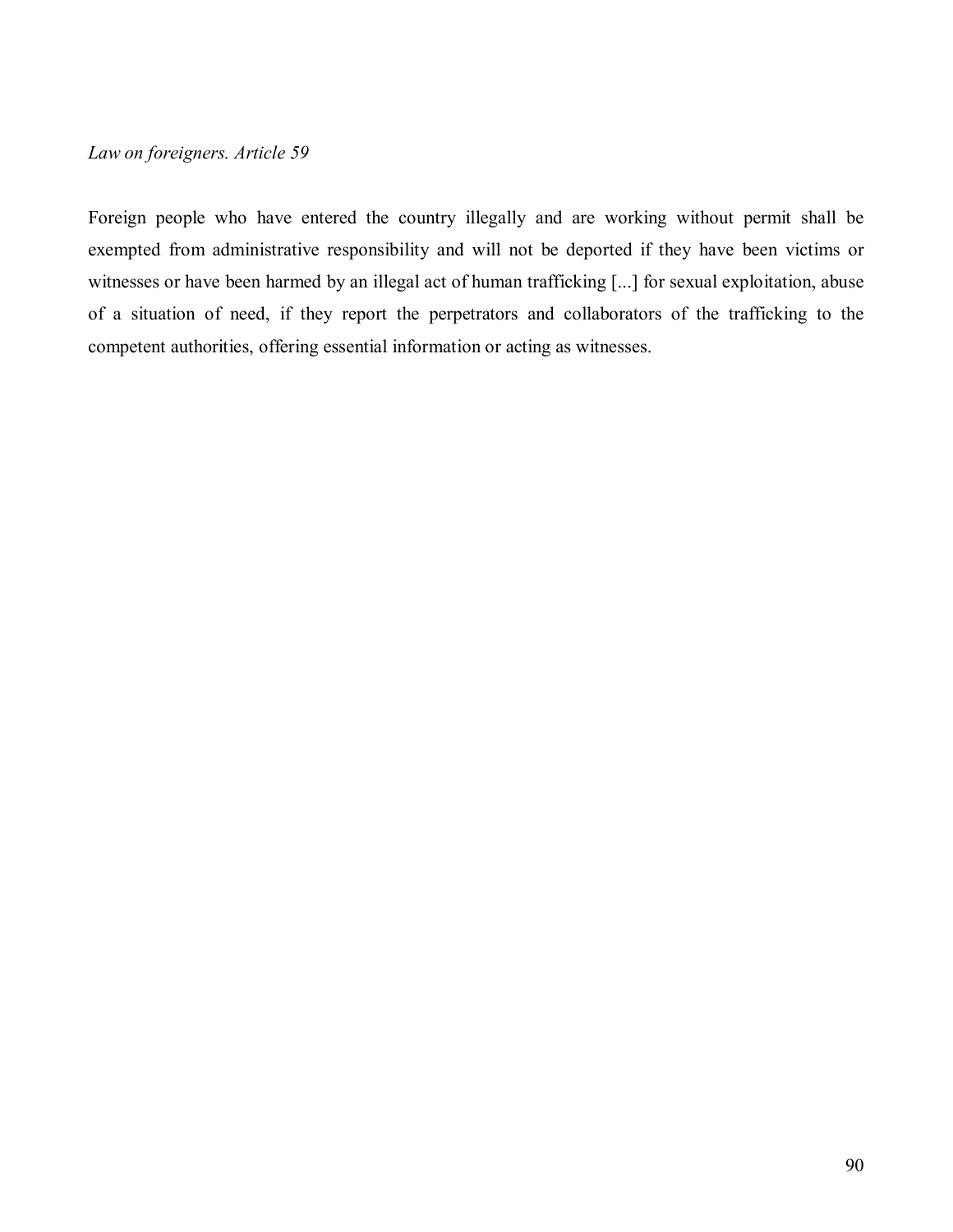#### **Bibliographical references**

AGUSTÍN L. M. (2005), *Trabajar en la industria del sexo, y otros tópicos migratorios*, Gakoa, Donostia-San Sebastian.

- BARAHONA GOMARIZ M<sup>a</sup> J., GARCÍA VICENTE L. M. (2003), *Una aproximación al perfil del cliente de prostitución femenina* en la Comunidad de Madrid, Comunidad de Madrid, Consejería de Trabajo, Dirección General de la Mujer, Madrid.
- IDD. (2004), *Manual para la intervención social con mujeres prostituídas*, Comunidad de Madrid, Consejería de Empleo y Mujer, Dirección General de la Mujer, Madrid.
- CARRACEDO BULLIDO R. (2004), *La prostitución en el contexto europeo. Situación en España*, in Dirección General de Igualdad de Oportunidades, *Congreso internacional Las ciudades y la prostitución*, Ayuntamiento de Madrid, Area de Gobierno de Empleo y Servicios a la Ciudadanía, Madrid.
- COMISIÓN PARA LA INVESTIGACIÓN DE MALOS TRATOS A MUJERES (2002), *Informe sobre el trafico de mujeres y la prostitución en la Comunidad de Madrid*, Madrid.
- DIRECCIÓN GENERAL DE IGUALDAD DE OPORTUNIDADES (2004), *Congreso internacional Las ciudades y la prostitución*, Ayuntamiento de Madrid, Area de Gobierno de Empleo y Servicios a la Ciudadanía, Madrid.
- DIRECCIÓN GENERAL DE LA MUJER (2001), *La prostitución desde un punto de vista feminista. Forum de Política Feminista*, ConsejerÌa de Servicios Sociales de la CAM, Madrid.
- GARCÍA S., CORBALÁN F. (2004), *El proyecto migratorio de las trabajadoras del sexo ecuatorianas en las calles de Madrid*, Fundación Alternativas, Madrid.
- GREGORIO GIL C. (1998), *Migración femenina*, Narcea, Madrid.
- OSBORNE R. (1991), *Las prostitutas, una voz propia (crÛnica de un encuentro)*, Editoria Icaria, Barcelona.
- EAD. (1993), *La construcción sexual de la realidad*, Ediciones Cátedra, Madrid.
- EAD. (comp.) (2004), *Trabajador@s del sexo. Derechos, migraciones y tráfico en el siglo XXI*, Edicions Bellaterra, Barcelona.
- REY MARTÍNEZ F., MATA MARTÍN R., SERRANO ARGÜELLO N. (2004), *Prostitución y derecho*, Aranzadi, Junta de Castilla y Leon.
- UNIDAD TÉCNICA POLICIA JUDICIAL GUARDIA CIVIL (2005), *Informe criminológico.Tráfico de seres humanos con fines de* explotación sexual, años 2003-2004

ID. (2006), *Informe criminológico. Tráfico de seres humanos con fines de explotación* 

sexual, año 2005.

VALIENTE C. (2004), *The Politics of Prostitution, the Womenís Movement, State Feminism and Parliamentary Debates in Post-Authoritarian Spain*, in J. Outshoorn (ed.), *The Politics of Prostitution: Womenís Movements, Democratic States, and the Globalization of Sex Commerce*, Cambridge University Press, Cambridge.

Press review from "El País", "El Mundo", and other daily papers and magazines in the period from January 2002 to March 2006.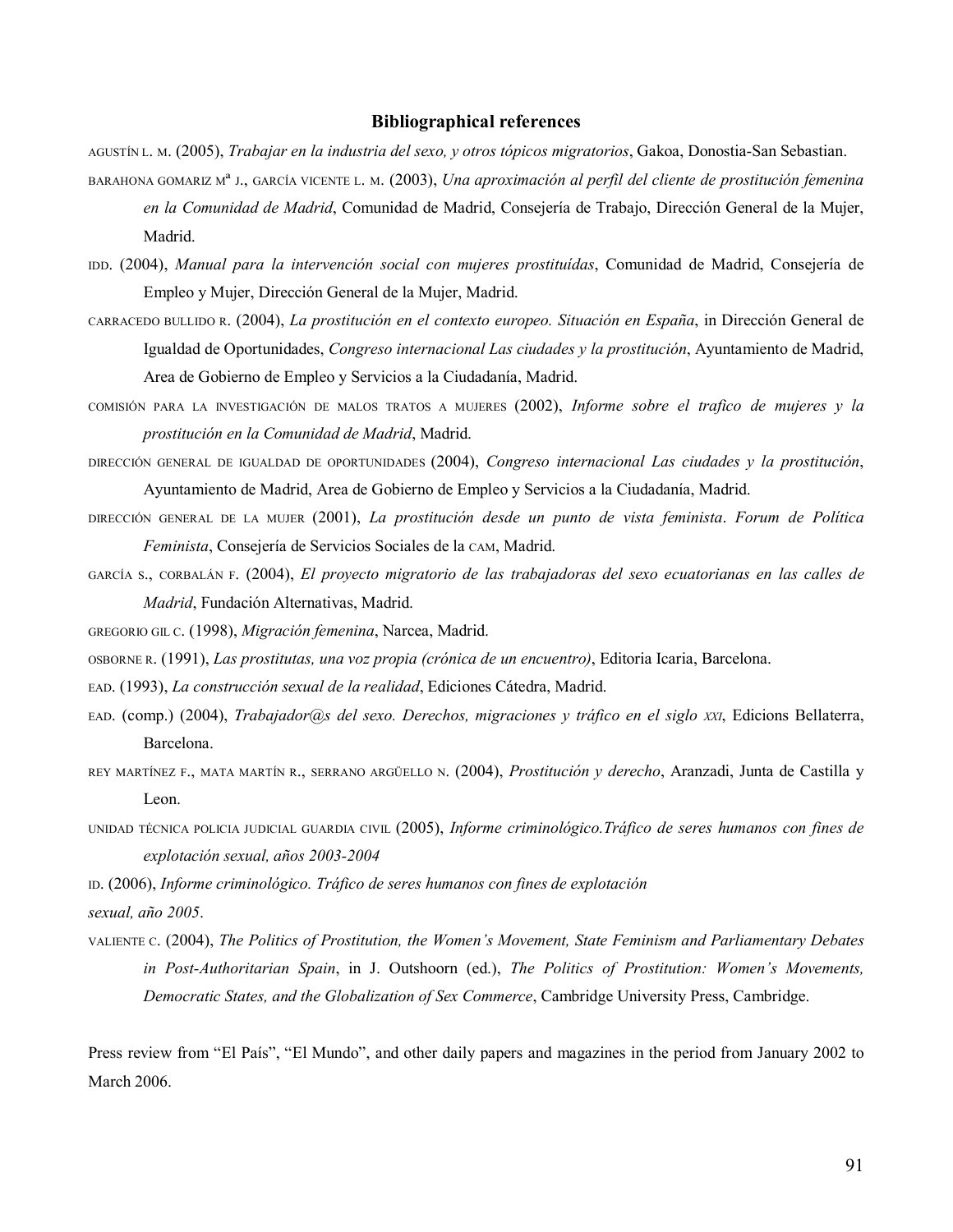# Conclusions Dealing with complexity

*Daniela Danna* 

The issue of prostitution has been brought forcefully back to public attention. The reason for this is proof that the problem did not arise from the demand for prostitution, from clients. It was the offer of migrants, their presence on the streets of the various countries<sup>1</sup> and the return to forms of ignoble procuring and brutal exploitation of prostitution that caused social alarm. Sometimes, on close observation, the issue was not really that of social alarm, but the disturbance caused to residents by prostitution in public spaces. The problems street prostitution poses to residents are also relatively trivial, such as the litter left on the streets and noise caused by the presence of prostitutes and clients. In many cases, these problems can be reduced or solved (more or less temporarily) thanks to a mediation among the parties involved; each party makes concessions in the common use of a public urban space. This happened in Italy in Mestre and Rimini: in the 1990s the administrations of these towns asked the Committee for the civil rights of prostitutes to take on a role of mediation. The same happened in Madrid (industrial area of Villaverde and calle Montera), as we described above.

The crime rate has been on the rise everywhere, as is evident from the judicial statistics of the countries we have spoken about (and also Italy's<sup>2</sup>). One type of response on the part of legislators has been to increase the types of criminal offence, as in Sweden and France; another type of response, by contrast, has been that of opening up greater spaces of legality for consensual prostitution, on the basis of the principle of decriminalisation of sexual conduct carried out by two consenting adults, as in the Netherlands and Spain. The latter solution has the aim of concentrating the limited "repressive" resources" to deal with cases in which the victims of crime recognise themselves as such, or cases of

<sup>1</sup> As we have seen, this happened at different times and the ethnic composition of new prostitution in the four cities examined is different. However, political reaction was especially sparked by their presence. In France the increase in foreign presence came later, and the debate started only a few years ago, with minister Nicolas Sarkozy openly declaring: «Our main target are the foreigners» in "Le Monde" of 16 January 2003.

|                                                                 | 1990 | 1991  | 1992  | 1993  | 1994  | 1995  | 1996  | 1997  | 1998  | 1999  | 2000  | 2001  | 2002  |
|-----------------------------------------------------------------|------|-------|-------|-------|-------|-------|-------|-------|-------|-------|-------|-------|-------|
| Crimes                                                          | ,192 | 2,123 | 2,158 | 2,724 | 2,761 | 2,756 | 3,566 | 2,714 | 2,893 | 2,519 | 3,511 | 3,004 | 3,174 |
| Italy                                                           |      |       |       |       |       |       |       |       |       |       |       |       |       |
| per                                                             | 2.1  | 3.7   | 3.8   | 4.8   | 4.8   | 4.8   | 6.2   | 4.7   | 5.0   | 4.4   | 6.0   | 5.1   | 5.4   |
| 100,000                                                         |      |       |       |       |       |       |       |       |       |       |       |       |       |
| Source: ISTAT, Yearbook of judicial statistics (vol. 1992-2005) |      |       |       |       |       |       |       |       |       |       |       |       |       |

|  | $\overline{z}$ Prosecutions for exploitation and abetment of prostitution (police data) |  |
|--|-----------------------------------------------------------------------------------------|--|
|  |                                                                                         |  |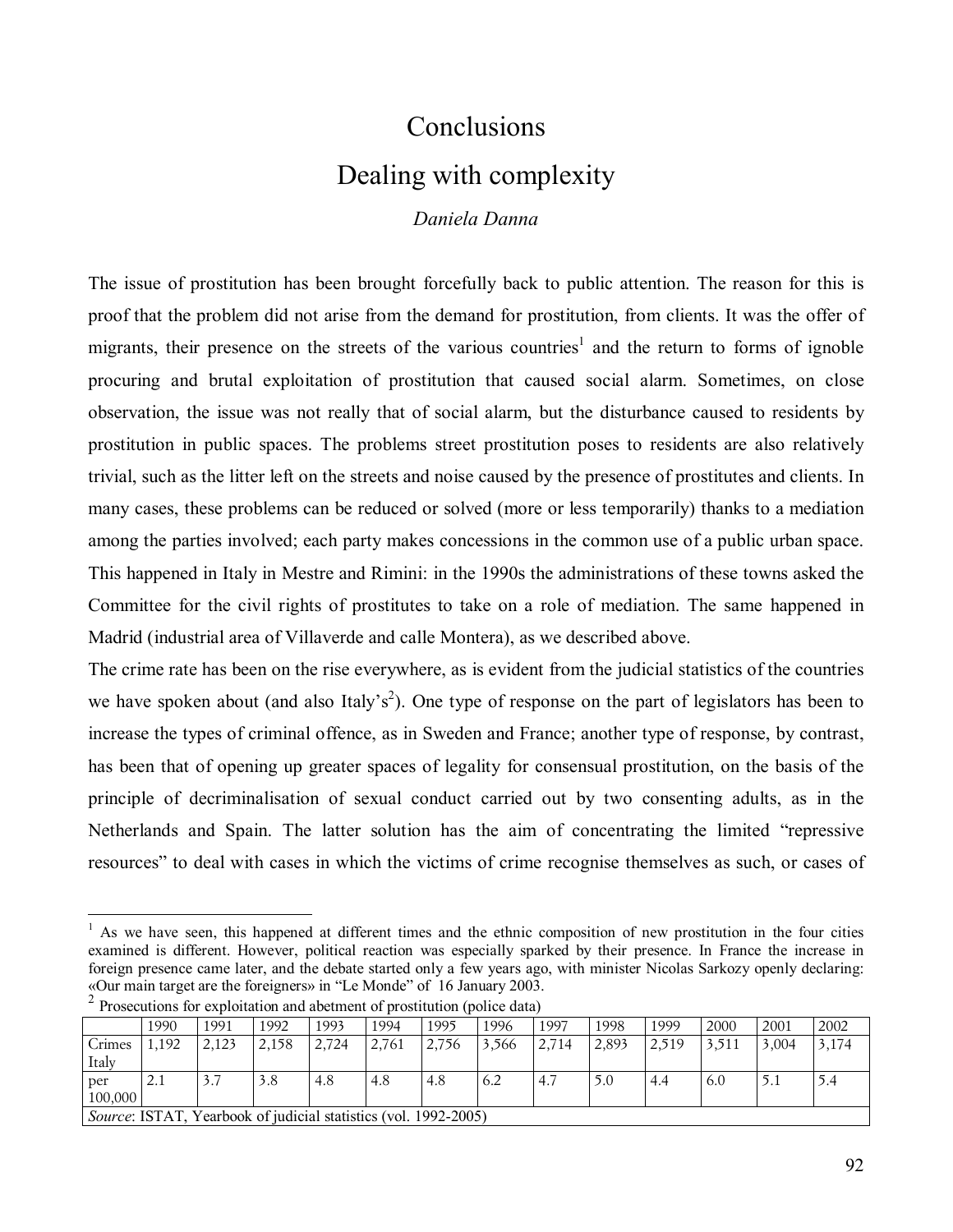prostitution of minors, since minors are legally unable to express consent for sexual acts in return for payment.

The authors of this study agree with the latter "enlightened" view of the exchange of sex for money between two consenting adults as an act that should remain legal. This is something even abolitionism has traditionally affirmed. This enlightened position is certainly not the position of the majority in almost all the countries we considered, and even the Netherlands are experiencing trouble in coherently implementing the principle of lawfulness of prostitution (see for instance the *de facto* restrictions to the granting of new licenses). The Spanish situation is paradigmatic: in Spain, the Aznar government sought a solution to the problem of trafficking by re-criminalising conducts that had been removed from the Penal Code of 1995 (room leasing and other profit-earning acts), which finally rewrote the Penal Code erasing the authoritarian approach of the Franco regime. The existence of "human traffickingî has been attributed to exceedingly lax laws: the Italian case and the French case, instead, showed that it was certainly not the lack of laws or their scarce application that caused the arrival of foreign prostitutes. Some, as we have seen in the chapters about Stockholm and Madrid, always describe these women as victims of trafficking.

The empirical data settle the question: the illegal passage or permanence of the women is not organised by all-powerful mobs, in most cases small organisations make agreements with the women, and only when these agreements are not respected can abuses and coercion be spoken of, or when the agreements are cleary unfair and exploitative. Even if situations of serious violence have occurred in all countries, to speak of "trafficking" to describe the general migration phenomenon is highly misleading<sup>3</sup>.

Nevertheless, the cases of brutality and the trade of women as slaves raise great interest in the press, whose sensationalism and prudishness favour the stigma surrounding the world of prostitution: the enlightened position that considers prostitution an exchange between consenting adults is made weak by a propaganda that portrays prostitution in itself as an intolerable phenomenon.

 $3$  And it corresponds to a paternalistic view contrary to women's freedom. Laura Agustín writes, with regards to migrants: ´Routinely they are denied the faculty to decide to migrate. Thus a pathetic picture is created that portrays innocent women dragged away from their homes, women forced to migrate, and sometimes even kidnapped and sold in slavery. This is the imaginary that is nowadays connected to those who migrate to places where the only paid professions they have access to are housework or sex work. The viewpoint of there being a "trade" is based on the assumption that it is better for the women to stay home rather than leave and end up in trouble. The "trouble" is seen as something that will irreparably damage the women (who are grouped with the children) while men are expected to normally face it and overcome it» (L. M. Agustín, *Challenging "Place": Leaving Home for Sex*, in "Development", 45, 1, Spring 2002, pp. 110-117, quote from page 111).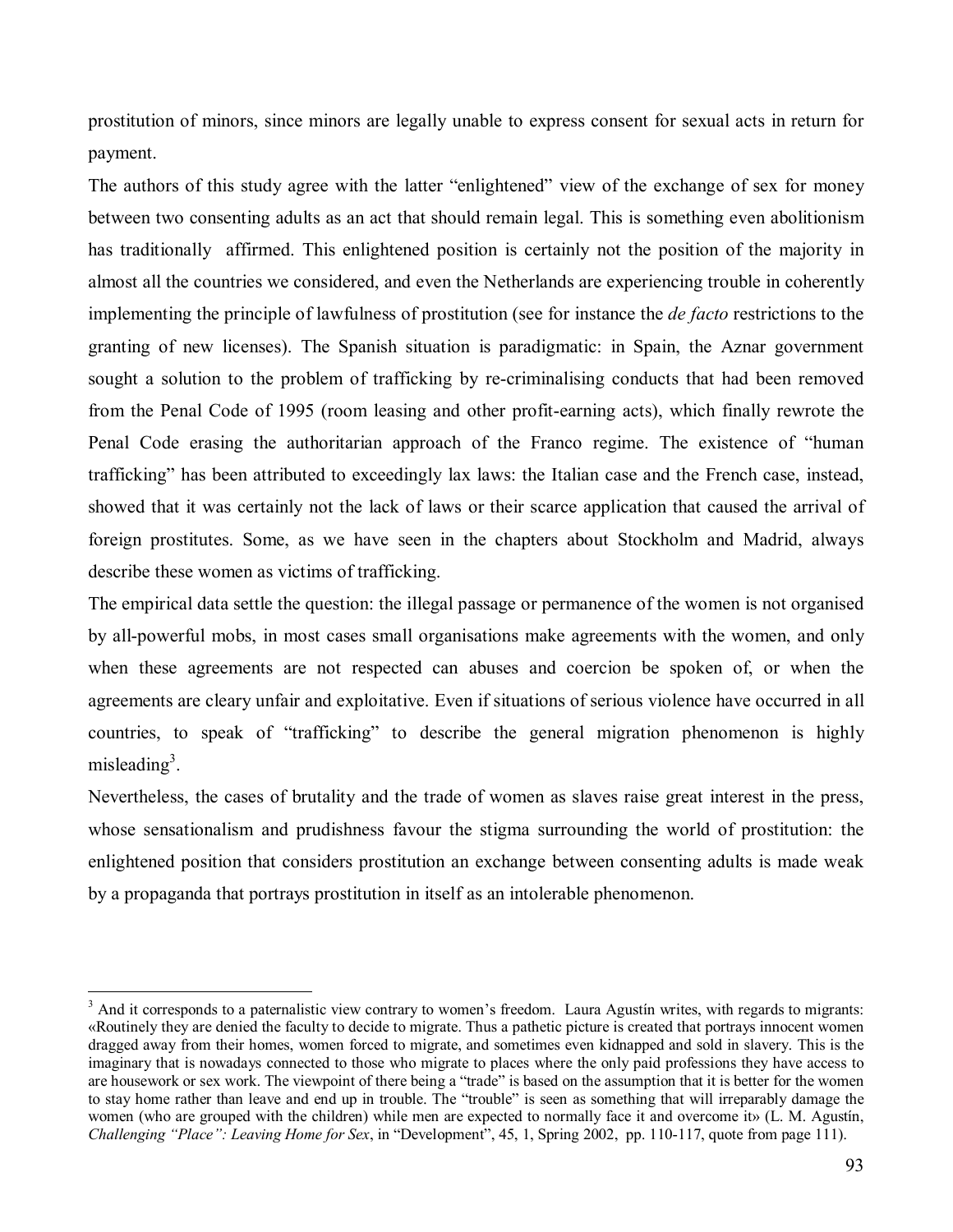# **5.1 The alliance against clients**

The Swedish move was welcomed with much favour from the Pontifical Council for the Pastoral Care of Migrants and Itinerant People. The new problems posed by trafficking have been reinterpreted to try to "give a solution" to the question of prostitution in its entirety. In perfect consonance with the positions of the Swedish parliamentary women and of Roks, a radical feminist group that manages shelters for abused women (the main supporters of the criminalisation of clients) this international group of study has recently published a document, which concludes with the following: «The "client" must receive something more than condemnation from society and face the full rigour of the law». The concept of prostitution as a consensual act between two adults is rejected: «It is the case of a human being, who in many cases is shouting to receive help, because selling one's body on the streets is not what that person would voluntarily choose to do. The women are torn, psychologically and spiritually dead»<sup>4</sup>. Very heavy words, that multiply the social stigma of prostitutes.

As regards the client, the document continues as follows: «He, too, must be helped to solve his deepest problems and to find other ways of managing his personal issues. Buying sex from a prostitute does not solve the problems that arise from solitude, frustration, or lack of authentic relationships». The therapeutic model that views both prostitutes and clients as diseased or at least in need of help is not at all convincing, as we discussed above in the Swedish case. Furthermore, up to what point is it possible to "educate" the demand for paid sex? Although it is true that the cultural component of sexuality is huge, sexual gratification is simply the greatest physical pleasure that human beings can experience, and even women approach this way of experiencing sexuality: in the spring of 2006 the project of opening brothels for female clients in Madrid and other Spanish cities was announced. I doubt people may be persuaded to give up pleasure in obeisance to a view that ideologically equates a sexual act involving a person principally motivated by profit with an act of violence towards that person.

Nevertheless, these positions, reported by the papers in July  $2005^5$ , were welcomed with great favour by the Italian parliamentary right, which was in power at the time. One of the Members of Parliament, observing an increase (presumed, though it seems likely) of men resorting to prostitution, proposed

<sup>&</sup>lt;sup>4</sup> Pontificial Council for the Pastoral Care of Migrants and Itinerant People, *I*<sup>st</sup> international pastoral encounter for the *liberation of street women. Final document* (Rome, 20-21 June 2005, http://www.vatican.va/roman\_curia/pontifical\_councils/migrants/).

 $<sup>5</sup>$  Newspapers of 11 and 12 July 2005.</sup>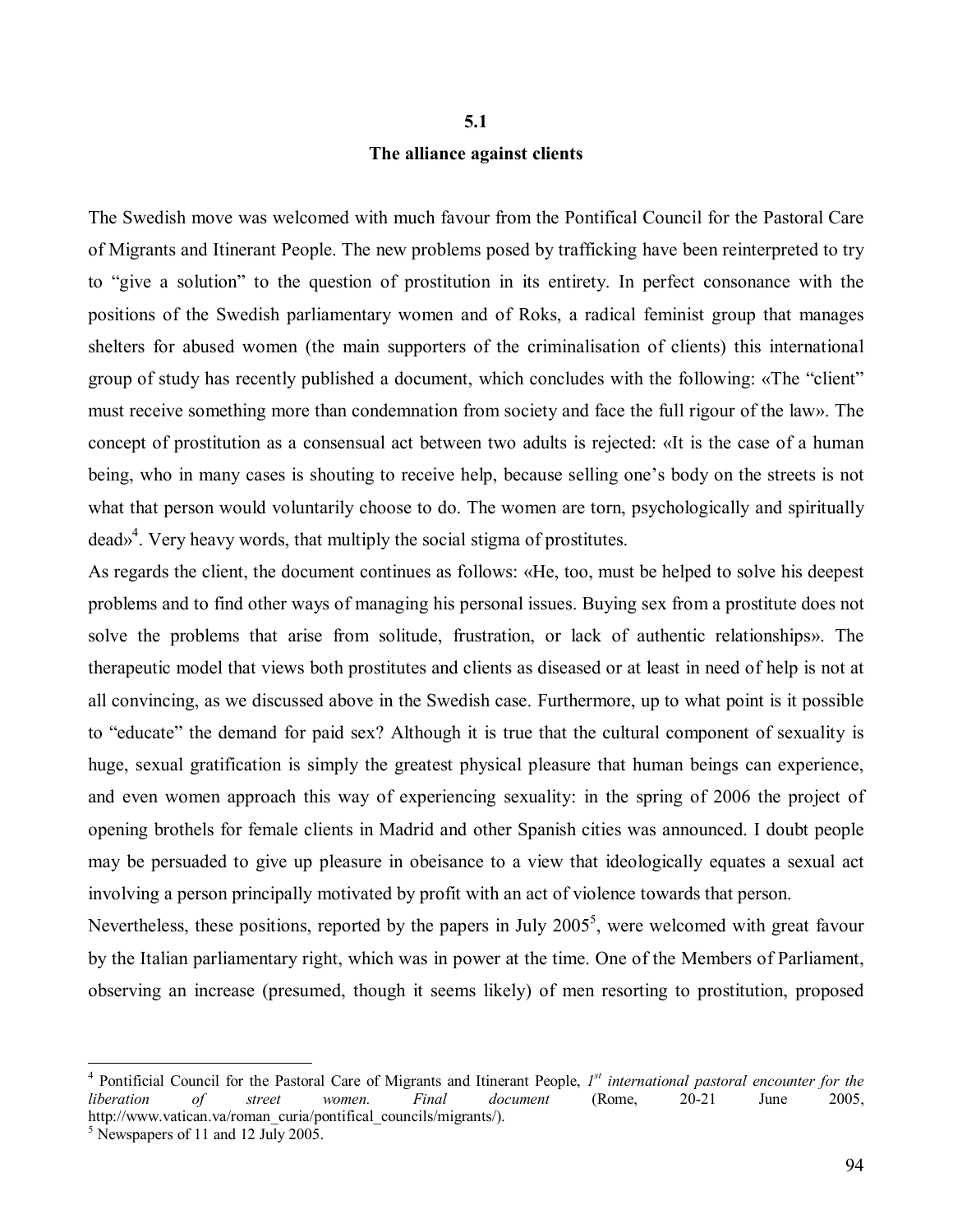mass criminalisation in response. This is an authoritarian political reflex that has already been observed in many other fields concerning people's self-determination.

In the other countries, the tightening of penal laws were supported by other political groups, as well: a common action of radical feminists (Roks) and especially of members of the Social Democrat and Green parties led to the 1998 change in Sweden, while in 2003 the new Penal Code reform in Spain was made with an amendment of Convergencia i Unió with arguments which, however, were shared even by feminists (Comisión para la investigación de malos tratos a mujeres) and women politicians of various other parties. Madrid now follows Stockholm's lead, thanks to innumerable initiatives sponsored by the Instituto de la mujer, the Dirección General de la Mujer, and other agencies (such as UNESCO) whose think tanks lead the field, along with women politicians from Sweden and other countries who are in favour of the criminalisation of clients and who tried to shape public opinion, with the approval and involvement of segments of the Catholic Popular Party. In France, too, a strange alliance prevails between feminists (Association against violence on women, led by Marie-Victoire Louis), right- and left-wing women politicians and Catholic associations (Mouvement du Nid, Federation for the disappearance of prostitution). All agreed on including prostitution among the themes of violence against women – even though none of them was in favour of the Sarkozy law<sup>6</sup>. In May 2006, some Paris prostitutes even occupied the Women's House to protest against these positions of the feminists.

Thus we find this alliance supporting the idea that prostitution is identical with violence against women in different countries, upheld by different groups. In particular, the convergence of the positions taken by a part<sup>7</sup> of the Catholic Church, that is certainly not in favour of equality and self-determination of women, and the women of the Swedish Social Democrat and Green parties is striking.

After all, both positions are based on extremely negative views of sexuality: for the Church sex outside of marriage is a sin (and Catholic priests are bound to chastity so as not to lower themselves to practise something they consider dirty), while for separatist radical feminism all relations between men and women are expression of the oppression of women $8 - a$  position that women politicians adopted only in part, applying it only to prostitution.

<sup>&</sup>lt;sup>6</sup> On 6 July 2006, two Socialist Members of Parliament, Christophe Caresche and Danielle Bousquet, proposed a bill for the criminalisation of clients to the French Parliament.

 $^7$  This is not official doctrine. While Caritas is against the criminalisation of clients, don Benzi's Association Papa Giovanni XXIII is.

<sup>&</sup>lt;sup>8</sup> This position is found in the writings of Americans Andrea Dworkin and Kathleen Barry and of British feminist Sheila Jeffreys, all supporters of the criminalisation of clients.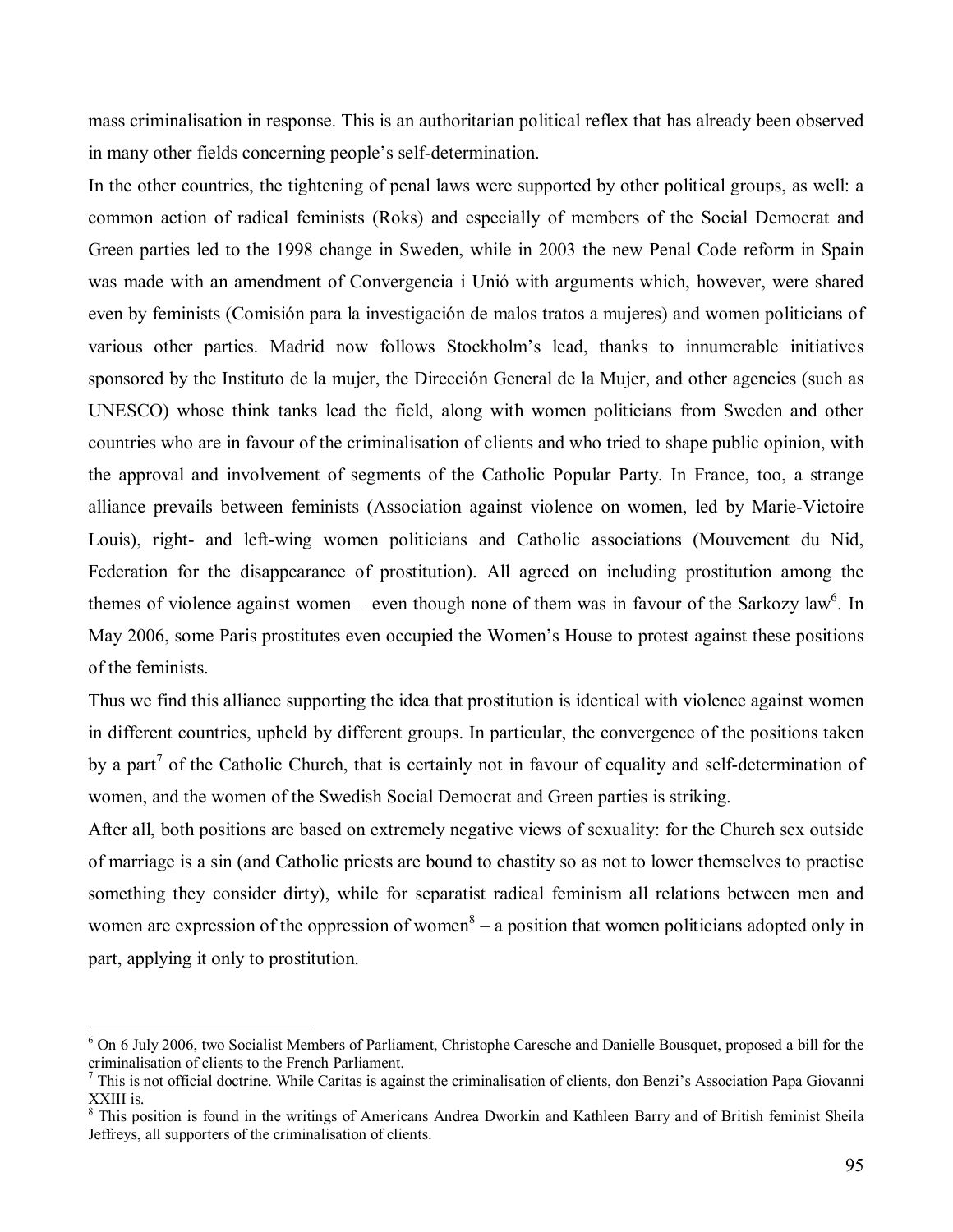Young feminists dissent (Pro-choix in France, Hetaira in Spain), like many NGOs and sexual services active in supporting prostitutes in the various countries ( $STV$  – foundation against women trafficking – in the Netherlands, part of the RFSU in Sweden, Bus des femmes in Paris), and many researchers, too. Even in Sweden, some feminists and many scholars are against proposing a state moral<sup>9</sup>. Those who affirm they are defending women by prohibiting prostitution are actually deaf to the voice of those who decide to prostitute themselves: they don't listen to the women and men within prostitution who declare their will to do it, uphold their role, see many positive sides to it. It is not a question of being brutally exploited, but of offering a service and having a relation on many levels - not exclusively the sexual one - with men who seek sex and human contact<sup>10</sup>. A state moral discriminates prostitutes even more than society already does.

The Swedish decision to prohibit prostitution by criminalising only the client was the arrival point of a very rigid abolitionism<sup>11</sup>, and follows a path already taken in the past decades of harsher laws and intensification of police action against an extremely limited street prostitution. Although the prohibition to purchase sexual services implies the impossibility of selling them, and therefore is actually a prohibition against the market of sex in general, the declared objective of the law has remained the abolitionist goal of cancelling prostitution so as to diminish violence against women, and express a refusal of the reduction of women to sexual objects for male use and consumption, in a country that is very proud of being among the best in the world for the indicators of gender equality. The gradual fading of the guarantees of the welfare state led to the need to find another area of excellence for Sweden, to keep up the pride of being Swedish towards the rest of the world. This other sector is gender equality, that has taken the place of welfare in the talks of politicians who want to encourage and gratify Swedish nationalism<sup>12</sup>. Even the passage to a hitherto unprecedented model of policy on prostitution is a reason of national pride, with great efforts made to export it.

<sup>&</sup>lt;sup>9</sup> Only a part of the world of research: important scholars like Sven-Axel Månsson and his co-workers were the first to propose the criminalisation of clients.

 $10$  Many things are very difficult to accept applying absolute criteria of justice in the relations between men and women: let us think about the voluntary work women do by doing the housework, caring for children, husband, and needy relatives, and how the load is not equally distributed among partners even when the women have the same working hours as men. But what would a law that prohibits this inequality achieve?

 $11$  In which the partner and children over 18 who lived with the prostitute and benefited from her earnings were accused of exploitation of prostitution. The same applied to flat owners who were aware that prostitution was practised on the rented premises.

I owe these observations to Petra Östergren, who is to publish them in Sweden in a book on this topic. Similar considerations can also be found in A. Gould, *Swedenís Law on Prostitution: Feminism, Drugs and the Foreign Threat*, in S. Thorbek, B. Pattanaik (eds.), *Transnational Prostitution. Changing Patterns in a Global Context*, Zed Books, London-New York 2002, pp. 201-215.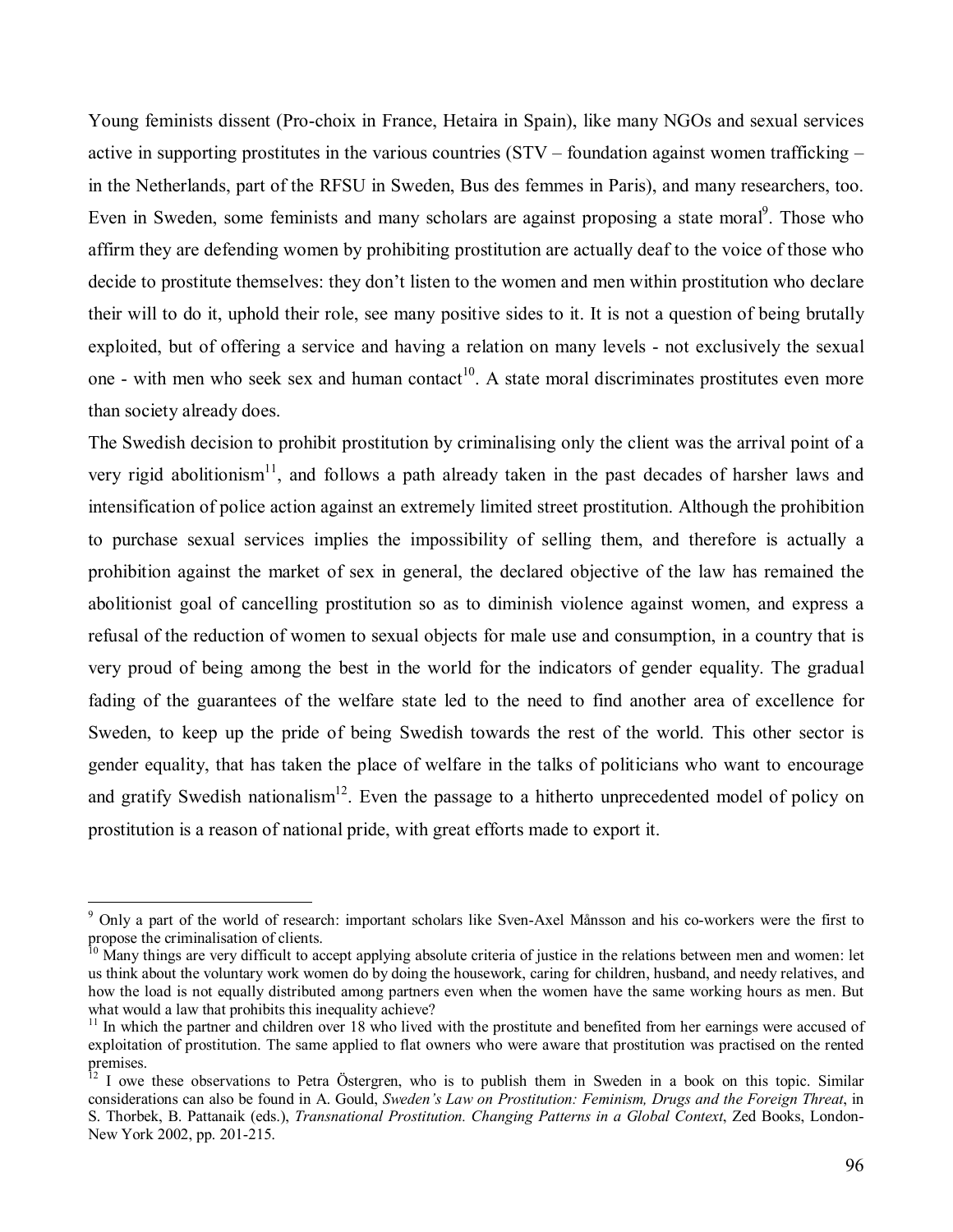According to the latest news, the Municipality of Stockholm will also enact a plan against sexual slavery (meaning, by this expression, prostitution) – this time following Madrid, after the very intense international contacts had succeeded in exporting, if not the Swedish laws, at least the ideology they are based on, which considers prostitution a form of violence against women, and the client a culprit.

#### **5.2**

#### **From models to practice**

What are the concrete results of the different policies? Our study brought to light more similarities than differences among the various local situations, so that we doubt whether it still makes sense to classify countries as if the grand principles affirmed by their national laws really mould "models" that are then put into practice. The clear separation of the "models," both in the declarations of the politicians who propose them and in the work of the scholars who study the differences and compare the policies of the various states, is the first "casualty" resulting from an in-depth local study. The flexibility in the application of very different laws shows a single dimension underlying them: the greater or lesser tolerance towards the practice of prostitution.

The cultural diversities between the various countries are significant, but they do not prevent a comparison: these, too, are traceable to the dimension of tolerance/intolerance. The common view of prostitution as an undesirable activity, to be marginalized, to fight in particular when it becomes a channel for immigration, is shared by all these States, which in the concrete application of very different laws show they are not that distant after all. The concrete will to oppose prostitution is well present in the Netherlands, beyond the (both Dutch and Swedish) purely rhetorical assurance that prostitution is accepted as a profession in the Netherlands. Secularisation, which should take away the idea of sin from the "profession," is either not advanced enough or is taking some steps backwards.

*All* the countries resorted to restrictive laws, in part due to the electoral victories of parties that oppose immigration, yet everywhere there are areas of tolerance, at the outskirts of the cities, or in green areas, industrial areas, or business areas, where there are no residents who complain. Sometimes, as in Paris (and Milan) this creates problems in neighbouring towns. In the same way, between Sweden and the neighbouring countries their are international movements of the trafficking networks, while the bordering countries see an inflow of Swedish men for short-range "sexual tourism", resulting in complaints on the part of the other Scandinavian countries towards which Sweden has moved their share of foreign prostitution. There are also  $-$  brief  $-$  periods of great deployment of police force, but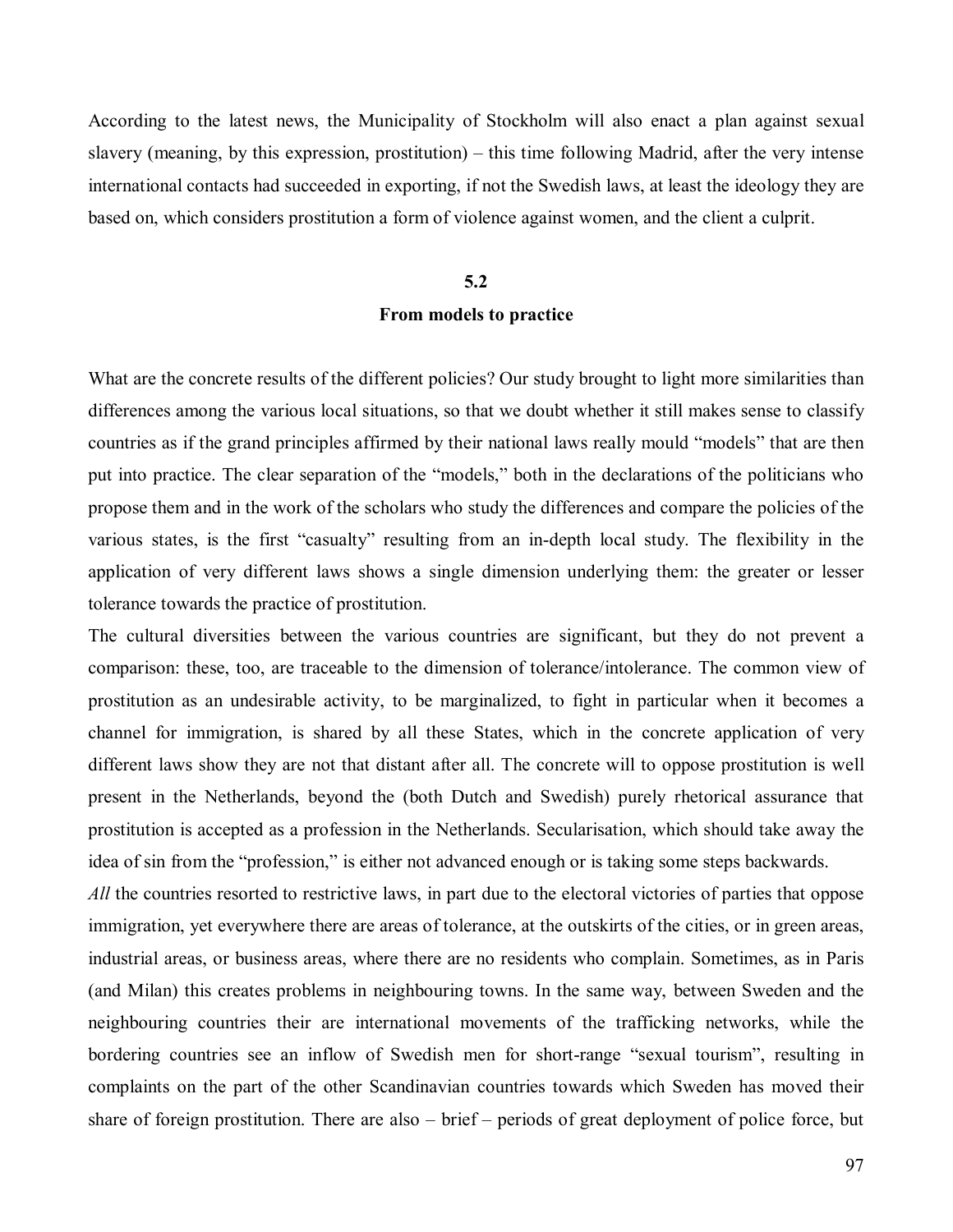then  $-$  though, certainly, at slightly inferior levels  $-$  the situation reprises: if there is no continuous surveillance the phenomenon persists.

Prohibitionism, too, must face problems of regulation: in Stockholm there is a street where prostitutes are concentrated and basically tolerated. The candour of the common man and especially of the common woman (because she, unlike the man, does not make use of prostitution) sees an easy solution in the proposal of a repressive policy, which usually gives spectacular results at the beginning, when it is under the mediaís spotlights, diminishing then in effectiveness as time goes by and as those who intend to exploit the possibility of high earnings secured by prostitution reorganise.

Therefore, what are the policies that can govern prostitution?

The authors of this work believe it is necessary to be far-sighted and try to fight the stigmatisation that derives, basically, from a traditionally negative judgment of women's extramarital sexual activity. This change in vision would benefit not only prostitutes but women in general. As proof that this is a battle over women's self-determination regarding their bodies, the supporters of clients' criminalisation conceive male prostitution as less problematic: men are not regarded as being exploited by other men and are not automatically considered victims.

The first step to modify stigmatisation  $-\infty$  as the Dutch experience of municipal rules, based on decades of tolerance, shows  $-$  is public debate and serious reflection on the phenomenon. It is necessary to listen to those who are directly involved in the matter: prostitutes themselves. However, it is difficult for prostitutes to make their voice heard, for fear of the stigma attached to prostitution, and/or because they are foreigners usually without residence permit.

In the Netherlands, decentralisation of decisions has proved important. Local administrations have mostly been in favour of a regulation of prostitution, except for small towns governed by religious conservative parties (even if there are problems in licensing, as shown in the chapter about Amsterdam).

Furthermore, criminal exploitation needs to be prosecuted, and it is expedient to leave legal grounds to voluntary prostitution, concentrating investigations on cases of coercion. The capacity to distinguish between problematic situations and voluntary agreements is required, as well as greater availability of alternative professions to offer those who wish to cease to prostitute themselves.

We have spoken little of sexuality. Are we perhaps defending a supposed right of the client to purchase the body of others, particularly women? No, prostitution is a consensual act, it is the result of a negotiation. Furthermore, the demonisation of clients makes it more difficult to help true victims,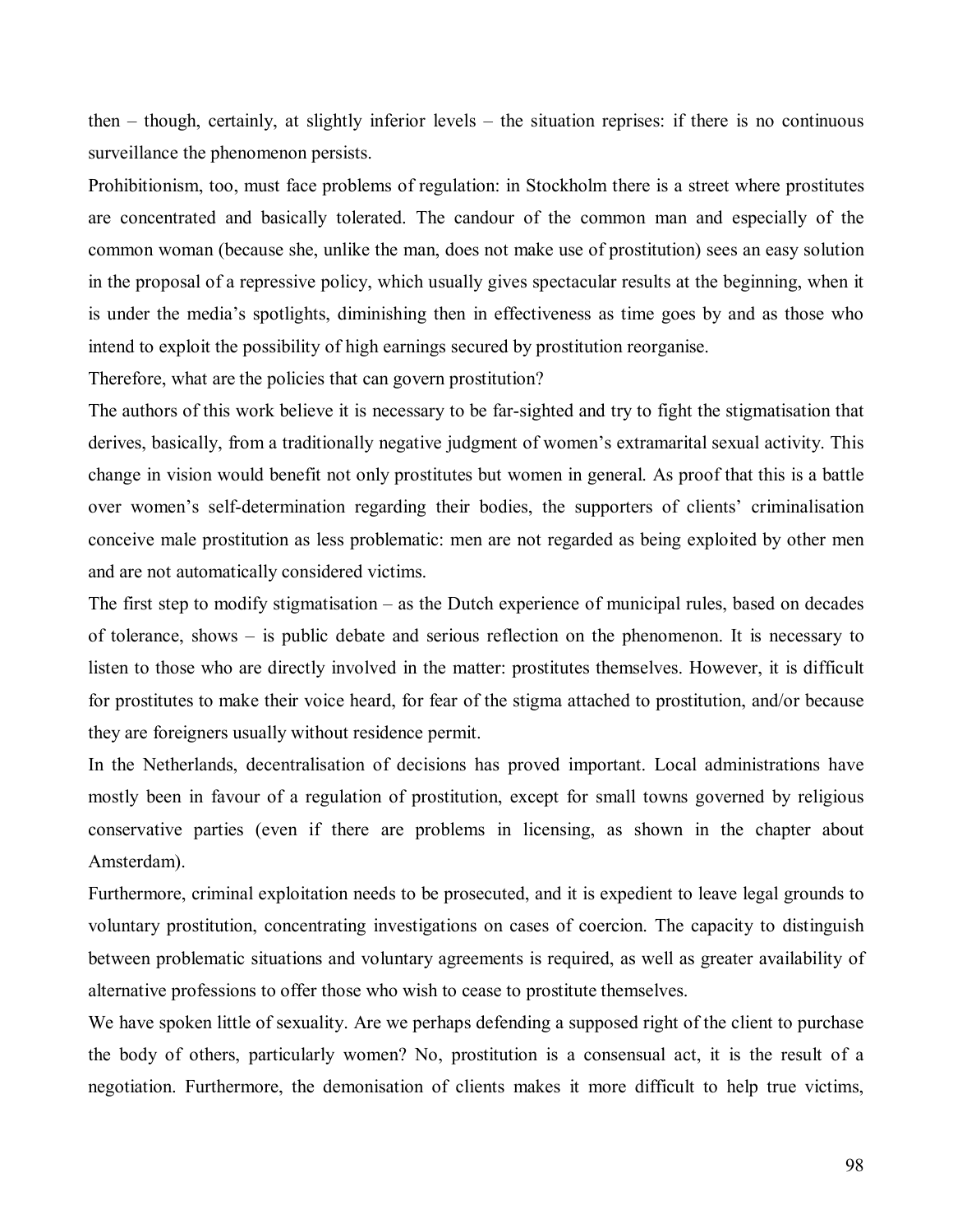because their help is lost to investigations. In the Netherlands this is recognised, in Sweden this has become anathema.

We spoke at the beginning of a "world of prostitution", and this expression seems to refer to a closed, hidden world, separate from the rest of society. It is an image that is well suited to Sweden, where repression of prostitution since 1999 has grown from a profound stigmatisation, accompanied by a decrease in demand on the part of men<sup>13</sup>. In other countries this "world" is not at all closed: in Paris and Madrid there is a consistent population of prostitutes who have been working for a long time; even among immigrants there is social interaction between people engaged in various professions, including prostitution. However, native-born prostitutes seem headed towards progressive extinction, as happened in the streets of Italy. An exception is represented by drug addicts, whose problems are different and require solutions mainly targeting the "drug issue". It must be said, however, that the level of severity shown by countries and political parties towards consumers of prohibited substances reflects very well the degree of severity with which they treat the world of consensual prostitution.

We have not spoken much of public health. Prostitutes are not asked to provide certificates regarding sexually transmitted diseases in any of the countries examined. This is mainly because certificates of good health are deceiving (there are window periods between infection and the possibility of detecting it) and because they encourage clients not to use condoms. The Netherlands are the only country that has openly dealt with the problem: the only obligation owners of brothels have is to guarantee that health workers may speak with the prostitutes who work there.

In conclusion, we have seen that all the countries taken in consideration have tried changing their policy model and have had poor success. What these countries have in common is an intensive search for a legislative solution to a social problem. Currently, the focus is on finding political solutions to new problems, essentially the problems of globalisation, i.e., the growth of immigration to rich countries, which is due to growing inequalities, the ease of travel nowadays and also the increased attraction of the Western lifestyle that is publicised by the ubiquitous media. This is why law must be given the place it should have and "repressive resources" should be used mainly to solve situations of violence and abuse of power. We must do this wisely, without imposing a totalitarian ideology, without deluding ourselves that we will build a prostitution-free world – prohibitions are destined to fail, just as

<sup>&</sup>lt;sup>13</sup> Demand is different from country to country. National surveys have shown the following percentages of men who have paid a prostitute at least once in their lifetime: 8.7% in Italy (according to CENSIS, 2000), 12.7% in Sweden (1996), 16% in France (2000), 21.6% in the Netherlands (1995), 25% in Spain (2004), with an estimate of 606,000 men who had sex in return for payment in the past year. We report these data in a note because it is difficult to make an international comparison: the answer  $-$  besides being referred to different age groups  $-$  also, and perhaps above all, indicates the degree of stigma attached to the question.